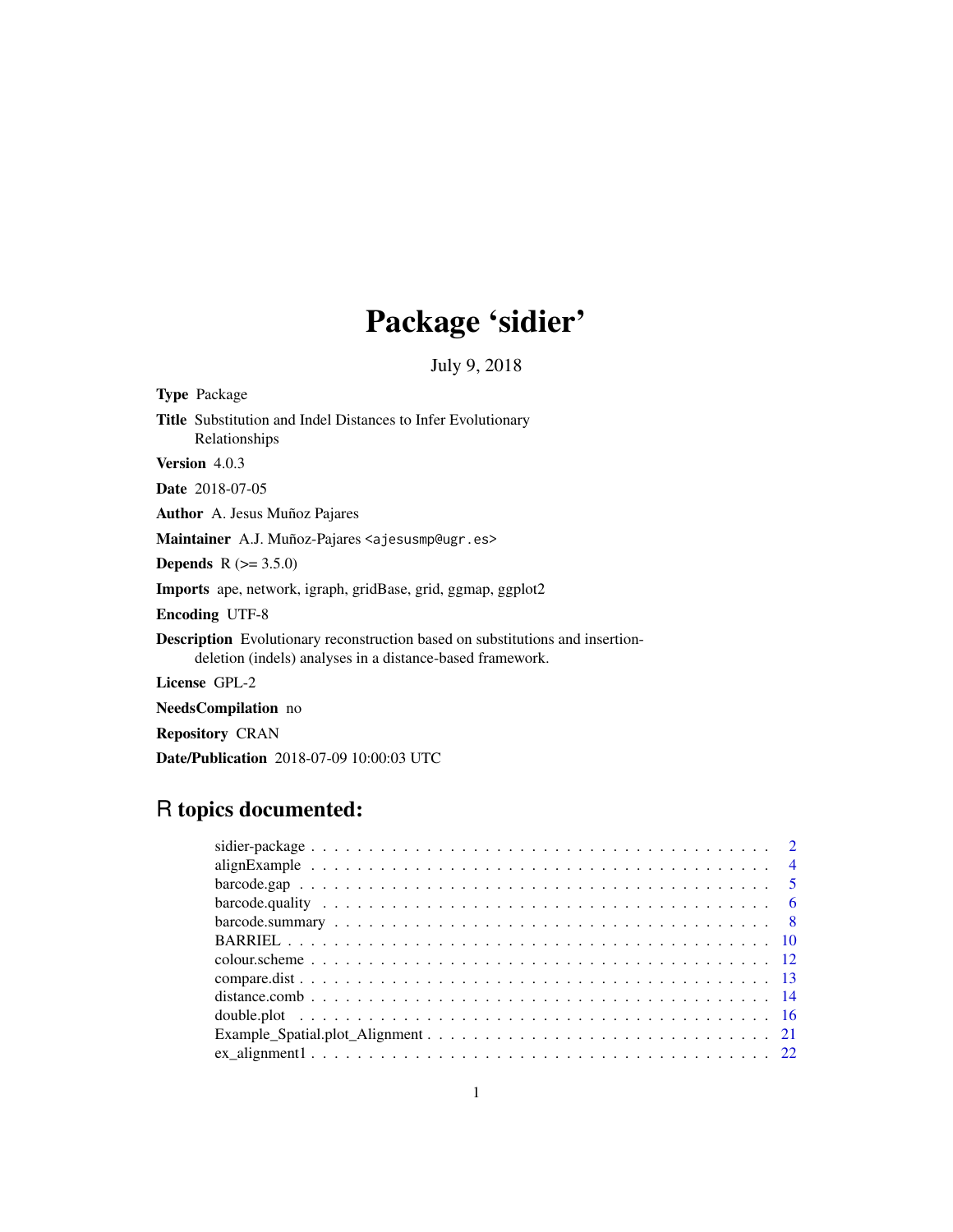<span id="page-1-0"></span>

| Index |                                                                                                                    | 81        |
|-------|--------------------------------------------------------------------------------------------------------------------|-----------|
|       |                                                                                                                    |           |
|       |                                                                                                                    |           |
|       | single.network.module $\ldots \ldots \ldots \ldots \ldots \ldots \ldots \ldots \ldots \ldots \ldots \ldots \ldots$ | 71        |
|       |                                                                                                                    | 69        |
|       |                                                                                                                    | 68        |
|       |                                                                                                                    | 66        |
|       | <b>SIC</b>                                                                                                         | 64        |
|       | rule                                                                                                               | 62        |
|       |                                                                                                                    | 59        |
|       |                                                                                                                    | 55        |
|       |                                                                                                                    | 52        |
|       |                                                                                                                    | .50       |
|       |                                                                                                                    | 46        |
|       |                                                                                                                    | 44        |
|       |                                                                                                                    | 39        |
|       |                                                                                                                    |           |
|       |                                                                                                                    |           |
|       |                                                                                                                    |           |
|       |                                                                                                                    | 31        |
|       |                                                                                                                    | 29        |
|       |                                                                                                                    | 28        |
|       |                                                                                                                    | <b>26</b> |
|       |                                                                                                                    | 25        |
|       |                                                                                                                    | 23        |
|       |                                                                                                                    | 23        |

|  |  | sidier-package |  |  |  |
|--|--|----------------|--|--|--|
|  |  |                |  |  |  |
|  |  |                |  |  |  |

SIDIER: Substitution and Indel Distances to Infer Evolutionary Rela*tionships*

# Description

Package for evolutionary reconstruction and bar code analyses based on substitutions and insertiondeletion (indels) in a distance-based framework.

# Details

The DESCRIPTION file:

| Package:    | sidier                                                               |
|-------------|----------------------------------------------------------------------|
| Type:       | Package                                                              |
| Title:      | Substitution and Indel Distances to Infer Evolutionary Relationships |
| Version:    | 4.0.3                                                                |
| Date:       | 2018-07-05                                                           |
| Author:     | A. Jesus Muñoz Pajares                                               |
| Maintainer: | A.J. Muñoz-Pajares <ajesusmp@ugr.es></ajesusmp@ugr.es>               |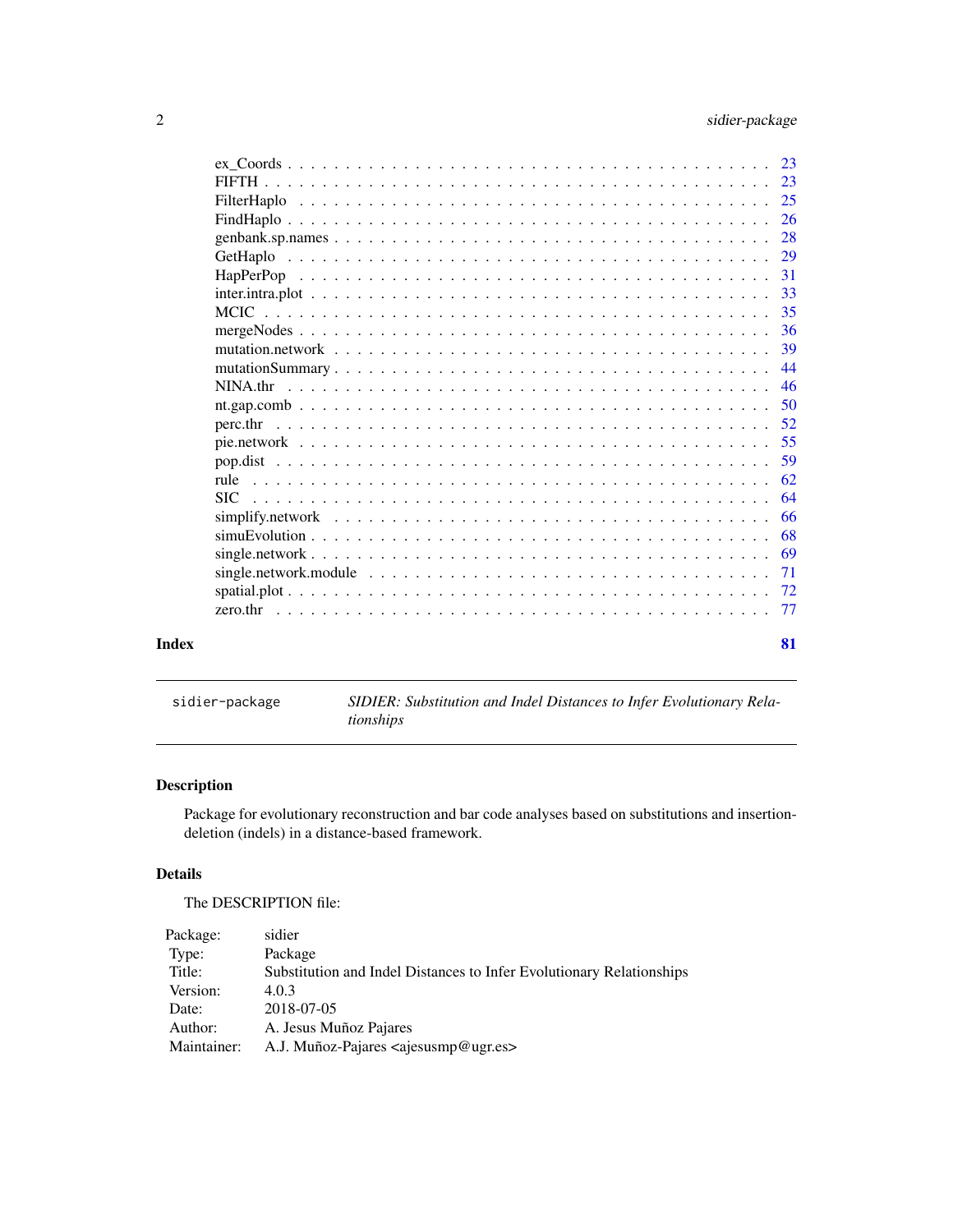# sidier-package 3

| Depends:  | $R$ ( $> = 3.5.0$ )                                                                                                          |
|-----------|------------------------------------------------------------------------------------------------------------------------------|
| Imports:  | ape, network, igraph, gridBase, grid, ggmap, ggplot2                                                                         |
| Encoding: | $I$ $T$ $F$ - $8$                                                                                                            |
|           | Description: Evolutionary reconstruction based on substitutions and insertion-deletion (indels) analyses in a distance-based |
| License:  | GPL-2                                                                                                                        |
|           |                                                                                                                              |

Index of help topics:

| BARRIEL                        | Indel distances following Barriel method        |
|--------------------------------|-------------------------------------------------|
| Example_Spatial.plot_Alignment |                                                 |
|                                | example alignment #1 (fasta format)             |
| <b>FIFTH</b>                   | Indel distances following the fifth state       |
|                                | rationale                                       |
| FilterHaplo                    | Filter haplotypes by occurrence                 |
| FindHaplo                      | Find equal haplotypes                           |
| GetHaplo                       | Get sequences of unique haplotypes              |
| HapPerPop                      | Returns the number of haplotypes per            |
|                                | population.                                     |
| MCIC                           | Modified Complex Indel Coding as distance       |
|                                | matrix                                          |
| NINA.thr                       | No Isolated Nodes Allowed network               |
| <b>SIC</b>                     | Indel distances following the Simple Index      |
|                                | Coding method                                   |
| alignExample                   | example alignment #1 ('DNAbin' class)           |
| barcode.gap                    | Barcode gap identification                      |
| barcode.quality                | Estimates of barcode quality                    |
| barcode.summary                | Summary of the inter- and intraspecific         |
|                                | distances                                       |
| colour.scheme                  | internal function for node colour scheme        |
| compare.dist                   | Threshold to discriminate species comparing     |
|                                | intra- and interspecific distance distributions |
| distance.comb                  | Distance matrices combination                   |
| double.plot                    | Haplotype and population networks including     |
|                                | mutations and haplotype frequencies.            |
| ex_Coords                      | example coordinates                             |
| ex_alignment1                  | example alignment #1                            |
| genbank.sp.names               | Species names from genbank accessions           |
| inter.intra.plot               | Histogram of the intra- and interspecific       |
|                                | distances                                       |
| mergeNodes                     | Merges nodes showing distance values equal to   |
|                                | zero                                            |
| mutation.network               | Haplotype network depiction including mutations |
| mutationSummary                | Summary of observed mutations                   |
| nt.gap.comb                    | substitution and indel distance combinations    |
| perc.thr                       | Percolation threshold network                   |
| pie.network                    | Population network depiction including          |
|                                | haplotype frequencies                           |
|                                |                                                 |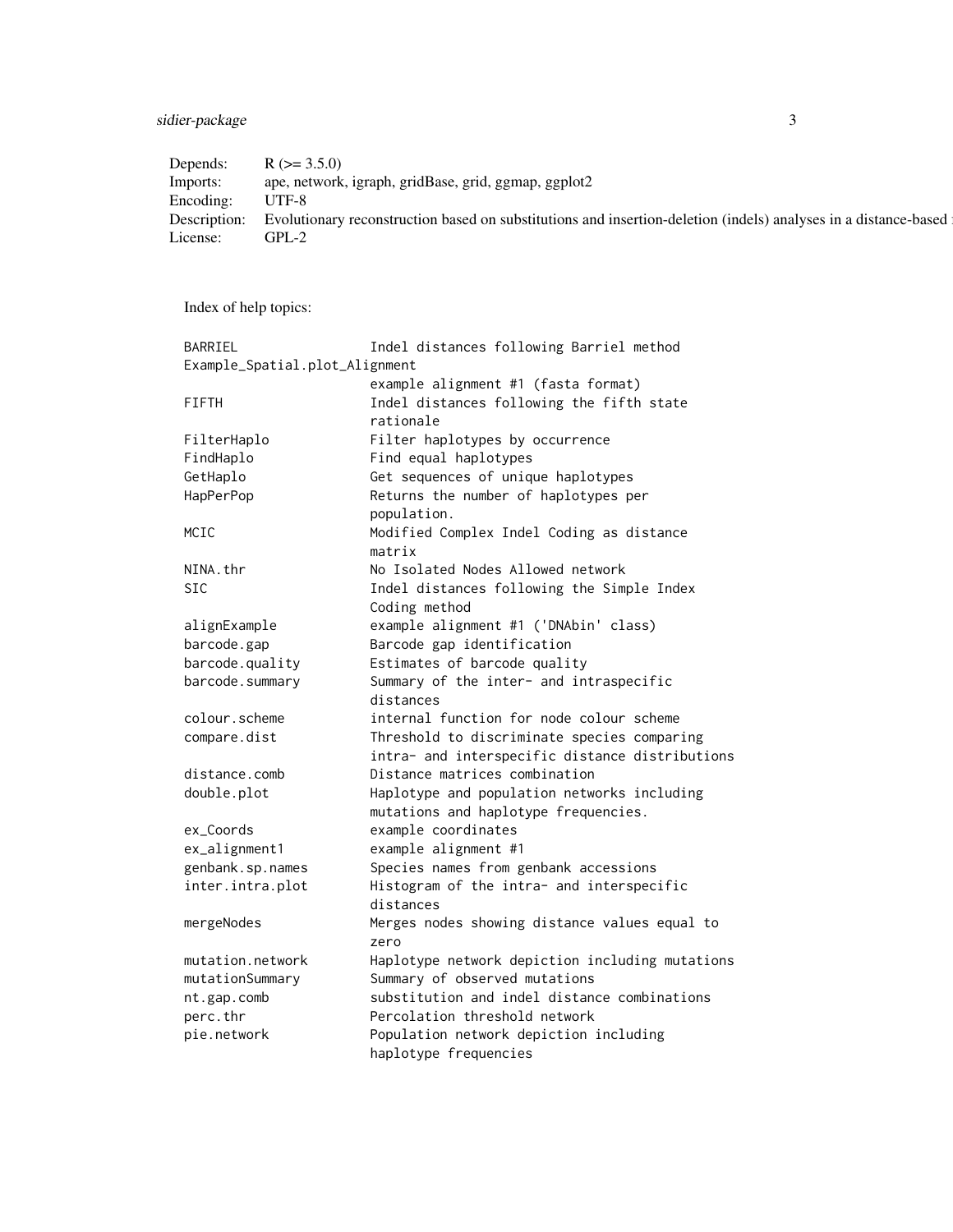### <span id="page-3-0"></span>4 alignExample

| pop.dist              | Distances among populations                 |
|-----------------------|---------------------------------------------|
| rule                  | Threshold to discriminate species.          |
| sidier-package        | SIDIER: Substitution and Indel Distances to |
|                       | Infer Evolutionary Relationships            |
| simplify.network      | Network showing modules as nodes            |
| simuEvolution         | Simulate sequences evolution                |
| single.network        | Plot a network given a threshold            |
| single.network.module | Get modules and network given a threshold   |
| spatial.plot          | spatial plot of populations                 |
| zero.thr              | Zero distance networks                      |
|                       |                                             |

Functions can be classified according to the following groups:

- *Barcode analysis*: [barcode.gap](#page-4-1); [barcode.quality](#page-5-1); [barcode.summary](#page-7-1); [compare.dist](#page-12-1); [genbank.sp.names](#page-27-1); [inter.intra.plot](#page-32-1); [rule](#page-61-1).

- *Example files*: [alignExample](#page-3-1); [Example\\_Spatial.plot\\_Alignment](#page-20-1); [ex\\_alignment1](#page-21-1); [ex\\_Coords](#page-22-1).

- *Indel coding methods*: [BARRIEL](#page-9-1); [FIFTH](#page-22-2); [MCIC](#page-34-1); [SIC](#page-63-1).

- *Matrix/network manipulation*: [distance.comb](#page-13-1); [mergeNodes](#page-35-1); [nt.gap.comb](#page-49-1); [simplify.network](#page-65-1).

- *Network-from-distance methods*: [NINA.thr](#page-45-1); [perc.thr](#page-51-1); [zero.thr](#page-76-1); [single.network](#page-68-1); [single.network.module](#page-70-1).

- *Network visualization*: [mutation.network](#page-38-1); [pie.network](#page-54-1); [double.plot](#page-15-1); [colour.scheme](#page-11-1); [spatial.plot](#page-71-1).

- *Sequence/haplotype analysis*: [FilterHaplo](#page-24-1); [FindHaplo](#page-25-1); [GetHaplo](#page-28-1); [HapPerPop](#page-30-1); [mutationSummary](#page-43-1); [pop.dist](#page-58-1); [simuEvolution](#page-67-1).

#### Author(s)

A. Jesus Muñoz Pajares

Maintainer: A.J. Muñoz-Pajares <ajesusmp@ugr.es>

#### References

Muñoz-Pajares, A. J. (2013). SIDIER: substitution and indel distances to infer evolutionary relationships. Methods in Ecology and Evolution 4, 1195-1200. doi: 10.1111/2041-210X.12118

<span id="page-3-1"></span>alignExample *example alignment #1 ('DNAbin' class)*

#### **Description**

object of class 'DNAbin' to test some function within this package

#### Usage

data(ex\_alignment1)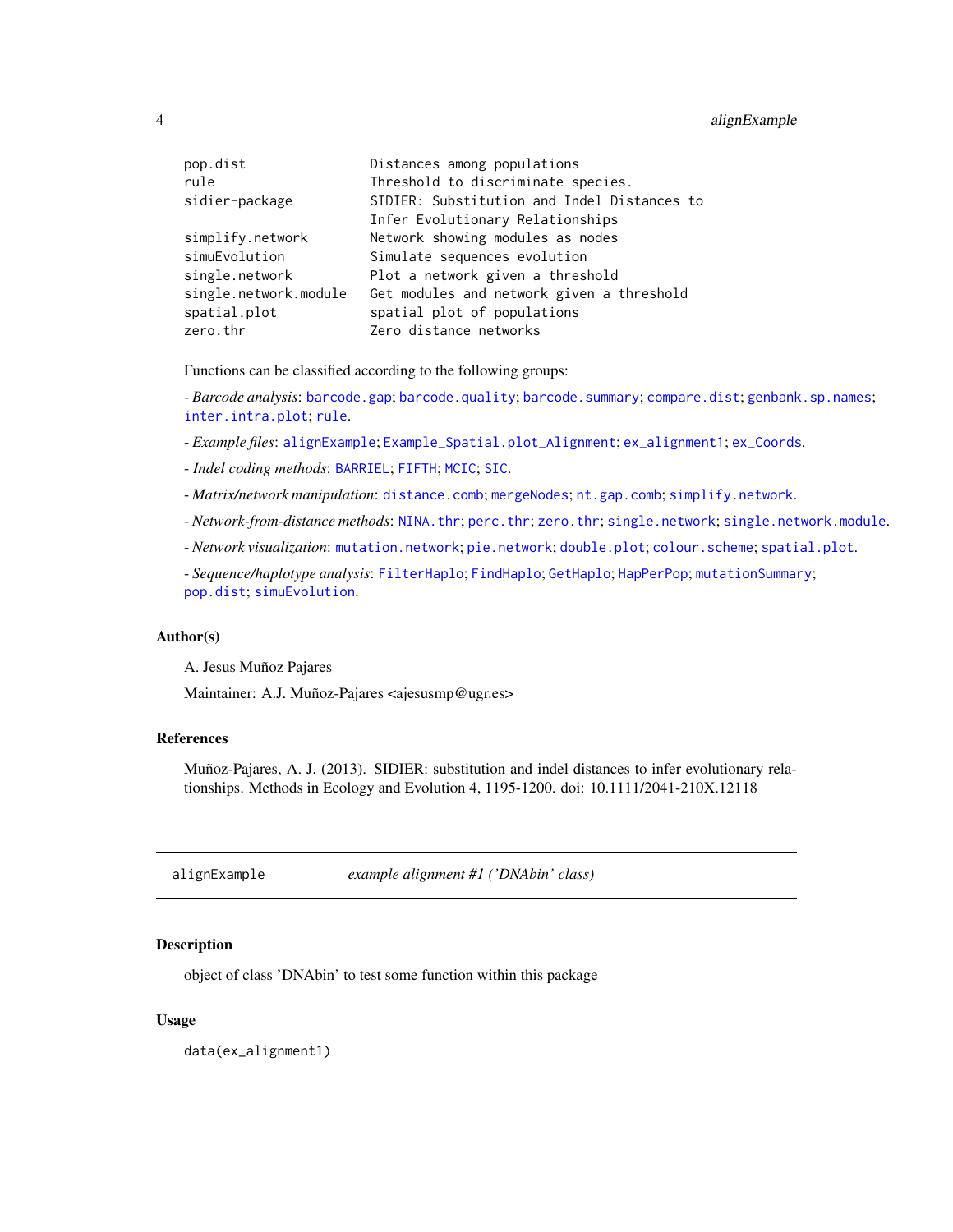# <span id="page-4-0"></span>barcode.gap 5

# Details

Because fasta file examples are not automatically loaded into R environment, 'ex\_alignment1' function generates a fasta file (named Example\_Spatial.plot\_Alignment) that is stored as a 'DNAbin' object named alignExample

# Author(s)

A. J. Muñoz-Pajares

#### See Also

[ex\\_alignment1](#page-21-1), [Example\\_Spatial.plot\\_Alignment](#page-20-1)

#### Examples

```
data(ex_alignment1) # this will read a fasta file with the name 'alignExample'
alignExample
```
<span id="page-4-1"></span>barcode.gap *Barcode gap identification*

#### Description

Identifies barcode gaps based on representing intra- and interspecific distances. Species above the 1:1 line are considered to show a barcode gap.

### Usage

```
barcode.gap(summary=NULL,stat.intra="max",stat.inter="min",
xlab=NULL, ylab=NULL, legend=TRUE, lab.nodes="nogap")
```
# Arguments

| summary    | a list produced by barcode. summary. From this list, the maximum intraspecific<br>and the minimum interspecific distances per species are represented. To use any<br>other intra- and interspecific distance, use the "inter" and "intra" options. |
|------------|----------------------------------------------------------------------------------------------------------------------------------------------------------------------------------------------------------------------------------------------------|
| stat.intra | a string, the inter-specific statistic used to estimate the quotient interspecific/intraspecific.<br>Accepted values are "max", "min", "median", and "mean"                                                                                        |
| stat.inter | a string, the inter-specific statistic used to estimate the quotient interspecific/intraspecific.<br>Accepted values are "max", "min", "median", and "mean".                                                                                       |
| xlab       | a string, the x-axis label                                                                                                                                                                                                                         |
| ylab       | a string, the y-axis label                                                                                                                                                                                                                         |
| legend     | a logic, to show information about species showing and lacking barcode within<br>the plot                                                                                                                                                          |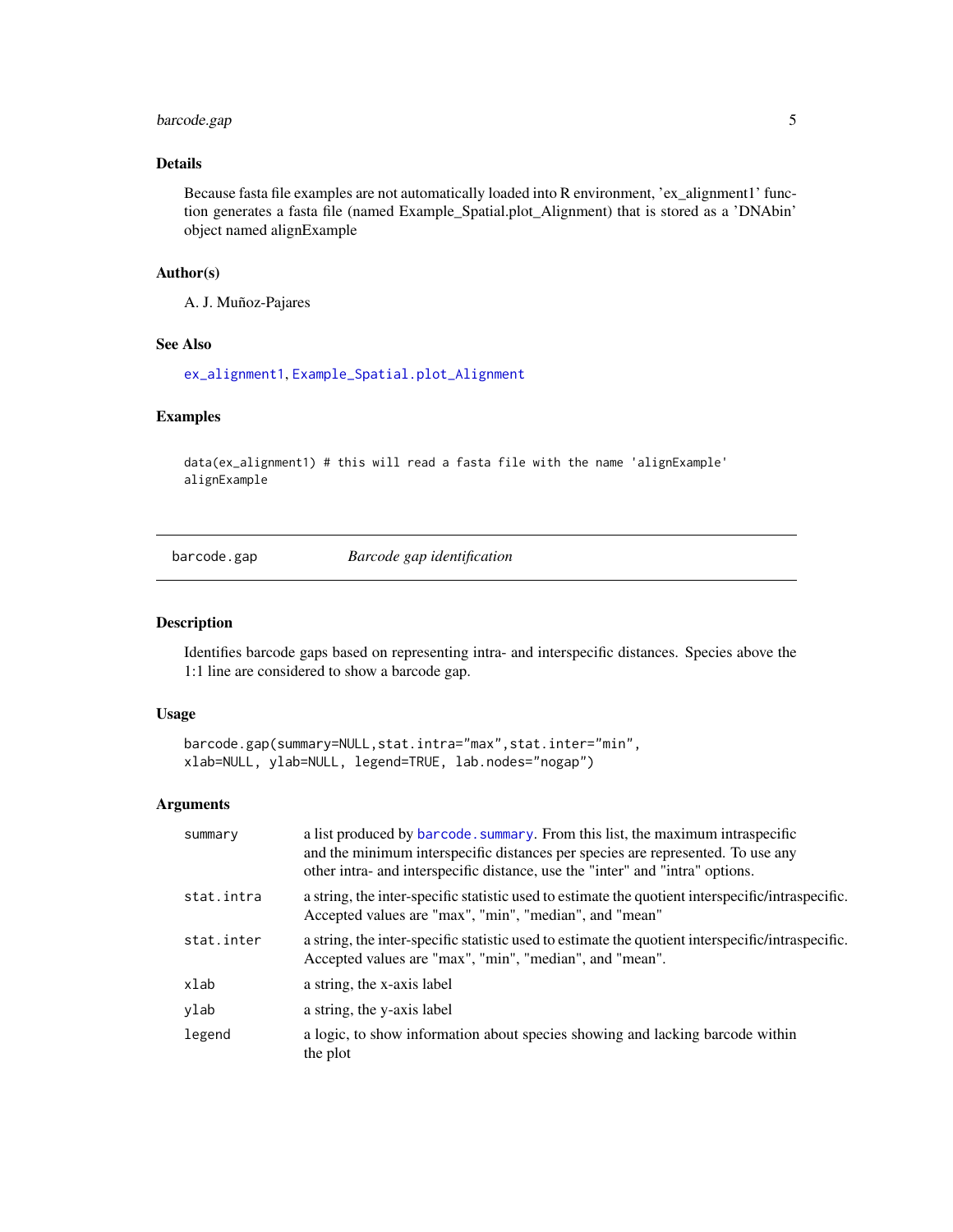<span id="page-5-0"></span>

| lab.nodes | a string to select the name of species to be represented in the plot: "gap" to    |
|-----------|-----------------------------------------------------------------------------------|
|           | represent species showing barcode gap; "nogap" to represent species lacking       |
|           | barcode gap; "all" for representing all species names. Other value will represent |
|           | no names.                                                                         |

# Value

A list with two elements:

|             | no barcode gap a matrix containing the name of the species lacking barcode gap and their mean<br>intra- and interspecific distances. |
|-------------|--------------------------------------------------------------------------------------------------------------------------------------|
| barcode.gap | a matrix containing the name of the species showing barcode gap and their mean<br>intra- and interspecific distances.                |

# Author(s)

A.J. Muñoz-Pajares

# See Also

[barcode.summary](#page-7-1)

#### Examples

```
my.dist<-matrix(abs(rnorm(100)),ncol=10,
dimnames=list(paste("sp",rep(1:5,2),sep=""),
paste("sp",rep(1:5,2),sep="")))
my.dist<-as.matrix(as.dist(my.dist))
sum<-barcode.summary(my.dist)
barcode.gap(sum)
```
<span id="page-5-1"></span>barcode.quality *Estimates of barcode quality*

# Description

Provides several estimates of the quality of a barcode classification, comparing network modules with attributed species names

# Usage

```
barcode.quality(dismat=NA,threshold=NA,refer2max=FALSE,save.file=FALSE,
modFileName="Modules_summary.txt",verbose=FALSE,output="list")
```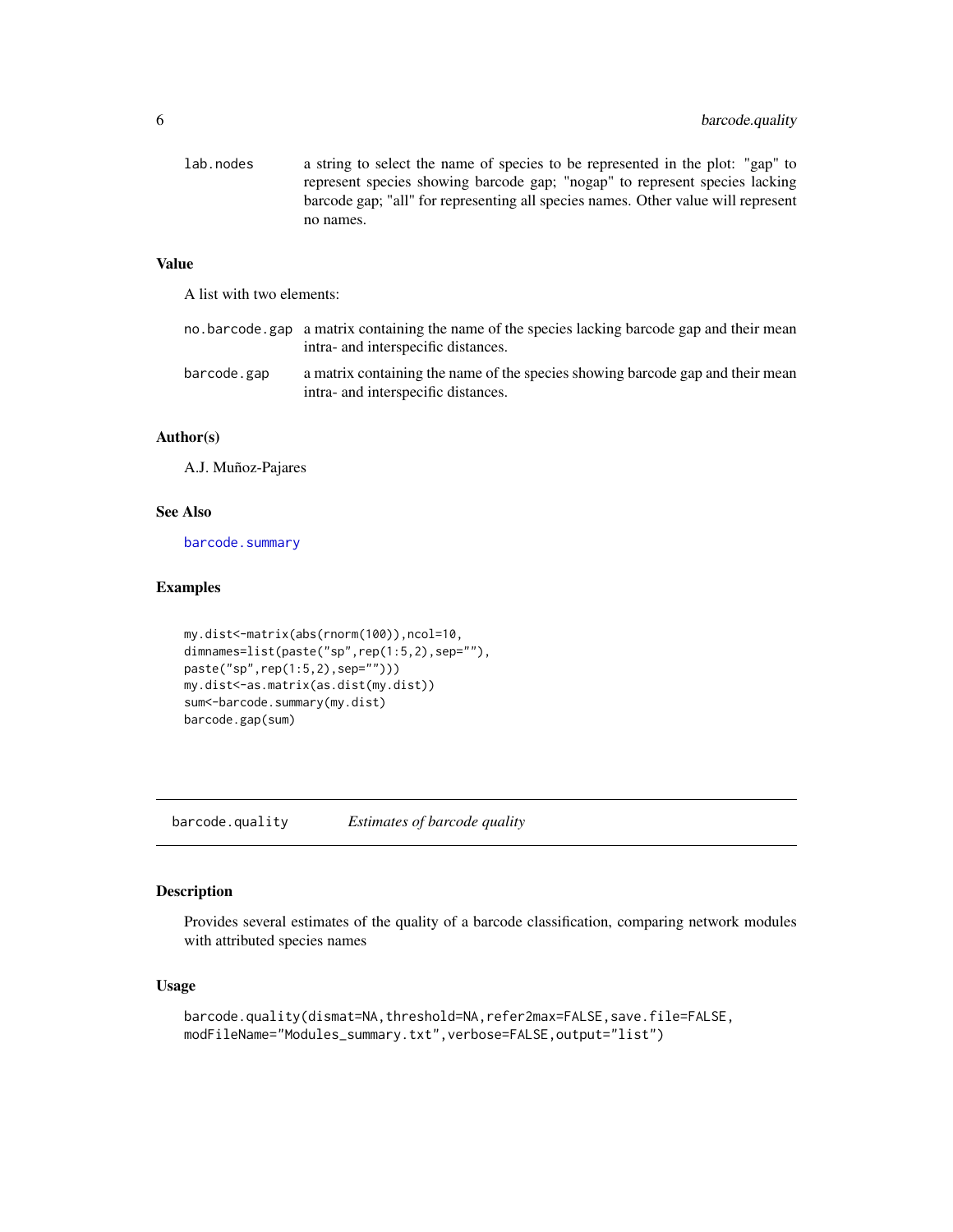# barcode.quality 7

### Arguments

| dismat      | a matrix containing the pairwise genetic distances between individual sequences                                                                                                                                                                                                                                                                                                                                                                                                                   |
|-------------|---------------------------------------------------------------------------------------------------------------------------------------------------------------------------------------------------------------------------------------------------------------------------------------------------------------------------------------------------------------------------------------------------------------------------------------------------------------------------------------------------|
| threshold   | a numeric between 0 and 1, is the value of the maximum distance to be repre-<br>sented as a link in the network                                                                                                                                                                                                                                                                                                                                                                                   |
| refer2max   | a logic, "TRUE" to refer the threshold value to the maximum distance in the<br>input matrix (e.g., a value of 0.32 will represent a link between nodes showing<br>distances equal or lower than $32\%$ of the maximum distance found in the dis-<br>tance matrix). "FALSE" to refer the threshold to a specific value (e.g., a value of<br>0.32 will represent a link between nodes showing distances equal or lower than<br>0.32, regardless the maximum distance found in the distance matrix). |
| save.file   | a logic, "TRUE" to save the summary of network modules, attributing every<br>individual to a module.                                                                                                                                                                                                                                                                                                                                                                                              |
| modFileName | if save file=TRUE, a string: the name of the file containing the summary of<br>network modules.                                                                                                                                                                                                                                                                                                                                                                                                   |
| verbose     | a logic, "TRUE" to obtain a complete report of the quality estimation (see de-<br>tails).                                                                                                                                                                                                                                                                                                                                                                                                         |
| output      | if verbose=TRUE, a string controlling the type of object produced for the output,<br>being either "matrix" or "list".                                                                                                                                                                                                                                                                                                                                                                             |

### Details

This function assumes that the species names reflect the "real" taxonomic status and compare these names with the modules obtained in the network analysis. The quality is evaluated using different estimators:  $T \cdot T$ 

$$
Accuracy = \frac{T_{+} + T_{-}}{T_{+} + T_{-} + F_{+} + F_{-}}
$$
\n
$$
Precision = \frac{T_{+}}{T_{+} + F_{+}}
$$
\n
$$
Fscore = \frac{T_{+}}{T_{+} + F_{+} + F_{-}}
$$
\n
$$
Qualue = \frac{1}{N} \sum_{1}^{N} \frac{S_{link}}{S_{all} + S_{unlink}}
$$

where T+ is the number of true positives (number of sequences with the same species name and classified in the same module); T- is the number of true negatives (number of sequences with different species name and classified in different modules); F+ represents false positive (number of sequences with different species name classified in the same module); F- is the number of false negative (number of sequences with the same species name classified in different modules); N is the number of nodes in the network, Slink is the number of nodes of the same species connected to the node i; Sunlink is the number of nodes of the same species belonging to a different module; and Sall is the number of all possible connections to other nodes of the same species.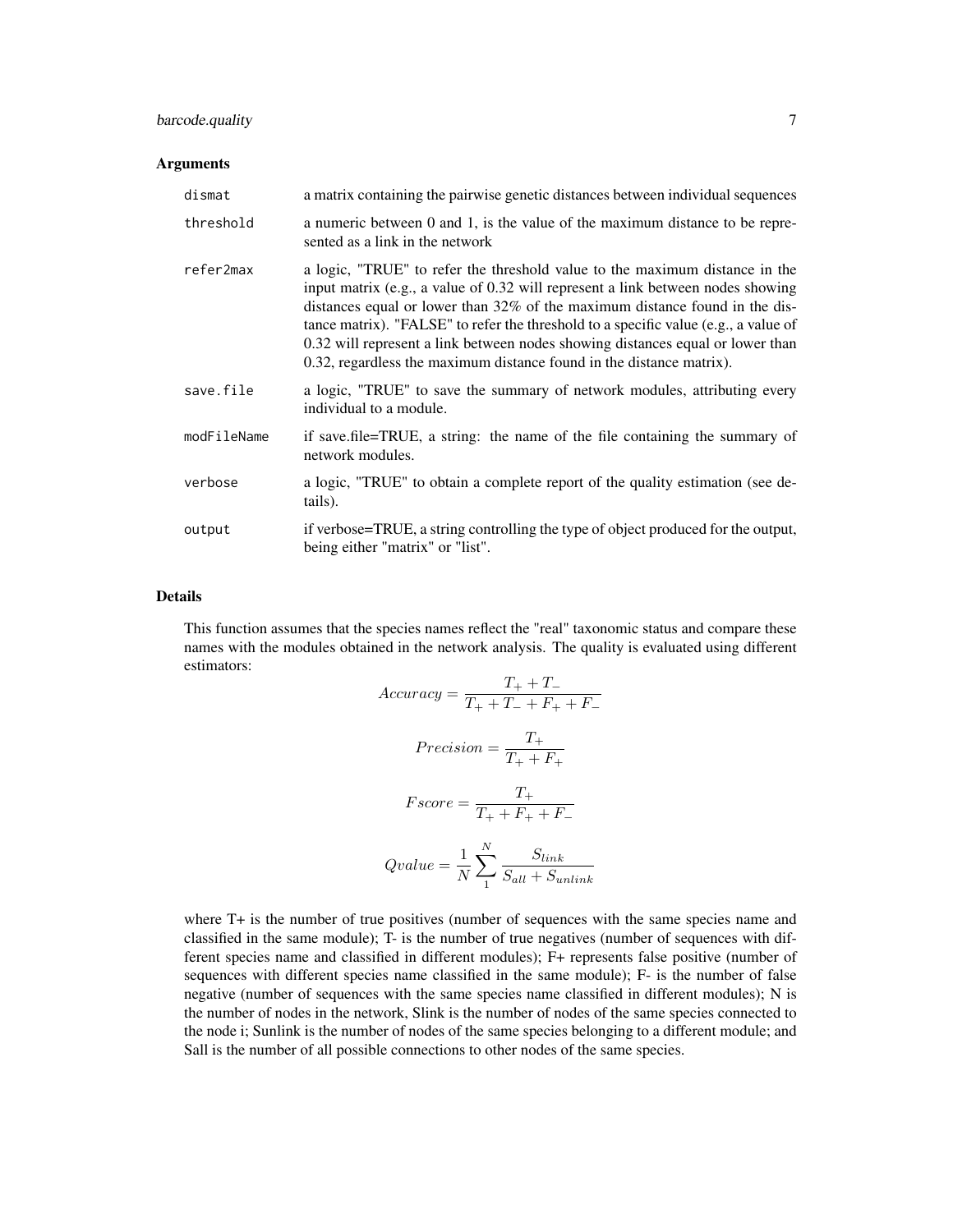#### <span id="page-7-0"></span>Value

If verbose is set to "FALSE", a matrix with the estimators of the barcode quality. If verbose is set to "TRUE", either a matrix or a list (depending on the output option selected) containing the following elements:

Number.of.modules

Number of modules found in the network analysis.

Number.of.species.per.module

A matrix containing: The number of species classified in only one module (N.sp.mod.1); the maximum number of species found in a module (N.sp.mod.MAX); and the mean number of species found per module (N.sp.mod.MED).

Number.of.species

The number of species defined for the analysis.

Number.of.modules.per.species

A matrix containing: The number of modules composed of only one species (N.mod.sp.1); the maximum number of modules containing the same species; the mean number of modules containing the same species.

#### Number.of.modules.fitting.defined.species

The number of modules containing only one species but all the individuals of this species.

# Quality.estimates

A matrix containing the Qvalue, Accuracy, Precision and Fscore of the barcode classification.

#### Author(s)

A.J. Muñoz-Pajares

#### Examples

```
my.dist<-matrix(abs(rnorm(100)),ncol=10,
dimnames=list(paste("sp",rep(1:5,2),sep=""),
paste("sp",rep(1:5,2),sep="")))
my.dist<-as.matrix(as.dist(my.dist))
```

```
barcode.quality(dismat=my.dist,threshold=0.2,refer2max=FALSE,save.file=TRUE,
modFileName="Modules_summary.txt",verbose=FALSE,output="list")
```
<span id="page-7-1"></span>barcode.summary *Summary of the inter- and intraspecific distances*

#### Description

For every species, provides the minimum, maximum, mean and median values of inter- and intraspecific distances.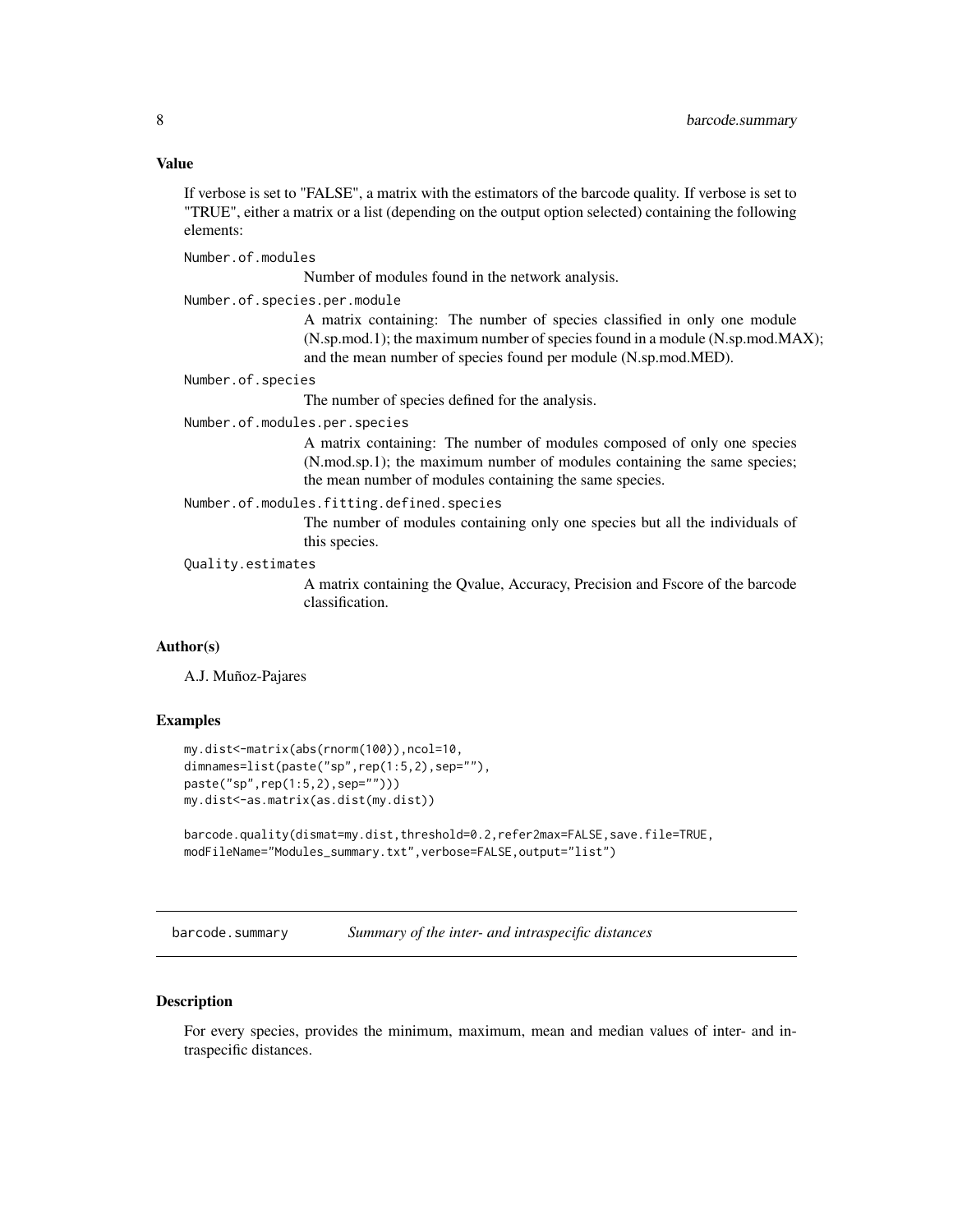# barcode.summary 9

# Usage

barcode.summary(dismat=NULL,save.distances=FALSE,folder.name="distance\_matrices")

# Arguments

| dismat      | a symmetric matrix containing the pairwise genetic distances between individual<br>sequences                  |
|-------------|---------------------------------------------------------------------------------------------------------------|
|             | save distances a logic, "TRUE" to save the pairwise distances estimated per species (one file<br>per species) |
| folder.name | a string, if save distance=TRUE, the name of the folder to save distances                                     |

# Value

A list with two elements:

Intraspecific a matrix containing information about the intraspecific distances.

Interspecific a matrix containing information about the interspecific distances.

In both cases, the information provided is the minimum, maximum, median, mean, first and third quartile values.

### Author(s)

A.J. Muñoz-Pajares

# See Also

[barcode.gap](#page-4-1)

# Examples

```
my.dist<-matrix(abs(rnorm(100)),ncol=10,
dimnames=list(paste("sp",rep(1:5,2),sep=""),
paste("sp",rep(1:5,2),sep="")))
my.dist<-as.matrix(as.dist(my.dist))
barcode.summary(my.dist)
```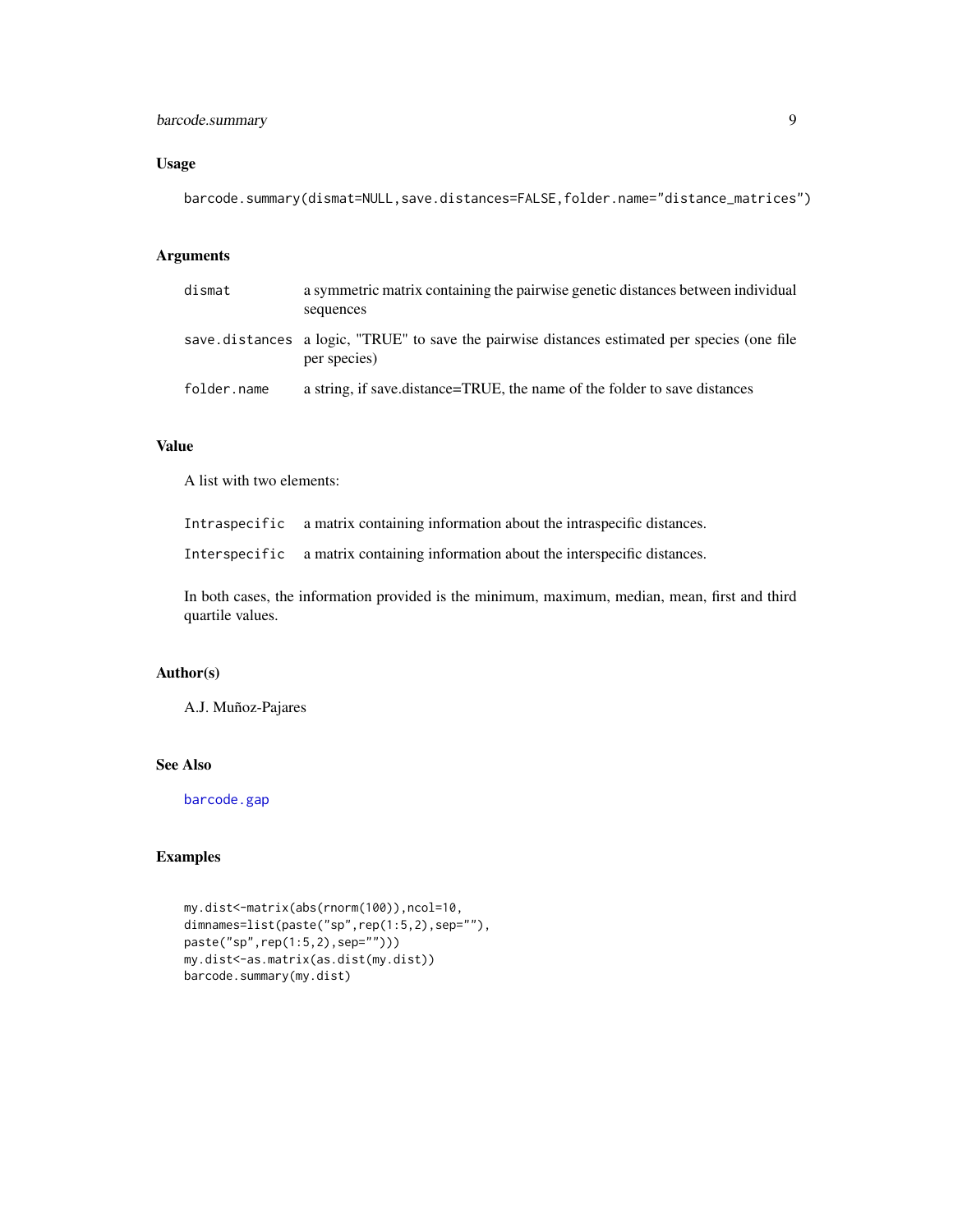<span id="page-9-1"></span><span id="page-9-0"></span>

# Description

This function codifies gapped positions in a sequence alignment following the rationale of the method described by Barriel (1994). Based on the yielded indel coding matrix, this function also computes a pairwise indel distance matrix.

#### Usage

```
BARTEL(inputFile = NA, align = NA, saveFile = TRUE,outnameDist = paste(inputFile, "IndelDistanceBarriel.txt",
sep = "_"), outnameCode = paste(inputFile, "Barriel_coding.txt",
sep = "''), addExtremes = FALSE)
```
#### Arguments

| inputFile   | the name of the fasta file to be analysed. Alternatively you can provide the name<br>of a "DNAbin" class alignment stored in memory using the "align" option.                                                                                                  |
|-------------|----------------------------------------------------------------------------------------------------------------------------------------------------------------------------------------------------------------------------------------------------------------|
| align       | the name of the "DNAbin" alignment to be analysed. See "?read.dna" in the ape<br>package for details about reading alignments. Alternatively you can provide the<br>name of the file containing the alignment in fasta format using the "inputFile"<br>option. |
| saveFile    | a logical; if TRUE (default), it produces two output text files containing the<br>distance matrix and the codified indel positions.                                                                                                                            |
| outnameDist | if "saveFile" is set to TRUE (default), contains the name of the distance output<br>file.                                                                                                                                                                      |
| outnameCode | if "saveFile" is set to TRUE (default), contains the name of the indel coding<br>output file.                                                                                                                                                                  |
| addExtremes | a logical; if TRUE, additional nucleotide sites are included in both extremes of<br>the alignment. This will allow estimating distances for alignments showing gaps<br>in terminal positions, but see Details.                                                 |

# Details

It is recommended to estimate this distance matrix using only the unique sequences in the alignment. Repeated sequences increase computation time but do not provide additional information (because they produce duplicated rows and columns in the final distance matrix).

It is of critical importance to correctly identify indels homology in the provided alignment. For this reason, addExtremes is set to false by default, and computation may not be done unless flanking regions are homologous.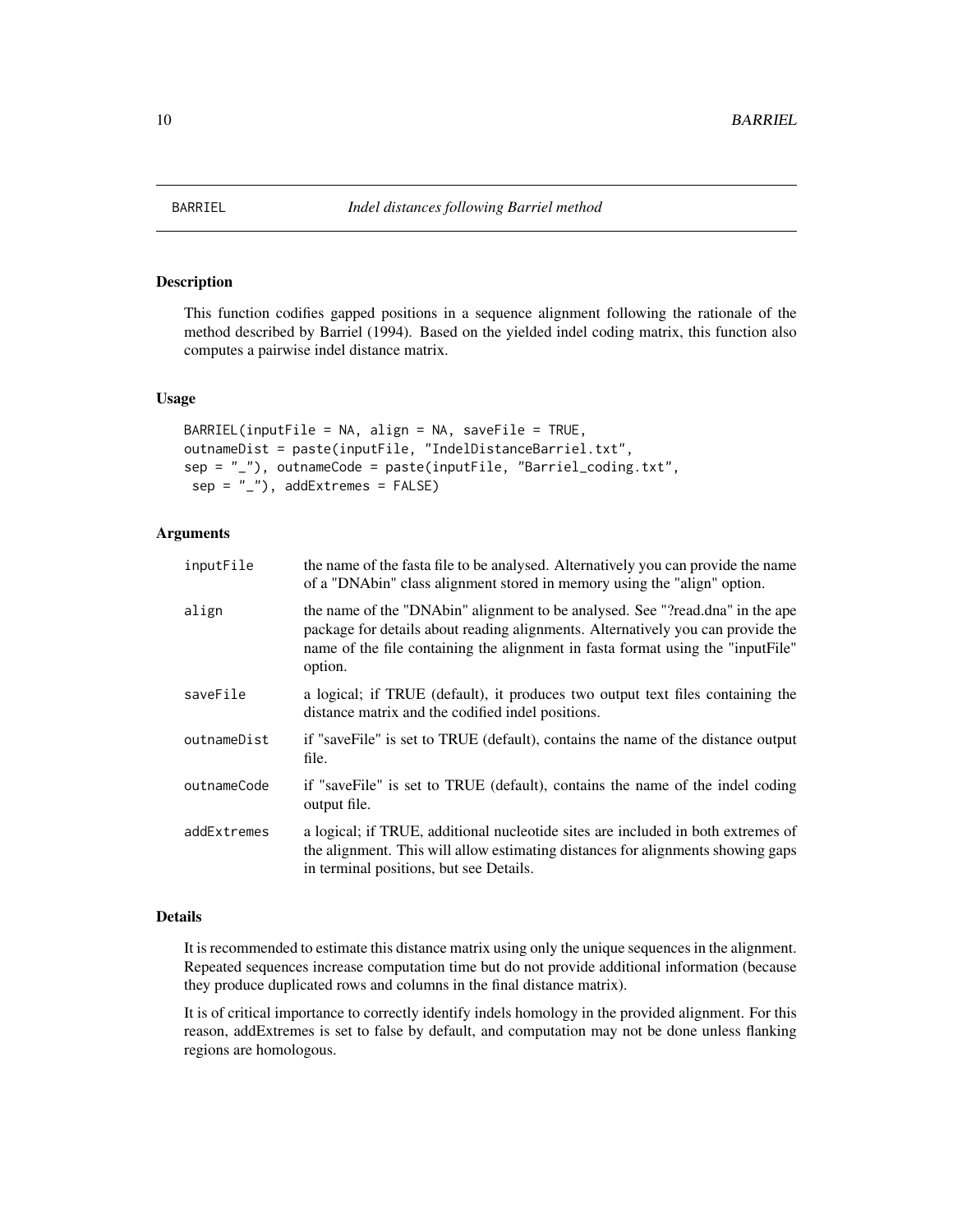#### BARRIEL 11

# Value

A list with two elements:

indel coding matrix

Describes the initial and final site of each gap and its presence or absence per sequence.

#### distance matrix

Contains genetic distances based on comparing indel presence/absence between sequences.

#### Author(s)

A.J. Muñoz-Pajares

#### References

Barriel, V., 1994. Molecular phylogenies and how to code insertion/ deletion events. Life Sci. 317, 693-701, cited and described by Simmons, M.P., Müller, K. & Norton, A.P. (2007) The relative performance of indel-coding methods in simulations. Molecular Phylogenetics and Evolution, 44, 724–740.

#### See Also

[MCIC](#page-34-1), [SIC](#page-63-1), [FIFTH](#page-22-2)

# Examples

```
cat(">Population1_sequence1",
"A-AGGGTC-CT---G",
">Population1_sequence2",
"TAA---TCGCT---G",
">Population1_sequence3",
"TAAGGGTCGCT---G",
">Population1_sequence4",
"TAA---TCGCT---G",
">Population2_sequence1",
"TTACGGTCG---TTG",
">Population2_sequence2",
"TAA---TCG---TTG",
">Population2_sequence3",
"TAA---TCGCTATTG",
">Population2_sequence4",
"TTACGGTCG---TTG",
">Population3_sequence1",
"TTA---TCG---TAG",
">Population3_sequence2",
"TTA---TCG---TAG",
">Population3_sequence3",
"TTA---TCG---TAG",
">Population3_sequence4",
```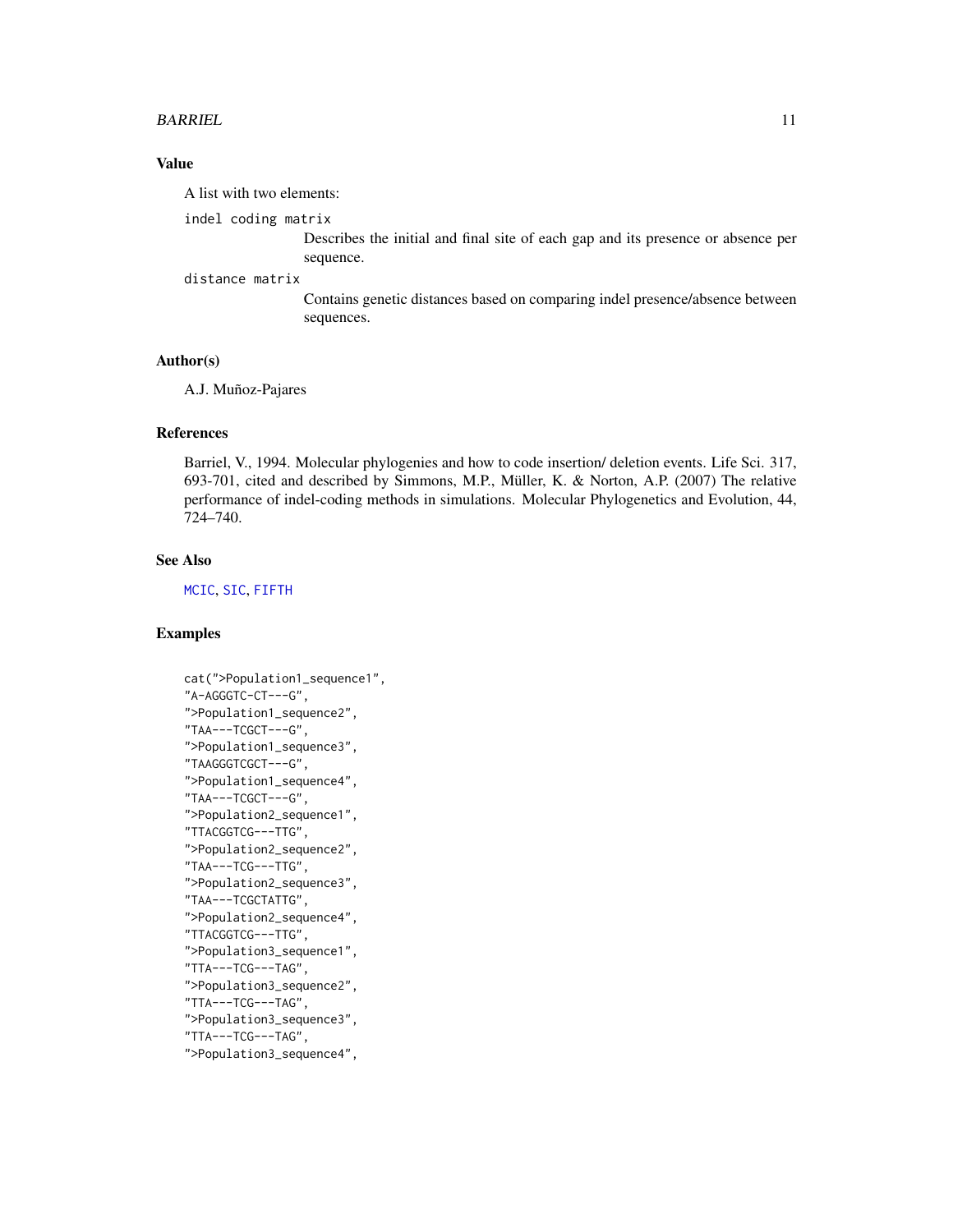# <span id="page-11-0"></span>12 colour.scheme

```
"TTA---TCG---TAG",
    file = "ex3.fas", sep = "\n")
library(ape)
BARRIEL(align=read.dna("ex3.fas",format="fasta"), saveFile = FALSE)
# Analysing the same dataset, but using only unique sequences:
uni<-GetHaplo(inputFile="ex3.fas",saveFile=FALSE)
BARRIEL(align=uni, saveFile = FALSE)
```
<span id="page-11-1"></span>

colour.scheme *internal function for node colour scheme*

#### Description

This function is called during network representations to set node colours. If the number of colours defined by user do not match with the number of elements, the algorithm provide a default set of colours.

#### Usage

```
colour.scheme(def=NA, N=NA, colors=c("green2","red","yellow","blue","DarkOrchid1",
"gray51","chocolate","cyan4","saddle brown","aquamarine","chartreuse","chocolate1",
"DarkOrchid3","gray18","gold","DarkOrchid4","green4","gray29", "sienna3","tan1","blue4",
"limegreen","gray73","bisque3","deeppink","red4","OliveDrab4","gray95", "salmon",
"DeepPink4","green yellow","gray4","hot pink","pink2","dark orange","gold3"))
```
#### Arguments

| def    | a vector containing the set of colours defined by user                  |
|--------|-------------------------------------------------------------------------|
| N      | a numeric representing the number of elements to be coloured            |
| colors | a vector with default colours to be used if 'def' is different from 'N' |

#### Details

If the number of elements is higher than the number of colours (35 by default), colours are randomly selected.

#### Value

a vector of strings representing 'N' colours

#### Author(s)

A. J. Muñoz-Pajares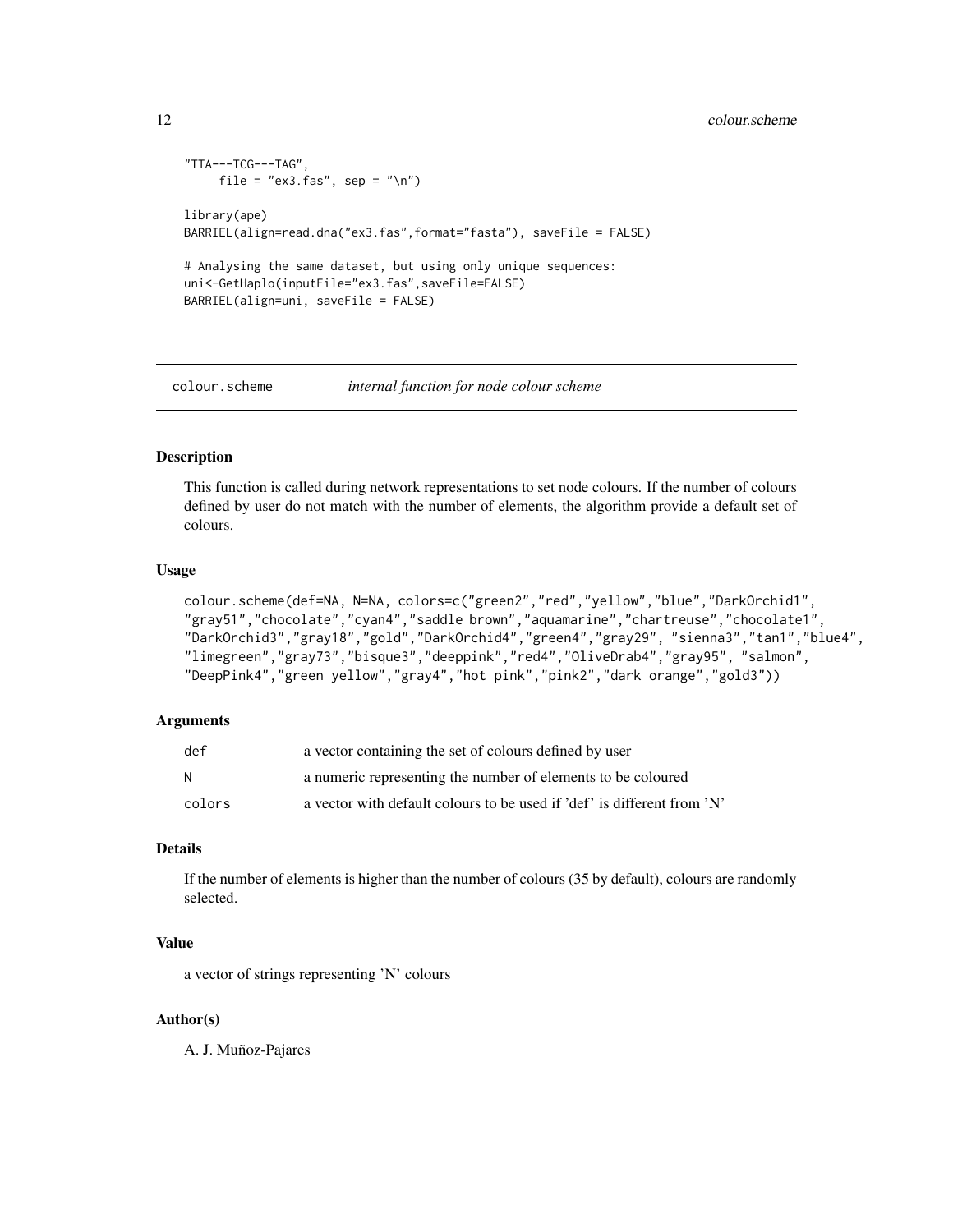# <span id="page-12-0"></span>compare.dist 13

#### Examples

```
colour.scheme(def=c("blue","red"),N=4)
Colors<-colour.scheme(def=c("blue","red"),N=4,colors=c("black","gray33","gray66","orange","red"))
plot(c(1:4),col=Colors,pch=16)
#Given 10 individuals classified into three groups,
#this will provide the colour for each individual:
group < -c(1, 1, 1, 2, 2, 2, 1, 2, 3, 3) # defining groups
colour.scheme(N=length(unique(group)))[group]
```
<span id="page-12-1"></span>

| compare.dist | Threshold to discriminate species comparing intra- and interspecific<br>distance distributions |
|--------------|------------------------------------------------------------------------------------------------|
|              |                                                                                                |

# Description

This function implements the Lefebure's method to quantify the overlap between two distributions and to determine the best threshold value to discriminate them.

# Usage

```
compare.dist(distr1=NULL,distr2=NULL,N=50,
normalize=TRUE,main=NA,col1="gray",col2="black",
col.border1="gray",col.border2="black",
col.line1="gray",col.line2="black",
Ylab=c("Abundance","Abundance","Success"),
Xlab=c("data1","data2","Threshold"))
```
#### Arguments

| distr1      | a matrix containing the pairwise genetic distances between individual sequences               |
|-------------|-----------------------------------------------------------------------------------------------|
| distr2      | a vector containing the minimum and maximum value in the x-axis                               |
| N           | a numeric, the number of categories for the x-axis.                                           |
| normalize   | a logic, "TRUE" to display percentage and "FALSE" for number of occurrences<br>in the Y axis. |
| main        | a vector with two elements containing the main titles of both plots.                          |
| col1        | a string, the color to fill the histogram for distribution 1                                  |
| col2        | a string, the color to fill the histogram for distribution 2                                  |
| col.border1 | a string, the color for the border around the histogram for distribution 1                    |
| col.border2 | a string, the color for the border around the histogram for distribution 2                    |
| col.line1   | a string, the color for the line representing distribution 1                                  |
| col.line2   | a string, the color for the line representing distribution 2                                  |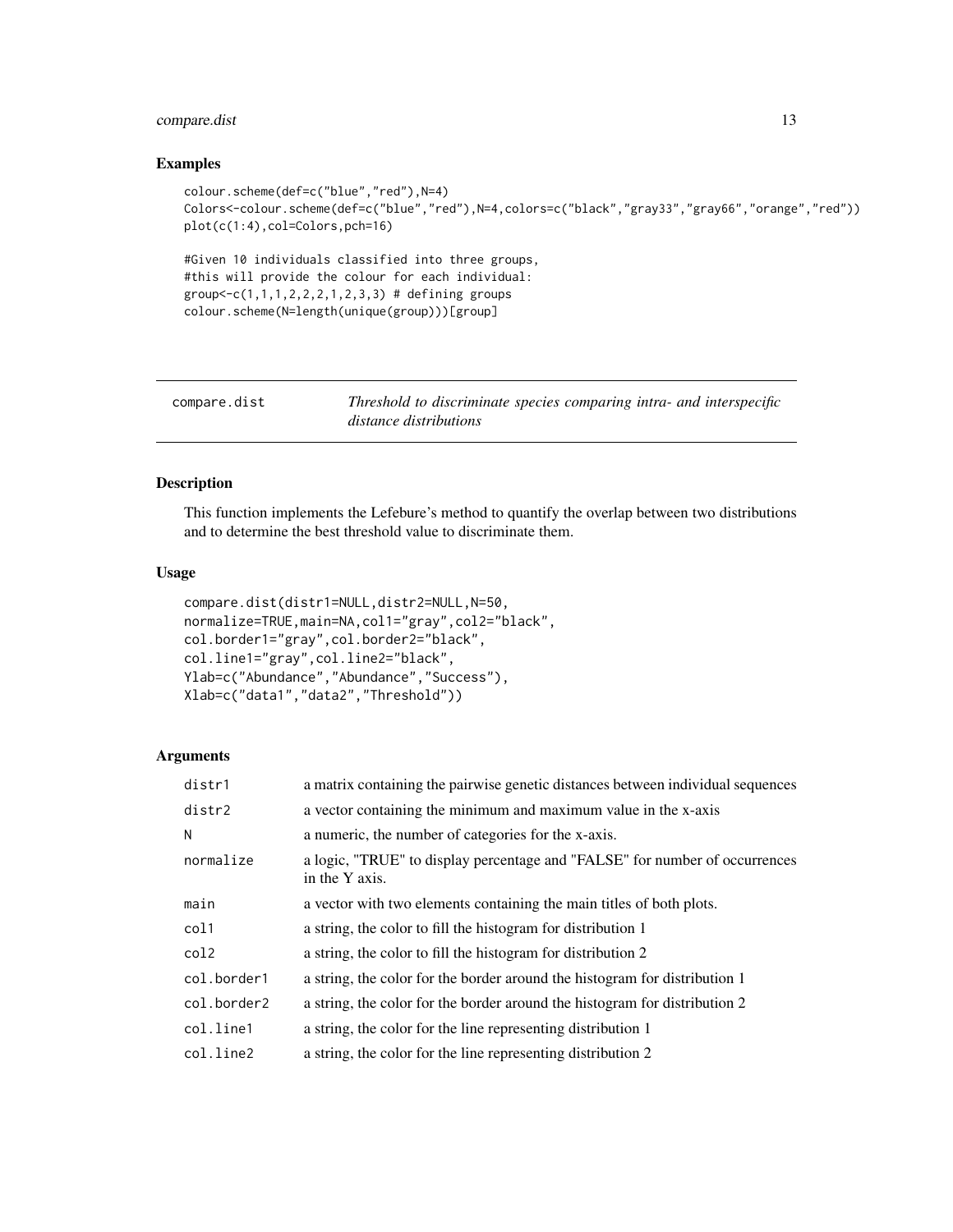<span id="page-13-0"></span>

| Ylab | a three strings vector containing the labels of Y axes for the three plots to be<br>represented. |
|------|--------------------------------------------------------------------------------------------------|
| Xlab | a three strings vector containing the labels of X axes for the three plots to be<br>represented  |

# Value

The estimated threshold and its success of identification.

#### Author(s)

A.J. Muñoz-Pajares

#### References

Lefébure T, Douady CJ, Gouy M, Gibert J (2006). Relationship between morphological taxonomy and molecular divergence within Crustacea: Proposal of a molecular threshold to help species delimitation. Mol Phylogenet Evol 40: 435–447.

# Examples

```
## Weak overlap
intra<-rnorm(mean=0.08,sd=0.04,n=100)
inter<-rnorm(mean=0.38,sd=0.10,n=1000)
intra[intra<0]<-0
inter[inter<0]<-0
compare.dist(distr1=intra,distr2=inter,N=50)
# Strong overlap
distr1<-rnorm(5000,mean=0.25,sd=0.070)
distr2<-rnorm(5000,mean=0.31,sd=0.075)
N<-50
```
compare.dist(distr1,distr2,N)

<span id="page-13-1"></span>distance.comb *Distance matrices combination*

# Description

This function allows combining distance matrices. The weight of each matrix must be defined by user.

### Usage

```
distance.comb(matrices = NA, alphas = NA, method = "Corrected",
saveFile = TRUE, na.rm = FALSE)
```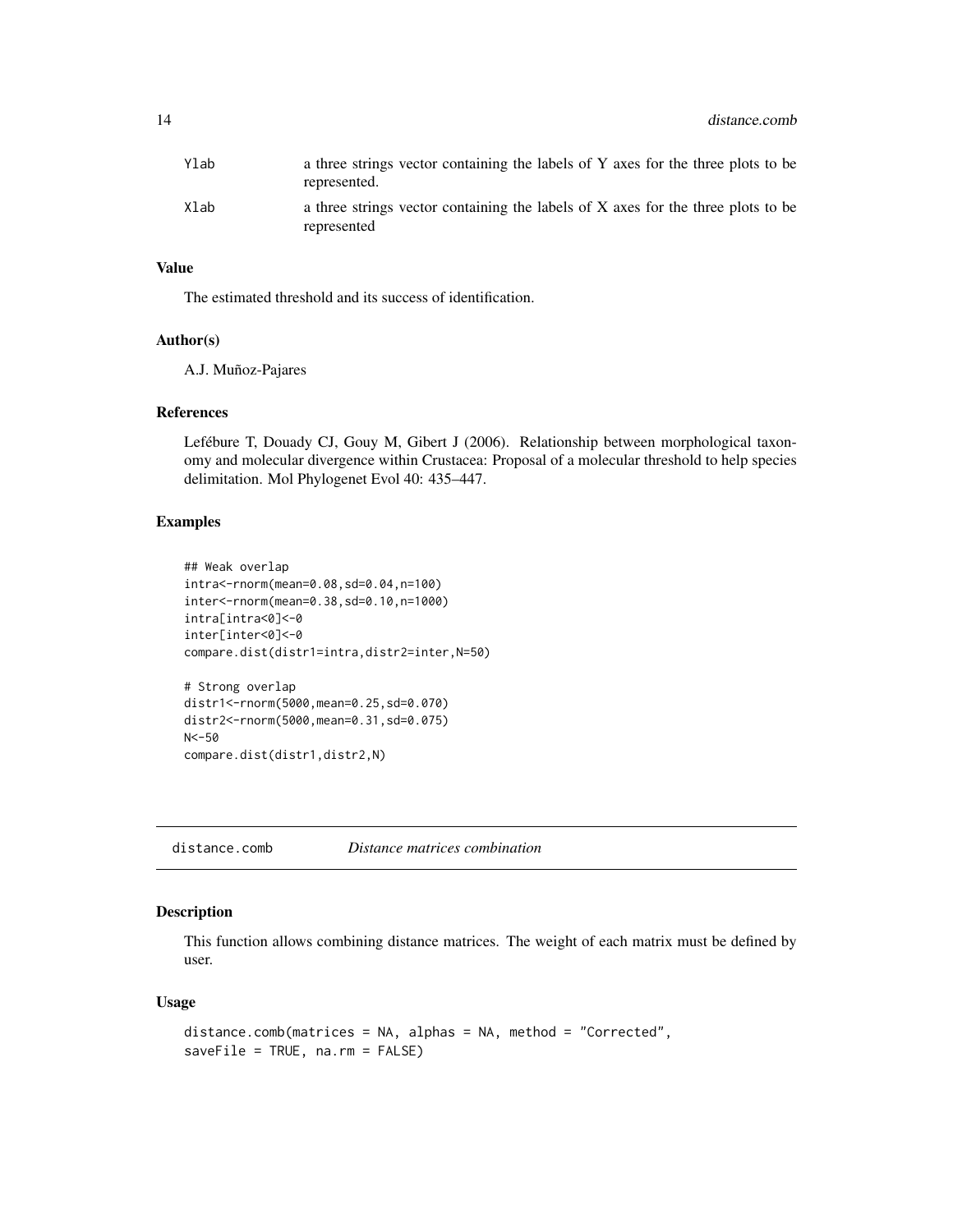### distance.comb 15

#### Arguments

| matrices | a vector of strings containing the names of the matrices to be combined                                                                                                                                                                                                          |
|----------|----------------------------------------------------------------------------------------------------------------------------------------------------------------------------------------------------------------------------------------------------------------------------------|
| alphas   | a vector of numerics containing the weight of each matrix. By default, combi-<br>nation is done giving the same same weight to all matrices.                                                                                                                                     |
| method   | a string defining whether each distance matrix must be divided by its maxi-<br>mum value before the combination ("Corrected") or not ("Uncorrected"). Con-<br>sequently, if the "Corrected" method is chosen, both matrices will range between<br>0 and 1 before being combined. |
| saveFile | a logical; if TRUE (default), the output matrix is saved a text file.                                                                                                                                                                                                            |
| na.rm    | a logical; if TRUE, missing values are removed before the computation pro-<br>ceeds.                                                                                                                                                                                             |

# Details

Matrices do not require to contain rows in the same order. The algorithm will search and combine rows of matrices with identical names. If row names of any input matrix are not defined, the algorithm will combine rows in order.

# Value

A matrix containing the weighted combination of the original matrices

#### Author(s)

A. J. Muñoz-Pajares

#### See Also

nt.gap.comb

# Examples

```
mat1<-matrix(rep(1,16),ncol=4)
mat2<-matrix(rep(2,16),ncol=4)
mat3<-matrix(rep(3,16),ncol=4)
mat4<-matrix(rep(6,16),ncol=4)
mat5 < -matrix(c(rep(1,4),rep(3,4),rep(1,4),rep(1,4)), ncol=4)
mat6 < -matrix(c(rep(1,4),rep(4,4),rep(4,4),rep(4,4)), nep(4,4)), ncol=4)mat7<-mat6
colnames(mat5)<-c("a","b","c","d")
colnames(mat6)<-c("b","a","c","d")
row.names(mat5)<-c("a","b","c","d")
row.names(mat6)<-c("b","a","c","d")
```
# Matrices with information about the same elements (a-d) but in different order, are automatically # sorted before combination....

distance.comb(matrices=c("mat5","mat6"),saveFile=FALSE,method="Uncorrected")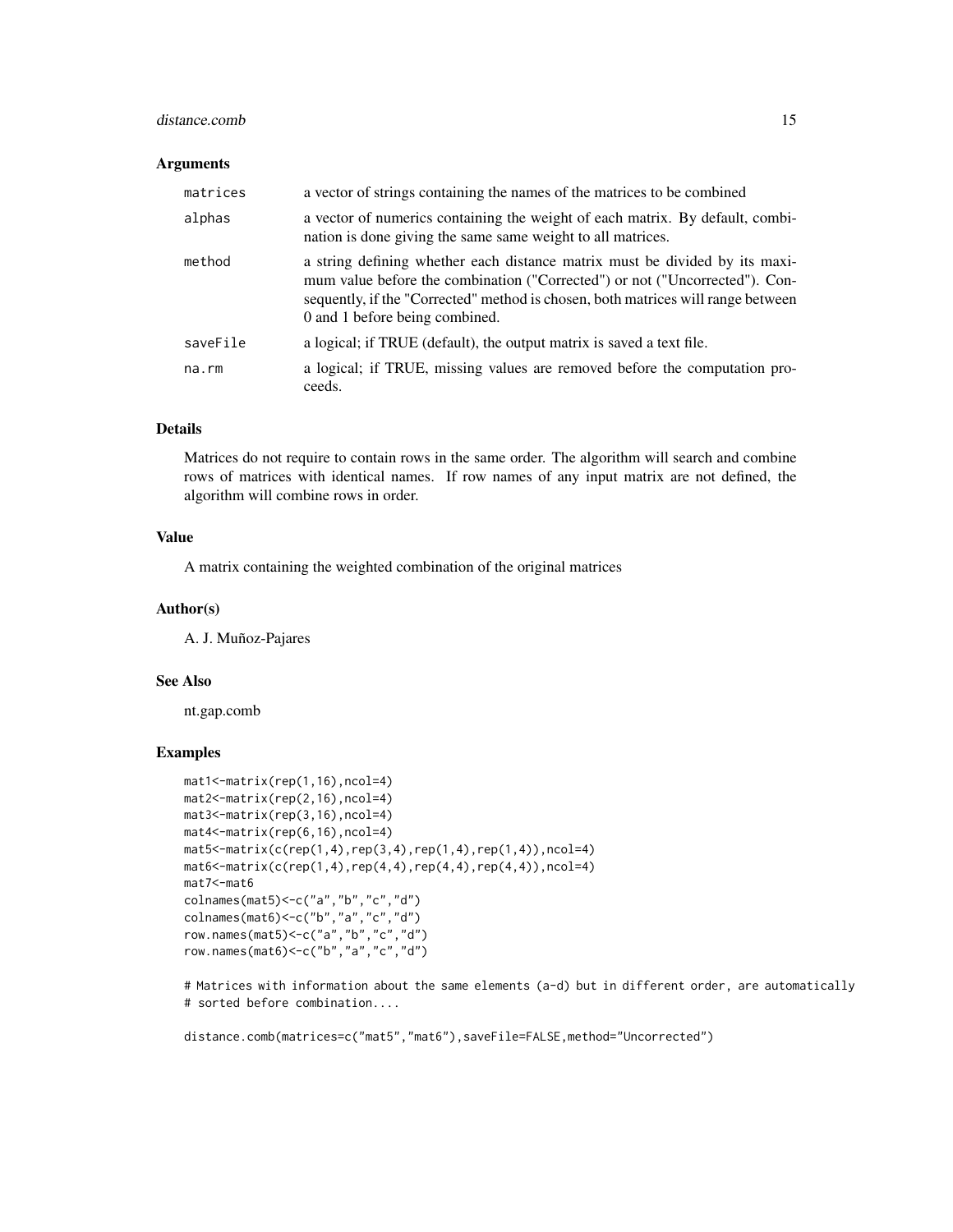```
# ... but this is not possible if any of the matrices lack row names:
```

```
distance.comb(matrices=c("mat5","mat7"),saveFile=FALSE,method="Uncorrected")
```

```
# More examples:
distance.comb(matrices=c("mat1","mat2","mat3","mat4"),alphas=rep(0.25,4),
saveFile=FALSE,method="Uncorrected")
distance.comb(matrices=c("mat1","mat2","mat3","mat4"),alphas=rep(0.25,4),
saveFile=FALSE,method="Corrected")
distance.comb(matrices=c("mat1","mat2","mat3","mat4"),alphas=c(0.66,0.33,0,0),
saveFile=FALSE,method="Uncorrected")
distance.comb(matrices=c("mat1","mat2","mat3","mat6"),alphas=c(0.66,0.33,0,0),
saveFile=FALSE,method="Uncorrected")
```
<span id="page-15-1"></span>double.plot *Haplotype and population networks including mutations and haplotype frequencies.*

#### Description

This function makes a double plot by dividing the active device into two parts. The left part is used to represent the input alignment as a haplotypic network displaying mutations. The right part is used to represent the same input alignment as a population network displaying nodes as pie charts.

#### Usage

```
double.plot(align = NA, indel.method = "MCIC",
substitution.model = "raw",pairwise.deletion = TRUE,
network.method.mut = "percolation", network.method.pie = "percolation",
range = seq(0, 1, 0.01), addExtremes = FALSE, alpha.mut = "info",
alpha.pie = "info", combination.method.mut = "Corrected",
combination.method.pie = "Corrected", na.rm.row.col.mut = FALSE,
na.rm.row.col.pie = FALSE, save.distance.mut = FALSE,
save.distance.name.mut = "DistanceMatrix_threshold_Mutations.txt",
save.distance.pie = FALSE, save.distance.name.pie =
"DistanceMatrix_threshold_Pies.txt", modules=FALSE,
modules.col=NA, bgcol = NA, label.col.mut = "black",
label.col.pie = "black", label.mut = NA,label.pie = NA,
label.sub.str.mut = NA,label.sub.str.pie = NA, colInd = "red",
colSust = "black", lwd.mut = 1, InScale=1, SuScale=1, lwd.edge = 1.5,
cex.mut = 1, cex.label.mut = 1, cex.label.pie = 1, cex.vertex = 1,
main=c("Haplotypes","Populations"),
NameIniPopulations = NA, NameEndPopulations = NA, NameIniHaplotypes = NA,
NameEndHaplotypes = NA, cex.pie = 1, HaplosNames = NA, offset.label = 1.5)
```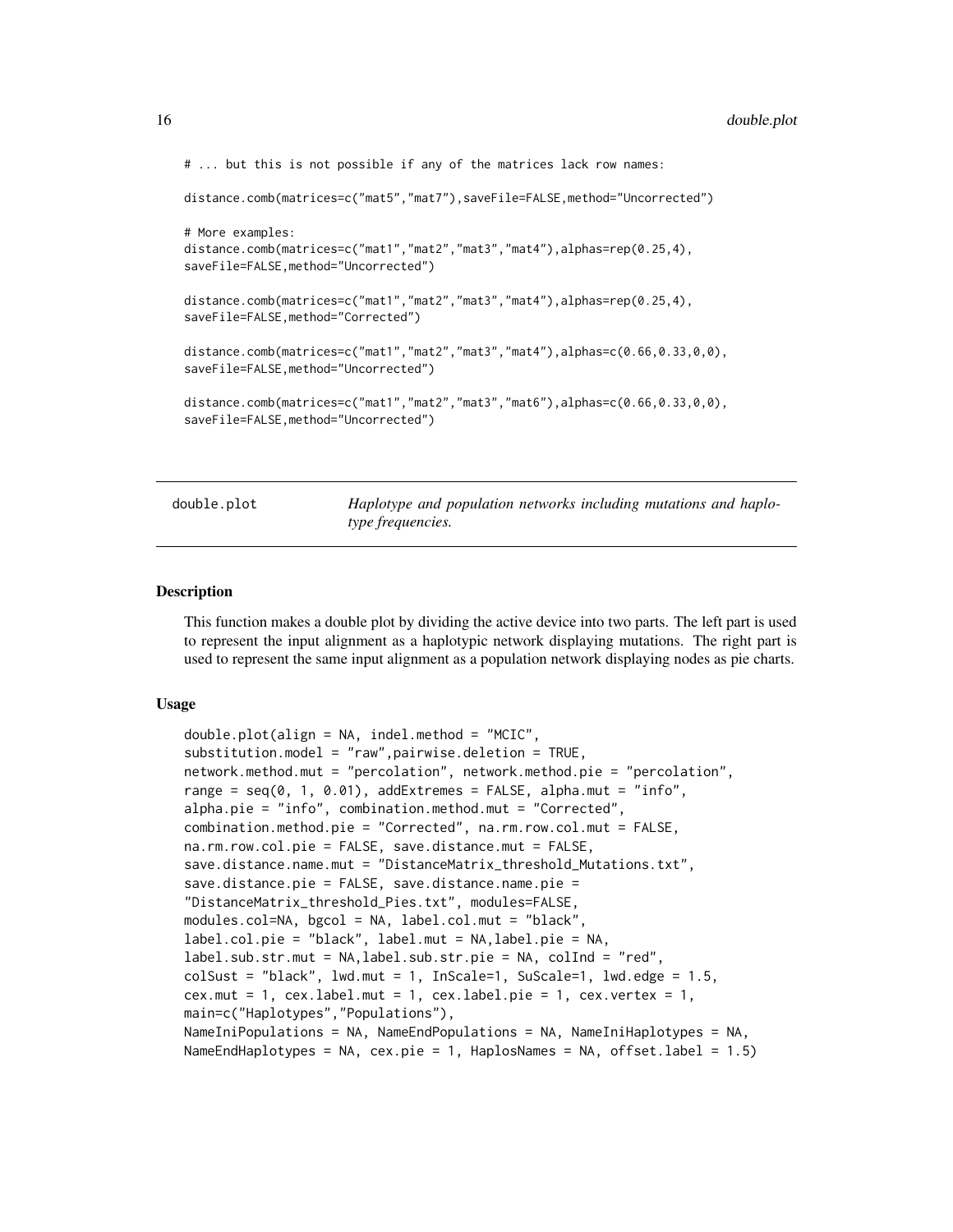# double.plot 17

# Arguments

| align              | a 'DNAbin' object; the alignment to be analysed. See "read.dna" in the ape<br>package for details about reading alignments.                                                                                                                                                                                                                                                                                                                                                     |  |
|--------------------|---------------------------------------------------------------------------------------------------------------------------------------------------------------------------------------------------------------------------------------------------------------------------------------------------------------------------------------------------------------------------------------------------------------------------------------------------------------------------------|--|
| indel.method       | a sting; the method to define indel events in your alignment. The available<br>methods are:                                                                                                                                                                                                                                                                                                                                                                                     |  |
|                    | -"MCIC": (Default) Estimates indel events following the rationale of the Modi-<br>fied Complex Indel Coding (Muller, 2006).                                                                                                                                                                                                                                                                                                                                                     |  |
|                    | -"SIC": Estimates indel events following the rationale of Simmons and Ochoter-<br>rena (2001).                                                                                                                                                                                                                                                                                                                                                                                  |  |
|                    | -"FIFTH": Estimates indel events following the rationale of the fifth state: each<br>gap within the alignment is treated as an independent mutation event.<br>-"BARRIEL": Estimates indel events following the rationale of Barriel (1994):<br>singleton gaps are not taken into account.                                                                                                                                                                                       |  |
| substitution.model |                                                                                                                                                                                                                                                                                                                                                                                                                                                                                 |  |
|                    | a string; the substitution evolutionary model to estimate the distance matrix. By<br>default is set to "raw" and estimates the pairwise proportion of variant sites. See<br>the evolutionary models available using ?dist.dna from the ape package.                                                                                                                                                                                                                             |  |
| pairwise.deletion  |                                                                                                                                                                                                                                                                                                                                                                                                                                                                                 |  |
|                    | a logical; if TRUE (default) substitutions found in regions being a gap in other<br>sequences will account for the distance matrix. If FALSE, sites being a gap in<br>at least one sequence will be removed before distance estimation.                                                                                                                                                                                                                                         |  |
| network.method.mut |                                                                                                                                                                                                                                                                                                                                                                                                                                                                                 |  |
|                    | a string; the method to build the haplotypic network. The available methods are:<br>-"percolation": computes a network using the percolation network method fol-<br>lowing Rozenfeld et al. (2008). See ?perc.thr for details                                                                                                                                                                                                                                                   |  |
|                    | -"NINA": computes a network using the No Isolation Nodes Allowed method.<br>See ?NINA.thr for details.                                                                                                                                                                                                                                                                                                                                                                          |  |
|                    | -"zero": computes a network connecting all nodes showing distances equal to<br>zero. See ?zero.thr for details.                                                                                                                                                                                                                                                                                                                                                                 |  |
| network.method.pie |                                                                                                                                                                                                                                                                                                                                                                                                                                                                                 |  |
|                    | a string; the method to build the population network. The available methods are<br>the same than for 'network.method.mut'                                                                                                                                                                                                                                                                                                                                                       |  |
| range              | a numeric vector between 0 and 1, is the range of thresholds (referred to the<br>maximum distance in the input matrix) to be screened (by default, 101 values<br>from 0 to 1). This option is used for "percolation" and "NINA" network methods<br>and ignored for "zero" method.                                                                                                                                                                                               |  |
| addExtremes        | a logical; if TRUE, additional nucleotide sites are included in both extremes of<br>the alignment. This will allow estimating distances for alignments showing gaps<br>in terminal positions. This option is used for "SIC", "FIFTH" and "BARRIEL"<br>indel methods and ignored for "MCIC" method.                                                                                                                                                                              |  |
| alpha.mut          | a numeric between 0 and 1, is the weight given to the indel genetic distance<br>matrix in the combination to represent the haplotypic network. By definition,<br>the weight of the substitution genetic matrix is the complementary value (i.e.,<br>1-alpha). The value "info" (default) will use the proportion of informative sub-<br>stitutions per informative indel event as weight. It is also possible to define<br>multiple weights to estimate different combinations. |  |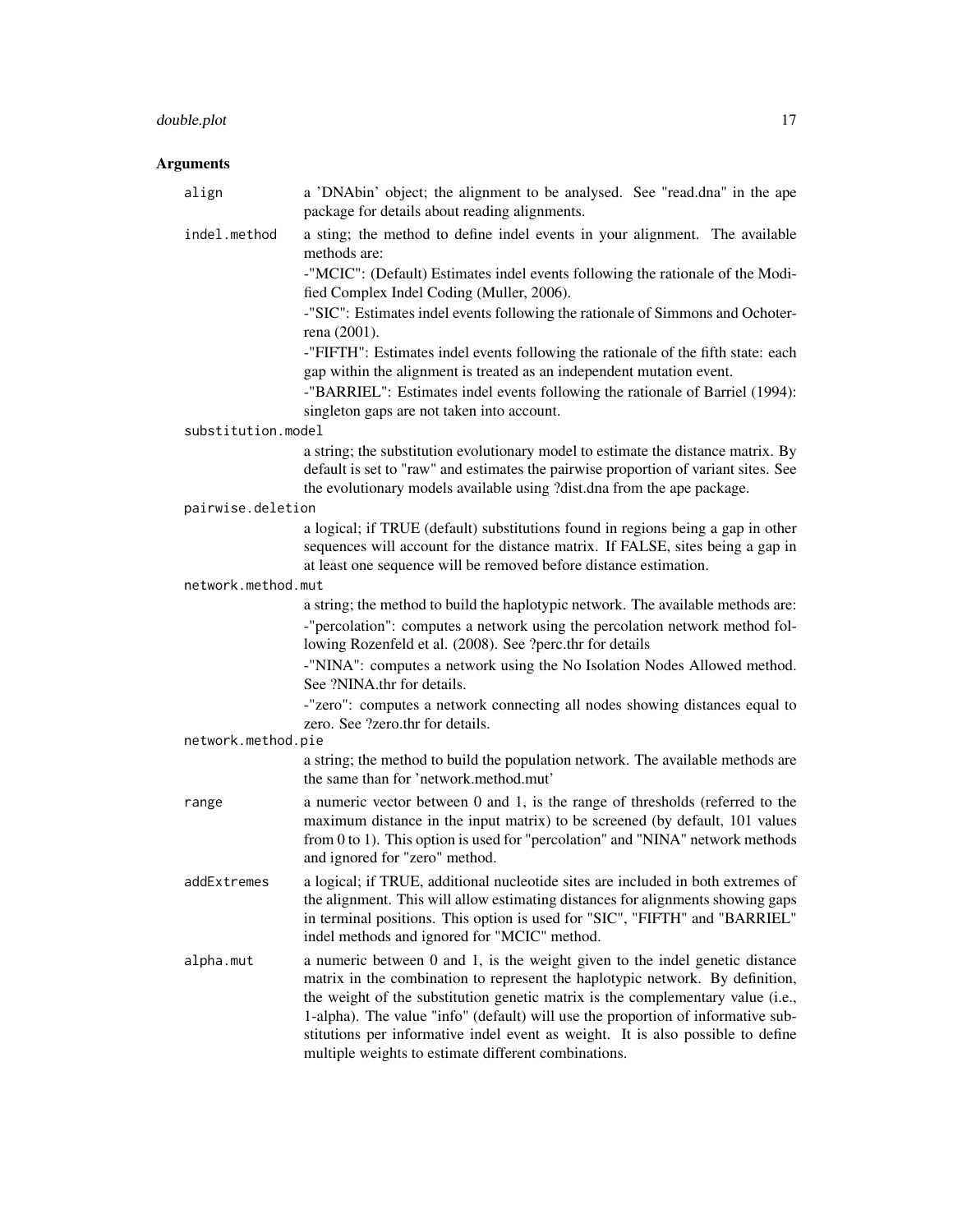| alpha.pie | a numeric between 0 and 1, is the weight given to the indel genetic distance     |
|-----------|----------------------------------------------------------------------------------|
|           | matrix in the combination to represent the population network. By definition,    |
|           | the weight of the substitution genetic matrix is the complementary value (i.e.,  |
|           | 1-alpha). The value "info" (default) will use the proportion of informative sub- |
|           | stitutions per informative indel event as weight. It is also possible to define  |
|           | multiple weights to estimate different combinations.                             |
|           |                                                                                  |

combination.method.mut

a string defining whether each distance matrix must be divided by its maximum value before the combination ("Corrected") or not ("Uncorrected"). Consequently, if the "Corrected" method is chosen, both matrices will range between 0 and 1 before being combined. This option affects the haplotype network depiction.

combination.method.pie

a string defining whether each distance matrix must be divided by its maximum value before the combination ("Corrected") or not ("Uncorrected"). Consequently, if the "Corrected" method is chosen, both matrices will range between 0 and 1 before being combined. This option affects the population network depiction.

|  |  |  | na.rm.row.col.mut |  |  |
|--|--|--|-------------------|--|--|
|--|--|--|-------------------|--|--|

a logical; if TRUE, distance matrix missing values are removed.

```
na.rm.row.col.pie
```
a logical; if TRUE, distance matrix missing values are removed.

save.distance.mut

a logical; if TRUE, the distance matrix used to build the haplotypic network will be saved as a file.

save.distance.name.mut

a string; if save.distance.mut=TRUE, it defines the name of the file to be saved.

save.distance.pie

a logical; if TRUE, the distance matrix used to build the population network will be saved as a file.

save.distance.name.pie

a string; if save.distance.pie=TRUE, it defines the name of the file to be saved.

- modules a logical. If TRUE, nodes colours are set according to modules in the network of haplotypes.
- modules.col (if modules=TRUE) a vector of strings defining the colour of nodes belonging to different modules in the network. If 'NA' (or there are less colours than haplotypes), colours are automatically selected.
- bgcol a vector of strings; the colour of the background for each node in the haplotypic network. The same colours will be used to represent haplotypes in the population network. If set to 'NA' (default), colours are automatically defined.
- label.col.mut a vector of strings; the colour of labels for each node in the haplotypic network. Can be equal for all nodes (if only one colour is defined) or customized (if several colours are defined).
- label.col.pie a vector of strings; the colour of labels for each node in the population network. Can be equal for all nodes (if only one colour is defined) or customized (if several colours are defined).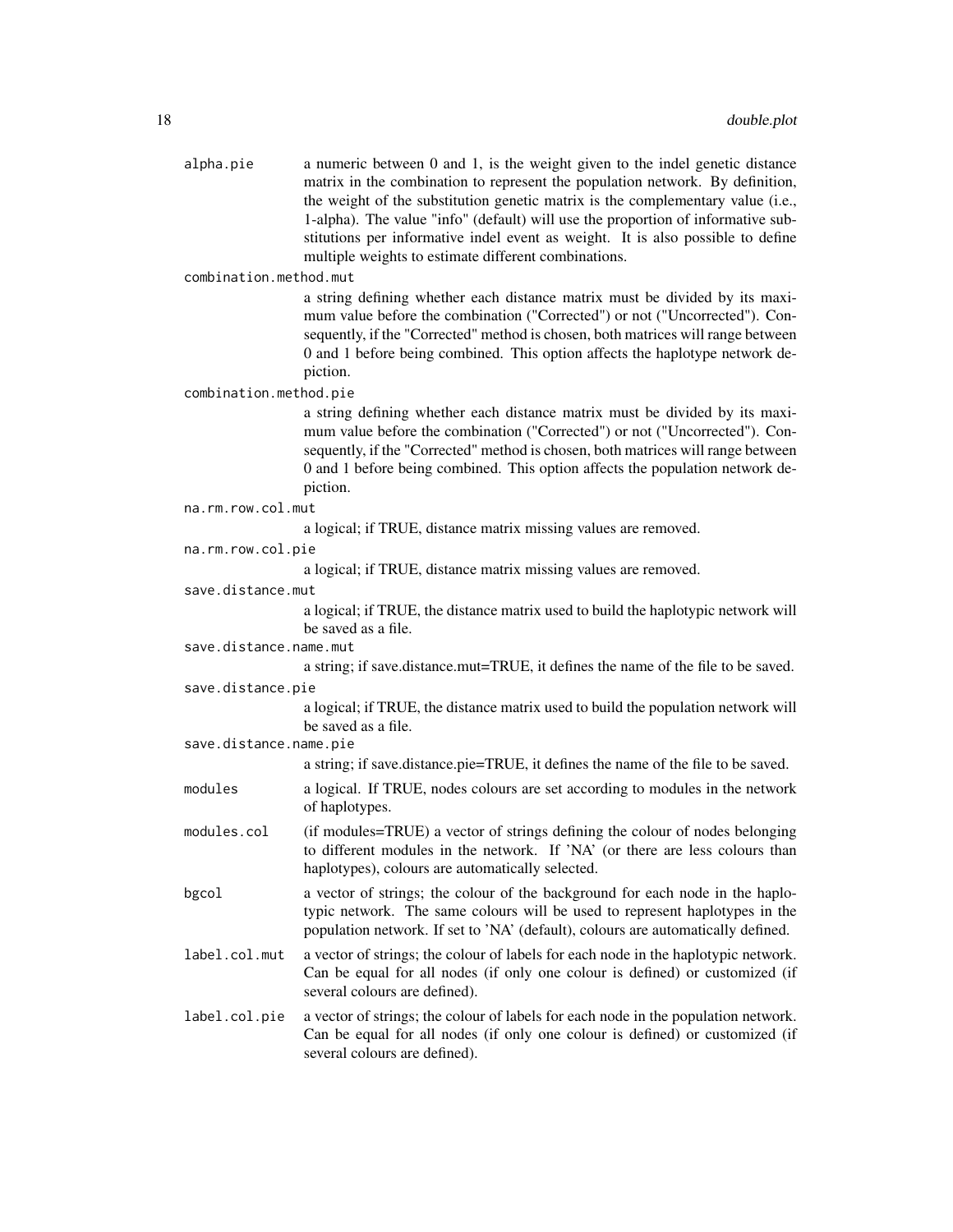label.pie a vector of strings; labels for each node in the population network. By default are the sequence names. (See "substr" function in base package to automatically reduce name lengths)

label.sub.str.mut

a vector of two numerics; if node labels are a substring of sequence names, these two numbers represent the initial and final character of the string to be represented in the haplotypic network. See Example for details.

label.sub.str.pie

a vector of two numerics; if node labels are a substring of sequence names, these two numbers represent the initial and final character of the string to be represented in the population network. See Example for details.

- colInd a strings; the color used to represent indels.
- colSust a strings; the color used to represent substitutions.

lwd.mut a numeric; the width of the line (marks perpendicular to the edge line) representing mutations (1 by default).

- InScale a numeric; the number of indels each mark represents. By default is set to 1 (that is, 1 mark= 1 indel). If set to 10, then 1 mark=10 indels. In that case, if there are 25 indels in a given edge it is represented by three marks (being one of them half width than the other two).
- SuScale a numeric; the number of substitutions each mark represents. By default is set to 1 (that is, 1 mark= 1 substitution). If set to 10, then 1 mark=10 substitutions In that case, if there are 25 substitutions in a given edge it is represented by three marks (being one of them half width than the other two).
- lwd.edge a numeric; the width of the edge linking nodes (1.5 by default).
- cex.mut a numeric; the length of the line (perpendicular to the edge line) representing mutations (1 by default).
- cex.label.mut a numeric; the size of the node labels in the haplotypic network.
- cex.label.pie a numeric; the size of the node labels in the population network.
- cex.vertex a numeric; the size of the nodes in the haplotypic network.
- main a vector with two elements defining the title for the left and right plots, respectively. Alternatively, may be set to "summary" to display the main options selected for representing the networks. Finally, if set to "", the algorithm will show no title for any network.

NameIniPopulations

a numeric; Position of the initial character of population names within sequence names. If 'NA' (default), it is set to 1.

NameEndPopulations

a numeric; Position of the last character of population names within sequence names. If 'NA' (default), it is set to the first "\_" character in the sequences name.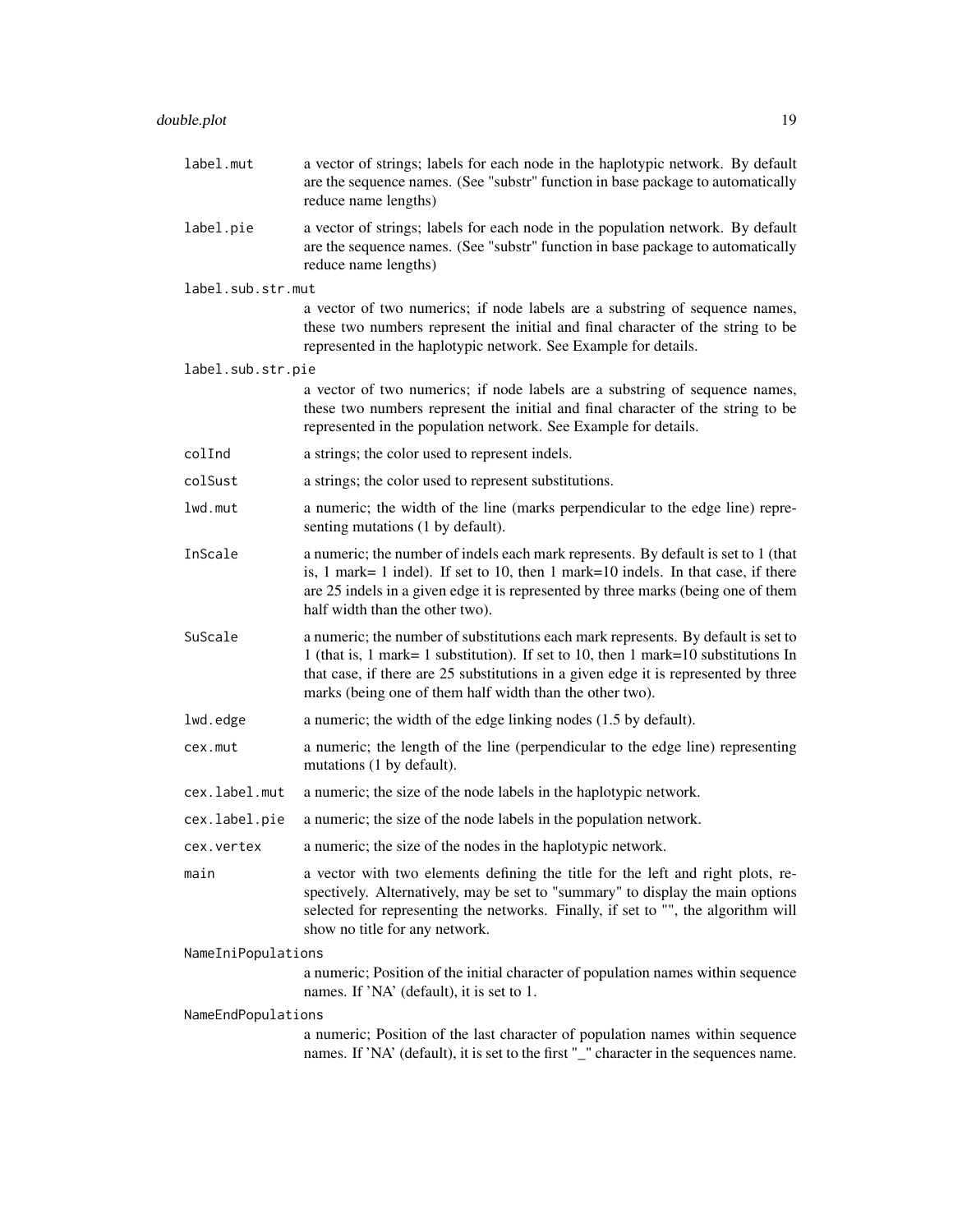| NameIniHaplotypes                                                                                                                                                                              |
|------------------------------------------------------------------------------------------------------------------------------------------------------------------------------------------------|
| a numeric; Position of the initial character of haplotype names within sequence<br>names. If 'NA' (default), haplotype names are defined by the algorithm and the<br>value is set accordingly. |
| NameEndHaplotypes                                                                                                                                                                              |
| a numeric; Position of the last character of haplotype names within sequence<br>names. If 'NA' (default), haplotype names are defined by the algorithm and the<br>value is set accordingly.    |
| a numeric; the size of the nodes in the population network.                                                                                                                                    |
| a sting; the name of the haplotypes (if different from default: H1Hn)                                                                                                                          |
| a numeric, the separation between node and label.                                                                                                                                              |
|                                                                                                                                                                                                |

# Author(s)

A. J. Muñoz-Pajares

#### References

Barriel, V., 1994. Molecular phylogenies and how to code insertion/ deletion events. Life Sci. 317, 693-701, cited and described by Simmons, M.P., Müller, K. & Norton, A.P. (2007) The relative performance of indel-coding methods in simulations. Molecular Phylogenetics and Evolution, 44, 724–740.

Muller K. (2006). Incorporating information from length-mutational events into phylogenetic analysis. Molecular Phylogenetics and Evolution, 38, 667-676.

Rozenfeld AF, Arnaud-Haond S, Hernandez-Garcia E, Eguiluz VM, Serrao EA, Duarte CM. (2008). Network analysis identifies weak and strong links in a metapopulation system. Proceedings of the National Academy of Sciences,105, 18824-18829.

Simmons, M.P. & Ochoterena, H. (2000). Gaps as Characters in Sequence-Based Phylogenetic Analyses. Systematic Biology, 49, 369-381.

#### See Also

[mutation.network](#page-38-1), [pie.network](#page-54-1)

#### Examples

```
cat(">Population1_sequence1",
"TTATAAAATCTA----TAGC",
">Population1_sequence2",
"TAAT----TCTA----TAAC",
">Population1_sequence3",
"TTATAAAAATTA----TAGC",
">Population1_sequence4",
"TAAT----TCTA----TAAC",
">Population2_sequence1",
"TTAT----TCGAGGGGTAGC",
">Population2_sequence2",
"TAAT----TCTA----TAAC",
">Population2_sequence3",
```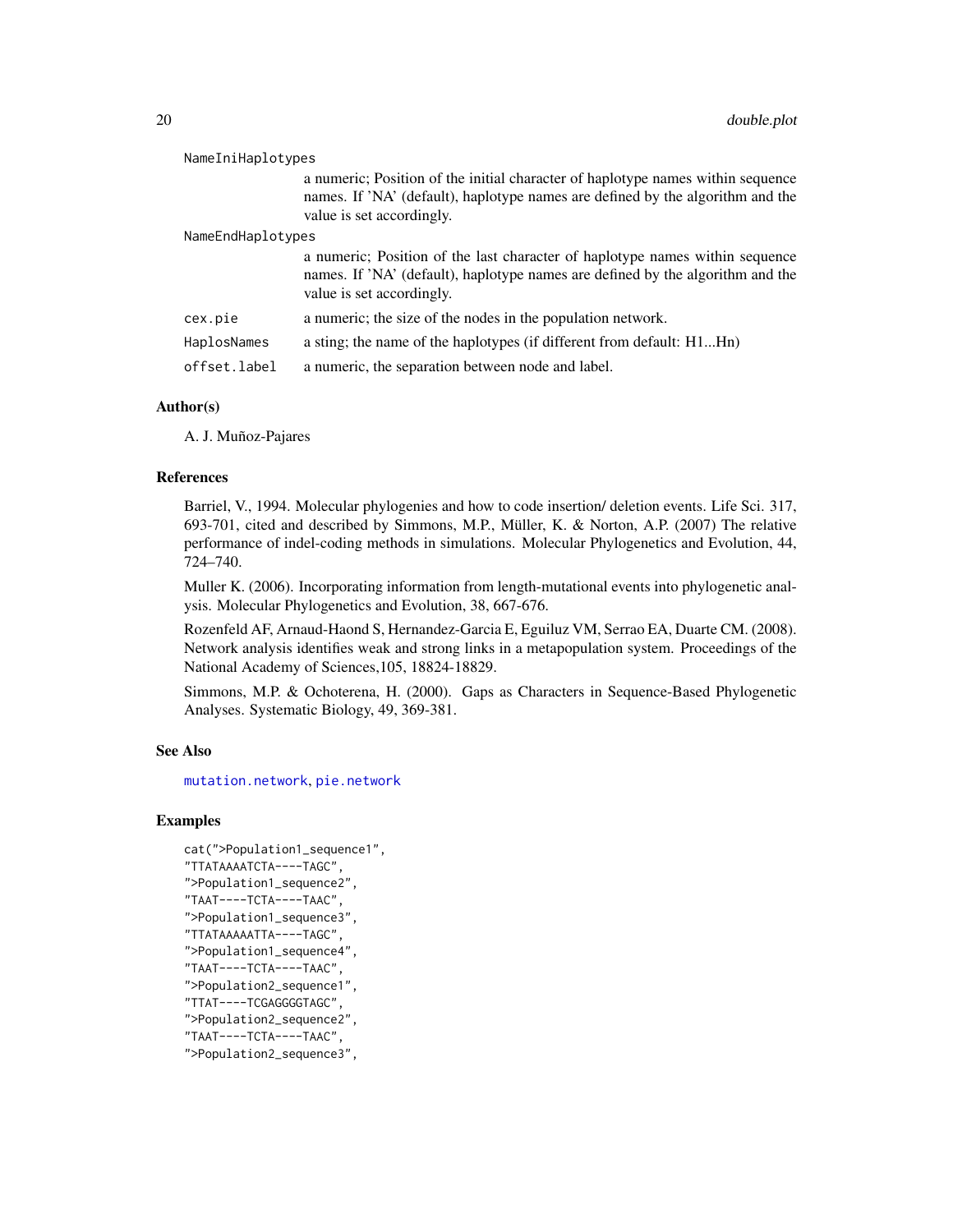<span id="page-20-0"></span>Example\_Spatial.plot\_Alignment 21

```
"TTATAAAA--------TAGC",
">Population2_sequence4",
"TTAT----TCGAGGGGTAGC",
">Population3_sequence1",
"TTAT----TCGA----TAGC",
">Population3_sequence2",
"TTAT----TCGA----TAGC",
">Population3_sequence3",
"TTAT----TCGA----TAGC",
">Population3_sequence4",
"TTAT----TCGA----TAGC",
     file = "ex2.fas", sep = "\n")
library(ape)
# Double plot (computation time may exceed 5 seconds)
#double.plot(align=read.dna(file="ex2.fas",format="fasta"))
# Other options
#data(ex_alignment1) # this will read a fasta file with the name 'alignExample'
#double.plot(alignExample,label.sub.str.mut=c(7,9))
#double.plot(alignExample,label.sub.str.mut=c(7,9),InScale=3,SuScale=2,lwd.mut=1.5)
```
<span id="page-20-1"></span>Example\_Spatial.plot\_Alignment *example alignment #1 (fasta format)*

#### Description

fasta sequences alignment to test some function within this package

#### Usage

data(ex\_alignment1)

# Details

Because fasta file examples are not automatically loaded into R environment, 'ex\_alignment1' function generates a fasta file (named Example\_Spatial.plot\_Alignment) that is stored as a 'DNAbin' object named alignExample

#### Author(s)

A. J. Muñoz-Pajares

# See Also

[ex\\_alignment1](#page-21-1), [alignExample](#page-3-1)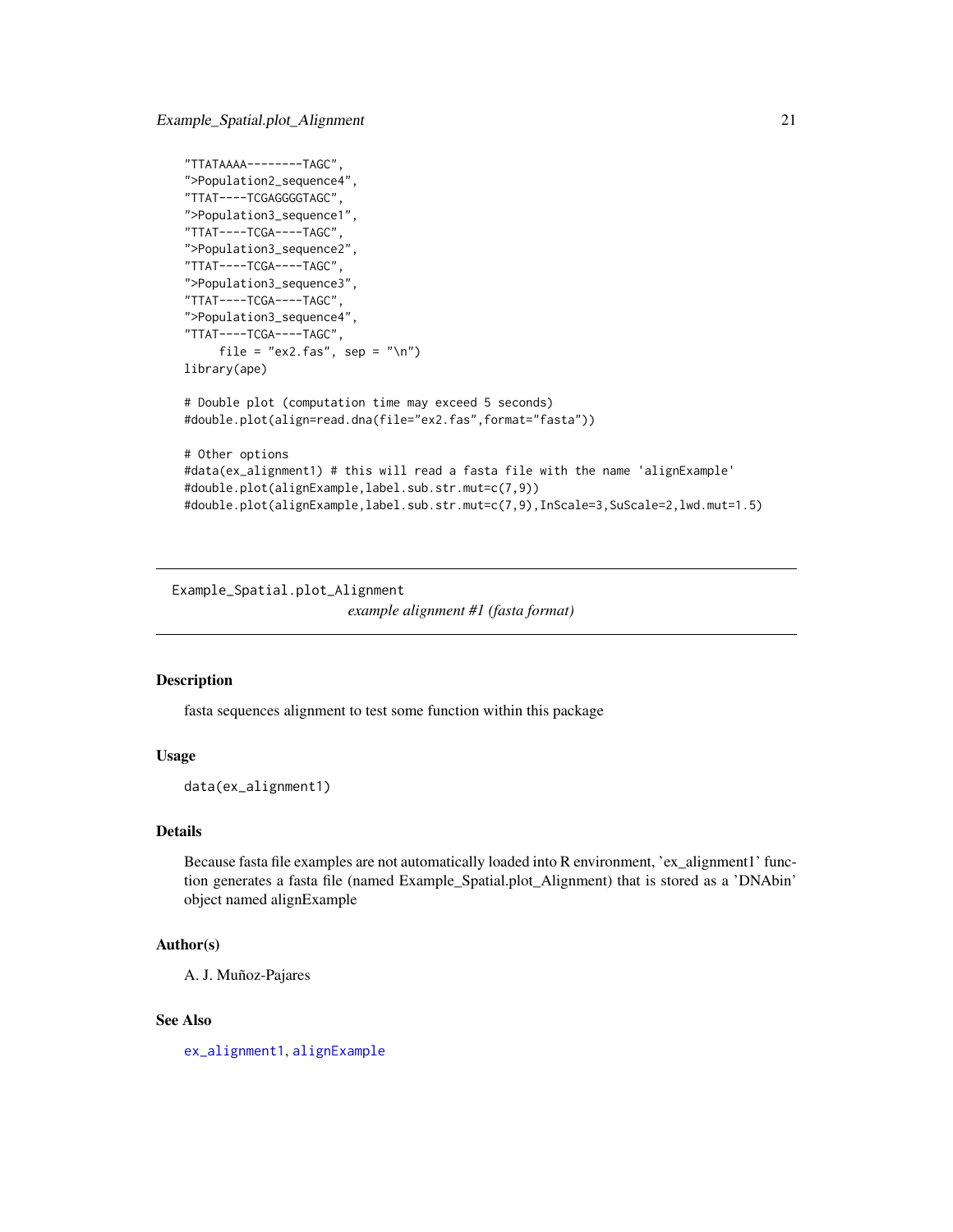# <span id="page-21-0"></span>Examples

```
data(ex_alignment1) # this will read a fasta file with the name 'alignExample'
alignExample
```
<span id="page-21-1"></span>ex\_alignment1 *example alignment #1*

# Description

This function will generate an example alignment to test some function within this package

#### Usage

data(ex\_alignment1)

# Details

Because fasta file examples are not automatically loaded into R environment, 'ex\_alignment1' function generates a fasta file (named Example\_Spatial.plot\_Alignment) that is stored as a 'DNAbin' object named alignExample

# Author(s)

A. J. Muñoz-Pajares

# See Also

[alignExample](#page-3-1), [Example\\_Spatial.plot\\_Alignment](#page-20-1)

# Examples

data(ex\_alignment1) # this will read a fasta file with the name 'alignExample' alignExample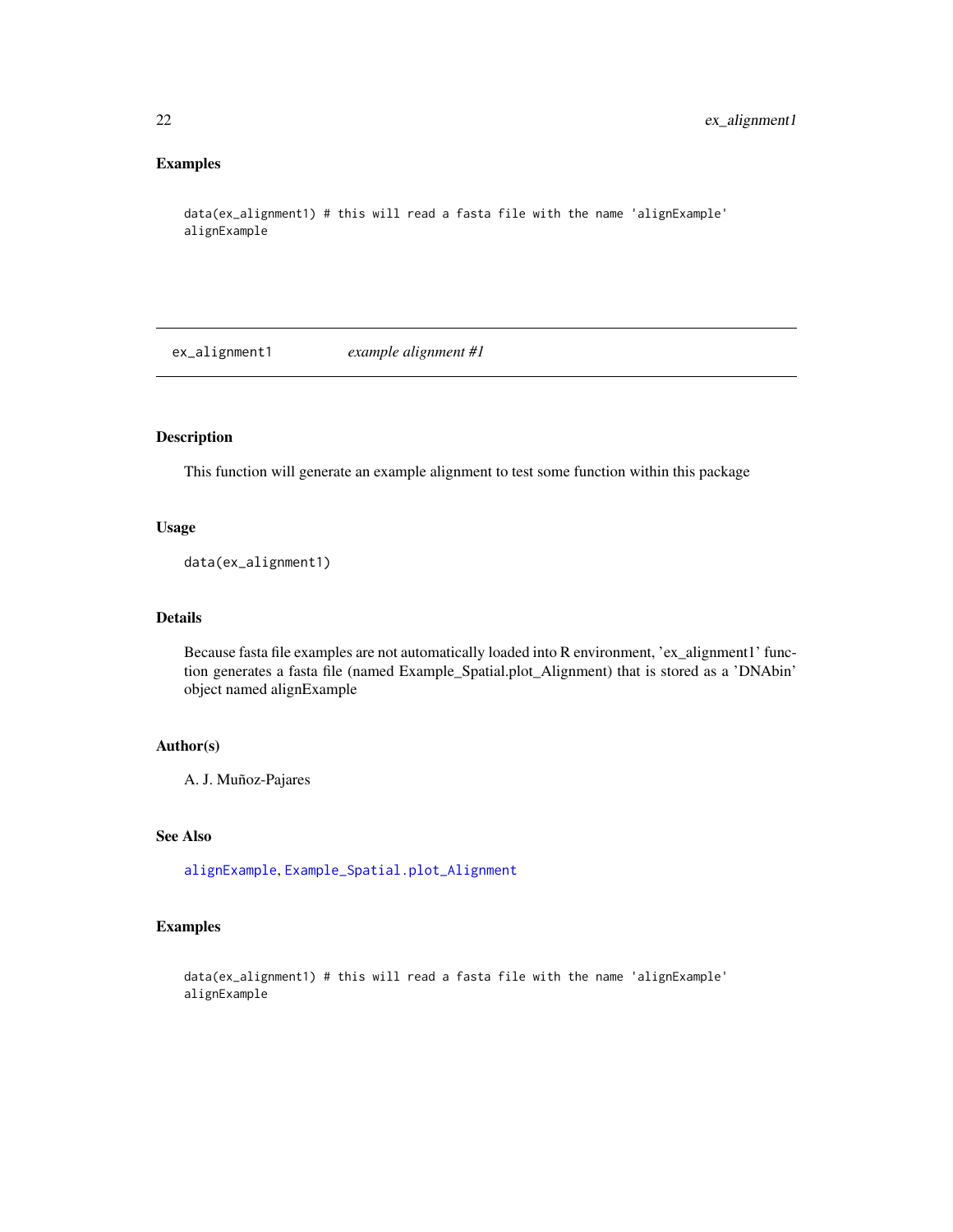<span id="page-22-1"></span><span id="page-22-0"></span>

#### Description

Geographic coordinates of populatons to test some function within this package

# Usage

data(ex\_Coords)

# Value

a three columns matrix containing the population name, longitude and latitude, respectively.

#### Author(s)

A. J. Muñoz-Pajares

# Examples

data(ex\_Coords) ex\_Coords

<span id="page-22-2"></span>FIFTH *Indel distances following the fifth state rationale*

# Description

This function computes an indel distance matrix following the rationale of the fifth state. For that, each gap within the alignment is treated as an independent mutation event.

#### Usage

```
FIFTH(inputFile = NA, align = NA, saveFile = TRUE,
outname = paste(inputFile,"IndelDistanceFifthState.txt",
 sep = "'', addExtremes = FALSE)
```
#### Arguments

| inputFile | the name of the fasta file to be analysed. Alternatively you can provide the name                                                                              |
|-----------|----------------------------------------------------------------------------------------------------------------------------------------------------------------|
|           | of a "DNAbin" class alignment stored in memory using the "align" option.                                                                                       |
| align     | the name of the alignment to be analysed. See "read.dna" in ape package for<br>details about reading alignments. Alternatively you can provide the name of the |
|           | file containing the alignment in fasta format using the "input File" option.                                                                                   |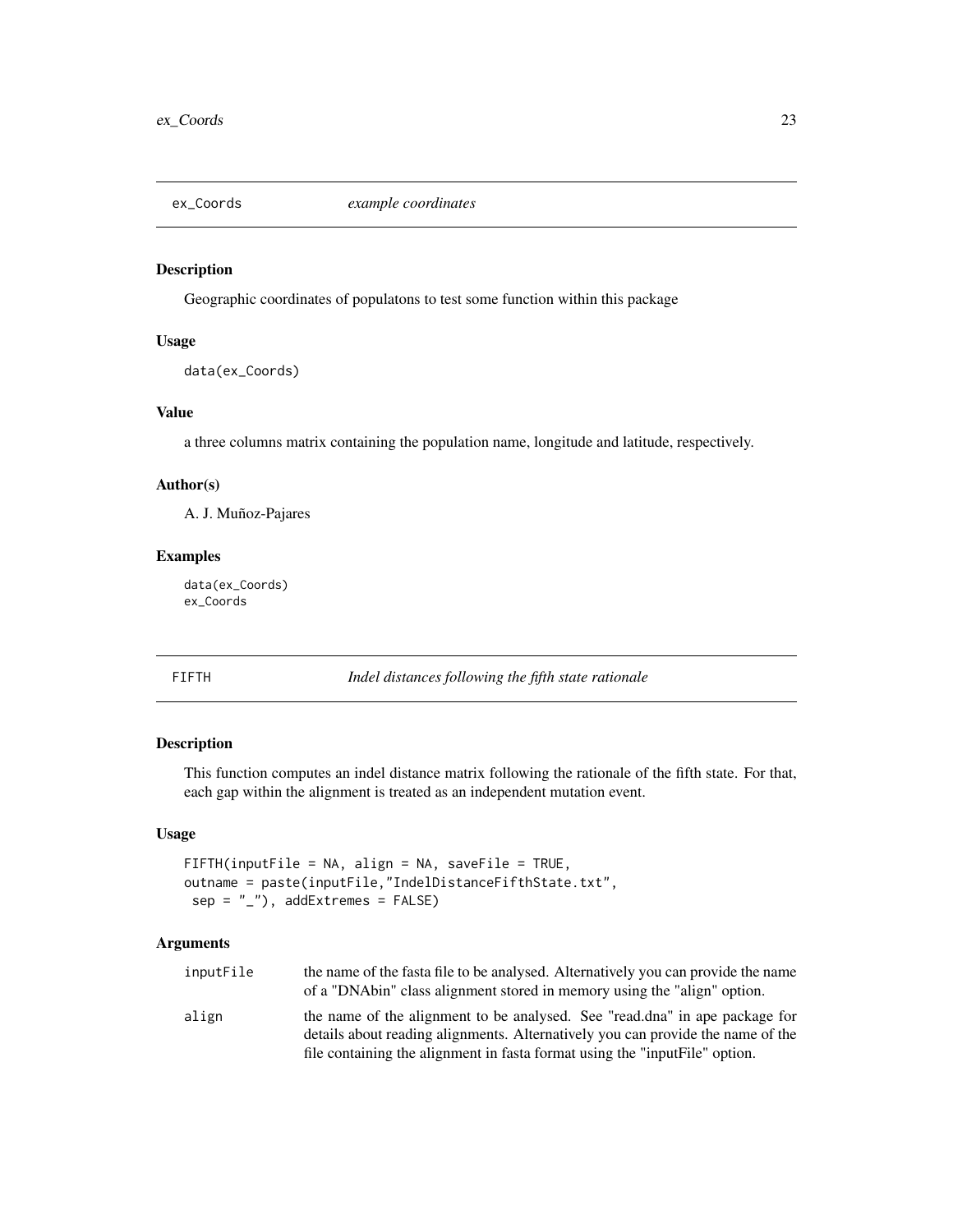| saveFile    | a logical; if TRUE (default), it produces an output text file containing the result-<br>ing distance matrix.                                                                                  |
|-------------|-----------------------------------------------------------------------------------------------------------------------------------------------------------------------------------------------|
| outname     | if "save File" is set to TRUE (default), contains the name of the output file.                                                                                                                |
| addExtremes | a logical; if TRUE, additional nucleotide sites are included in both extremes of<br>the alignment. This will allow estimating distances for alignments showing gaps<br>in terminal positions. |

# Details

It is recommended to estimate this distance matrix using only the unique sequences in the alignment. Repeated sequences increase computation time but do not provide additional information (because they produce duplicated rows and columns in the final distance matrix).

It is of critical importance to correctly identify indels homology in the provided alignment. For this reason, addExtremes is set to false by default, and computation may not be done unless flanking regions were homologous.

#### Value

A matrix containing the genetic distances estimated as indels pairwise differences.

#### Author(s)

A. J. Muñoz-Pajares

#### See Also

[BARRIEL](#page-9-1), [MCIC](#page-34-1), [SIC](#page-63-1)

# Examples

```
# This will generate an example file in your working directory:
cat(">Population1_sequence1",
"A-AGGGTC-CT---G",
">Population1_sequence2",
"TAA---TCGCT---G",
">Population1_sequence3",
"TAAGGGTCGCT---G",
">Population1_sequence4",
"TAA---TCGCT---G",
">Population2_sequence1",
"TTACGGTCG---TTG",
">Population2_sequence2",
"TAA---TCG---TTG",
">Population2_sequence3",
"TAA---TCGCTATTG",
">Population2_sequence4",
"TTACGGTCG---TTG",
">Population3_sequence1",
"TTA---TCG---TAG",
```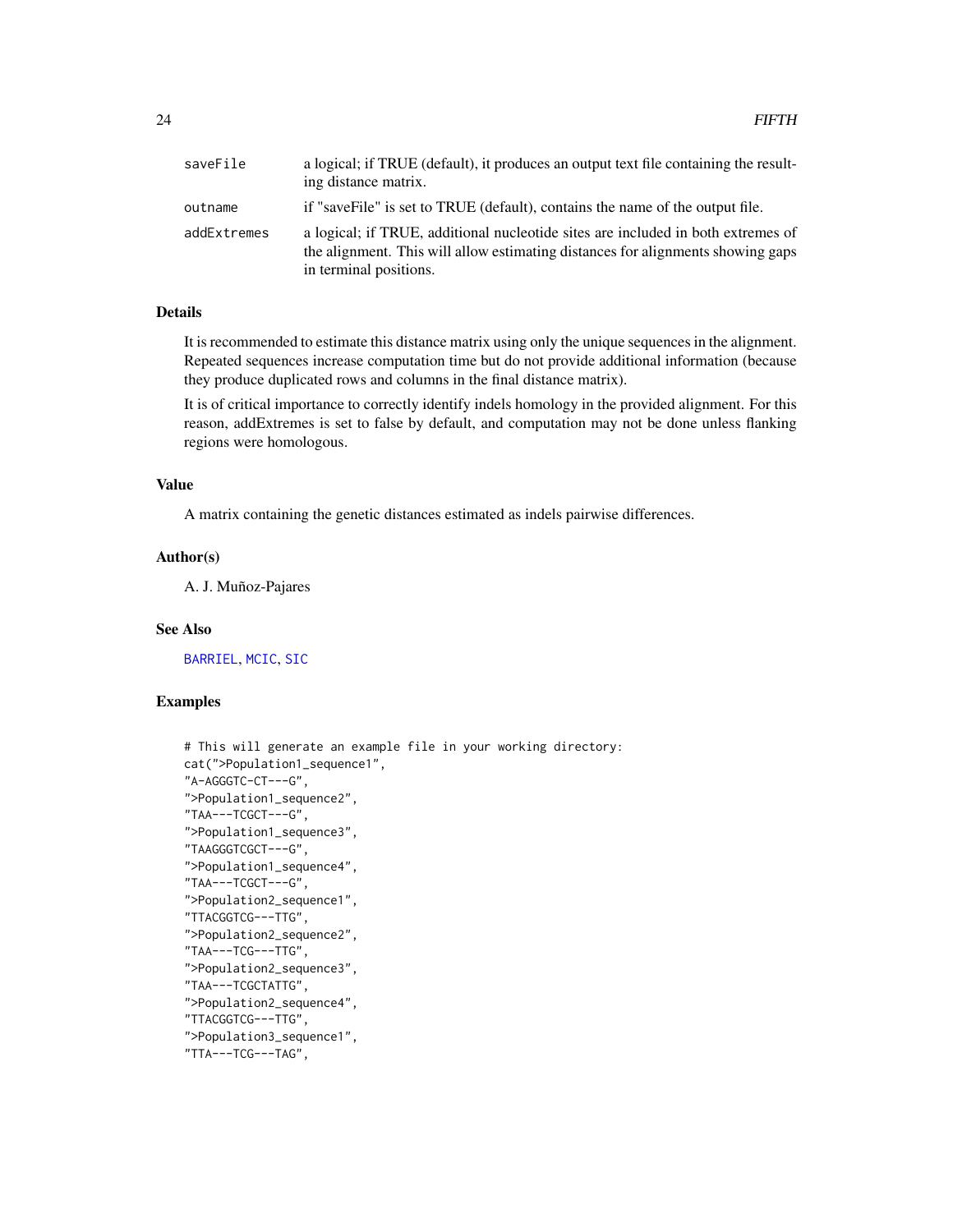# <span id="page-24-0"></span>FilterHaplo 25

```
">Population3_sequence2",
"TTA---TCG---TAG",
">Population3_sequence3",
"TTA---TCG---TAG",
">Population3_sequence4",
"TTA---TCG---TAG",
    file = "ex3.fas", sep = "\n")
# Reading the alignment directly from file and saving no output file:
library(ape)
FIFTH (align=read.dna("ex3.fas",format="fasta"), saveFile = FALSE)
# Analysing the same dataset, but using only unique sequences:
uni<-GetHaplo(inputFile="ex3.fas",saveFile=FALSE)
FIFTH (align=uni, saveFile = FALSE)
```
<span id="page-24-1"></span>FilterHaplo *Filter haplotypes by occurrence*

# Description

Provides a subset of a original alignment composed only of haplotypes showing the range of occurrences provided

# Usage

FilterHaplo(inputFile=NA, align=NA, Nmin=0, Nmax=NULL, saveFile=FALSE, outname="FilterHaplo.txt")

# Arguments

| inputFile | the name of a sequence alignment file in fasta format to be analysed. Alter-<br>natively you can provide the name of a "DNAbin" class alignment stored in<br>memory using the "align" option.                                                                  |
|-----------|----------------------------------------------------------------------------------------------------------------------------------------------------------------------------------------------------------------------------------------------------------------|
| align     | the name of the "DNAbin" alignment to be analysed. See "?read.dna" in the ape<br>package for details about reading alignments. Alternatively you can provide the<br>name of the file containing the alignment in fasta format using the "inputFile"<br>option. |
| Nmin      | Minimum occurrence of an haplotype to be included in the subset                                                                                                                                                                                                |
| Nmax      | Maximum occurrence of an haplotype to be included in the subset                                                                                                                                                                                                |
| saveFile  | a logical; if TRUE (default), function output is saved as a text file in fasta format                                                                                                                                                                          |
| outname   | if "saveFile" is set to TRUE (default), contains the name of the output file.                                                                                                                                                                                  |

# Author(s)

A. J. Muñoz-Pajares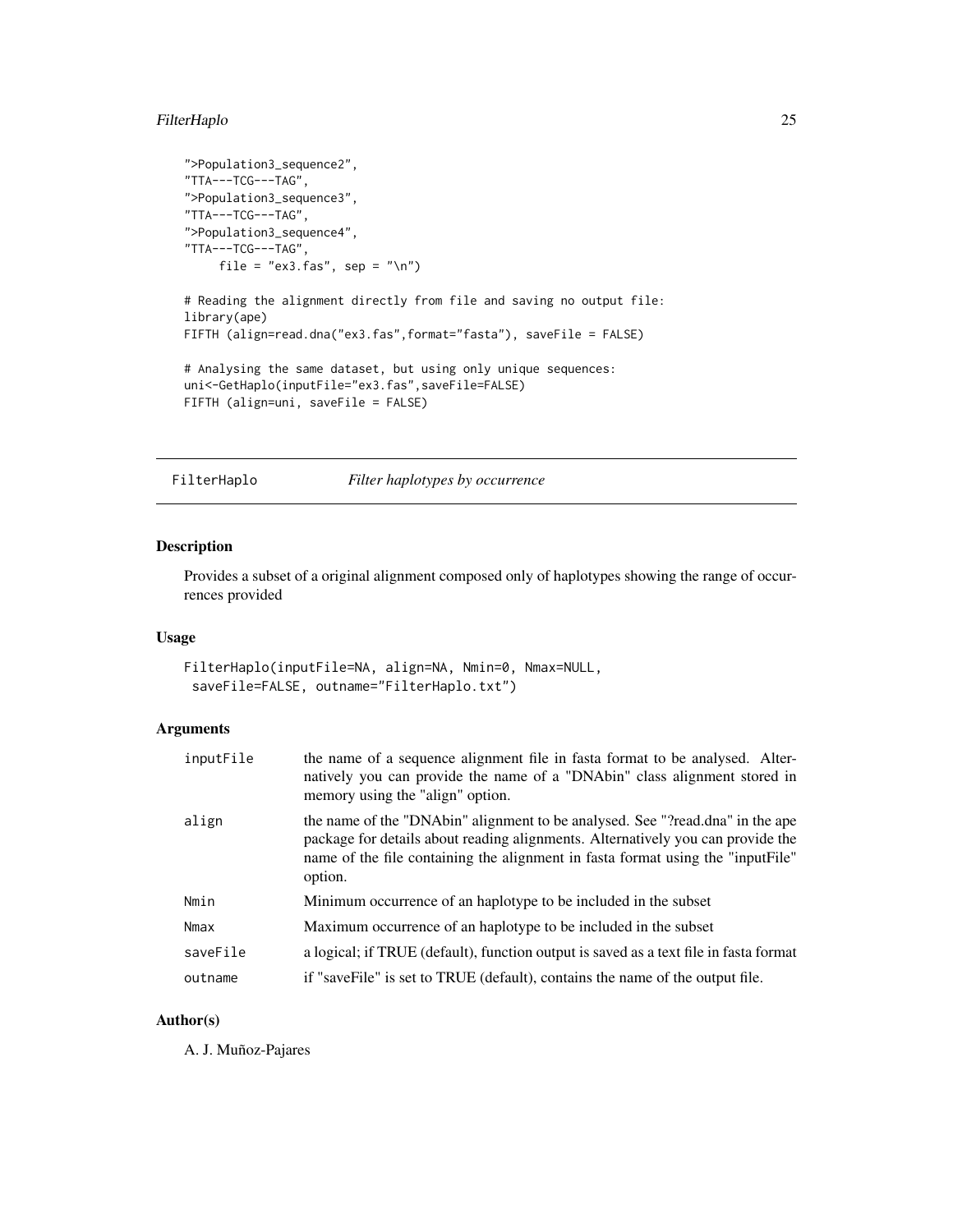26 FindHaplo

# Examples

```
cat(">Population1_sequence1",
"TTATAAAATCTA----TAGC",
">Population1_sequence2",
"TAAT----TCTA----TAAC",
">Population1_sequence3",
"TTATAAAAATTA----TAGC",
">Population1_sequence4",
"TAAT----TCTA----TAAC",
">Population2_sequence1",
"TTAT----TCGA----TAGC",
">Population2_sequence2",
"TTAT----TCGA----TAGC",
">Population2_sequence3",
"TTAT----TCGA----TAGC",
">Population2_sequence4",
"TTAT----TCGA----TAGC",
">Population3_sequence1",
"TTAT----TCGAGGGGTAGC",
">Population3_sequence2",
"TAAT----TCTA----TAAC",
">Population3_sequence3",
"TTATAAAA--------TAGC",
">Population3_sequence4",
"TTAT----TCGAGGGGTAGC",
     file = "ex2.fas", sep = "\n")
library(ape)
example<-read.dna(file="ex2.fas",format="fasta")
# Exclude unique haplotypes
FilterHaplo(align=example,Nmin=2)
# Include only unique haplotypes
FilterHaplo(align=example,Nmax=1)
# Filter haplotypes appearing between 2 and 4 times
FilterHaplo(align=example,Nmax=4,Nmin=2)
```
<span id="page-25-1"></span>FindHaplo *Find equal haplotypes*

#### Description

This function assigns the same name to equal haplotypes in a sequence alignment.

# Usage

```
FindHaplo(inputFile = NA, align = NA,
saveFile = TRUE, outname = "FindHaplo.txt")
```
<span id="page-25-0"></span>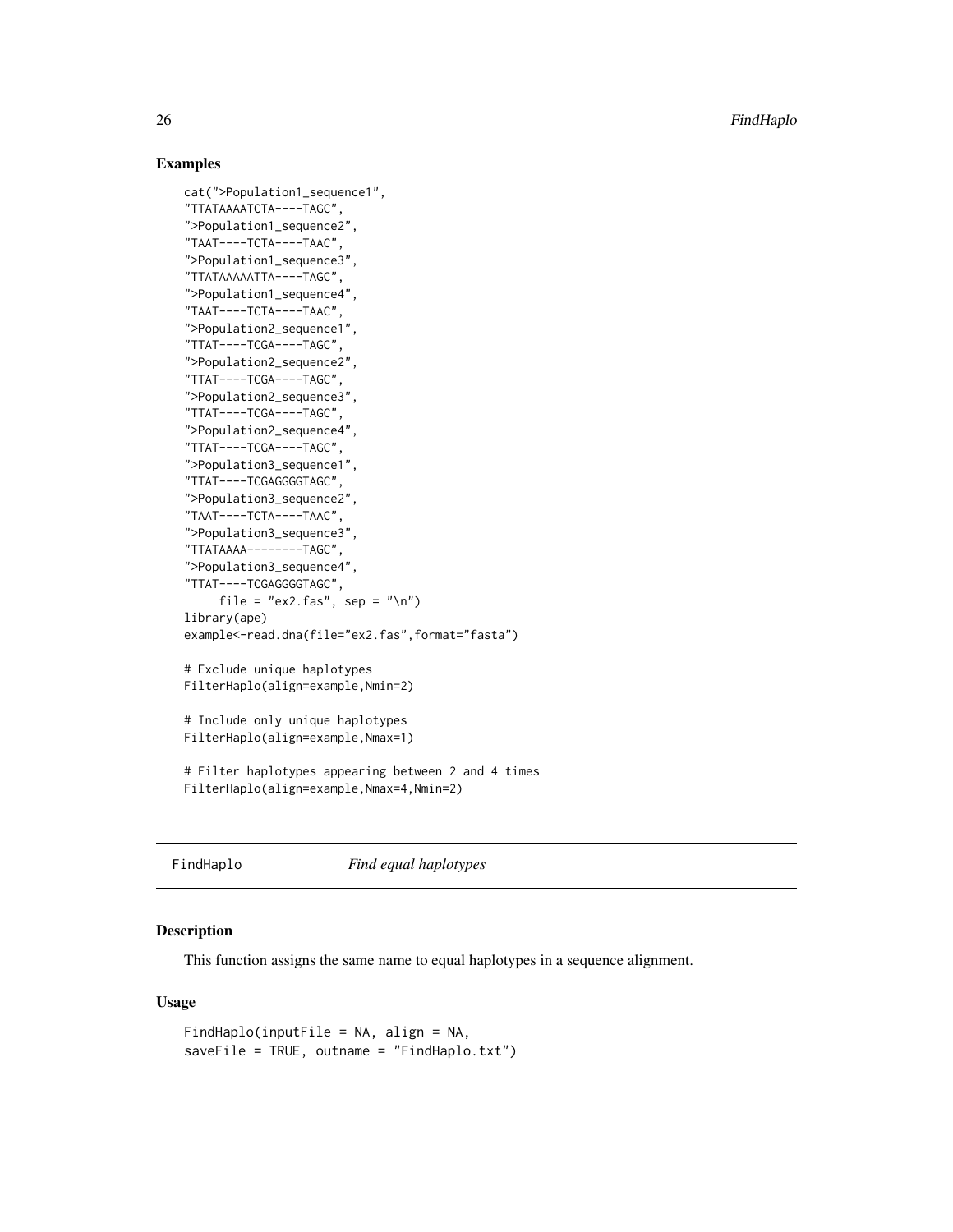# FindHaplo 27

# Arguments

| inputFile | the name of a sequence alignment file in fasta format to be analysed. Alter-<br>natively you can provide the name of a "DNAbin" class alignment stored in<br>memory using the "align" option.                                                                  |
|-----------|----------------------------------------------------------------------------------------------------------------------------------------------------------------------------------------------------------------------------------------------------------------|
| align     | the name of the "DNAbin" alignment to be analysed. See "?read.dna" in the ape<br>package for details about reading alignments. Alternatively you can provide the<br>name of the file containing the alignment in fasta format using the "inputFile"<br>option. |
| saveFile  | a logical; if TRUE (default), function output is saved as a text file.                                                                                                                                                                                         |
| outname   | if "saveFile" is set to TRUE (default), contains the name of the output file ("Find-<br>Haplo.txt" by default).                                                                                                                                                |

# Details

The algorithm identifies identical sequences even if they are wrongly aligned (see example).

# Value

A two columns matrix containing the original sequence name and the haplotype name assigned to each sequence in the input alignment.

#### Author(s)

A. J. Muñoz-Pajares

#### See Also

[GetHaplo](#page-28-1), [HapPerPop](#page-30-1)

# Examples

```
#generating an alignment file:
cat(">Population1_sequence1",
"TTATAGGTAGCTTCGATATTG",
">Population2_sequence1",
"TTA---GTAGCTTCGAAATTG",
">Population3_sequence1",
"TTA---GTA---TCG---TAG",
">Population4_sequence1",
"TTATAGGTA---TCG---TTG",
">Population5_sequence1",
"TTA------------AAATTG",
file = "ex1.fas", sep = \sqrt{n}")
# Reading the alignment directly from file:
```

```
FindHaplo(inputFile="ex1.fas")
```

```
# Reading the alignment from an object:
library(ape)
```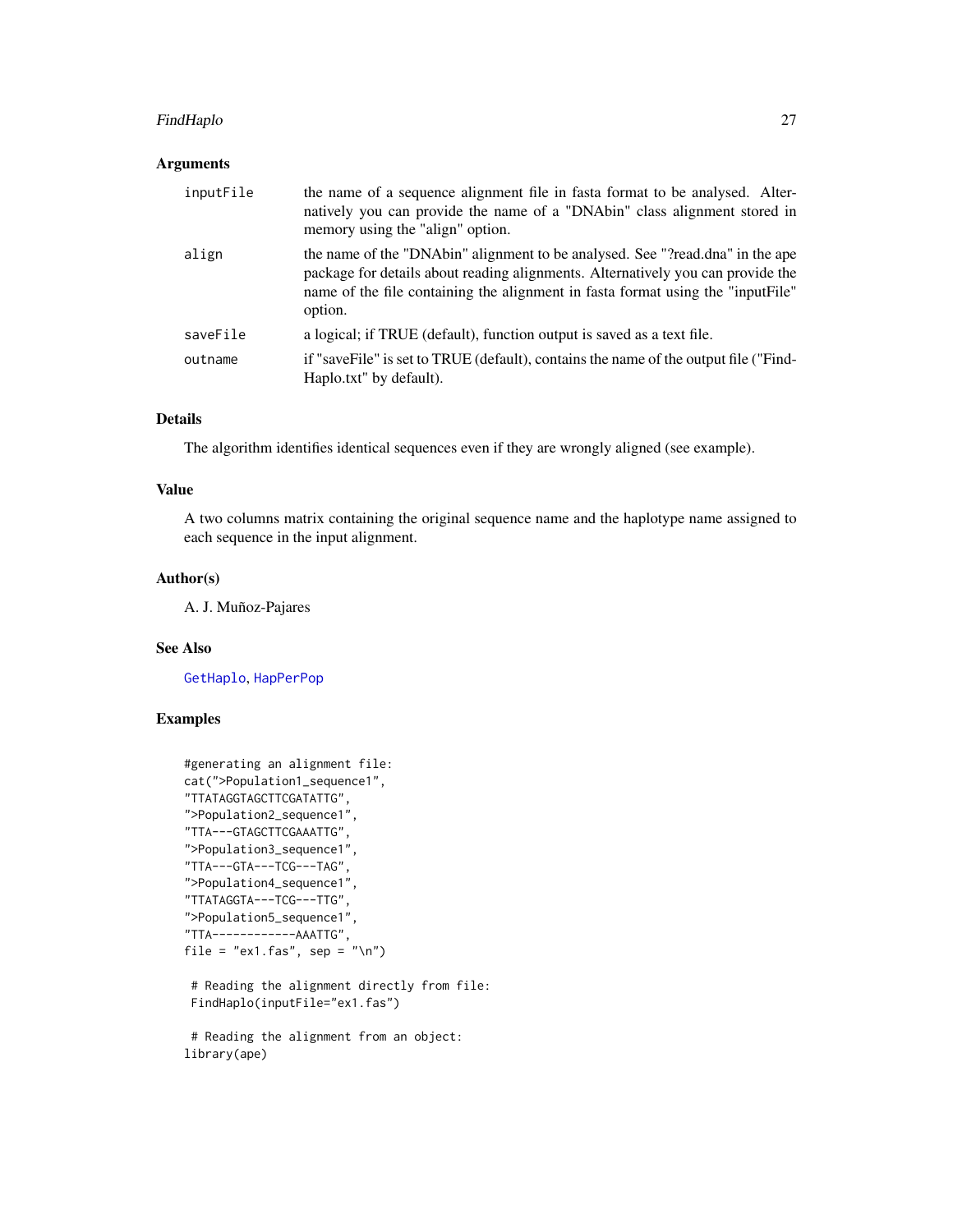```
example1<-read.dna(file="ex1.fas",format="fasta")
FindHaplo(align=example1)
#generating a new alignment file with identical sequences wrongly aligned:
cat(">Pop1_seq1",
"TTATTCTA--------TAGC",
">Pop1_seq2",
"TTAT----TCTA----TAGC",
">Pop1_seq3",
"TAAT----TCTA------AC",
    file = "ex2.2.fas", sep = "\n")
# Note that seq1 and seq2 are equal, but the alignment is different.
# However, this function identifies seq1 and seq2 as identical:
FindHaplo(inputFile="ex2.2.fas")
```
<span id="page-27-1"></span>genbank.sp.names *Species names from genbank accessions*

# Description

Given a set of sequences in fasta format, this function extract the species names of every accession.

#### Usage

```
genbank.sp.names(sequences)
```
#### Arguments

sequences a DNAbin object containing all the information of genbank accesions as sequence names.

# Value

a DNAbin object with genus and species as sequence names.

#### Author(s)

A.J. Muñoz-Pajares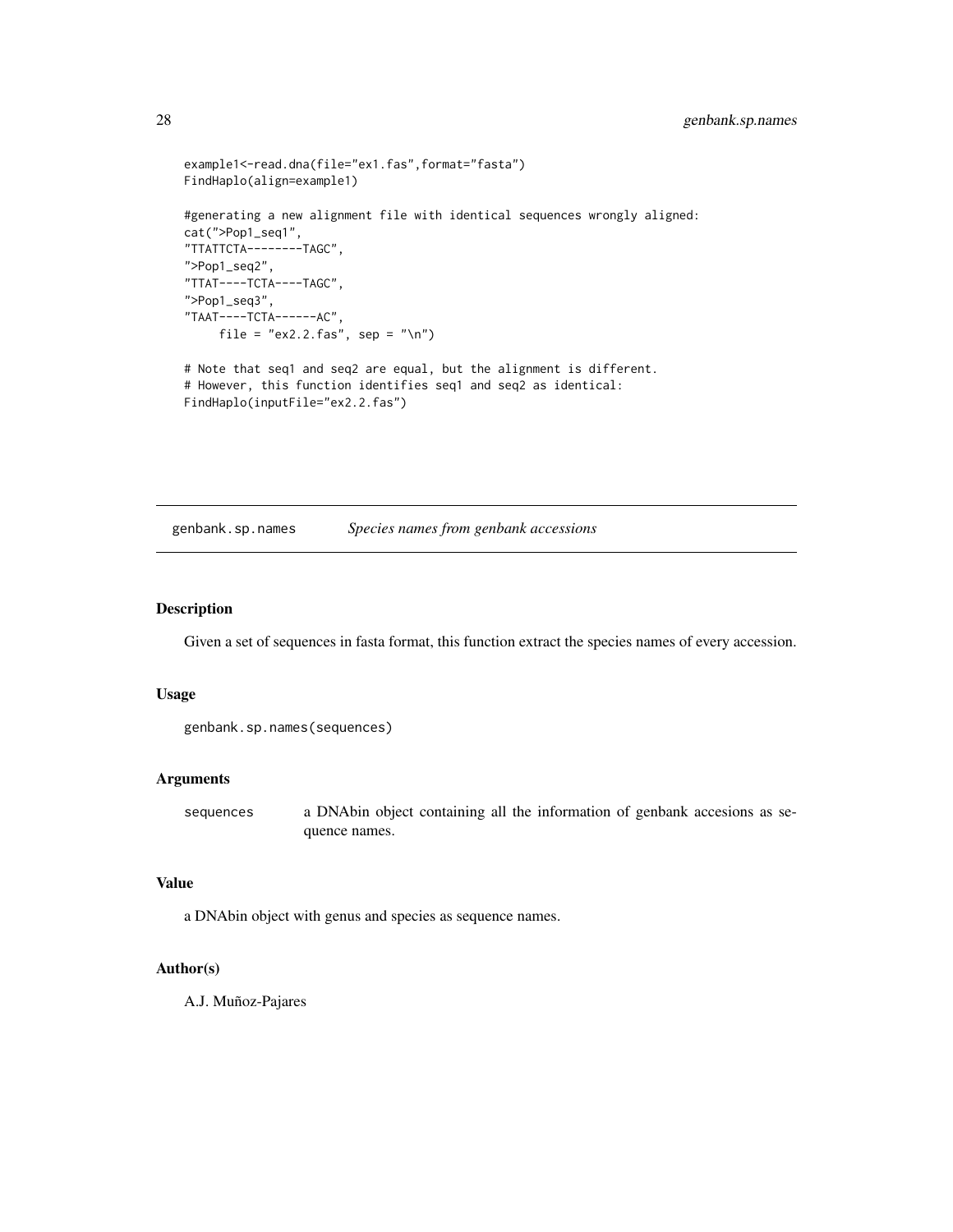<span id="page-28-1"></span><span id="page-28-0"></span>

# Description

This function returns the subset of unique sequences composing a given alignment.

# Usage

```
GetHaplo(inputFile = NA, align = NA, saveFile = TRUE,
outname = "Haplotypes.txt", format = "fasta",
seqsNames = NA, silent = FALSE)
```
# Arguments

| inputFile | the name of a sequence alignment file in fasta format to be analysed. Alter-<br>natively you can provide the name of a "DNAbin" class alignment stored in<br>memory using the "align" option.                                                                                     |
|-----------|-----------------------------------------------------------------------------------------------------------------------------------------------------------------------------------------------------------------------------------------------------------------------------------|
| align     | the name of the "DNAbin" alignment to be analysed. See "?read.dna" in the ape<br>package for details about reading alignments. Alternatively you can provide the<br>name of the file containing the alignment in fasta format using the "inputFile"<br>option.                    |
| saveFile  | a logical; if TRUE (default), function output is saved as a text file                                                                                                                                                                                                             |
| outname   | if "saveFile" is set to TRUE (default), contains the name of the output file ("Hap-<br>lotypes.txt" by default).                                                                                                                                                                  |
| format    | format of the DNA sequences to be saved: "interleaved", "sequential", or "fasta"<br>(default). See "write.dna" in ape package for details.                                                                                                                                        |
| segsNames | names for each DNA sequence saved: Three choices are possible: if n unique<br>sequences are found, "Inf.Hap" assigns names from H1 to Hn (according to input<br>order). The second option is to define a vector containing n names. By default,<br>input sequence names are used. |
| silent    | a logical; if TRUE (default), it prints the number of unique sequences found and<br>the name of the output file.                                                                                                                                                                  |

# Details

The algorithm identifies identical sequences even if they are wrongly aligned (see example).

# Value

A file containing unique sequences from the input file.

# Author(s)

A. J. Muñoz-Pajares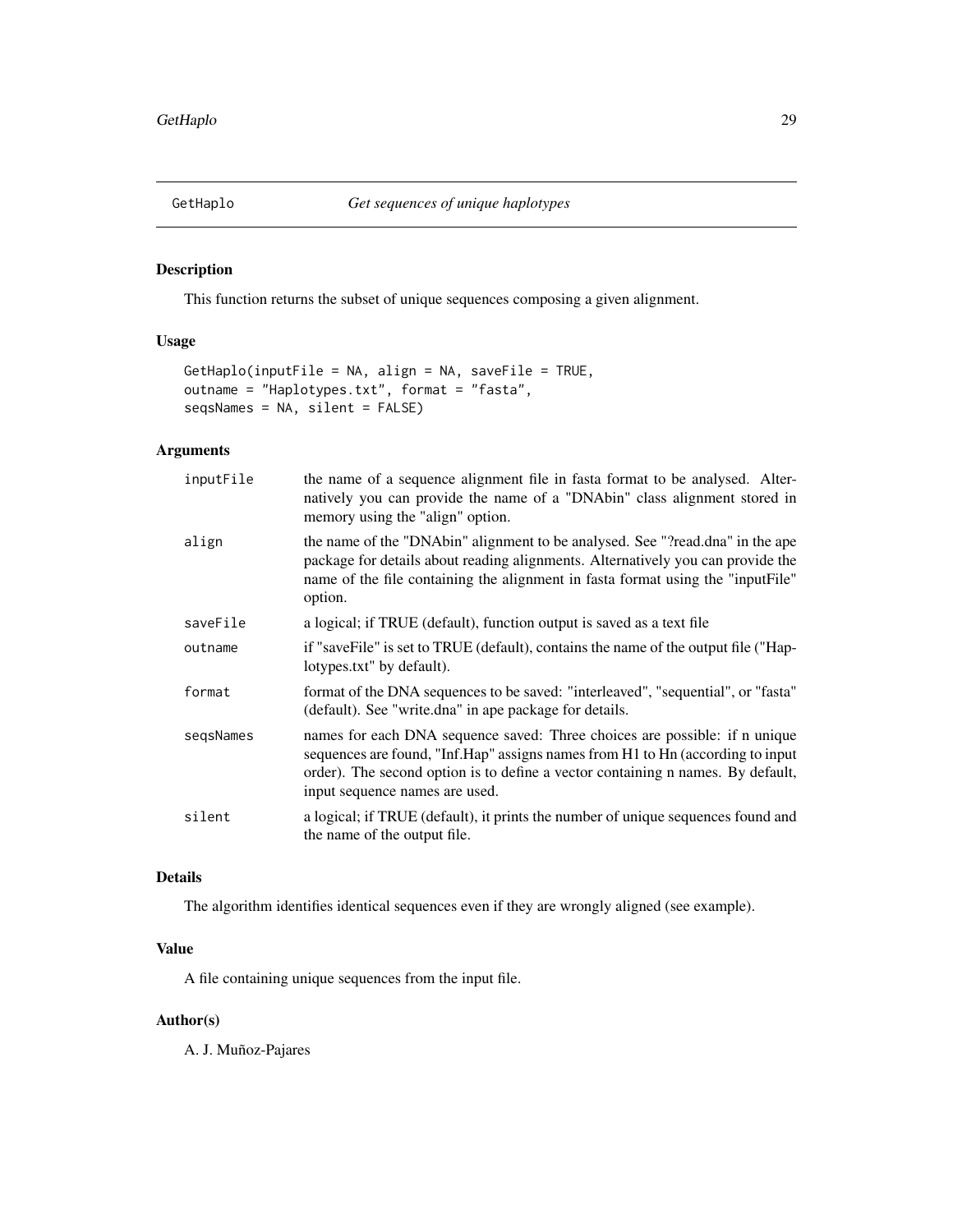30 GetHaplo

#### See Also

[FindHaplo](#page-25-1)

# Examples

```
#generating an alignment file:
cat(">Population1_sequence1",
"TTATAAAATCTA----TAGC",
">Population1_sequence2",
"TAAT----TCTA----TAAC",
">Population1_sequence3",
"TTATAAAAATTA----TAGC",
">Population1_sequence4",
"TAAT----TCTA----TAAC",
">Population2_sequence1",
"TTAT----TCGAGGGGTAGC",
">Population2_sequence2",
"TAAT----TCTA----TAAC",
">Population2_sequence3",
"TTATAAAA--------TAGC",
">Population2_sequence4",
"TTAT----TCGAGGGGTAGC",
">Population3_sequence1",
"TTAT----TCGA----TAGC",
">Population3_sequence2",
"TTAT----TCGA----TAGC",
">Population3_sequence3",
"TTAT----TCGA----TAGC",
">Population3_sequence4",
"TTAT----TCGA----TAGC",
     file = "ex2.fas", sep = "\n")
```
# Getting unique haplotypes reading the alignment from a file and setting #haplotype names: GetHaplo(inputFile="ex2.fas",outname="ex2\_unique.fas",seqsNames= c("HaploK001","HaploK002","HaploS001","HaploR001","HaploR002","HaploR003"))

```
# Reading the alignment from an object and using original sequence names:
   library(ape)
   example2 <- read.dna("ex2.fas", format = "fasta")
```

```
GetHaplo(align=example2,outname="Haplotypes_DefaultNames.txt")
# Reading the alignment from an object and using new haplotype names:
GetHaplo(align=example2,outname="Haplotypes_sequentialNames.txt",
seqsNames="Inf.Hap")
```

```
#generating a new alignment file with identical sequences wrongly alined:
cat(">Pop1_seq1",
"TTATTCTA--------TAGC",
">Pop1_seq2",
"TTAT----TCTA----TAGC",
">Pop1_seq3",
"TAAT----TCTA------AC",
```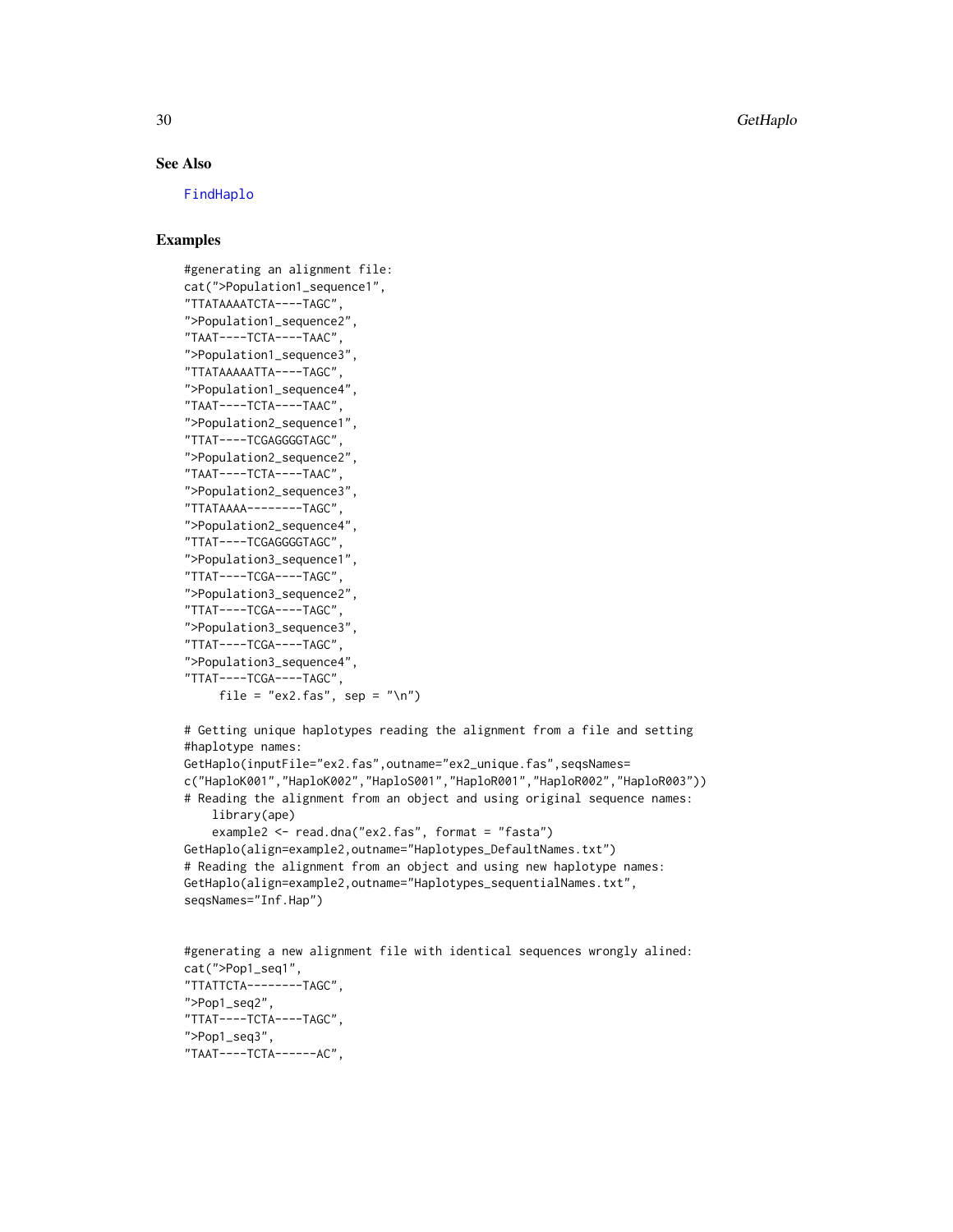# <span id="page-30-0"></span>HapPerPop 31

```
file = "ex2.2.fas", sep = "\n")
```
# Note that seq1 and seq2 are equal, but the alignment is different. # However, this function identifies seq1 and seq2 as identical: a<-GetHaplo(inputFile="ex2.2.fas",saveFile=FALSE)

<span id="page-30-1"></span>HapPerPop *Returns the number of haplotypes per population.*

# Description

Given a two column matrix, this function returns the number of haplotypes per population (weighted matrix) and the presence/absence of haplotypes per population (interaction matrix). The input matrix must contain one row per individual. The first column must contain the population name, while the second must contain the name of the haplotypes. This input matrix can be obtained using the "FindHaplo" function.

#### Usage

```
HapPerPop(inputFile = NA, sep = " ", input = NA, header = FALSE,
NameIniPopulations = NA, NameEndPopulations = NA, saveFile = TRUE,
Whame = NA, Iname = NA)
```
#### Arguments

| inputFile          | the name of the file containing the two columns input matrix. Alternatively you<br>can provide the name of a matrix stored in memory using the "input" option.                                                                                                      |
|--------------------|---------------------------------------------------------------------------------------------------------------------------------------------------------------------------------------------------------------------------------------------------------------------|
| sep                | the character separating columns in the input matrix (space, by default).                                                                                                                                                                                           |
| input              | the two columns input matrix stored in memory. Alternatively you can provide<br>the name of the file containing the input matrix using the "input File" option.                                                                                                     |
| header             | a logical value indicating whether the input matrix contains the names of the<br>variables as its first line. (Default=FALSE).                                                                                                                                      |
| NameIniPopulations |                                                                                                                                                                                                                                                                     |
|                    | Position within the input matrix rownames of the initial character referring popu-<br>lation name. This option is useful if names contained in the first column includes<br>more information than the population name (e.g., marker name, individual de-<br>tails). |
| NameEndPopulations |                                                                                                                                                                                                                                                                     |
|                    | Position within the input matrix rownames of the last character referring popula-<br>tion name. This option is useful if names contained in the first column includes<br>more information than the population name (e.g., marker name, individual de-<br>tails).    |
| saveFile           | a logical; if TRUE (default), the two ouput matrices computed are saved as two<br>different text files.                                                                                                                                                             |
| Wname              | the name given to the output weighted matrix file.                                                                                                                                                                                                                  |
| Iname              | the name given to the output interaction matrix file                                                                                                                                                                                                                |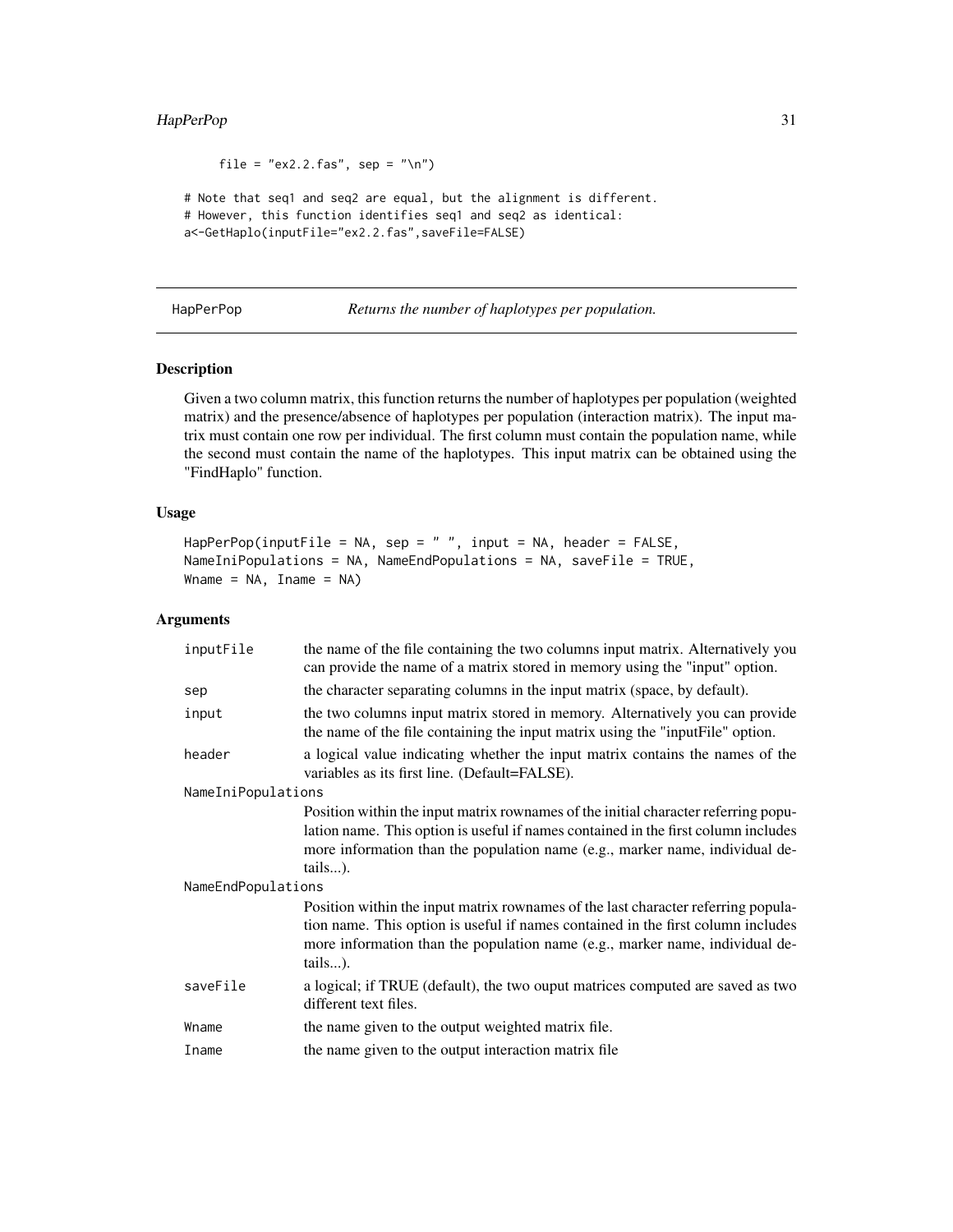# Details

If both NameIniPopulations and NameEndPopulations are not defined, the names contained in the input matrix first column are used as population identifiers.

#### Value

A list containing two matrices:

| Weighted    | The first matrix (named weighted matrix) contains the abundance of each haplo-<br>type per population, represented by the number of haplotypes (columns) found<br>per population (rows).       |
|-------------|------------------------------------------------------------------------------------------------------------------------------------------------------------------------------------------------|
| Interaction | The second matrix (named interaction matrix) contains information about the<br>presence or absence of each haplotype (columns) per population (rows) repre-<br>sented by 1 or 0, respectively. |

#### Author(s)

A. J. Muñoz-Pajares

#### See Also

[FindHaplo](#page-25-1)

# Examples

```
cat("Sequence.Name Haplotype.Name",
"Population1 H1",
"Population1 H2",
"Population1 H3",
"Population1 H2",
"Population2 H4",
"Population2 H5",
"Population2 H6",
"Population2 H4",
"Population3 H7",
"Population3 H7",
"Population3 H7",
"Population3 H7",
     file = "3_FindHaplo_Example2_modified.txt", sep = "\n")
```

```
# Reading the alignment directly from file:
HapPerPop(inputFile="3_FindHaplo_Example2_modified.txt",header=TRUE,
saveFile=FALSE)
```

```
cat("Sequence.Name Haplotype.Name",
"Population1id1 H1",
"Population1id2 H2",
"Population1id3 H3",
"Population1id4 H2",
"Population2id1 H4",
"Population2id2 H5",
```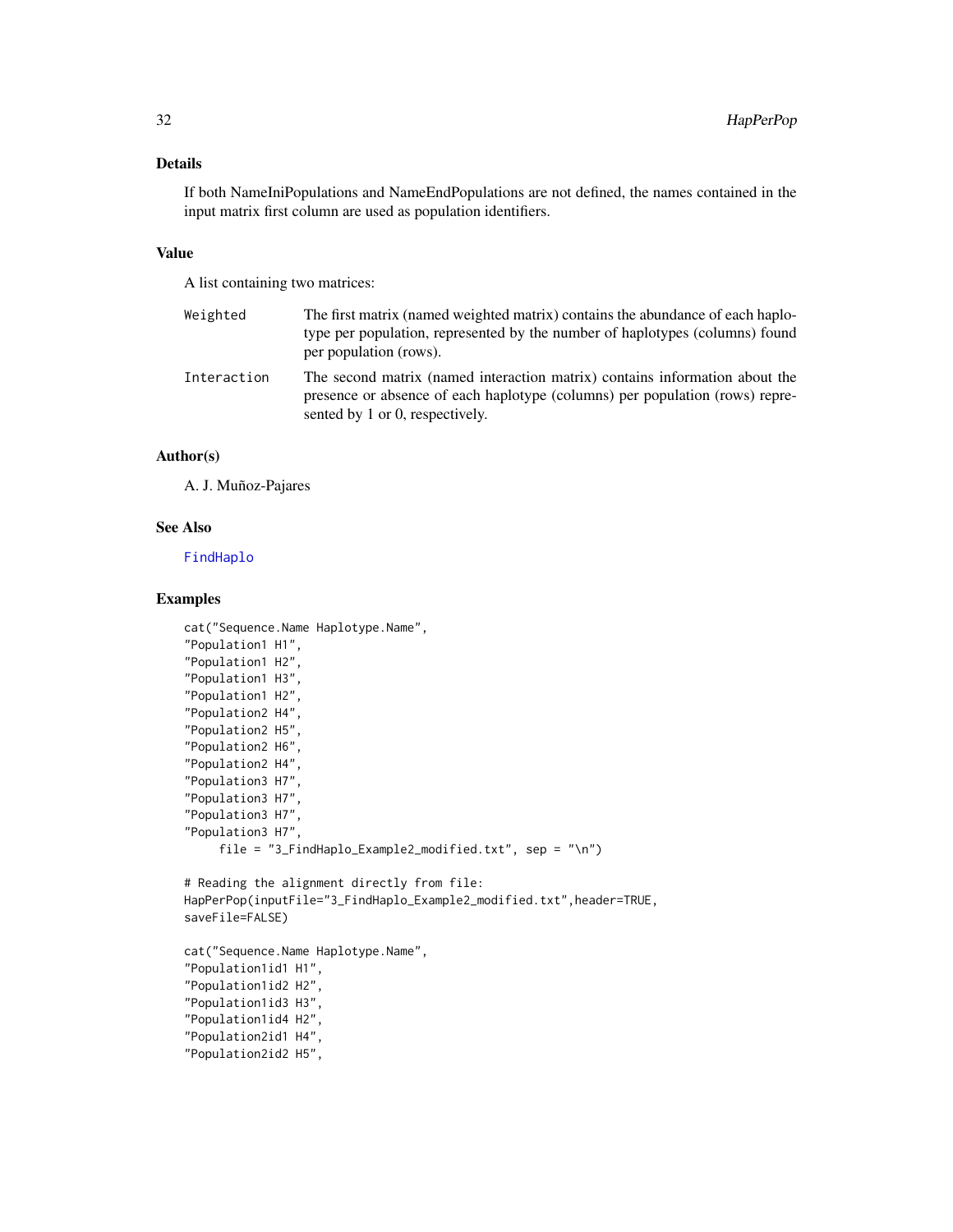#### <span id="page-32-0"></span>inter.intra.plot 33

```
"Population2id3 H6",
"Population2id4 H4",
"Population3id1 H7",
"Population3id2 H7",
"Population3id3 H7",
"Population3id4 H7",
     file = "4_FindHaplo_Example2_modified.txt", sep = "\n")
# Reading the alignment directly from file. First column includes population
# and individual names. Consequently, 12 populations are considered:
HapPerPop(inputFile="4_FindHaplo_Example2_modified.txt",header=TRUE,
saveFile=FALSE)
# Population names within the input matrix first column goes from
# character 1 to 11. Now 3 populations are considered:
HapPerPop(inputFile="4_FindHaplo_Example2_modified.txt",header=TRUE,
saveFile=FALSE,NameIniPopulations=1, NameEndPopulations=11)
# If population names are set from character 1 to 3, all samples would
# be treated as a single population
HapPerPop(inputFile="4_FindHaplo_Example2_modified.txt",header=TRUE,
saveFile=FALSE,NameIniPopulations=1, NameEndPopulations=3)
# Reading the alignment directly from file, displaying only the
# weighted matrix:
HapPerPop(inputFile="4_FindHaplo_Example2_modified.txt",header=TRUE,
saveFile=FALSE,NameIniPopulations=1, NameEndPopulations=11)[[1]]
# Reading the alignment from an object and saving the two computed
# distance matrices:
FH<-read.table("3_FindHaplo_Example2_modified.txt",header=TRUE)
HapPerPop(input=FH,header=TRUE,saveFile=FALSE)
```
<span id="page-32-1"></span>inter.intra.plot *Histogram of the intra- and interspecific distances*

#### Description

Plot histogram for inter and intra-specific distances together

#### Usage

```
inter.intra.plot(dismat=NA, xlim=NULL,ylim=NULL,
intra.col="gray",intra.density=0,intra.n=30,plot="N",
inter.col="black",inter.density=0,inter.n=30,legend=TRUE,
main="",xlab="Genetic distances",ylab=NULL)
```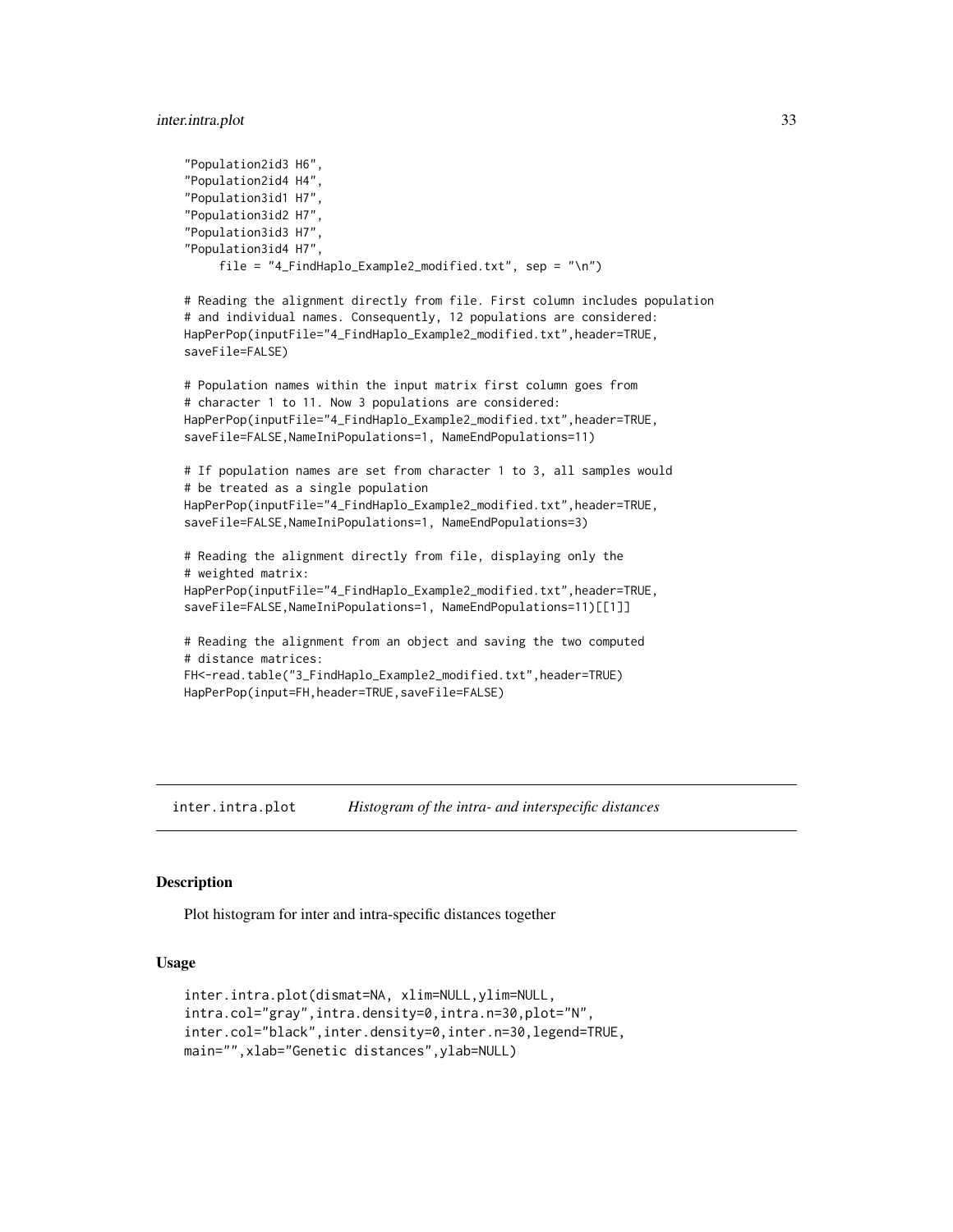#### Arguments

| dismat        | a symmetric matrix containing the pairwise genetic distances between individual<br>sequences.     |
|---------------|---------------------------------------------------------------------------------------------------|
| xlim          | a vector containing the minimum and maximum value in the x-axis                                   |
| ylim          | a vector containing the minimum and maximum value in the y-axis                                   |
| intra.col     | the colour for the intraspecific distance distribution                                            |
| intra.density | a numeric, the density of shading lines for the intraspecific distance distribution               |
| intra.n       | a numeric, the number of categories to represent in the intraspecific distance<br>distribution    |
| plot          | a string, "freq" to represent frequency values in the y-axis and "N" for number<br>of occurrences |
| inter.col     | the colour for the interspecific distance distribution                                            |
| inter.density | a numeric, the density of shading lines for the interspecific distance distribution               |
| inter.n       | a numeric, the number of categories to represent in the interspecific distance<br>distribution    |
| legend        | a logic, "TRUE" to show plot legend                                                               |
| main          | a string containing the title of the plot                                                         |
| xlab          | a string with the label of the x-axis                                                             |
| ylab          | a string with the label of the x-axis                                                             |

# Value

A list with two elements:

Intraspecific a vector containing all the intraspecific distances. Interspecific a vector containing all the interspecific distances.

#### Author(s)

A.J. Muñoz-Pajares

#### Examples

# Generating a distance matrix:

```
my.mat<-matrix(nrow=100,ncol=100,
dimnames=list(paste("sp",rep(1:2,50),
sep=""),paste("sp",rep(1:2,50),sep="")))
L<-my.mat[seq(1,nrow(my.mat),2),seq(1,ncol(my.mat),2)]
my.mat[seq(1,nrow(my.mat),2),seq(1,ncol(my.mat),2)]<-rnorm(0.15,n=L,sd=0.01)
my.mat[seq(2,nrow(my.mat),2),seq(2,ncol(my.mat),2)]<-rnorm(0.15,n=L,sd=0.01)
my.mat[seq(1,nrow(my.mat),2),seq(2,ncol(my.mat),2)]<-rnorm(0.3,n=L,sd=0.04)
my.mat[seq(2,nrow(my.mat),2),seq(1,ncol(my.mat),2)]<-rnorm(0.3,n=L,sd=0.04)
#Converting to symmetric
my.mat<-as.matrix(as.dist(my.mat))
inter.intra.plot(dismat=my.mat)
inter.intra.plot(dismat=my.mat,intra.n=10)
inter.intra.plot(dismat=my.mat,plot="Freq",intra.n=10)
```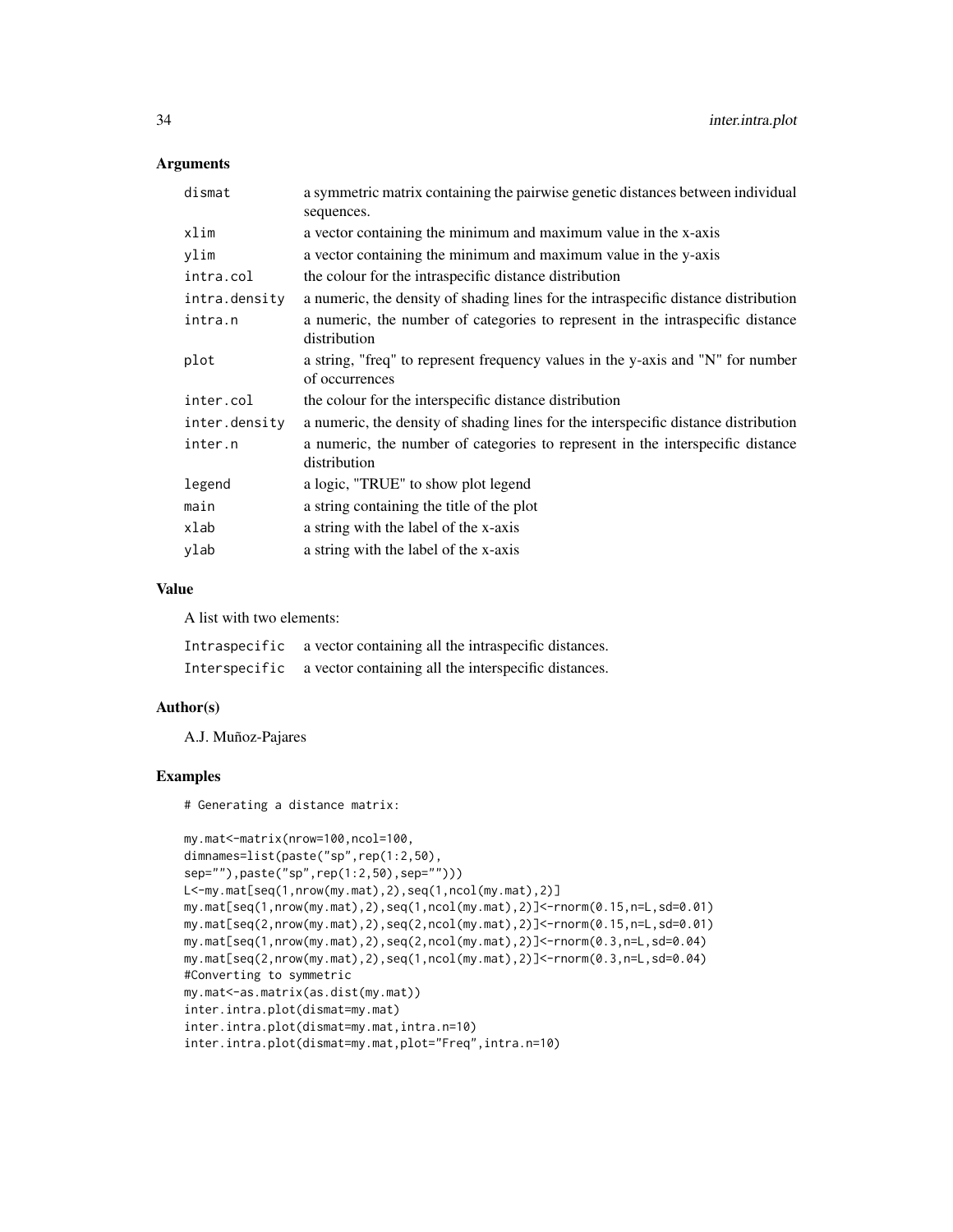<span id="page-34-1"></span><span id="page-34-0"></span>

### Description

This function computes an indel distance matrix following the rationale of the Modified Complex Indel Coding (Muller, 2006) to estimate transition matrices.

# Usage

```
MCIC(inputFile = NA, align = NA, saveFile = TRUE, outname =
paste(inputFile, "IndelDistanceMatrixMullerMod.txt"), silent = FALSE)
```
# Arguments

| inputFile | the name of the fasta file to be analysed. Alternatively you can provide the name<br>of a "DNAbin" class alignment stored in memory using the "align" option.                                                                                  |
|-----------|------------------------------------------------------------------------------------------------------------------------------------------------------------------------------------------------------------------------------------------------|
| align     | the name of the alignment to be analysed. See "read.dna" in ape package for<br>details about reading alignments. Alternatively you can provide the name of the<br>file containing the alignment in fasta format using the "input File" option. |
| saveFile  | a logical; if TRUE (default), function output is saved as a text file.                                                                                                                                                                         |
| outname   | if "saveFile" is set to TRUE (default), contains the name of the output file.                                                                                                                                                                  |
| silent    | a logical; if FALSE (default), it prints the number of unique sequences found<br>and the name of the output file.                                                                                                                              |

# Details

It is recommended to estimate this distance matrix using only the unique sequences in the alignment. Repeated sequences increase computation time but do not provide additional information (because they produce duplicated rows and columns in the final distance matrix).

# Value

A matrix containing the genetic distances estimated as indels pairwise differences.

# Author(s)

A. J. Muñoz-Pajares

# References

Muller K. (2006). Incorporating information from length-mutational events into phylogenetic analysis. Molecular Phylogenetics and Evolution, 38, 667-676.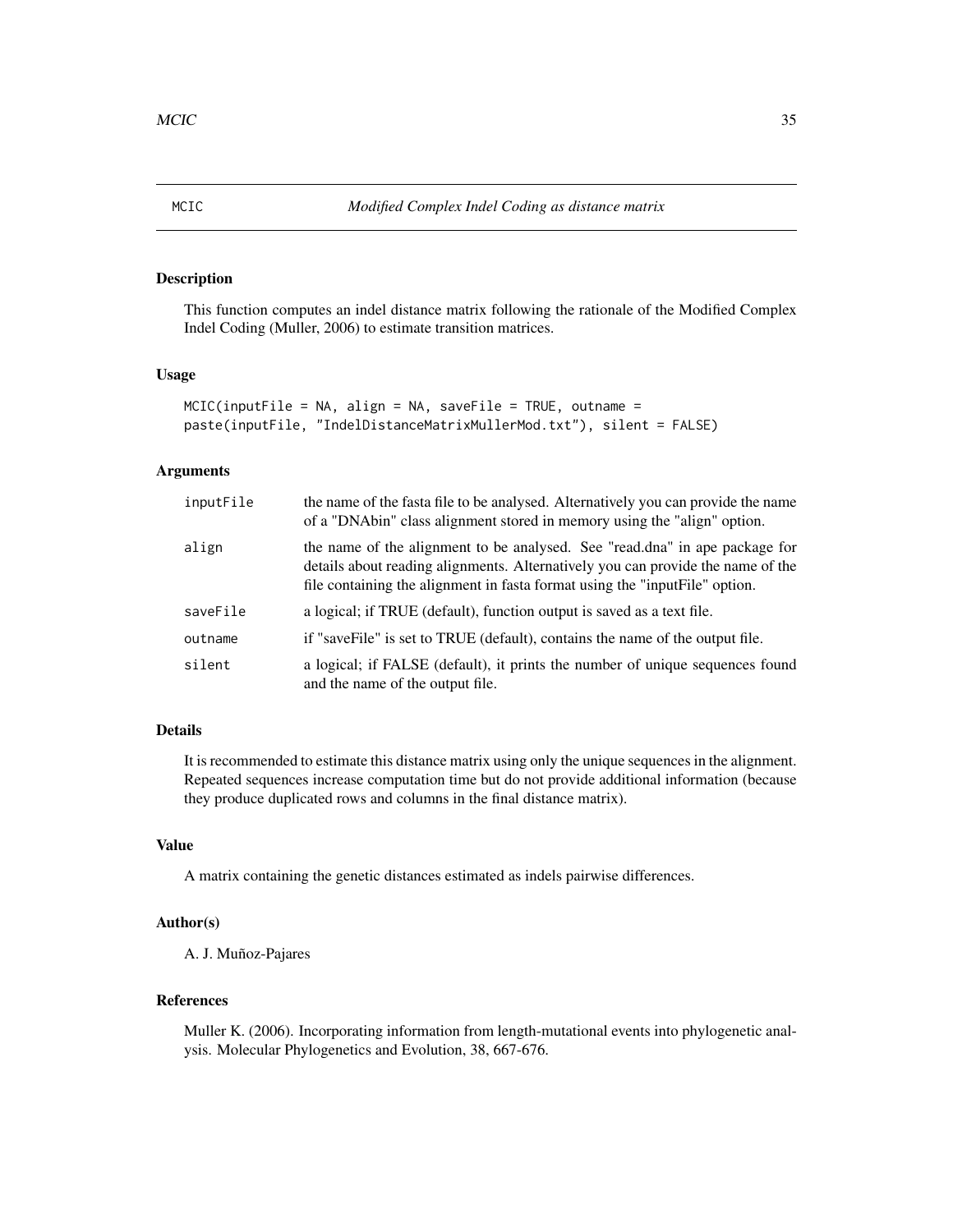#### Examples

```
# This will generate an example file in your working directory:
cat(">Population1_sequence1",
"A-AGGGTC-CT---G",
">Population1_sequence2",
"TAA---TCGCT---G",
">Population1_sequence3",
"TAAGGGTCGCT---G",
">Population1_sequence4",
"TAA---TCGCT---G",
">Population2_sequence1",
"TTACGGTCG---TTG",
">Population2_sequence2",
"TAA---TCG---TTG",
">Population2_sequence3",
"TAA---TCGCTATTG",
">Population2_sequence4",
"TTACGGTCG---TTG",
">Population3_sequence1",
"TTA---TCG---TAG",
">Population3_sequence2",
"TTA---TCG---TAG",
">Population3_sequence3",
"TTA---TCG---TAG",
">Population3_sequence4",
"TTA---TCG---TAG",
     file = "ex3.fas", sep = "\n")
# Reading the alignment directly from file and saving no output file:
MCIC (input="ex3.fas", saveFile = FALSE)
# Analysing the same dataset, but using only unique sequences:
uni<-GetHaplo(inputFile="ex3.fas",saveFile=FALSE)
MCIC (align=uni, saveFile = FALSE)
```
<span id="page-35-1"></span>mergeNodes *Merges nodes showing distance values equal to zero*

# Description

This function returns a new distance matrix merging rows (and columns) showing distance values equal to zero. It also deals with missing data.

#### Usage

```
mergeNodes(dis, na.rm.row.col = FALSE, save.distance = FALSE,
save.distance.name = "Merged_Distance.txt")
```
<span id="page-35-0"></span>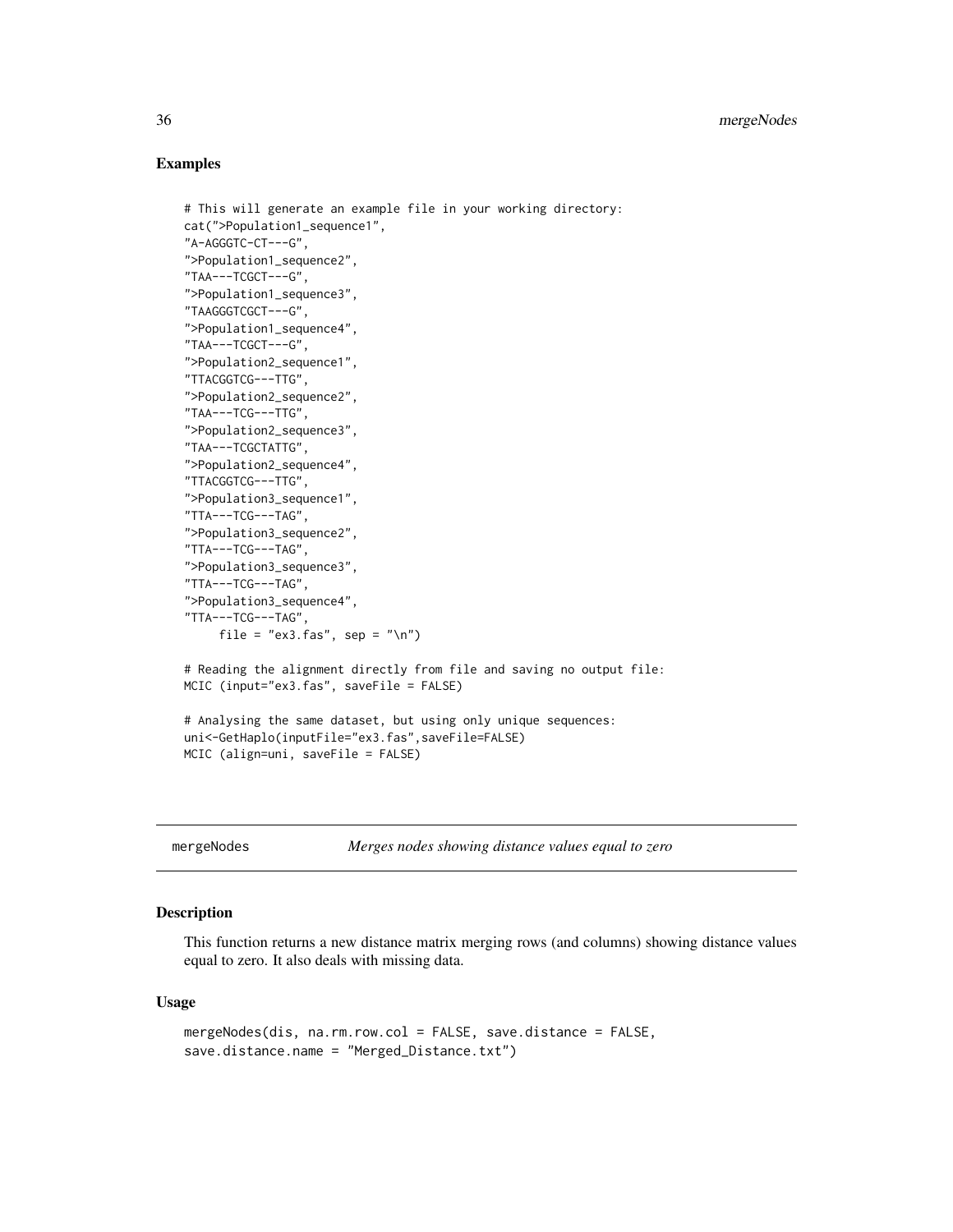## mergeNodes 37

#### Arguments

| dis                | the input distance matrix                                                                  |  |
|--------------------|--------------------------------------------------------------------------------------------|--|
| na.rm.row.col      | a logical; if TRUE, missing values are removed before the computation pro-<br>ceeds.       |  |
|                    | save distance a logical; if TRUE, the new distance matrix will be saved in a file.         |  |
| save.distance.name |                                                                                            |  |
|                    | a string; if save distance is set to TRUE, it defines the name of the file to be<br>saved. |  |

## Details

In some circumstances you may get distance matrices showing off-diagonal zeros. In such cases you may consider that the existence of these off-diagonal zeros suggests that some of the groups you defined (e.g., populations) are not genetically different. Thus, you must re-define groups to get a matrix composed only by different groups using the 'mergeNodes' function and estimate a percolation network using the 'perc.thr' function. On the other hand, you may consider that, despite the off- diagonal zeros, the groups you defined are actually different. In that case you may not be able to estimate a percolation threshold, but you can represent the original distance matrix using the 'NINA.thr' or the 'zero.thr' functions.

'mergeNodes' select all rows (and columns) showing a distance equal to zero and generates a new row (and column). The distance between the new merged and the remaining rows (or columns) in the matrix is estimated as the arithmetic mean of the selected elements. The biological interpretation of the new matrix could be hard if the original matrix shows a large number of off-diagonal zeros.

'perc.thr' estimates a threshold to represent a distance matrix as a network. To estimate this threshold, the algorithm represents as a link all distances lower than a range of thresholds (by default, select 101 values from 0 to 1), defined as the percentage of the maximum distance in the input matrix. For each threshold a network is built and the number of clusters (that is, the number of isolated groups of nodes) in the network is also estimated. Finally, the algorithm selects the lower threshold connecting a higher number of nodes. Note that the resulting network may show isolated nodes if it is necessary to represent a large number of links to connect a low number of nodes.

'NINA.thr' is identical to 'perc.thr', but, in the last step, the algorithm selects the lower threshold connecting all nodes in a single cluster. The information provided by this function may be limited if the original distance matrix shows high variation.

'zero.thr' represents as a link only distances equal to zero. The information provided by this function may be limited if the original matrix shows few off-diagonal zeros.

#### Value

a distance matrix with merged rows and columns

#### Author(s)

A. J. Muñoz-Pajares

#### See Also

[NINA.thr](#page-45-0), [zero.thr](#page-76-0), [perc.thr](#page-51-0)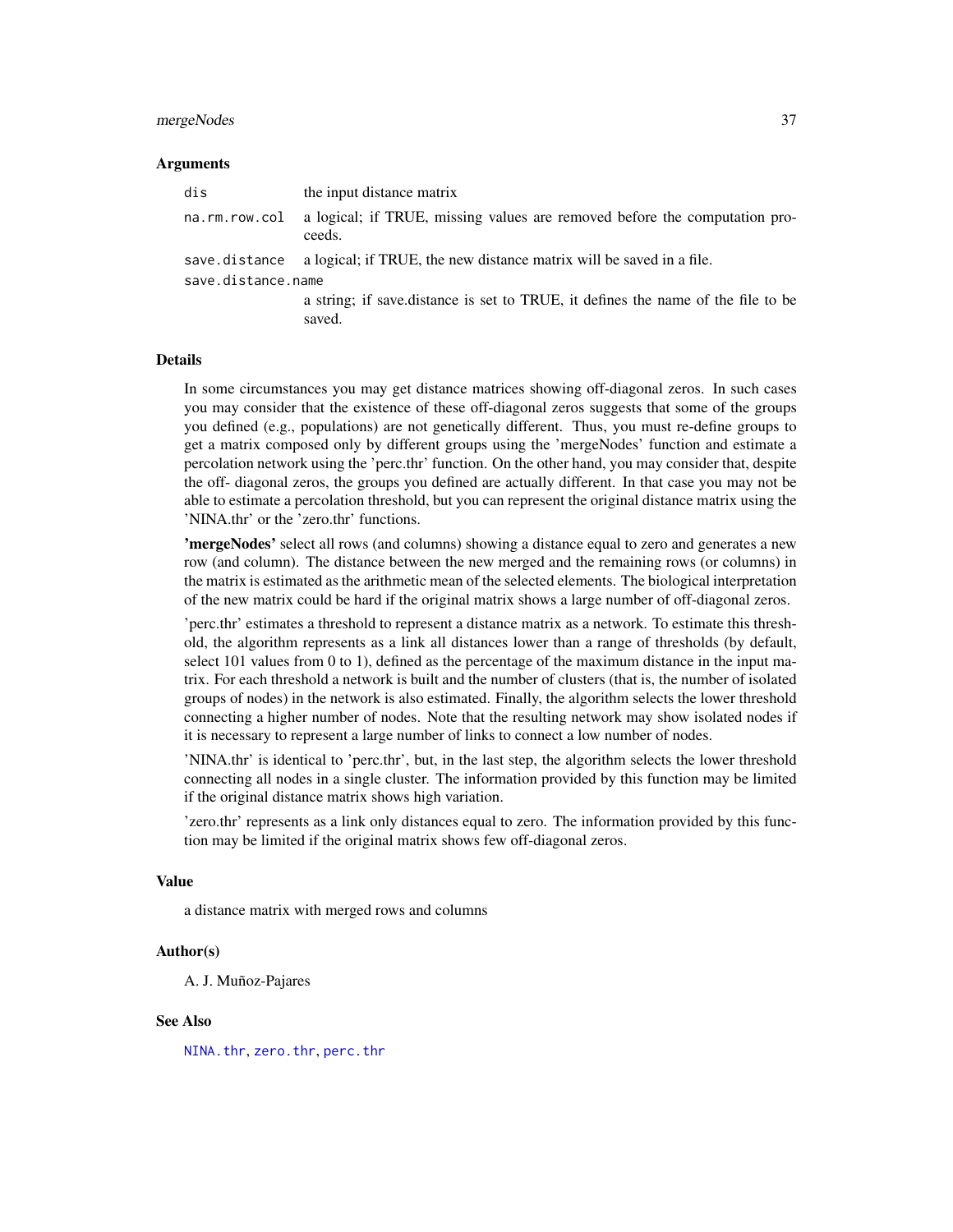## Examples

```
#EXAMPLE 1: FEW OFF-DIAGONAL ZEROS
#Generating a distance matrix:
Dis1<-matrix(c(
0.00,0.77,0.28,0.94,0.17,0.14,0.08,0.49,0.64,0.01,
0.77,0.00,0.12,0.78,0.97,0.02,0.58,0.09,0.36,0.33,
0.28,0.12,0.00,0.70,0.73,0.06,0.50,0.79,0.80,0.94,
0.94,0.78,0.70,0.00,0.00,0.78,0.04,0.42,0.25,0.85,
0.17,0.97,0.73,0.00,0.00,0.30,0.55,0.12,0.68,0.99,
0.14,0.02,0.06,0.78,0.30,0.00,0.71,1.00,0.64,0.88,
0.08,0.58,0.50,0.04,0.55,0.71,0.00,0.35,0.84,0.76,
0.49,0.09,0.79,0.42,0.12,1.00,0.35,0.00,0.56,0.81,
0.64,0.36,0.80,0.25,0.68,0.64,0.84,0.56,0.00,0.62,
0.01,0.33,0.94,0.85,0.99,0.88,0.76,0.81,0.62,0.00),ncol=10)
colnames(Dis1)<-c(paste("Pop",c(1:10),sep=""))
row.names(Dis1)<-colnames(Dis1)
# No percolation threshold can be found.
#perc.thr(Dis1)
#Check Dis1 and merge populations showing distances equal to zero:
Dis1
Dis1_Merged<-mergeNodes(dis=Dis1)
#Check the merged matrix. A new "population" has been
#defined merging populations 4 and 5.
#Distances between the merged and the remaining populations are estimated as the arithmetic mean.
Dis1_Merged
# It is now possible to estimate a percolation threshold
perc.thr(dis=Dis1_Merged,ptPDF=FALSE, estimPDF=FALSE, estimOutfile=FALSE)
# EXAMPLE 2: TOO MANY OFF-DIAGONAL ZEROS
#Generating a distance matrix:
Dis2<-matrix(c(
0.00,0.77,0.28,0.00,0.17,0.14,0.00,0.49,0.64,0.01,
0.77,0.00,0.12,0.00,0.97,0.02,0.00,0.09,0.36,0.33,
0.28,0.12,0.00,0.70,0.73,0.06,0.50,0.79,0.00,0.94,
0.00,0.00,0.70,0.00,0.00,0.78,0.04,0.00,0.00,0.00,
0.17,0.97,0.73,0.00,0.00,0.30,0.55,0.12,0.00,0.00,
0.14,0.02,0.06,0.78,0.30,0.00,0.71,1.00,0.64,0.00,
0.00,0.00,0.50,0.04,0.55,0.71,0.00,0.35,0.84,0.00,
0.49,0.09,0.79,0.00,0.12,1.00,0.35,0.00,0.56,0.81,
0.64,0.36,0.00,0.00,0.00,0.64,0.84,0.56,0.00,0.62,
0.01,0.33,0.94,0.00,0.00,0.00,0.00,0.81,0.62,0.00),ncol=10)
colnames(Dis2)<-c(paste("Pop",c(1:10),sep=""))
row.names(Dis2)<-colnames(Dis2)
# No percolation threshold can be found
#perc.thr(Dis2)
```
#Check Dis2 and merge populations showing distances equal to zero: Dis2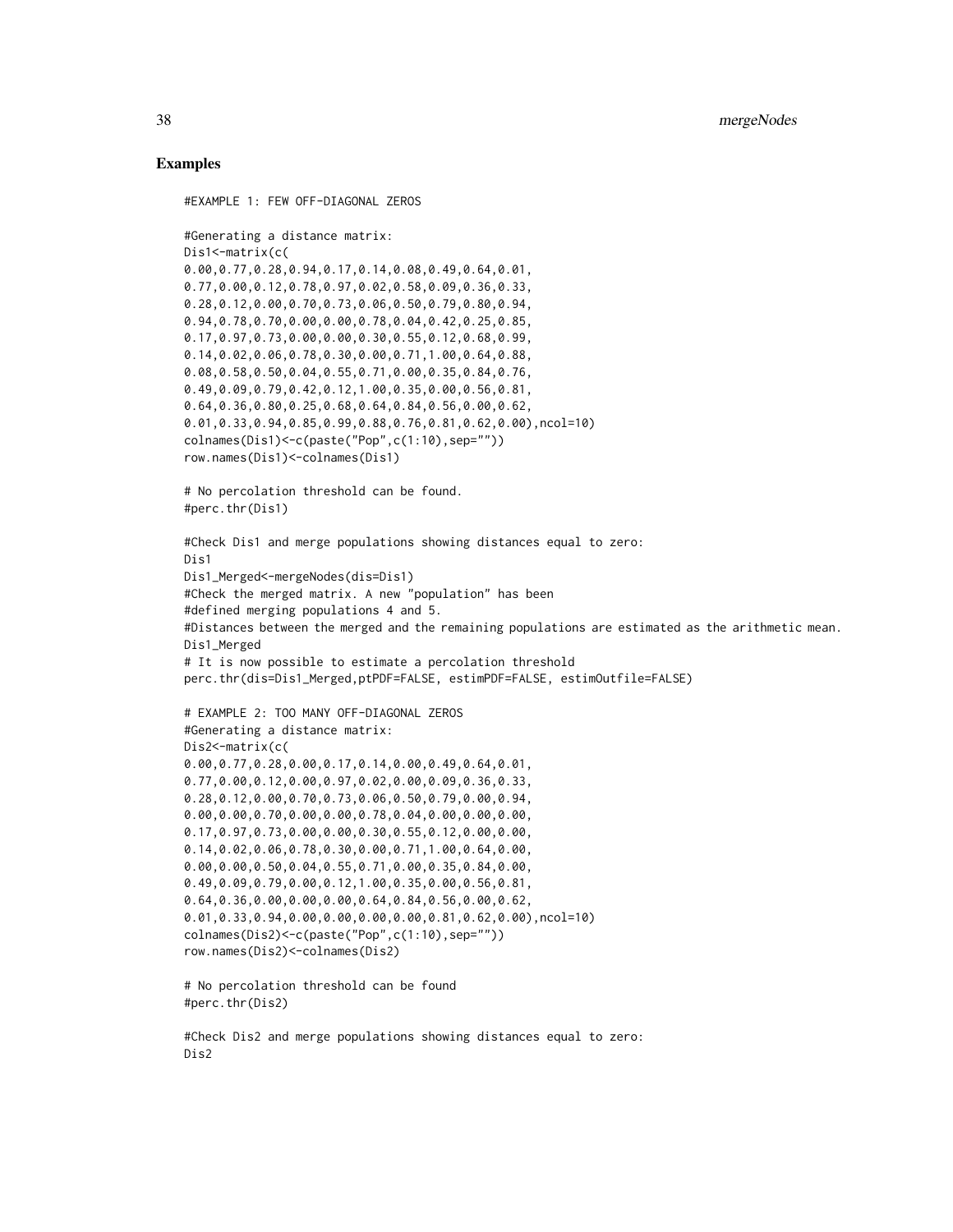# mutation.network 39

```
Dis2_Merged<-mergeNodes(dis=Dis2)
#Check the merged matrix. Many new "populations" have been defined
#and both the new matrix and the resulting network are difficult
#to interpret:
Dis2_Merged
perc.thr(dis=Dis2_Merged,ptPDF=FALSE, estimPDF=FALSE, estimOutfile=FALSE)
#Instead of percolation network, representing zeros
#as the lowest values may be informative:
zero.thr(dis=Dis2,ptPDF=FALSE)
# Adjusting sizes and showing modules:
zero.thr(dis=Dis2,ptPDF=FALSE,cex.label=0.8,cex.vertex=1.2,modules=TRUE)
#In the previous example, the 'zero.thr' method is unuseful:
zero.thr(dis=Dis1,ptPDF=FALSE)
#In both cases, the 'No Isolation Nodes Allowed' method yields an informative matrix:
NINA.thr(dis=Dis1,modules=TRUE)
NINA.thr(dis=Dis2,modules=TRUE)
```
mutation.network *Haplotype network depiction including mutations*

# Description

This function represents an alignment as a network and displays mutations (substitutions and indels) as marks in edges.

## Usage

```
mutation.network(align = NA, indel.method = "MCIC",
substitution.model = "raw", pairwise.deletion = TRUE,
network.method = "percolation", range = seq(0, 1, 0.01),
addExtremes = FALSE, alpha = "info",
combination.method = "Corrected", na.rm.row.col = FALSE,
modules = FALSE, moduleCol = NA,
modFileName = "Modules_summary.txt", save.distance = FALSE,
save.distance.name = "DistanceMatrix_threshold.txt"
silent = FALSE, bgcol = "white", label.col = "black",
label = NA, label.sufn-1, label = NA, label = N, label = N, label = N, label = N, label = N, label = N, label = N, label = N, label = N, label = N, label = N, label = N, label = N, label = N, label = N, label = N, N, rel = N, rel = N, rel = N, rel = N, rel = N, rel = N, rel = N, rel = N, rel = N, rel = N, rel = N, rel =colSust = "black", lwd.mut = 1, lwd.edge = 1.5,
cex.mut = 1, cex.label = 1, cex.vertex = 1, main = ",
InScale = 1, SuScale = 1, legend = NA, legend.bty = "o",
legend.pos="bottomright", large.range = FALSE, pies = FALSE,
NameIniPopulations = NA, NameEndPopulations = NA,
NameIniHaplotypes = NA, NameEndHaplotypes = NA, HaplosNames = NA)
```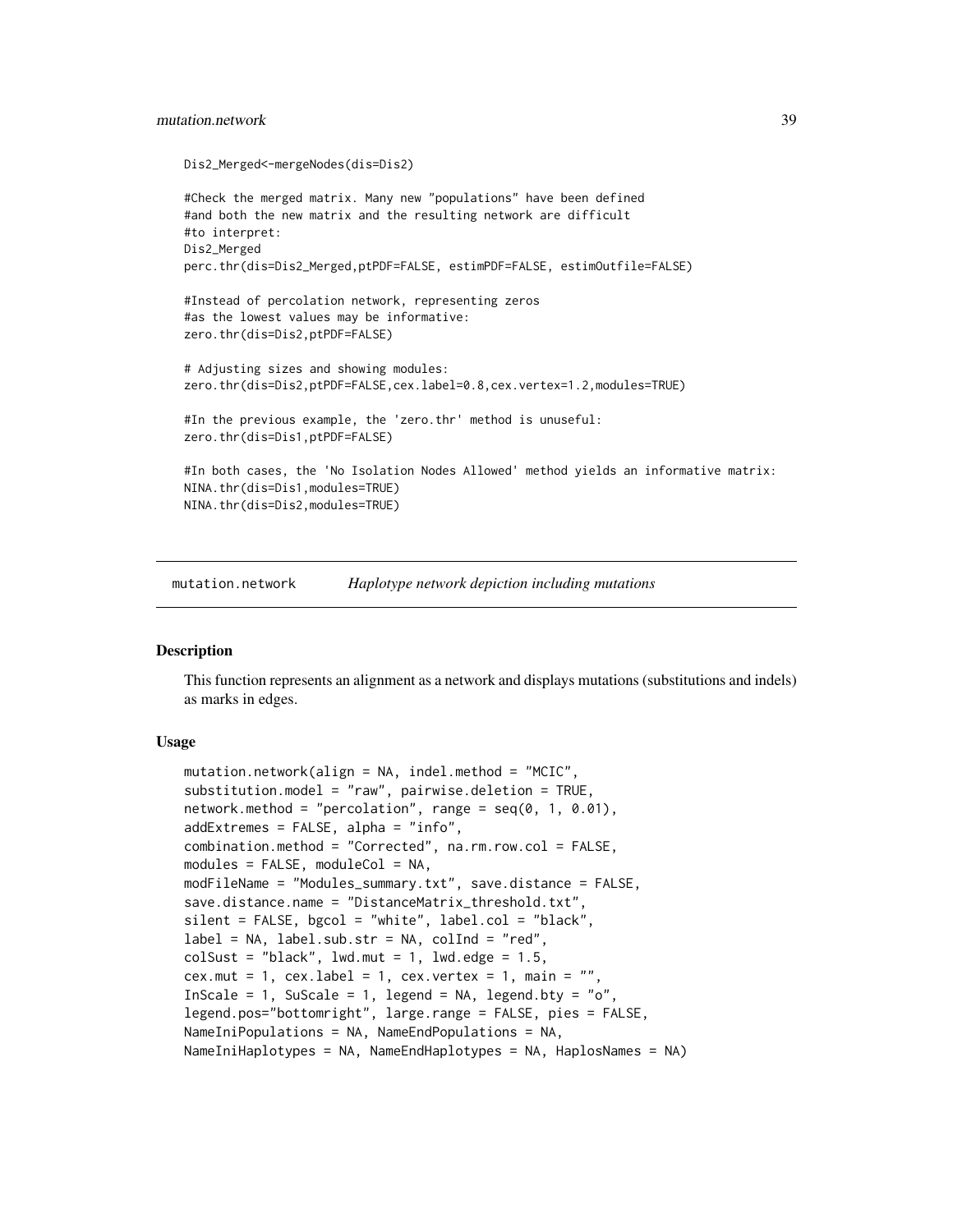# Arguments

| align              | a 'DNAbin' object; the alignment to be analysed. See "read.dna" in the ape<br>package for details about reading alignments.                                                                                                                                                                                                                                                                                                                |
|--------------------|--------------------------------------------------------------------------------------------------------------------------------------------------------------------------------------------------------------------------------------------------------------------------------------------------------------------------------------------------------------------------------------------------------------------------------------------|
| indel.method       | a sting; the method to define indel events in your alignments. The available<br>methods are:                                                                                                                                                                                                                                                                                                                                               |
|                    | -"MCIC": (Default) Estimates indel events following the rationale of the Modi-<br>fied Complex Indel Coding (Muller, 2006).                                                                                                                                                                                                                                                                                                                |
|                    | -"SIC": Estimates indel events following the rationale of Simmons and Ochoter-<br>rena (2000).                                                                                                                                                                                                                                                                                                                                             |
|                    | -"FIFTH": Estimates indel events following the rationale of the fifth state: each<br>gap within the alignment is treated as an independent mutation event.                                                                                                                                                                                                                                                                                 |
|                    | -"BARRIEL": Estimates indel events following the rationale of Barriel (1994):<br>singleton gaps are not taken into account.                                                                                                                                                                                                                                                                                                                |
| substitution.model |                                                                                                                                                                                                                                                                                                                                                                                                                                            |
|                    | a string; the substitution evolutionary model to estimate the distance matrix. By<br>default is set to "raw" and estimates the pairwise proportion of variant sites. See<br>the evolutionary models available using ?dist.dna from the ape package.                                                                                                                                                                                        |
| pairwise.deletion  |                                                                                                                                                                                                                                                                                                                                                                                                                                            |
|                    | a logical; if TRUE (default) substitutions found in regions being a gap in other<br>sequences will account for the distance matrix. If FALSE, sites being a gap in<br>at least one sequence will be removed before distance estimation.                                                                                                                                                                                                    |
|                    | network. method a string; the method to build the network. The available methods are:                                                                                                                                                                                                                                                                                                                                                      |
|                    | -"percolation": computes a network using the percolation network method fol-<br>lowing Rozenfeld et al. (2008). See ?perc.thr for details                                                                                                                                                                                                                                                                                                  |
|                    | -"NINA": computes a network using the No Isolation Nodes Allowed method.<br>See ?NINA.thr for details.                                                                                                                                                                                                                                                                                                                                     |
|                    | -"zero": computes a network connecting all nodes showing distances equal to<br>zero. See ?zero.thr for details.                                                                                                                                                                                                                                                                                                                            |
| range              | a numeric vector between 0 and 1, is the range of thresholds (referred to the<br>maximum distance in the input matrix) to be screened (by default, 101 values<br>from $0$ to $1$ ). This option is used for "percolation" and "NINA" network methods<br>and ignored for "zero" method.                                                                                                                                                     |
| addExtremes        | a logical; if TRUE, additional nucleotide sites are included in both extremes of<br>the alignment. This will allow estimating distances for alignments showing gaps<br>in terminal positions. This option is used for "SIC", "FIFTH" and "BARRIEL"<br>indel methods and ignored for "MCIC" method.                                                                                                                                         |
| alpha              | a numeric between 0 and 1, is the weight given to the indel genetic distance<br>matrix for the combination. By definition, the weight of the substitution genetic<br>matrix is the complementary value (i.e., 1-alpha). The value "info" (default)<br>will use the proportion of informative substitutions per informative indel event<br>as weight. It is also possible to define multiple weights to estimate different<br>combinations. |
| combination.method |                                                                                                                                                                                                                                                                                                                                                                                                                                            |
|                    | a string defining whether each distance matrix must be divided by its maxi-                                                                                                                                                                                                                                                                                                                                                                |

a string defining whether each distance matrix must be divided by its maximum value before the combination ("Corrected") or not ("Uncorrected"). Con-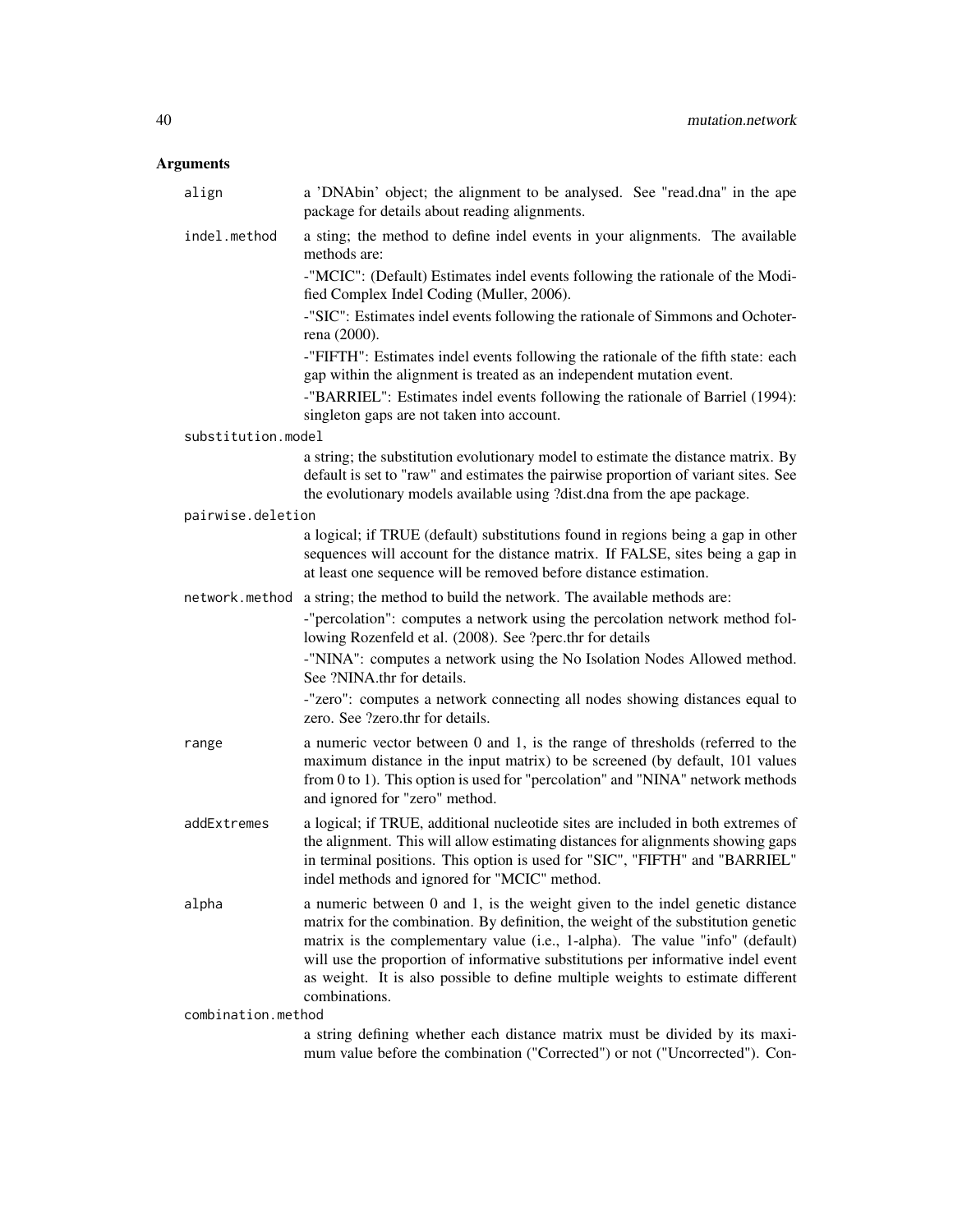|                    | sequently, if the "Corrected" method is chosen, both matrices will range between<br>0 and 1 before being combined.                                                                                                                                                                                                                                                           |
|--------------------|------------------------------------------------------------------------------------------------------------------------------------------------------------------------------------------------------------------------------------------------------------------------------------------------------------------------------------------------------------------------------|
| na.rm.row.col      | a logical; if TRUE, distance matrix missing values are removed.                                                                                                                                                                                                                                                                                                              |
| modules            | a logical, If TRUE, nodes belonging to different modules are represented as dif-<br>ferent colours (defined by 'moduleCol'). Modules (defined as subsets of nodes<br>that conform densely connected subgraphs) are estimated by means of random<br>walks (see 'igraph' package for details).                                                                                 |
| moduleCol          | (if modules=TRUE) a vector of strings defining the colour of nodes belonging<br>to different modules in the network. If 'NA' (or there are less colours than<br>haplotypes), colours are automatically selected                                                                                                                                                              |
| modFileName        | (if modules=TRUE) a string, the name of the file to be generated containing a<br>summary of module results (sequence name, module, and colour in network)                                                                                                                                                                                                                    |
| save.distance      | a logical; if FALSE (default), the distance matrix used for computation is saved<br>in a file                                                                                                                                                                                                                                                                                |
| save.distance.name |                                                                                                                                                                                                                                                                                                                                                                              |
|                    | if save.distace=TRUE, a string defining the file name                                                                                                                                                                                                                                                                                                                        |
| silent             | a logical; if FALSE (default), displays a list containing the number of indels and<br>substitutions represented in the network.                                                                                                                                                                                                                                              |
| bgcol              | a vector of strings; the colour of the background for each node in the network.<br>Can be equal for all nodes (if only one colour is defined), customized (if several<br>colours are defined), or can represent different modules (see "modules" option).<br>If set to 'NA' (default) or if less colours than haplotypes are defined, colours are<br>automatically selected. |
| label.col          | a vector of strings; the colour of labels for each node in the network. Can be<br>equal for all nodes (if only one colour is defined) or customized (if several<br>colours are defined).                                                                                                                                                                                     |
| label              | a vector of strings; labels for each node. By default are the sequence names.<br>(See 'label.sub.str' to automatically reduce name lengths)                                                                                                                                                                                                                                  |
| label.sub.str      | a vector of two numerics; if node labels are a substring of sequence names,<br>these two numbers represent the initial and final character of the string to be<br>represented. See Example for details.                                                                                                                                                                      |
| lwd.edge           | a numeric; the width of the edge linking nodes (1.5 by default).                                                                                                                                                                                                                                                                                                             |
| colInd             | a strings; the colour used to represent indels (red by default).                                                                                                                                                                                                                                                                                                             |

- colSust a strings; the colour used to represent substitutions (black by default).
- lwd.mut a numeric; the width of the line (perpendicular to the edge line) representing mutations (1 by default).
- cex.mut a numeric; the length of the line (perpendicular to the edge line) representing mutations (1 by default).
- cex.vertex a numeric; the size of the nodes.
- cex.label a numeric; the size of the node labels.
- main if set to "summary" the main options selected for representing the network are displayed in title. The default value ("") shows no title for the network.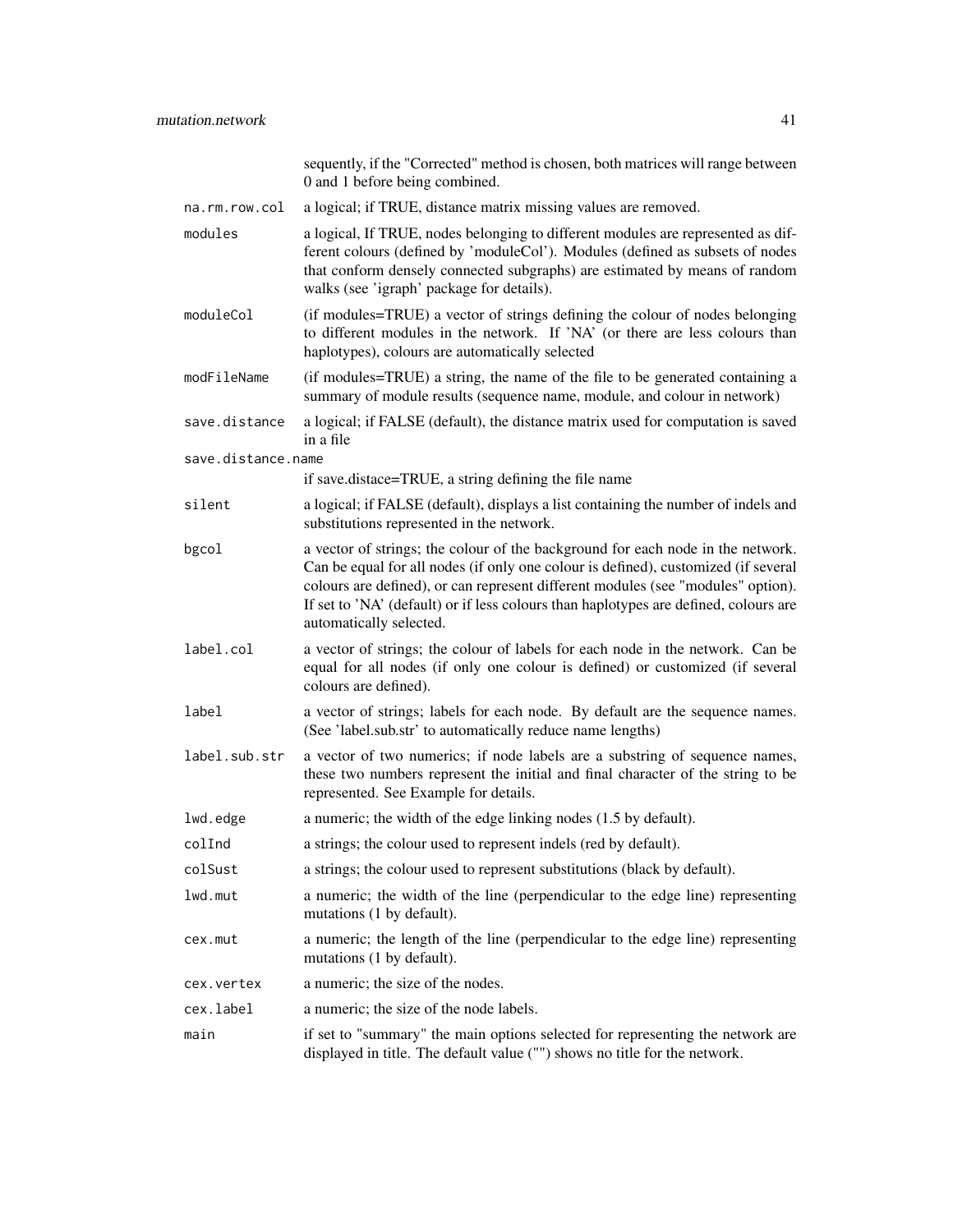| InScale            | a numeric; the number of indels each mark represents. By default is set to 1 (that<br>is, 1 mark= 1 indel). If set to 10, then 1 mark=10 indels. In that case, if there<br>are 25 indels in a given edge it is represented by three marks (being one of them<br>half width than the other two).                            |  |
|--------------------|----------------------------------------------------------------------------------------------------------------------------------------------------------------------------------------------------------------------------------------------------------------------------------------------------------------------------|--|
| SuScale            | a numeric; the number of substitutions each mark represents. By default is set to<br>1 (that is, 1 mark= 1 substitution). If set to 10, then 1 mark=10 substitutions In<br>that case, if there are 25 substitutions in a given edge it is represented by three<br>marks (being one of them half width than the other two). |  |
| legend             | a logic; if TRUE, plots a legend representing the scale of marks (that is, the<br>number of mutations represented by a mark).                                                                                                                                                                                              |  |
| legend.bty         | a letter; the type of box to be drawn around the legend. The allowed values are<br>'o' (default, producing a four-sides box) and 'n' (producing no box).                                                                                                                                                                   |  |
| legend.pos         | a string, defines legend position ("bottomright" by default). Other possible val-<br>ues are: "bottomright", "bottom", "bottomleft", "left", "topleft", "top",<br>"topright"', "right"' and "center"'.                                                                                                                     |  |
| large.range        | a logic, TRUE for representing node size according to three categories: haplo-<br>types appearing less than 10 times, between 10 and 100 times and more than<br>100 times                                                                                                                                                  |  |
| pies               | a logic, TRUE for representing nodes as pies and FALSE for representing nodes<br>as points                                                                                                                                                                                                                                 |  |
| NameIniPopulations |                                                                                                                                                                                                                                                                                                                            |  |
|                    | a numeric; Position of the initial character of population names within sequence<br>names. If not provided, it is set to 1. It is used only if NameEndPopulations is<br>also defined.                                                                                                                                      |  |
| NameEndPopulations |                                                                                                                                                                                                                                                                                                                            |  |
|                    | a numeric; Position of the last character of population names within sequence<br>names. If not provided, it is set to the first "_" character in the sequences name.<br>It is used only if NameIniPopulations is also defined.                                                                                             |  |
| NameIniHaplotypes  |                                                                                                                                                                                                                                                                                                                            |  |
|                    | a numeric; Position of the initial character of haplotype names within sequence<br>names. If not provided, haplotype names are given and the value is set accord-<br>ingly. It is used only if NameEndHaplotypes is also defined.                                                                                          |  |
| NameEndHaplotypes  |                                                                                                                                                                                                                                                                                                                            |  |
|                    | a numeric; Position of the last character of haplotype names within sequence<br>names. If not provided, haplotype names are given and the value is set accord-<br>ingly. It is used only if NameIniHaplotypes is also defined.                                                                                             |  |
| HaplosNames        | a sting; the name of the haplotypes (if different from default: H1Hn)                                                                                                                                                                                                                                                      |  |

# Details

Despite the large list of options, the only mandatory option for this function is the alignment to be represented. The remaining options can be classified into four groups:

1- options defining the computation of both indel and substitution distances (indel.method, substitution.model, pairwise.deletion).

2- options defining the combination of these two distance matrices (alpha, combination.method, na.rm.row.col, addExtremes, save.distance, save.distance.name).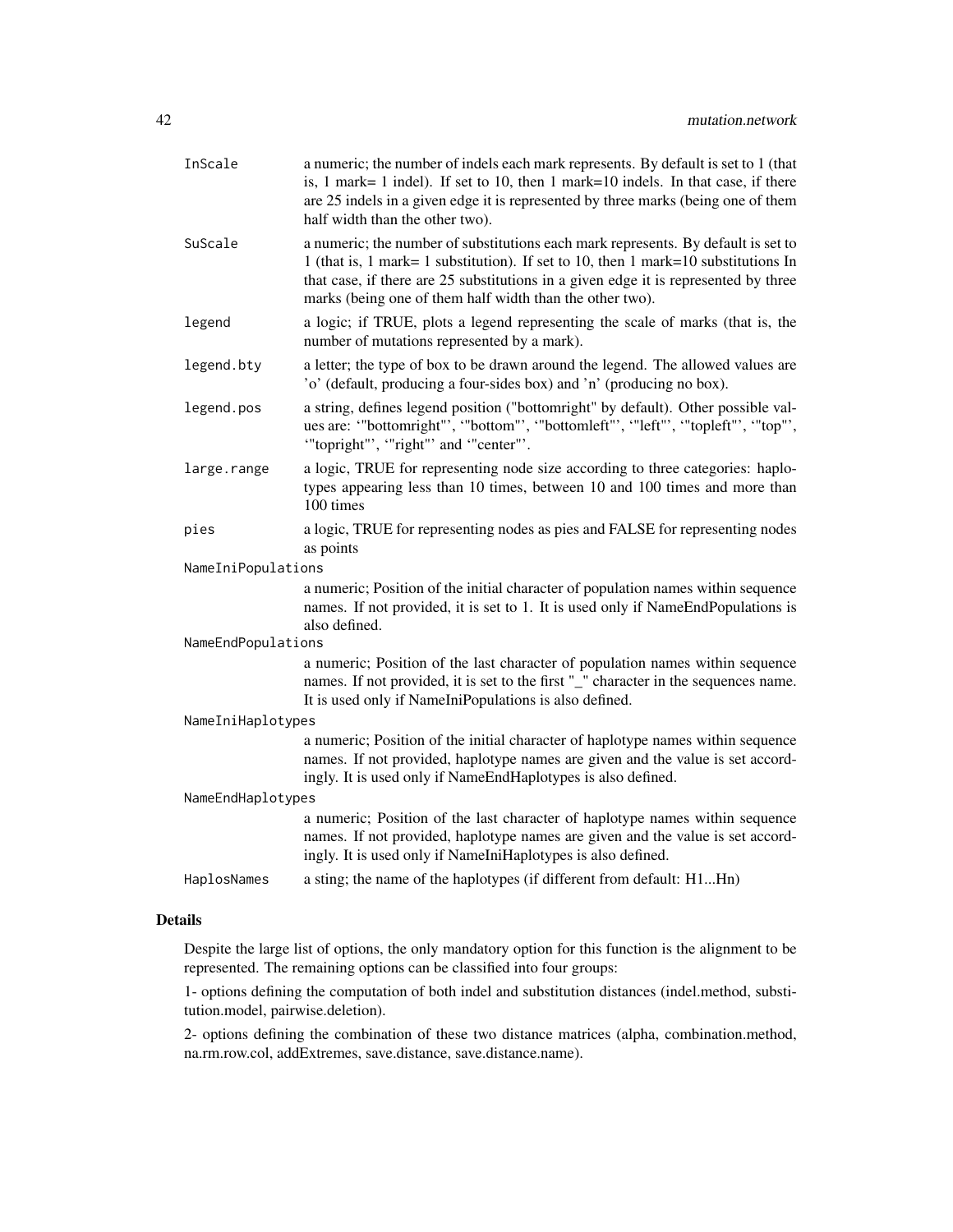## mutation.network 43

3- options defining the computation of the network (network.method, range).

4- options customizing the resulting network (modules, moduleCol, modFileName, bgcol, label.col, label, label.sub.str, colInd, colSust, lwd.mut, lwd.edge, cex.mut, cex.label, cex.vertex, main).

Although the 'indel.method' option affect both the distance estimation and the number of mutations represented in the network, the 'substitution.model' and 'pairwise.deletion' options only affect the distance matrix computation. The number of substitutuions represented in the network are always estimated using the "N" model and the pairwise deletion of indels.

## Author(s)

A. J. Muñoz-Pajares

## References

Barriel, V., 1994. Molecular phylogenies and how to code insertion/ deletion events. Life Sci. 317, 693-701, cited and described by Simmons, M.P., Müller, K. & Norton, A.P. (2007) The relative performance of indel-coding methods in simulations. Molecular Phylogenetics and Evolution, 44, 724–740.

Muller K. (2006). Incorporating information from length-mutational events into phylogenetic analysis. Molecular Phylogenetics and Evolution, 38, 667-676.

Paradis, E., Claude, J. & Strimmer, K. (2004). APE: analyses of phylogenetics and evolution in R language. Bioinformatics, 20, 289-290.

Rozenfeld AF, Arnaud-Haond S, Hernandez-Garcia E, Eguiluz VM, Serrao EA, Duarte CM. (2008). Network analysis identifies weak and strong links in a metapopulation system. Proceedings of the National Academy of Sciences,105, 18824-18829.

Simmons, M.P. & Ochoterena, H. (2000). Gaps as Characters in Sequence-Based Phylogenetic Analyses. Systematic Biology, 49, 369-381.

# See Also

[plot.network](#page-0-0), [double.plot](#page-15-0)

```
cat(">Population1_sequence1",
"TTATAAAATCTA----TAGC",
">Population1_sequence2",
"TAAT----TCTA----TAAC",
">Population1_sequence3",
"TTATAAAAATTA----TAGC",
">Population1_sequence4",
"TAAT----TCTA----TAAC",
">Population2_sequence1",
"TTAT----TCGAGGGGTAGC",
">Population2_sequence2",
"TAAT----TCTA----TAAC",
">Population2_sequence3",
"TTATAAAA--------TAGC",
">Population2_sequence4",
```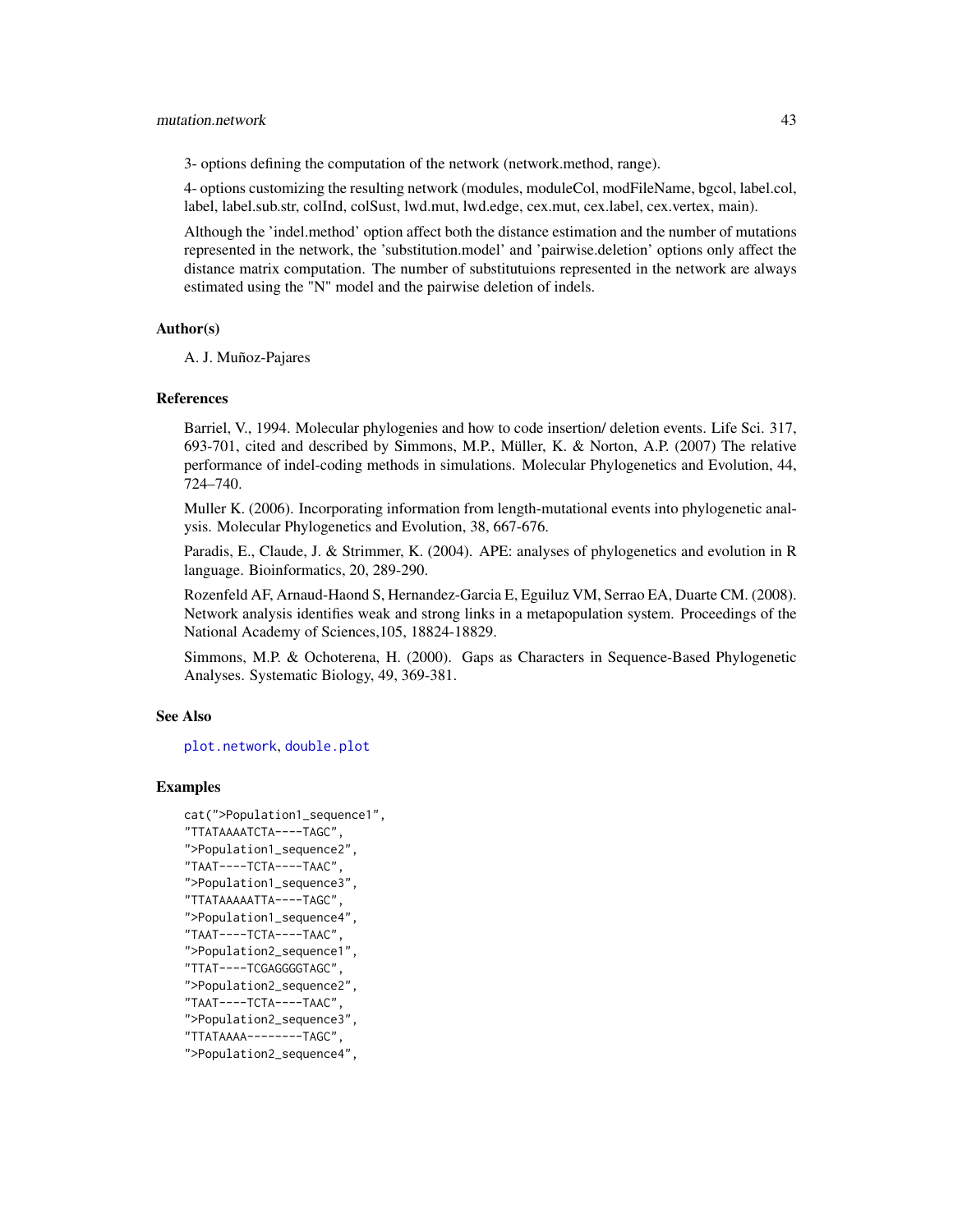```
"TTAT----TCGAGGGGTAGC",
">Population3_sequence1",
"TTAT----TCGA----TAGC",
">Population3_sequence2",
"TTAT----TCGA----TAGC",
">Population3_sequence3",
"TTAT----TCGA----TAGC",
">Population3_sequence4",
"TTAT----TCGA----TAGC",
     file = "ex2.fas", sep = "\n")
library(ape)
#Network with default options
mutation.network (align=read.dna(file="ex2.fas",format="fasta"))
#Using more options:
mutation.network (align=read.dna(file="ex2.fas",format="fasta"),modules=TRUE)
#A more complex alignment
data(ex_alignment1) # this will read a fasta file with the name 'alignExample'
mutation.network (align=alignExample,modules=TRUE,
InScale=2, SuScale=2,legend=TRUE,lwd.mut=1.8)
```
mutationSummary *Summary of observed mutations*

## Description

This function computes the number of substitutions and indels observed in a given alignment.

# Usage

```
mutationSummary(align, addExtremes = FALSE, output = "brief")
```
## Arguments

| align       | the name of the "DNAbin" alignment to be analysed. See "?read.dna" in the ape<br>package for details about reading alignments.                                                                                                                                                                                                                                                                       |
|-------------|------------------------------------------------------------------------------------------------------------------------------------------------------------------------------------------------------------------------------------------------------------------------------------------------------------------------------------------------------------------------------------------------------|
| addExtremes | a logical; if TRUE, additional nucleotide sites are included in both extremes of<br>the alignment. This will allow estimating distances for alignments showing gaps<br>in terminal positions.                                                                                                                                                                                                        |
| output      | a string; defines the kind of output. Two values are accepted: - "brief" (default)<br>produces an output showing the number of mutations (sites and events). - "de-<br>tailed" produces an output showing the number of mutations (sites and events),<br>the position of each mutation, and the state of these sites per sequence $(A, T, C, T)$<br>G or - for substitutions and 1 or 0 for indels). |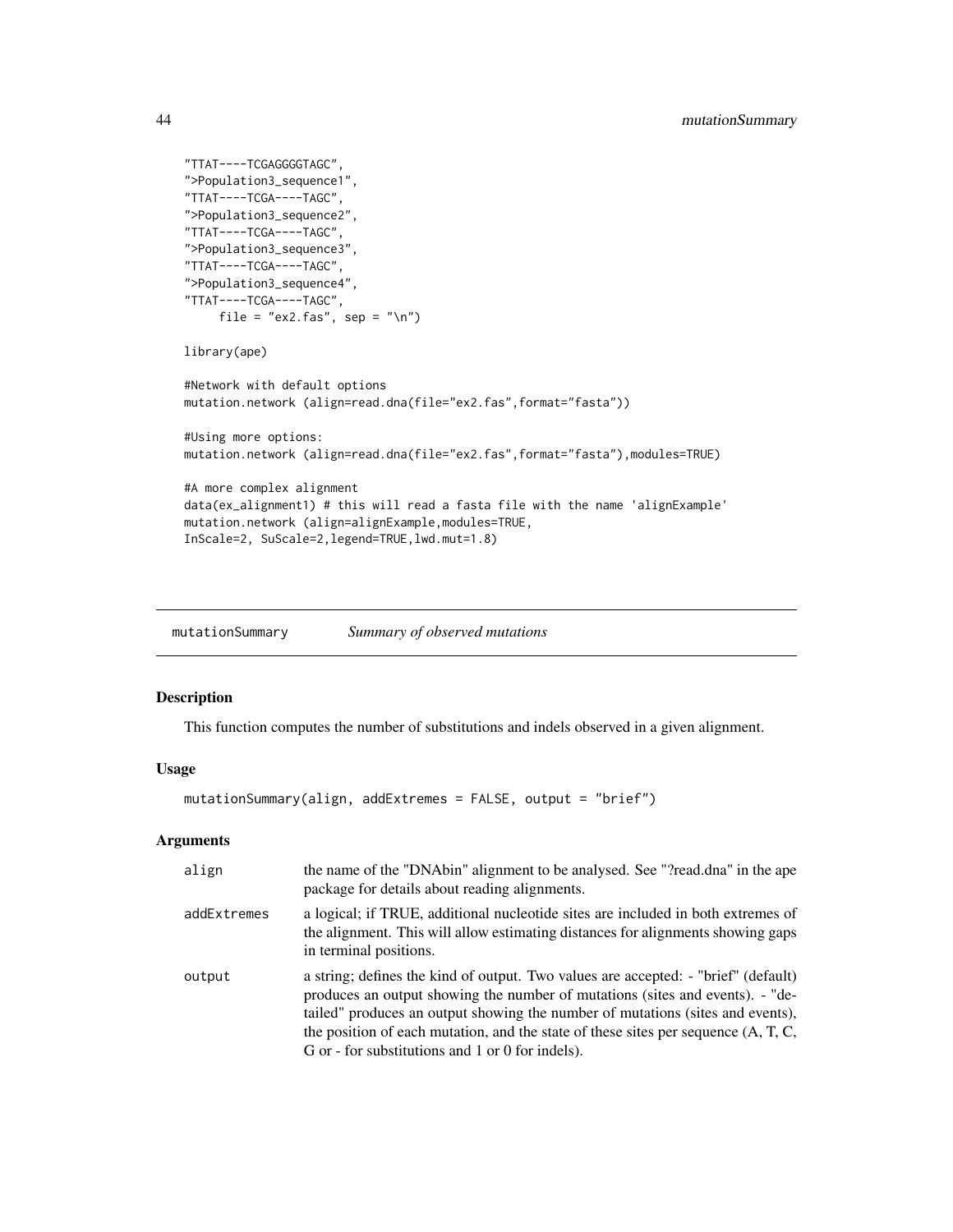# Value

A list containing:

| Sites                 | A matrix containing: the number of sites per sequence (Length); the number of<br>constant and variable sites; the number of singletons and informative sites. |  |
|-----------------------|---------------------------------------------------------------------------------------------------------------------------------------------------------------|--|
| Events                | A matrix containing: the number of substitution (singletons, informative, and<br>total) and indel (singletons, informative, and total) events                 |  |
| Constants. Alignment  |                                                                                                                                                               |  |
|                       | A matrix showing constant sites in the alignment (Only shown if output=="detailed").                                                                          |  |
| Variables.Alignment   |                                                                                                                                                               |  |
|                       | A matrix showing variable sites in the alignment (Only shown if output=="detailed").                                                                          |  |
| Singletons. Alignment |                                                                                                                                                               |  |
|                       | A matrix showing singleton sites in the alignment (Only shown if output=="detailed").                                                                         |  |
| Inforatives.Alignment |                                                                                                                                                               |  |
|                       | A matrix showing informative sites in the alignment (Only shown if output=="detailed").                                                                       |  |
| Substitutions         | A matrix showing substitution sites in the alignment (Only shown if output=="detailed").                                                                      |  |
| Subst.Single          | A matrix showing singleton substitution sites in the alignment (Only shown if<br>output=="detailed").                                                         |  |
| Subst. Info           | A matrix showing informative substitution sites in the alignment (Only shown if<br>output=="detailed").                                                       |  |
| Gaps                  | A matrix showing gap sites in the alignment (Only shown if output=="detailed").                                                                               |  |
| Gaps. Single          | A matrix showing singleton gap sites in the alignment (Only shown if out-<br>put=="detailed").                                                                |  |
| Gaps. Info            | A matrix showing informative gap sites in the alignment (Only shown if out-<br>put=="detailed").                                                              |  |

# Author(s)

A. J. Muñoz-Pajares

```
cat(">Population1_sequence1",
"A-AGGGTC-CT---G",
">Population1_sequence2",
"TAA---TCGCT---G",
">Population1_sequence3",
"TAAGGGTCGCT---G",
">Population1_sequence4",
"TAA---TCGCT---G",
">Population2_sequence1",
"TTACGGTCG---TTG",
">Population2_sequence2",
"TAA---TCG---TTG",
">Population2_sequence3",
"TAA---TCGCTATTG",
">Population2_sequence4",
```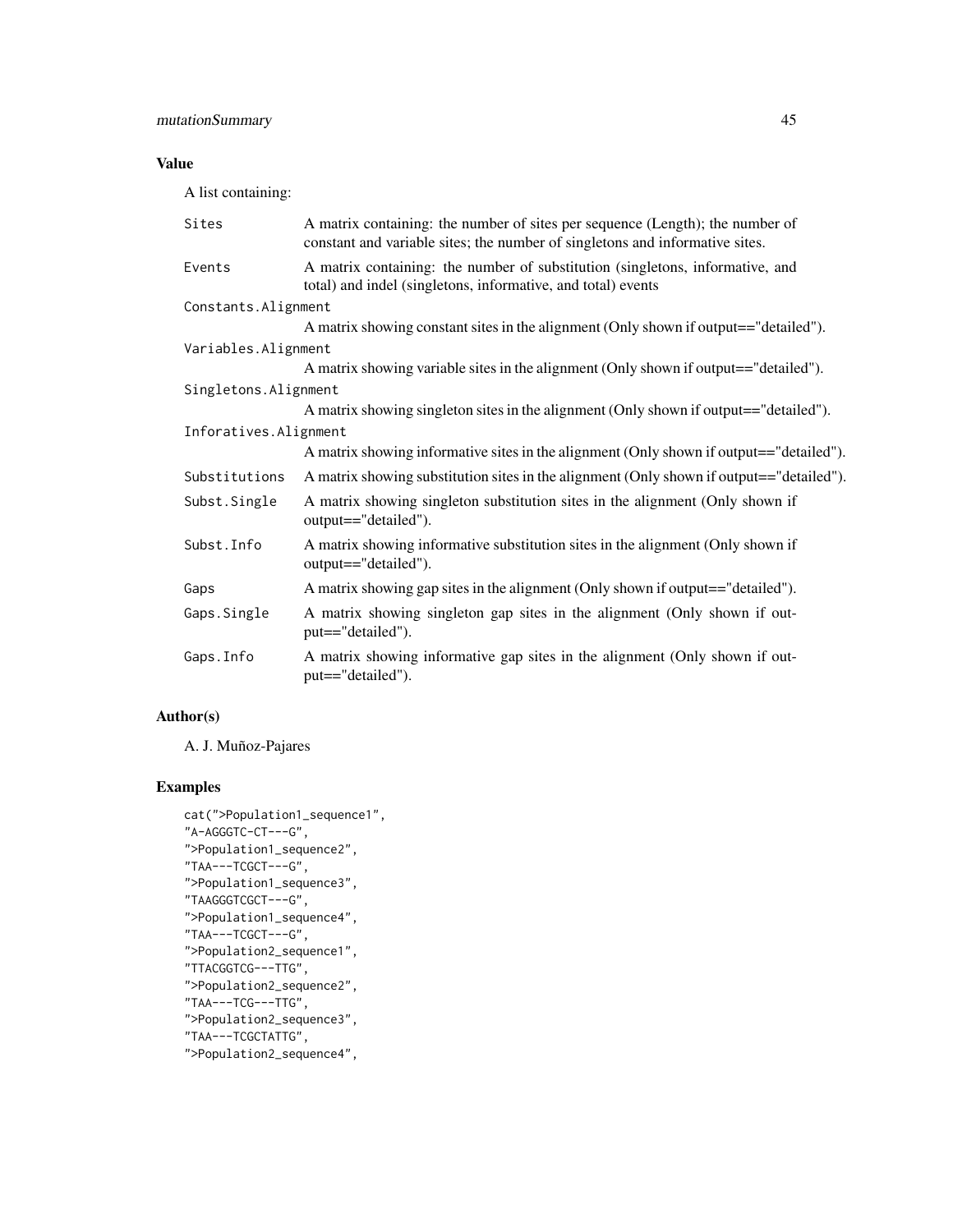```
"TTACGGTCG---TTG",
">Population3_sequence1",
"TTA---TCG---TAG",
">Population3_sequence2",
"TTA---TCG---TAG",
">Population3_sequence3",
"TTA---TCG---TAG",
">Population3_sequence4",
"TTA---TCG---TAG",
    file = "ex3.fas", sep = "\n")
# Reading the alignment directly from file and saving no output file:
library(ape)
mutationSummary (align=read.dna("ex3.fas",format="fasta"))
mutationSummary (align=read.dna("ex3.fas",format="fasta"),output="detailed")
#A more complex alignment
data(ex_alignment1) # this will read a fasta file with the name 'alignExample'
mutationSummary(align=alignExample,addExtremes=TRUE)
```
<span id="page-45-0"></span>NINA.thr *No Isolated Nodes Allowed network*

## Description

Given a distance matrix, this function computes a network connecting all nodes with the minimum number of links.

## Usage

```
NINA.thr(dis, range = seq(0, 1, 0.01), ptPDF = TRUE,
ptPDFname = "NINA_Network.pdf", estimPDF = TRUE,
estimPDFname = "NINA.ThresholdEstimation.pdf",
estimOutfile = TRUE, cex.label = 1, cex.vertex = 1,
estimOutName = "NINA.ThresholdEstimation.txt",
appendOutfile = TRUE, plotALL = FALSE, bgcol = "white",
label.col = "black", label = colnames(dis), modules = FALSE,
moduleCol = NA, modFileName = "Modules_summary.txt", ncs = 4,
na.rm.row.col = FALSE
```
#### Arguments

| dis   | the input distance matrix                                                                                                                                                           |
|-------|-------------------------------------------------------------------------------------------------------------------------------------------------------------------------------------|
| range | a numeric vector between 0 and 1, is the range of thresholds (referred to the<br>maximum distance in the input matrix) to be screened (by default, 101 values<br>from $0$ to $1$ ). |
| ptPDF | a logical, must the resulting network be saved as a pdf file?                                                                                                                       |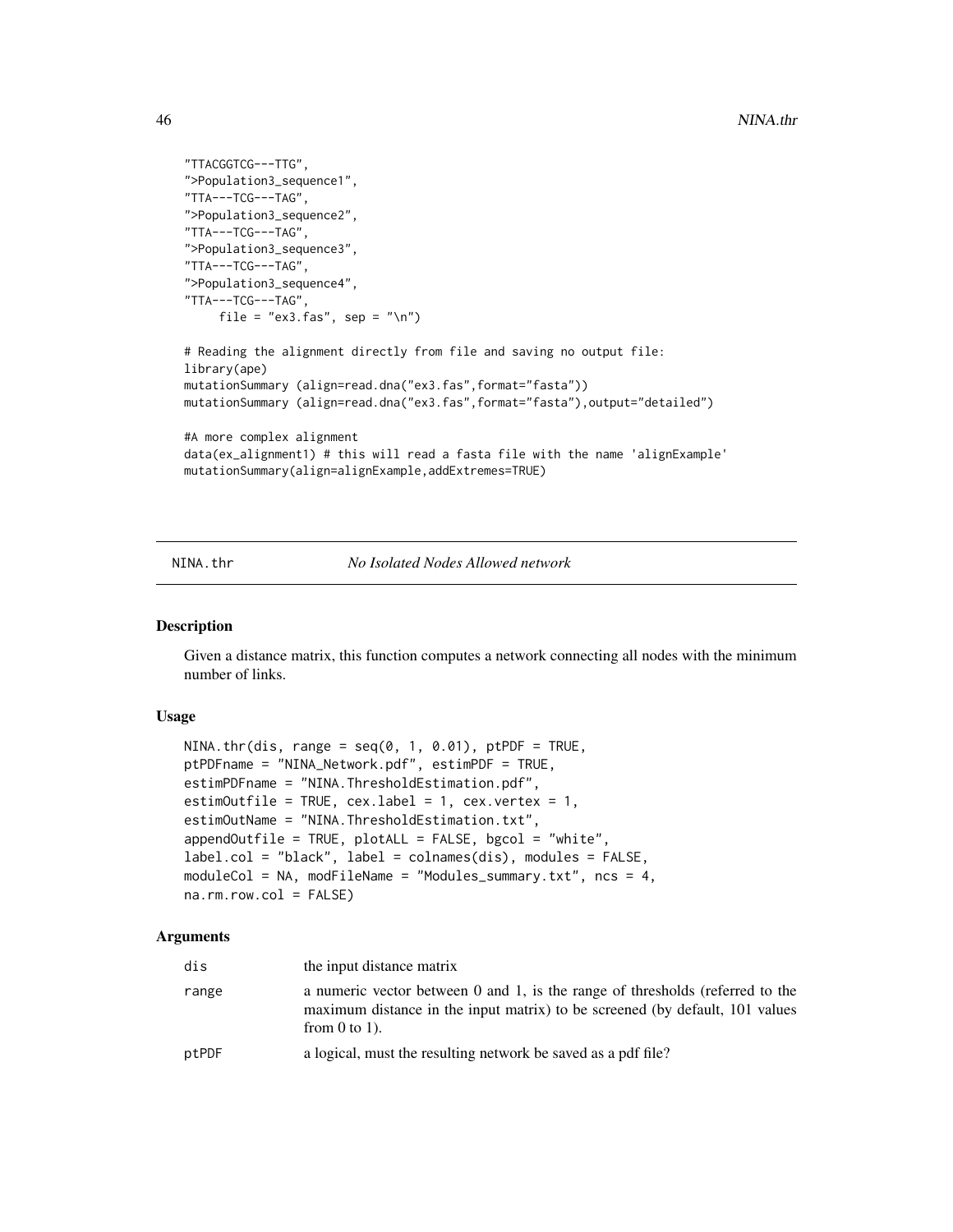| ptPDFname     | if ptPDF=TRUE, the name of the pdf file containing the network to be saved<br>("NINA_Network.pdf", by default)                                                                                                                                                                               |
|---------------|----------------------------------------------------------------------------------------------------------------------------------------------------------------------------------------------------------------------------------------------------------------------------------------------|
| estimOutfile  | a logical, must the value of <s> for each threshold (NINA threshold estimation)<br/>be saved as a text file?</s>                                                                                                                                                                             |
| estimOutName  | if estimOutfile=TRUE (default), contains the name of the text file containing the<br>NINA threshold estimation ("PercThr Estimation.txt" by default).                                                                                                                                        |
| appendOutfile | a logical, if estimOutfile=TRUE, it defines whether results must be appended to<br>an existing file with the same name (TRUE) or the existing file must be replaced<br>(FALSE).                                                                                                              |
| estimPDF      | a logical, must the NINA threshold estimation plot be saved as a pdf file?                                                                                                                                                                                                                   |
| estimPDFname  | if estimPDF=TRUE (default), defines the name of the pdf file containing the<br>NINA threshold estimation plot (by default).                                                                                                                                                                  |
| cex.label     | a numeric; the size of the node labels.                                                                                                                                                                                                                                                      |
| cex.vertex    | a numeric; the size of the nodes.                                                                                                                                                                                                                                                            |
| plotALL       | a logical, must all the networks calculated during the NINA threshold estimation<br>(defined by "range" option) be saved as different pdf files? (FALSE, by default).<br>If TRUE, for each value defined in threshold, one pdf file is generated.                                            |
| bgcol         | the colour of the background for each node in the network. Can be equal for all<br>nodes (if only one colour is defined), customized (if several colours are defined),<br>or can represent different modules (see "modules" option).                                                         |
| label.col     | vector of strings defining the colour of labels for each node in the network. Can<br>be equal for all nodes (if only one colour is defined) or customized (if several<br>colours are defined).                                                                                               |
| label         | vector of strings, labels for each node. By default are the column names of the<br>distance matrix (dis). (See substr function in base package to automatically set<br>a string subset from column names).                                                                                   |
| modules       | a logical, If TRUE, nodes belonging to different modules are represented as dif-<br>ferent colours (defined by 'moduleCol'). Modules (defined as subsets of nodes<br>that conform densely connected subgraphs) are estimated by means of random<br>walks (see 'igraph' package for details). |
| moduleCol     | (if modules=TRUE) a vector of strings defining the colour of nodes belonging<br>to different modules in the network. If 'NA' (or there are less colours than<br>haplotypes), colours are automatically selected                                                                              |
| modFileName   | (if modules=TRUE) the name of a generated file containing a summary of mod-<br>ule results                                                                                                                                                                                                   |
| ncs           | a numeric; number of decimal places to display threshold in plot title.                                                                                                                                                                                                                      |
| na.rm.row.col | a logical; if TRUE, missing values are removed before the computation pro-<br>ceeds.                                                                                                                                                                                                         |

# Details

In some circumstances you may get distance matrices showing off-diagonal zeros. In such cases you may consider that the existence of these off-diagonal zeros suggests that some of the groups you defined (e.g., populations) are not genetically different. Thus, you must re-define groups to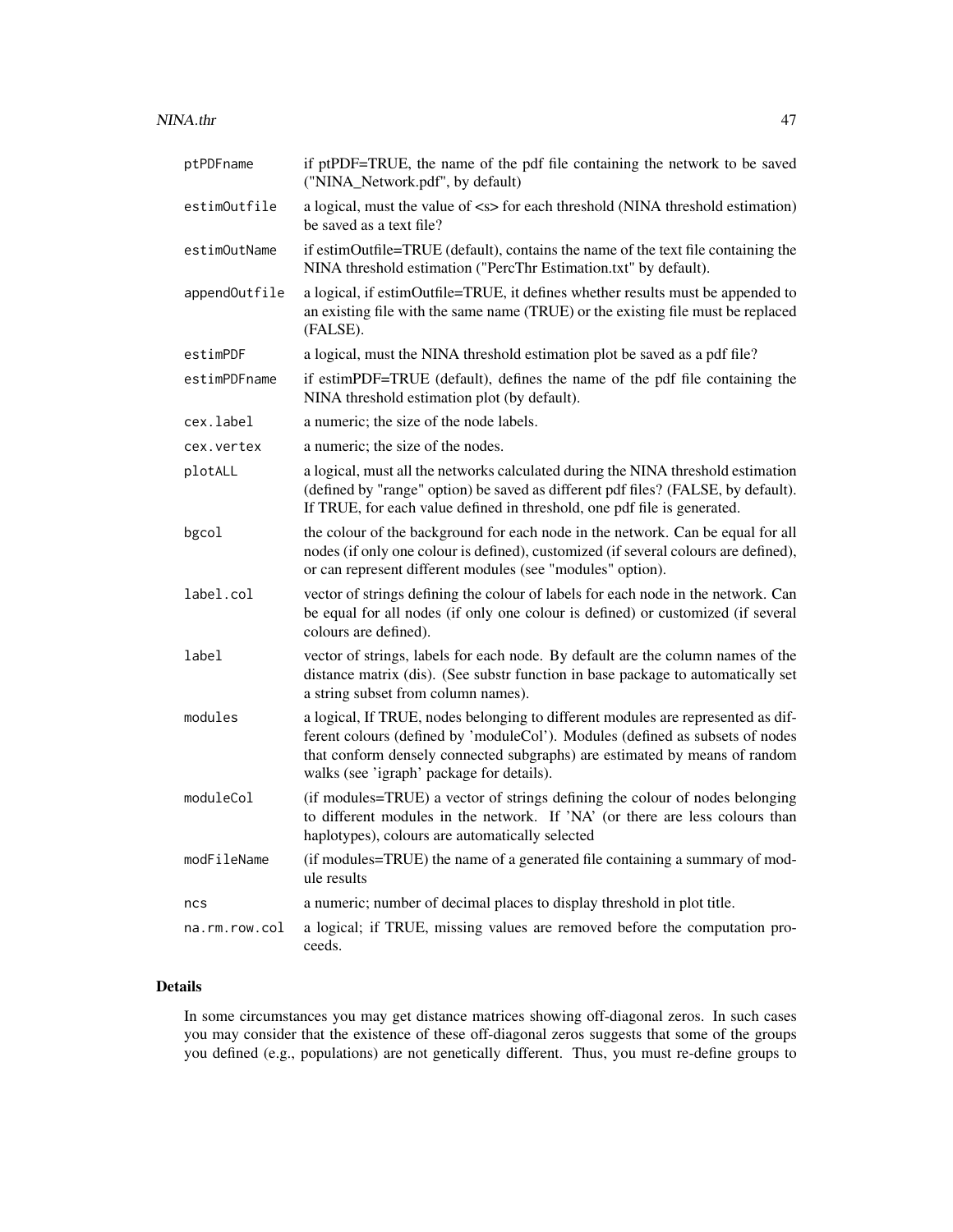get a matrix composed only by different groups using the 'mergeNodes' function and estimate a percolation network using the 'perc.thr' function. On the other hand, you may consider that, despite the off- diagonal zeros, the groups you defined are actually different. In that case you may not be able to estimate a percolation threshold, but you can represent the original distance matrix using the 'NINA.thr' or the 'zero.thr' functions.

'mergeNodes' select all rows (and columns) showing a distance equal to zero and generates a new row (and column). The distance between the new merged and the remaining rows (or columns) in the matrix is estimated as the arithmetic mean of the selected elements. The biological interpretation of the new matrix could be hard if the original matrix shows a large number of off-diagonal zeros.

'perc.thr' estimates a threshold to represent a distance matrix as a network. To estimate this threshold, the algorithm represents as a link all distances lower than a range of thresholds (by default, select 101 values from 0 to 1), defined as the percentage of the maximum distance in the input matrix. For each threshold a network is built and the number of clusters (that is, the number of isolated groups of nodes) in the network is also estimated. Finally, the algorithm selects the lower threshold connecting a higher number of nodes. Note that the resulting network may show isolated nodes if it is necessary to represent a large number of links to connect a low number of nodes.

'NINA.thr' is identical to 'perc.thr', but, in the last step, the algorithm selects the lower threshold connecting all nodes in a single cluster. The information provided by this function may be limited if the original distance matrix shows high variation.

'zero.thr' represents as a link only distances equal to zero. The information provided by this function may be limited if the original matrix shows few off-diagonal zeros.

## Author(s)

A. J. Muñoz-Pajares

## See Also

[mergeNodes](#page-35-0), [zero.thr](#page-76-0), [perc.thr](#page-51-0)

```
#EXAMPLE 1: FEW OFF-DIAGONAL ZEROS
#Generating a distance matrix:
Dis1<-matrix(c(
0.00,0.77,0.28,0.94,0.17,0.14,0.08,0.49,0.64,0.01,
0.77,0.00,0.12,0.78,0.97,0.02,0.58,0.09,0.36,0.33,
0.28,0.12,0.00,0.70,0.73,0.06,0.50,0.79,0.80,0.94,
0.94,0.78,0.70,0.00,0.00,0.78,0.04,0.42,0.25,0.85,
0.17,0.97,0.73,0.00,0.00,0.30,0.55,0.12,0.68,0.99,
0.14,0.02,0.06,0.78,0.30,0.00,0.71,1.00,0.64,0.88,
0.08,0.58,0.50,0.04,0.55,0.71,0.00,0.35,0.84,0.76,
0.49,0.09,0.79,0.42,0.12,1.00,0.35,0.00,0.56,0.81,
0.64,0.36,0.80,0.25,0.68,0.64,0.84,0.56,0.00,0.62,
0.01,0.33,0.94,0.85,0.99,0.88,0.76,0.81,0.62,0.00),ncol=10)
colnames(Dis1)<-c(paste("Pop",c(1:10),sep=""))
row.names(Dis1)<-colnames(Dis1)
```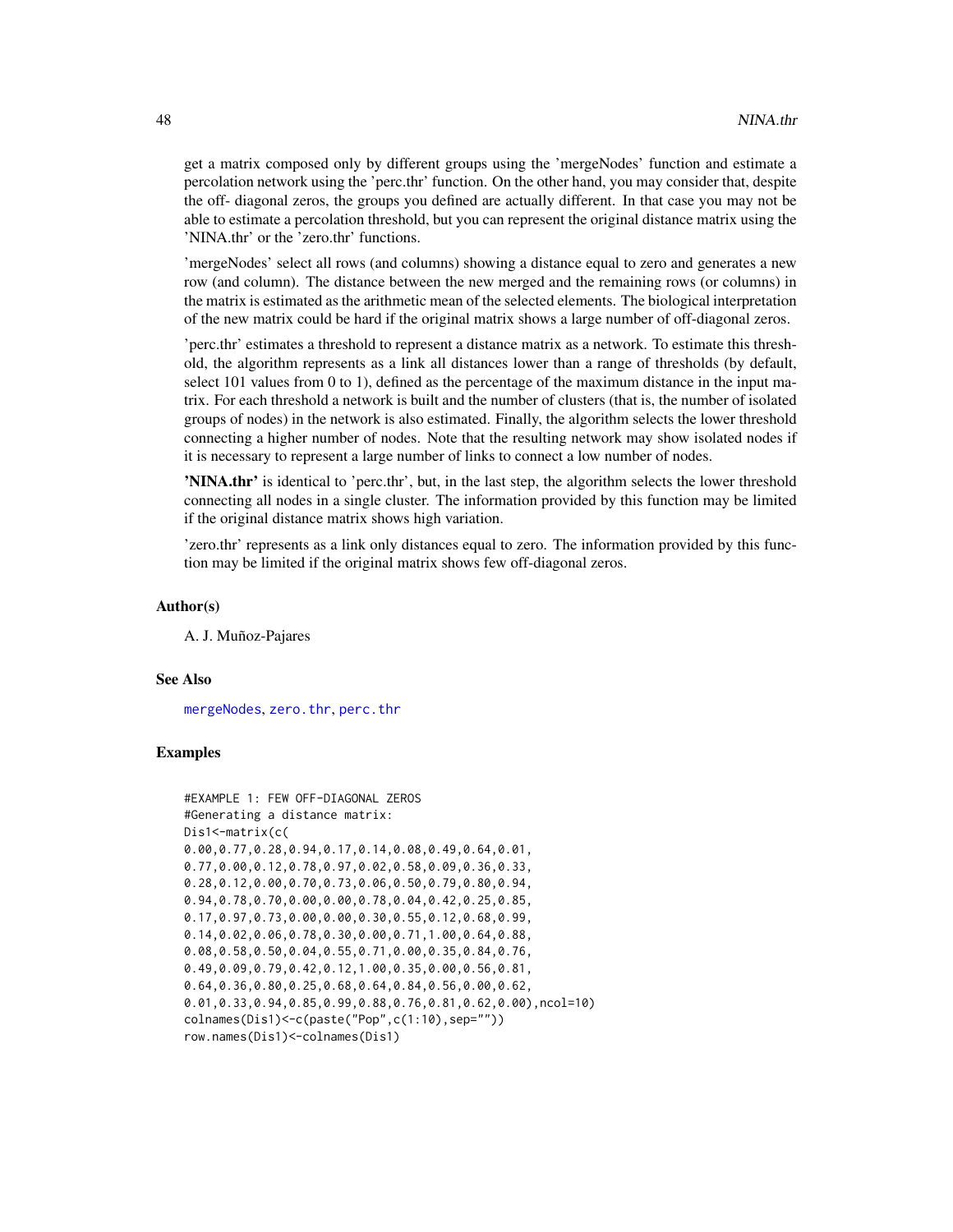## NINA.thr 49

```
# No percolation threshold can be found.
#perc.thr(Dis1)
#Check Dis1 and merge populations showing distances equal to zero:
Dis1
Dis1_Merged<-mergeNodes(dis=Dis1)
#Check the merged matrix. A new "population" has been defined merging populations 4 and 5.
#Distances between the merged and the remaining populations are estimated as the arithmetic mean.
Dis1_Merged
# It is now possible to estimate a percolation threshold
perc.thr(dis=Dis1_Merged,ptPDF=FALSE, estimPDF=FALSE, estimOutfile=FALSE)
# EXAMPLE 2: TOO MANY OFF-DIAGONAL ZEROS
#Generating a distance matrix:
Dis2<-matrix(c(
0.00,0.77,0.28,0.00,0.17,0.14,0.00,0.49,0.64,0.01,
0.77,0.00,0.12,0.00,0.97,0.02,0.00,0.09,0.36,0.33,
0.28,0.12,0.00,0.70,0.73,0.06,0.50,0.79,0.00,0.94,
0.00,0.00,0.70,0.00,0.00,0.78,0.04,0.00,0.00,0.00,
0.17,0.97,0.73,0.00,0.00,0.30,0.55,0.12,0.00,0.00,
0.14,0.02,0.06,0.78,0.30,0.00,0.71,1.00,0.64,0.00,
0.00,0.00,0.50,0.04,0.55,0.71,0.00,0.35,0.84,0.00,
0.49,0.09,0.79,0.00,0.12,1.00,0.35,0.00,0.56,0.81,
0.64,0.36,0.00,0.00,0.00,0.64,0.84,0.56,0.00,0.62,
0.01,0.33,0.94,0.00,0.00,0.00,0.00,0.81,0.62,0.00),ncol=10)
colnames(Dis2)<-c(paste("Pop",c(1:10),sep=""))
row.names(Dis2)<-colnames(Dis2)
# No percolation threshold can be found
#perc.thr(Dis2)
#Check Dis2 and merge populations showing distances equal to zero:
Dis2
Dis2_Merged<-mergeNodes(dis=Dis2)
#Check the merged matrix. Many new "populations" have been defined
#and both the new matrix and the resulting network
#are difficult to interpret:
Dis2_Merged
perc.thr(dis=Dis2_Merged,ptPDF=FALSE, estimPDF=FALSE, estimOutfile=FALSE)
#Instead of percolation network, representing zeros as the lowest values
#may be informative:
zero.thr(dis=Dis2,ptPDF=FALSE)
# Adjusting sizes and showing modules:
zero.thr(dis=Dis2,ptPDF=FALSE,cex.label=0.8,cex.vertex=1.2,modules=TRUE)
#In the previous example, the 'zero.thr' method is unuseful:
zero.thr(dis=Dis1,ptPDF=FALSE)
#In both cases, the 'No Isolation Nodes Allowed' method
#yields an informative matrix:
NINA.thr(dis=Dis1)
```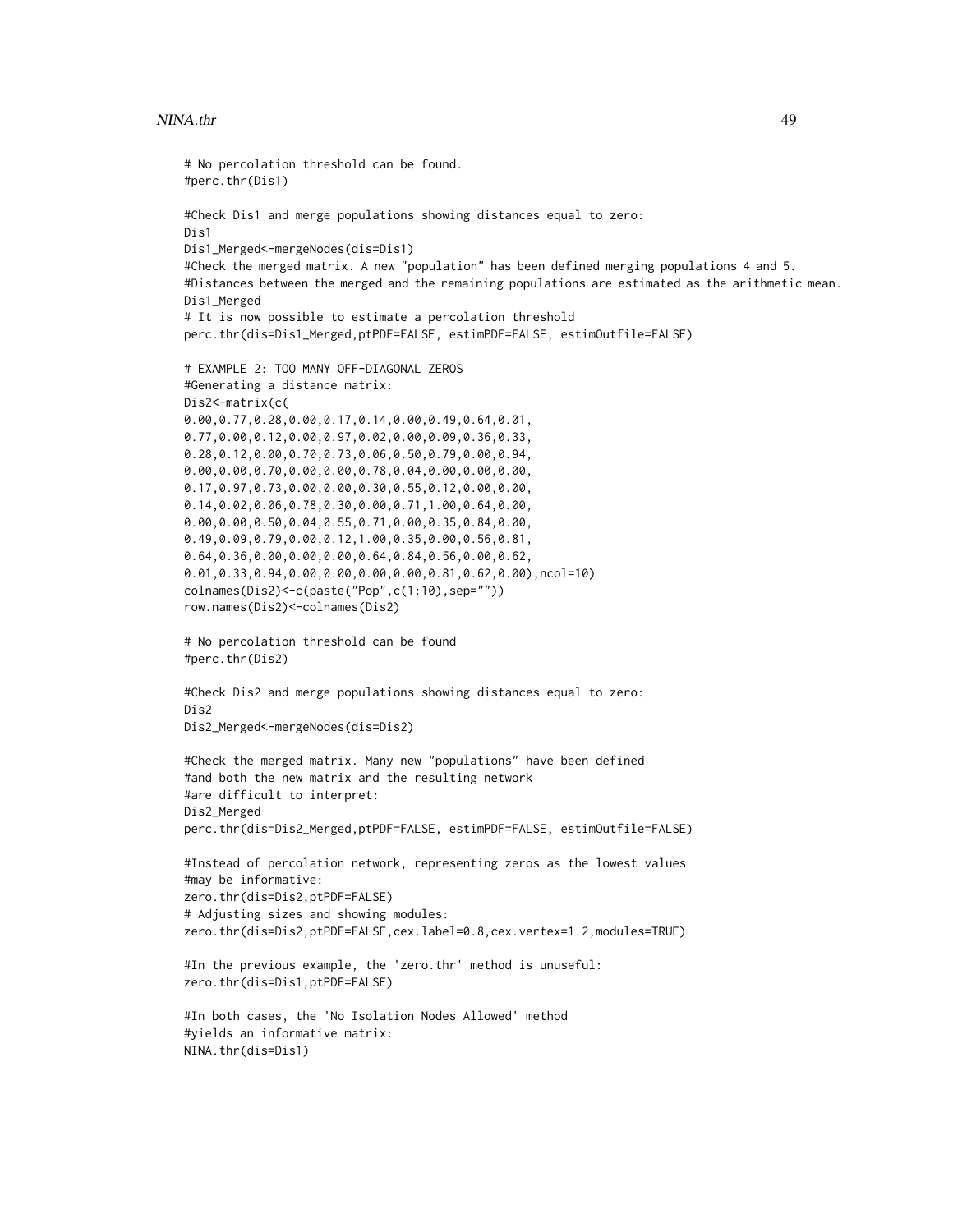NINA.thr(dis=Dis2)

# Description

This function obtains a lineal combination from two original matrices. The weight of each matrix in the combination must be defined. If it is a range of values, several matrices are computed.

#### Usage

```
nt.gap.comb(DISTnuc = NA, DISTgap = NA, alpha = seq(0, 1, 0.1),
method = "Corrected", saveFile = TRUE, align = NA, silent = FALSE)
```
# Arguments

| <b>DISTnuc</b> | a matrix containing substitution genetic distances. See "dist.dna" in "ape" pack-<br>age.                                                                                                                                                                                                                                                                                                                                                                                                                                |
|----------------|--------------------------------------------------------------------------------------------------------------------------------------------------------------------------------------------------------------------------------------------------------------------------------------------------------------------------------------------------------------------------------------------------------------------------------------------------------------------------------------------------------------------------|
| DISTgap        | a matrix containing indel genetic distances.                                                                                                                                                                                                                                                                                                                                                                                                                                                                             |
| alpha          | a numeric between 0 and 1, is the weight given to the indel genetic distance<br>matrix in the combination. By definition, the weight of the substitution genetic<br>matrix is the complementary value (i.e., 1-alpha). The value "info" will use the<br>proportion of informative substitutions per informative indel event as weight.<br>It is also possible to define multiple weights to estimate different combinations<br>(See examples to obtain 11 corrected combined matrices using a range of alpha<br>values). |
| method         | a string defining whether each distance matrix must be divided by its maxi-<br>mum value before the combination ("Corrected") or not ("Uncorrected"). Con-<br>sequently, if the "Corrected" method is chosen, both matrices will range between<br>0 and 1 before to be combined.                                                                                                                                                                                                                                         |
| saveFile       | a logical; if TRUE (default), each output matrix is saved in a different text file.                                                                                                                                                                                                                                                                                                                                                                                                                                      |
| align          | if alpha="info" must contain the name of the alignment to be analysed. See<br>"read.dna" in ape package for details about reading alignments.                                                                                                                                                                                                                                                                                                                                                                            |
| silent         | a logical; if FALSE (default), it prints the number of unique sequences found<br>and the name of the output file.                                                                                                                                                                                                                                                                                                                                                                                                        |

# Value

If "alpha" is a single value, this function generates a data frame containing the estimated combination of substitution and indel distance matrices. If "alpha" is a vector of values, this function generates a list of data frames.

# Author(s)

A. J. Muñoz-Pajares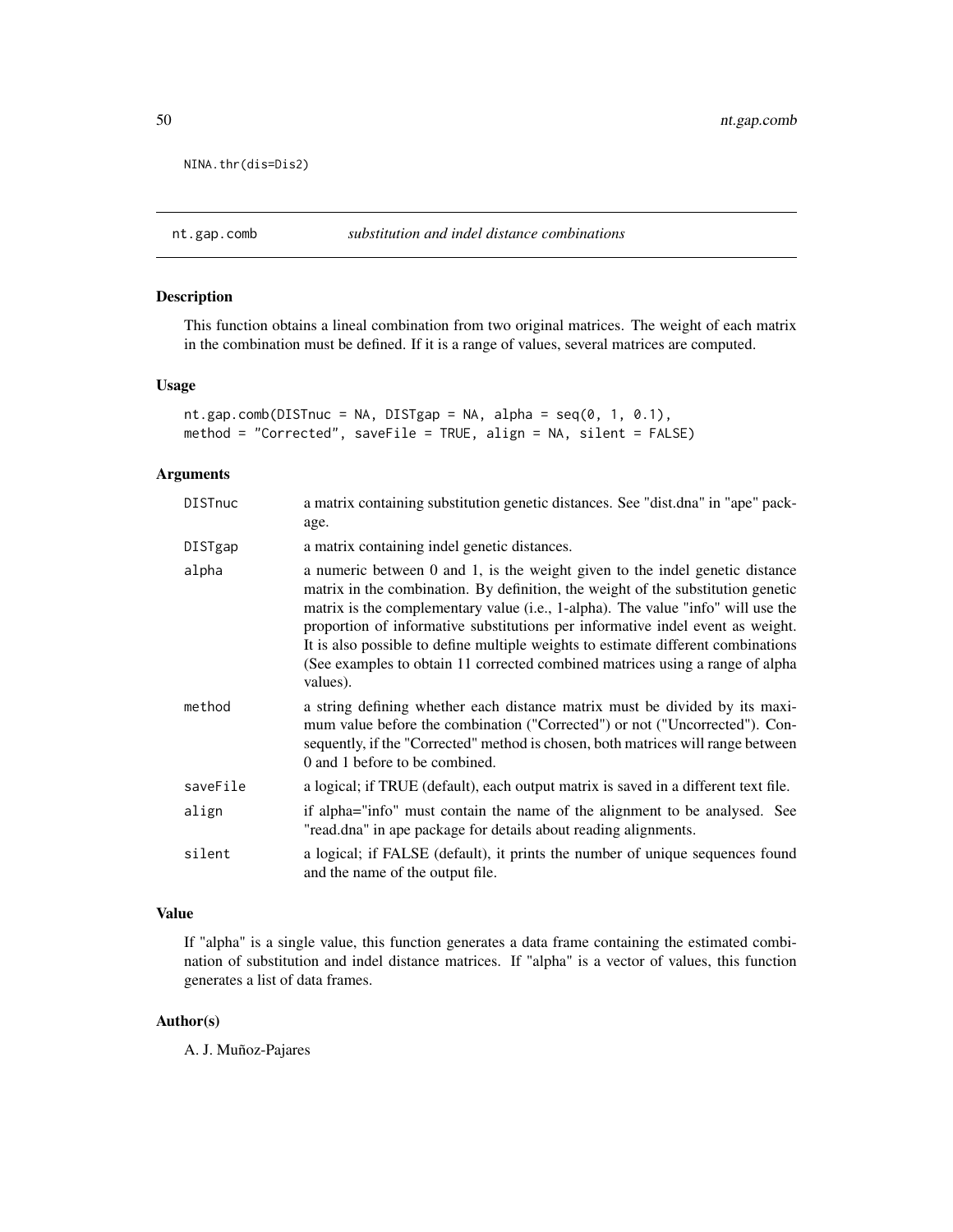# nt.gap.comb 51

## See Also

[MCIC](#page-34-0),[BARRIEL](#page-9-0),[SIC](#page-63-0),[FIFTH](#page-22-0)

```
cat(">Population1_sequence1",
"TTATAAAATCTA----TAGC",
">Population1_sequence2",
"TAAT----TCTA----TAAC",
">Population1_sequence3",
"TTATAAAAATTA----TAGC",
">Population1_sequence4",
"TAAT----TCTA----TAAC",
">Population2_sequence1",
"TTAT----TCGAGGGGTAGC",
">Population2_sequence2",
"TAAT----TCTA----TAAC",
">Population2_sequence3",
"TTATAAAA--------TAGC",
">Population2_sequence4",
"TTAT----TCGAGGGGTAGC",
">Population3_sequence1",
"TTAT----TCGA----TAGC",
">Population3_sequence2",
"TTAT----TCGA----TAGC",
">Population3_sequence3",
"TTAT----TCGA----TAGC",
">Population3_sequence4",
"TTAT----TCGA----TAGC",
     file = "ex2.fas", sep = "\n")
# Estimating indel distances after reading the alignment from file:
distGap<-MCIC(input="ex2.fas",saveFile=FALSE)
# Estimating substitution distances after reading the alignment from file:
library(ape)
align<-read.dna(file="ex2.fas",format="fasta")
dist.nt<-dist.dna(align,model="raw",pairwise.deletion=TRUE)
DISTnt<-as.matrix(dist.nt)
# Obtaining 11 corrected combined matrices using a range of alpha values:
nt.gap.comb(DISTgap=distGap, alpha=seq(0,1,0.1), method="Corrected",
saveFile=FALSE, DISTnuc=DISTnt)
# Obtaining the arithmetic mean of both matrices using both the corrected
 # and the uncorrected methods.
nt.gap.comb(DISTgap=distGap, alpha=0.5, method="Uncorrected", saveFile=FALSE,
DISTnuc=DISTnt)
 # Obtaining a range of combinations...
Range01<-nt.gap.comb(DISTgap=distGap, alpha=seq(0,1,0.1), method="Uncorrected",
 saveFile=FALSE, DISTnuc=DISTnt)
 # ...and displaying the arithmetic mean (alpha=0.5 is the element number 6
# in the resulting data frame):
Range01[[6]]
```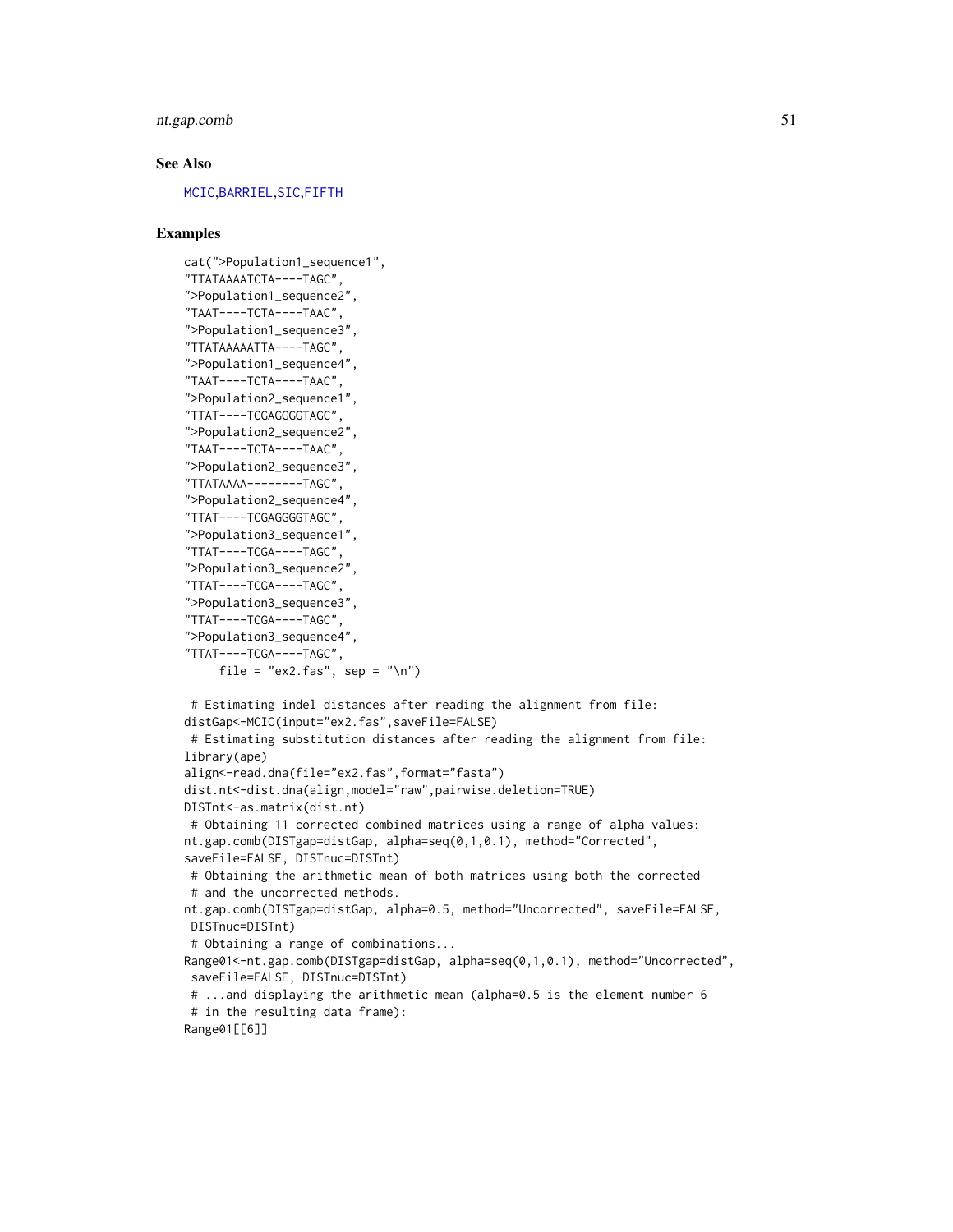#### Description

This function computes the percolation network following Rozenfeld et al. (2008), as described in Muñoz-Pajares (2013).

# Usage

```
perc.thr(dis, range = seq(0, 1, 0.01), ptPDF = TRUE,
ptPDFname = "PercolatedNetwork.pdf", estimPDF = TRUE,
estimPDFname = "PercThr Estimation.pdf", estimOutfile = TRUE,
estimOutName = "PercThresholdEstimation.txt", cex.label = 1,
cex.vertex = 1, appendOutfile = TRUE, plotALL = FALSE,
bgcol = "white", label.col = "black", label = colnames(dis),
modules = FALSE, moduleCol = NA, modFileName = "Modules_summary.txt",
ncs = 4, na.rm.row.col = FALSE, merge = FALSE,save.distance = FALSE,
save.distance.name = "DistanceMatrix_Perc.thr.txt")
```
## Arguments

| dis           | the distance matrix to be represented                                                                                                                                                                                                                  |
|---------------|--------------------------------------------------------------------------------------------------------------------------------------------------------------------------------------------------------------------------------------------------------|
| range         | a numeric vector between 0 and 1, is the range of thresholds (referred to the<br>maximum distance in a matrix) to be screened (by default, 101 values from 0 to<br>1).                                                                                 |
| ptPDF         | a logical, must the percolated network be saved as a pdf file?                                                                                                                                                                                         |
| ptPDFname     | if ptPDF=TRUE, the name of the pdf file containing the percolation network to<br>be saved ("PercolatedNetwork.pdf", by default)                                                                                                                        |
| estimPDF      | a logical, must the percolation threshold estimation be saved as a pdf file?                                                                                                                                                                           |
| estimPDFname  | if estimPDF=TRUE (default), defines the name of the pdf file containing the<br>percolation threshold estimation ("PercThr Estimation.pdf" by default).                                                                                                 |
| estimOutfile  | a logical, must the value of $\langle s \rangle$ for each threshold be saved as a text file?                                                                                                                                                           |
| estimOutName  | if estimOutfile=TRUE (default), contains the name of the text file containing the<br>percolation threshold estimation ("PercThr Estimation.txt" by default).                                                                                           |
| cex.label     | a numeric; the size of the node labels.                                                                                                                                                                                                                |
| cex.vertex    | a numeric; the size of the nodes.                                                                                                                                                                                                                      |
| appendOutfile | a logical, if estimOutfile=TRUE, it defines whether results must be appended to<br>an existing file with the same name (TRUE) or the existing file must be replaced<br>(FALSE).                                                                        |
| plotALL       | a logical, must all the networks calculated during the percolation threshold esti-<br>mation (defined by "range" option) be saved as different pdf files? (FALSE, by<br>default). If TRUE, for each value defined in threshold, one file is generated. |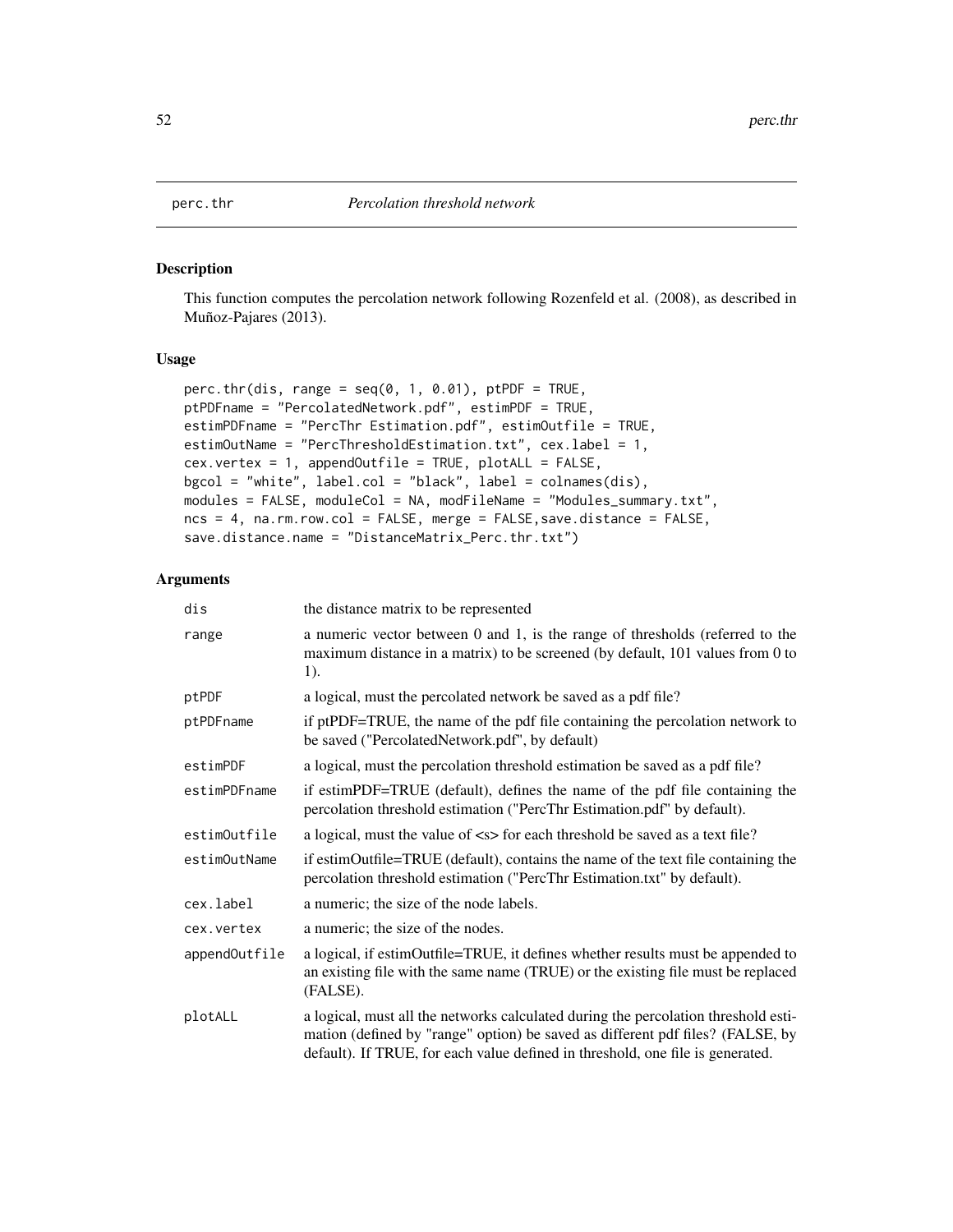perc.thr 53

| bgcol              | the colour of the background for each node in the network. Can be equal for all<br>nodes (if only one colour is defined), customized (if several colours are defined),<br>or can represent different modules (see "modules" option). |  |
|--------------------|--------------------------------------------------------------------------------------------------------------------------------------------------------------------------------------------------------------------------------------|--|
| label.col          | the colour of labels for each node in the network. Can be equal for all nodes (if<br>only one colour is defined) or customized (if several colours are defined).                                                                     |  |
| label              | a vector of strings, labels for each node. By default are the column names of the<br>distance matrix (dis). (See "substr" function in base package to automatically<br>reduce name lengths).                                         |  |
| modules            | a logical, must nodes belonging to different modules be represented as different<br>colours?                                                                                                                                         |  |
| moduleCol          | (if modules=TRUE) a vector of strings defining the colour of nodes belonging<br>to different modules in the network. If 'NA' (or there are less colours than<br>haplotypes), colours are automatically selected.                     |  |
| modFileName        | (if modules=TRUE) the name of the file to be generated containing a summary<br>of module results (sequence name, module, and colour in network)                                                                                      |  |
| ncs                | a numeric; number of decimal places to display threshold in plot title.                                                                                                                                                              |  |
| na.rm.row.col      | a logical; if TRUE, missing values are removed before the computation pro-<br>ceeds.                                                                                                                                                 |  |
| merge              | a logical, if TRUE, merges rows (and columns) showing distance values equal<br>to zero.                                                                                                                                              |  |
| save.distance      | a logical; if TRUE, the new distance matrix will be saved in a file.                                                                                                                                                                 |  |
| save.distance.name |                                                                                                                                                                                                                                      |  |
|                    | a string; if save distance is set to TRUE, it defines the name of the file to be<br>saved.                                                                                                                                           |  |

# Details

By default, percolation threshold is estimated with an accuracy of 0.01, but it may be increased by setting the decimal places in threshold function (e.g., range=seq $(0,1,0.0001)$ ). However, it may strongly increase computation times (in this example, it is required to estimate 100,001 instead of 101 networks). It is also possible to increase accuracy with a low increase in computation time by repeating the process and increasing decimal places only in a range close to a previously estimated percolation threshold. For example, if the estimated percolation threshold is 0.48, it is possible to define a second round using range=seq(0.47,0.49,0.0001), which provide an accurary of 0.0001 estimating only 201 networks.

'perc.thr' estimates a threshold to represent a distance matrix as a network. To estimate this threshold, the algorithm represents as a link all distances lower than a range of thresholds (by default, select 101 values from 0 to 1), defined as the percentage of the maximum distance in the input matrix. For each threshold a network is built and the number of clusters (that is, the number of isolated groups of nodes) in the network is also estimated. Finally, the algorithm selects the lower threshold connecting a higher number of nodes. Note that the resulting network may show isolated nodes if it is necessary to represent a large number of links to connect a low number of nodes.

#### Author(s)

A. J. Muñoz-Pajares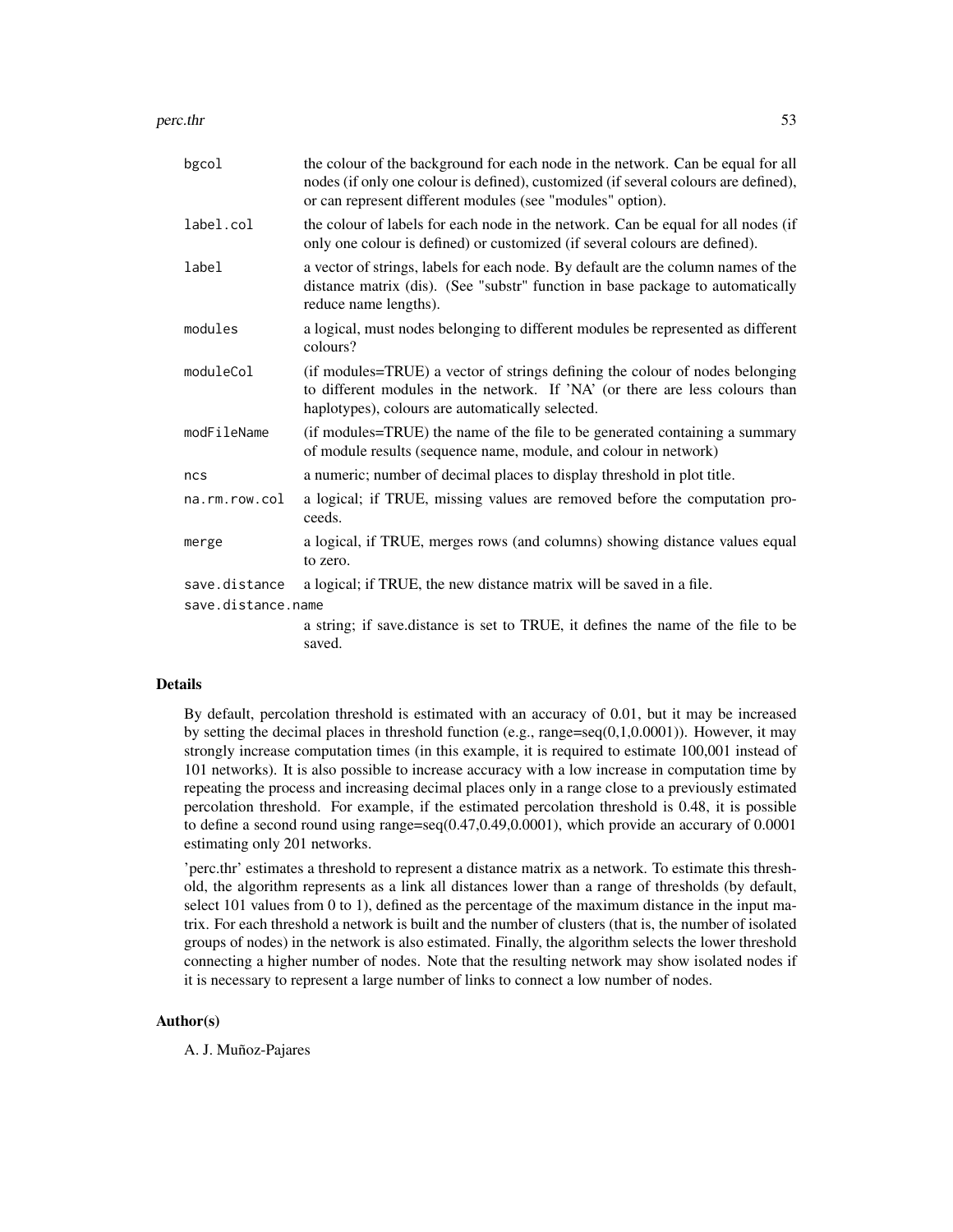## References

Rozenfeld AF, Arnaud-Haond S, Hernandez-Garcia E, Eguiluz VM, Serrao EA, Duarte CM. (2008). Network analysis identifies weak and strong links in a metapopulation system. Proceedings of the National Academy of Sciences,105, 18824-18829.

Muñoz-Pajares, A.J. (2013). SIDIER: substitution and indel distances to infer evolutionary relationships. Methods in Ecology and Evolution, 4, 1195-1200

## See Also

[single.network](#page-68-0), [NINA.thr](#page-45-0), [zero.thr](#page-76-0), [mergeNodes](#page-35-0)

# Examples

```
cat(">Population1_sequence1",
"TTATAAAATCTA----TAGC",
">Population1_sequence2",
"TAAT----TCTA----TAAC",
">Population1_sequence3",
"TTATAAAAATTA----TAGC",
">Population1_sequence4",
"TAAT----TCTA----TAAC",
">Population2_sequence1",
"TTAT----TCGAGGGGTAGC",
">Population2_sequence2",
"TAAT----TCTA----TAAC",
">Population2_sequence3",
"TTATAAAA--------TAGC",
">Population2_sequence4",
"TTAT----TCGAGGGGTAGC",
">Population3_sequence1",
"TTAT----TCGA----TAGC",
">Population3_sequence2",
"TTAT----TCGA----TAGC",
">Population3_sequence3",
"TTAT----TCGA----TAGC",
">Population3_sequence4",
"TTAT----TCGA----TAGC",
     file = "ex2.fas", sep = "\n")
```

```
# Estimating indel distances after reading the alignment from file:
distGap<-MCIC(input="ex2.fas",saveFile=FALSE)
# Estimating substitution distances after reading the alignment from file:
library(ape)
align<-read.dna(file="ex2.fas",format="fasta")
dist.nt <-dist.dna(align,model="raw",pairwise.deletion=TRUE)
DISTnt<-as.matrix(dist.nt)
```
# Obtaining the arithmetic mean of both matrices using the corrected method: CombinedDistance<-nt.gap.comb(DISTgap=distGap, alpha=0.5, method="Corrected", saveFile=FALSE, DISTnuc=DISTnt)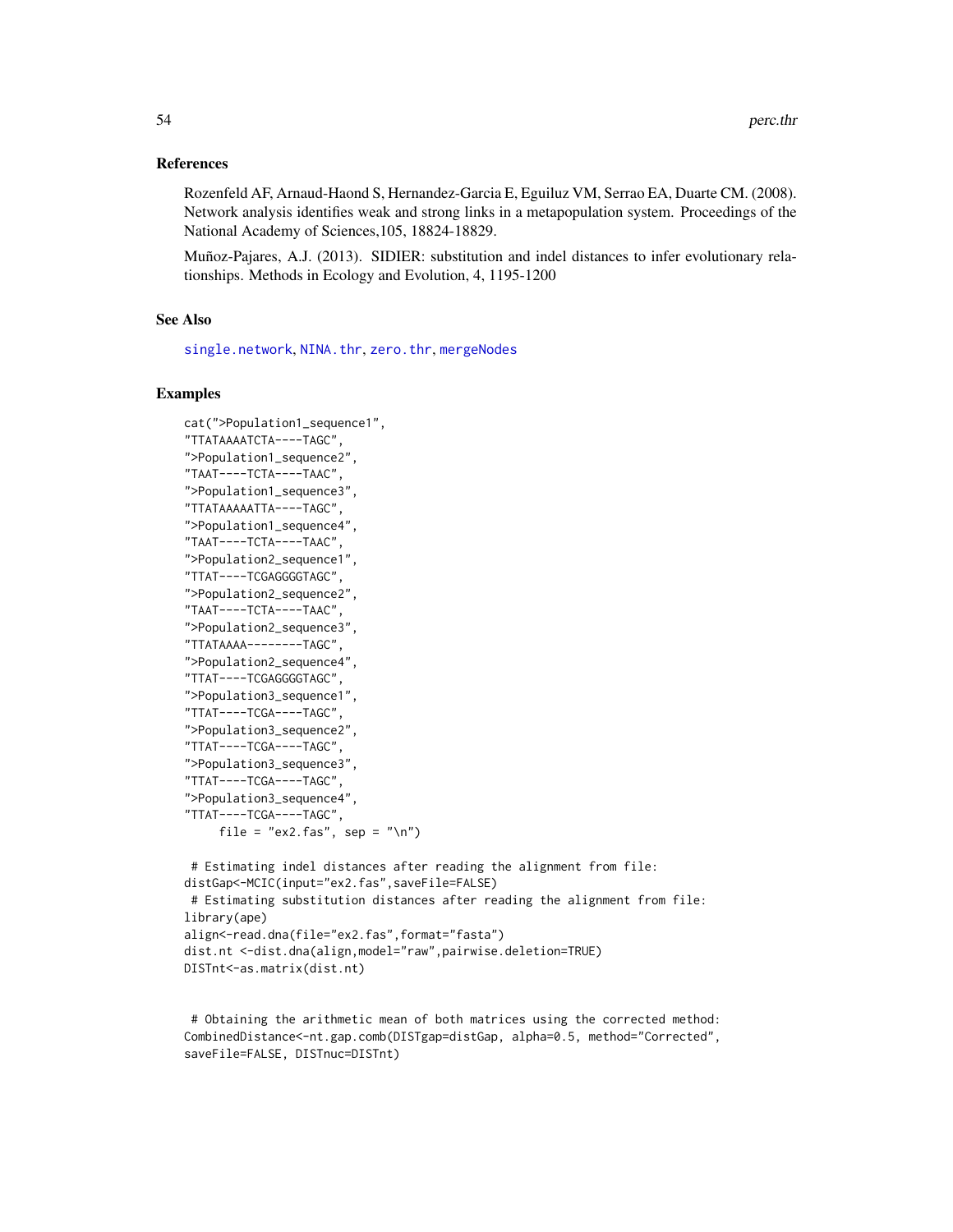## pie.network 55

```
# Estimating the percolation threshold of the combined distance, modifying
# labels:
perc.thr(dis=CombinedDistance,label=paste(substr(row.names(
CombinedDistance),11,11),substr(row.names(CombinedDistance),21,21),sep="-"))
# The same network showing different modules as different colours
# (randomly selected):
perc.thr(dis=as.data.frame(CombinedDistance),label=paste(substr(row.names(
as.data.frame(CombinedDistance)),11,11),substr(row.names(as.data.frame(
CombinedDistance)),21,21),sep="-"), modules=TRUE)
# The same network showing different modules as different colours
# (defined by user):
perc.thr(dis=as.data.frame(CombinedDistance),label=paste(substr(row.names(
as.data.frame(CombinedDistance)),11,11),substr(row.names(as.data.frame(
CombinedDistance)),21,21),sep="-"), modules=TRUE,moduleCol=c("pink",
"lightblue","lightgreen"))
```
pie.network *Population network depiction including haplotype frequencies*

## **Description**

This function represents an alignment as a population network and displays nodes as pie charts where haplotype frequencies are proportional to the area depicted in different colours.

## Usage

```
pie.network(align = NA, indel.method = "MCIC", substitution.model = "raw",
pairwise.deletion = TRUE, network.method = "percolation",
range = seq(0, 1, 0.01), addExtremes = FALSE, alpha = "info",
combination.method = "Corrected", na.rm.row.col = FALSE,
NameIniPopulations = NA, NameEndPopulations = NA, NameIniHaplotypes = NA,
NameEndHaplotypes = NA, save.distance = FALSE,
save.distance.name = "DistanceMatrix_threshold.txt",
pop.distance.matrix = NULL, Haplos = NULL, HaplosPerPop = NULL,
col.pie = NA, label.col = "black", label = NA, label.sub.str = NA,
cex. label = 1, cex. pie = 1, main = "", HaplosNames = NA,
offset.label = 1.5, pie.size = "equal", coord = NULL, get.coord = TRUE)
```
# Arguments

align a 'DNAbin' object; the alignment to be analysed. See "read.dna" in the ape package for details about reading alignments. Other inputs are available: Use a distance matrix instead an alignment using the 'align' option or provide a list of haplotypes and frequencies per population using 'Haplos' and 'HapPerPop' options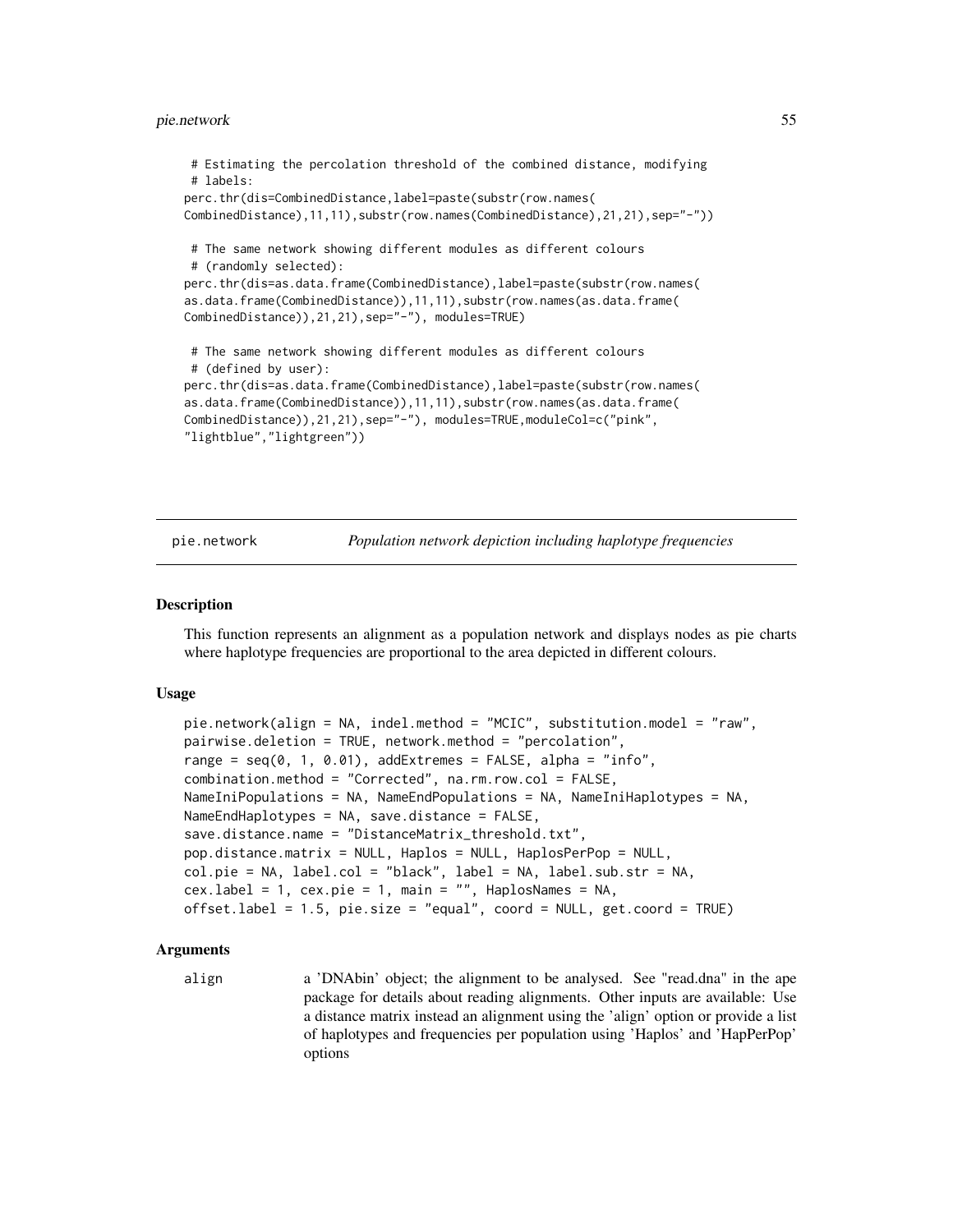| indel.method       | a sting; the method to define indel events in your alignments. The available<br>methods are:                                                                                                                                                                                                                                                                                                                                 |
|--------------------|------------------------------------------------------------------------------------------------------------------------------------------------------------------------------------------------------------------------------------------------------------------------------------------------------------------------------------------------------------------------------------------------------------------------------|
|                    | -"MCIC": (Default) Estimates indel events following the rationale of the Modi-<br>fied Complex Indel Coding (Muller, 2006).                                                                                                                                                                                                                                                                                                  |
|                    | -"SIC": Estimates indel events following the rationale of Simmons and Ochoter-<br>rena (2000).                                                                                                                                                                                                                                                                                                                               |
|                    | -"FIFTH": Estimates indel events following the rationale of the fifth state: each<br>gap within the alignment is treated as an independent mutation event.                                                                                                                                                                                                                                                                   |
|                    | -"BARRIEL": Estimates indel events following the rationale of Barriel (1994):<br>singleton gaps are not taken into account.                                                                                                                                                                                                                                                                                                  |
| substitution.model |                                                                                                                                                                                                                                                                                                                                                                                                                              |
|                    | a string; the substitution evolutionary model to estimate the distance matrix. By<br>default is set to "raw" and estimates the pairwise proportion of variant sites. See<br>the evolutionary models available using ?dist.dna from the ape package.                                                                                                                                                                          |
| pairwise.deletion  |                                                                                                                                                                                                                                                                                                                                                                                                                              |
|                    | a logical; if TRUE (default) substitutions found in regions being a gap in other<br>sequences will account for the distance matrix. If FALSE, sites being a gap in<br>at least one sequence will be removed before distance estimation.                                                                                                                                                                                      |
|                    | network. method a string; the method to build the network. The available methods are:                                                                                                                                                                                                                                                                                                                                        |
|                    | -"percolation": computes a network using the percolation network method fol-<br>lowing Rozenfeld et al. (2008). See ?perc.thr for details                                                                                                                                                                                                                                                                                    |
|                    | -"NINA": computes a network using the No Isolation Nodes Allowed method.<br>See ?NINA.thr for details.                                                                                                                                                                                                                                                                                                                       |
|                    | -"zero": computes a network connecting all nodes showing distances equal to<br>zero. See ?zero.thr for details.                                                                                                                                                                                                                                                                                                              |
| range              | a numeric vector between 0 and 1, is the range of thresholds (referred to the<br>maximum distance in the input matrix) to be screened (by default, 101 values<br>from 0 to 1). This option is used for "percolation" and "NINA" network methods<br>and ignored for "zero" method.                                                                                                                                            |
| addExtremes        | a logical; if TRUE, additional nucleotide sites are included in both extremes of<br>the alignment. This will allow estimating distances for alignments showing gaps<br>in terminal positions. This option is used for "SIC", "FIFTH" and "BARRIEL"<br>indel methods and ignored for "MCIC" method.                                                                                                                           |
| alpha              | a numeric between 0 and 1, is the weight given to the indel genetic distance<br>matrix in the combination. By definition, the weight of the substitution genetic<br>matrix is the complementary value (i.e., 1-alpha). The value "info" will use the<br>proportion of informative substitutions per informative indel event as weight. It<br>is also possible to define multiple weights to estimate different combinations. |
| combination.method |                                                                                                                                                                                                                                                                                                                                                                                                                              |
|                    | a string defining whether each distance matrix must be divided by its maxi-<br>mum value before the combination ("Corrected") or not ("Uncorrected"). Con-<br>sequently, if the "Corrected" method is chosen (default option), both matrices<br>are corrected to range between 0 and 1 before being combined.                                                                                                                |
| na.rm.row.col      | a logical; if TRUE, removes rows and columns showing missing values within<br>the distance matrix.                                                                                                                                                                                                                                                                                                                           |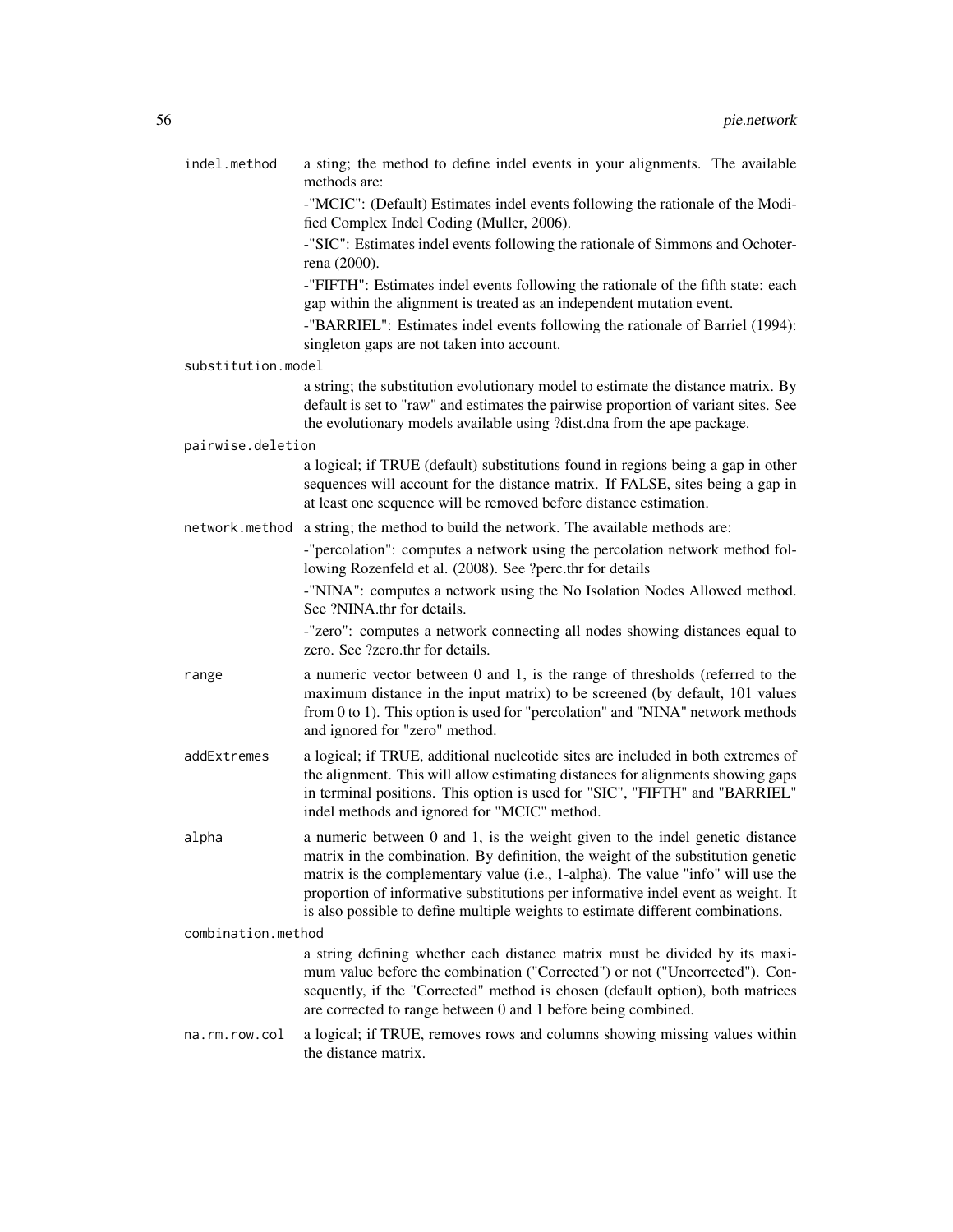## pie.network 57

NameIniPopulations a numeric; Position of the initial character of population names within sequence names. If not provided, it is set to 1. It is used only if NameEndPopulations is also defined. NameEndPopulations a numeric; Position of the last character of population names within sequence names. If not provided, it is set to the first "\_" character in the sequences name. It is used only if NameIniPopulations is also defined. NameIniHaplotypes a numeric; Position of the initial character of haplotype names within sequence names. If not provided, haplotype names are given and the value is set accordingly. It is used only if NameEndHaplotypes is also defined. NameEndHaplotypes a numeric; Position of the last character of haplotype names within sequence names. If not provided, haplotype names are given and the value is set accordingly. It is used only if NameIniHaplotypes is also defined. save.distance a logical; if TRUE, the distance matrix used to build the network will be saved as a file. save.distance.name a string; if save.distance=TRUE, the name of the file to be saved. pop.distance.matrix a matrix containing the population distances. Alternatively, it can be estimated from a given sequence alignment using 'align'. Alternatively, you can provide a list of haplotypes and frequencies using 'Haplos' and 'HapPerPop' Haplos a two columns matrix containing sequence names and haplotype names as reported by [FindHaplo](#page-25-0). Alternatively, you can define an input alignment using 'align' or a distance matrix using 'pop.distance.matrix'. HaplosPerPop a matrix containing the number of haplotypes found per population, as reported by [HapPerPop](#page-30-0) (Weighted matrix).Alternatively, you can define an input alignment using 'align' or a distance matrix using 'pop.distance.matrix'. col.pie a vector of strings; the colour to represent each haplotype. If 'NA' (or there are less colours than haplotyes), colours are automatically selected. label.col a vector of strings; the colour of labels for each node in the network. Can be equal for all nodes (if only one colour is defined) or customized (if several colours are defined). label a vector of strings; labels for each node. By default are the sequence names. (See "substr" function in base package to automatically reduce name lengths) label.sub.str a vector of two numerics; if node labels are a substring of sequence names, these two numbers represent the initial and final character of the string to be represented. See Example for details. cex.label a numeric; the size of the node labels. cex.pie a numeric; the size of the nodes (pie charts). main a sting; if set to "summary" the main options selected for representing the network are displayed in title. The default value ("") shows no title for the network. HaplosNames a sting; the name of the haplotypes (if different from default: H1...Hn)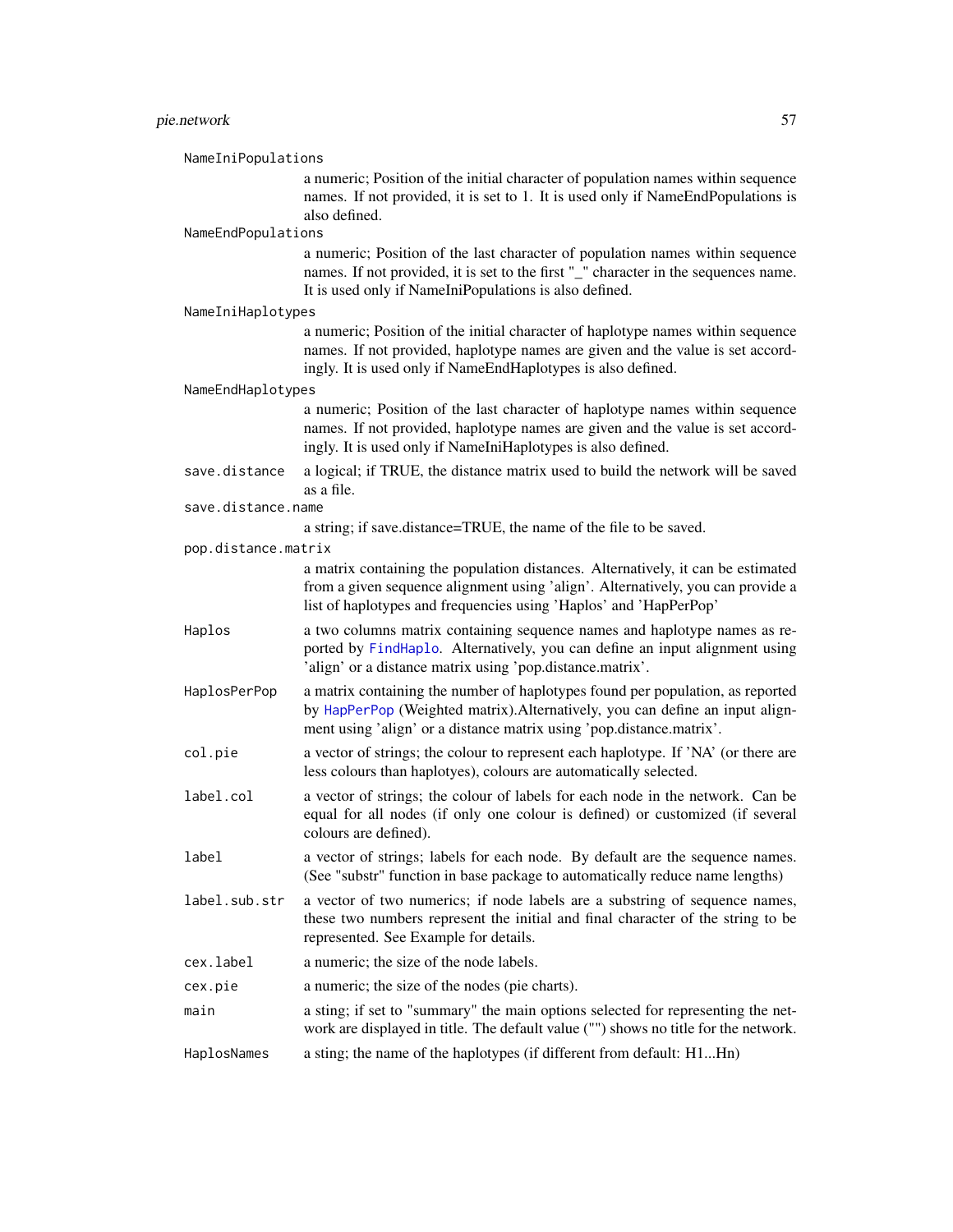| offset.label | a numeric; the separation between node and label.                                                                                                                                                                                                                                                                                                                                                       |
|--------------|---------------------------------------------------------------------------------------------------------------------------------------------------------------------------------------------------------------------------------------------------------------------------------------------------------------------------------------------------------------------------------------------------------|
| pie.size     | a string to define the ratio of pies representing populations. Possible values<br>are: "equal" (default) to give the same size to all pies; "radius" to make the pie<br>radius proportional to the population sample size; "area" to make the pie area<br>proportional to the population sample size; or "points" to display simple vertices<br>instead of pies representing haplotypes per population. |
| coord        | a two columns matrix containing coordinates where each haplotypes must be<br>represented.                                                                                                                                                                                                                                                                                                               |
| get.coord    | a logical, TRUE to obtain coordinates of nodes within the network                                                                                                                                                                                                                                                                                                                                       |

# Details

It is recommended to use equal length names with population and individual names separated by '\_' (e.g., Pop01\_id001...Pop23\_id107) and set population (both, NameIniPopulations and NameEnd-Populations,) and haplotype (both, NameIniHaplotypes and NameIniHaplotypes) identifiers accordingly. If any of these identifiers is not provided, the algorithm will behave as follows:

-If only haplotype name identifiers are defined, population names are assumed between character 1 and the first symbol '\_' in sequences name.

-If only population name identifiers are defined, haplotype are automatically found and named using the 'HapPerPop' function.

-If both are not defined, population names are assumed between character 1 and the first symbol '\_' in sequences name and haplotypes are automatically found and named using the 'HapPerPop' function.

## Author(s)

A. J. Muñoz-Pajares

## References

Barriel, V., 1994. Molecular phylogenies and how to code insertion/ deletion events. Life Sci. 317, 693-701, cited and described by Simmons, M.P., Müller, K. & Norton, A.P. (2007) The relative performance of indel-coding methods in simulations. Molecular Phylogenetics and Evolution, 44, 724–740.

Muller K. (2006). Incorporating information from length-mutational events into phylogenetic analysis. Molecular Phylogenetics and Evolution, 38, 667-676.

Paradis, E., Claude, J. & Strimmer, K. (2004). APE: analyses of phylogenetics and evolution in R language. Bioinformatics, 20, 289-290.

Rozenfeld AF, Arnaud-Haond S, Hernandez-Garcia E, Eguiluz VM, Serrao EA, Duarte CM. (2008). Network analysis identifies weak and strong links in a metapopulation system. Proceedings of the National Academy of Sciences,105, 18824-18829.

Simmons, M.P. & Ochoterena, H. (2000). Gaps as Characters in Sequence-Based Phylogenetic Analyses. Systematic Biology, 49, 369-381.

# See Also

mutation.network, double.plot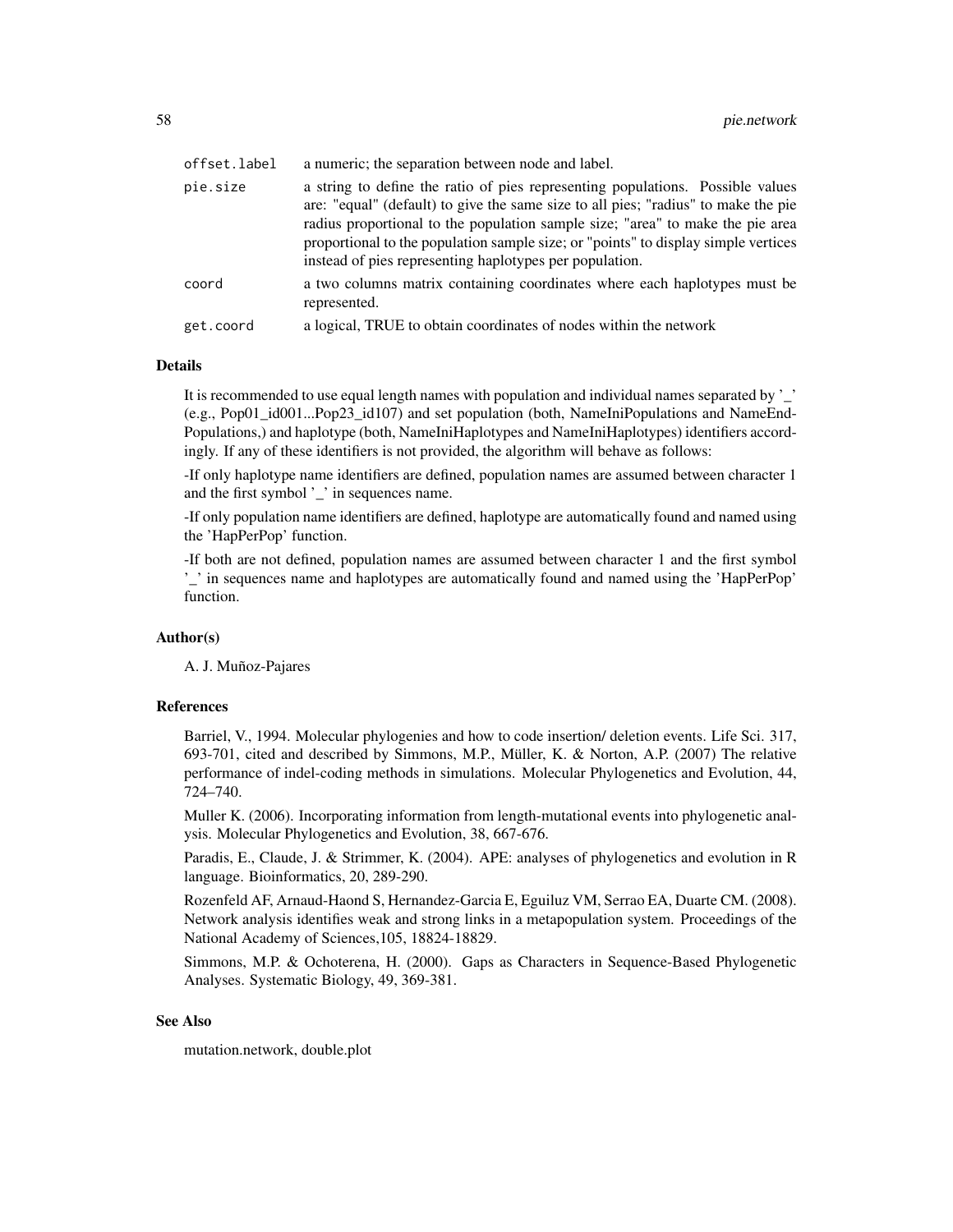## pop.dist 59

```
cat(">Population1_sequence1",
"TTATAAAATCTA----TAGC",
">Population1_sequence2",
"TAAT----TCTA----TAAC",
">Population1_sequence3",
"TTATAAAAATTA----TAGC",
">Population1_sequence4",
"TAAT----TCTA----TAAC",
">Population2_sequence1",
"TTAT----TCGA----TAGC",
">Population2_sequence2",
"TTAT----TCGA----TAGC",
">Population2_sequence3",
"TTAT----TCGA----TAGC",
">Population2_sequence4",
"TTAT----TCGA----TAGC",
">Population3_sequence1",
"TTAT----TCGAGGGGTAGC",
">Population3_sequence2",
"TAAT----TCTA----TAAC",
">Population3_sequence3",
"TTATAAAA--------TAGC",
">Population3_sequence4",
"TTAT----TCGAGGGGTAGC",
     file = "ex2.fas", sep = "\n")
library(ape)
example<-read.dna(file="ex2.fas",format="fasta")
# The input format is recognized, and names identifiers can be omitted:
pie.network(align=example)
# Is identical to:
pie.network(align=example, NameIniPopulations=1,NameEndPopulations=11)
# Using different colours:
 pie.network(align=example, NameIniPopulations=1,NameEndPopulations=11,
col.pie=c("red","blue","pink","orange","black","grey"))
# col.pie is omitted if less colours than haplotypes are defined:
pie.network(align=example, NameIniPopulations=1,NameEndPopulations=11,
 col.pie=c("red","blue","pink"))
# and also if more colours than haplotypes are defined:
 pie.network(align=example, NameIniPopulations=1,NameEndPopulations=11,
 col.pie=c("red","blue","green","purple","pink","orange","gray"))
```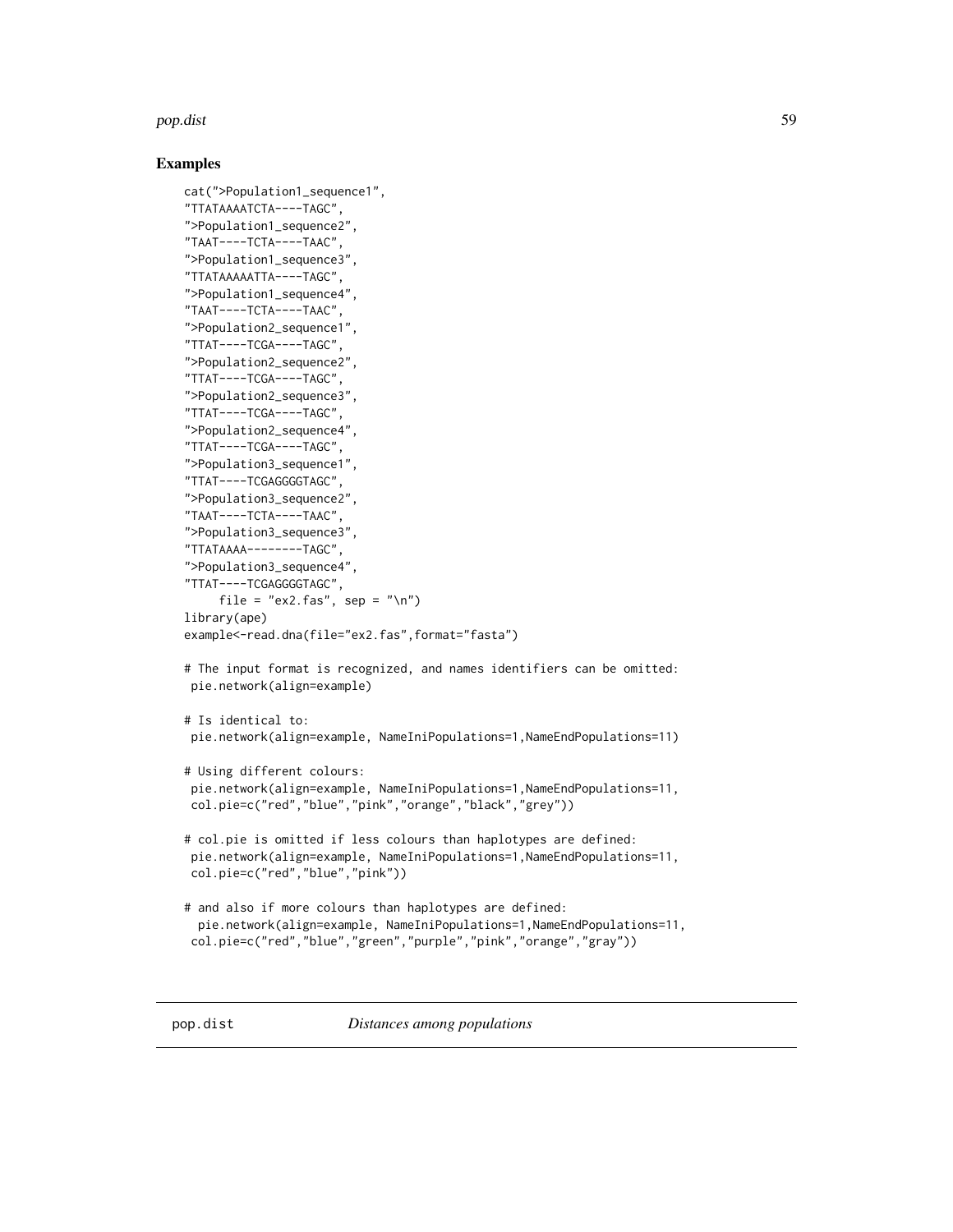# Description

This function computes the population pairwise distance matrix based on the frequency of haplotypes per population and the haplotypes pairwise distance matrix. It is mandatory to define haplotype and population names in the input file. See example for details.

# Usage

```
pop.dist(DistFile = NA, distances = NA, HaploFile = NA, Haplos = NA,
outType = "O", logfile = TRUE, saveFile = TRUE, NameIniPopulations
= NA, NameEndPopulations = NA, NameIniHaplotypes = NA,
NameEndHaplotypes = NA)
```
# Arguments

| DistFile           | the name of the file containing the distance matrix among haplotypes to be anal-<br>ysed. Alternatively, you can define a distance matrix stored in memory using<br>'distances'.                                                                                                                                                                                 |
|--------------------|------------------------------------------------------------------------------------------------------------------------------------------------------------------------------------------------------------------------------------------------------------------------------------------------------------------------------------------------------------------|
| distances          | the distance matrix among haplotypes (stored in memory) to be analysed. Alter-<br>natively, you can define the name of a file containing the distance matrix using<br>'DistFile'.                                                                                                                                                                                |
| HaploFile          | the name of the file containing the matrix with the number of haplotypes found<br>per population (see 'HapPerPop' to obtain this matrix). Alternatively, you can<br>define a matrix stored in memory using 'Haplos'.                                                                                                                                             |
| Haplos             | the name of the matrix (stored in memory) containing the number of haplotypes<br>found per population (see 'HapPerPop' to obtain this matrix). Alternatively, you<br>can define the name of a file containing the matrix using 'HaplosFile'.                                                                                                                     |
| outType            | a string; the format of output matrix. "L" for lower diagonal hemi-matrix; "7"<br>for upper diagonal hemi-matrix; "O" for both hemi-matrices (default).                                                                                                                                                                                                          |
| logfile            | a logical; if TRUE (default), it saves a file containing the names of the matrices<br>used for computation (inputDist and HaploFile).                                                                                                                                                                                                                            |
| saveFile           | a logical; if TRUE (default), function output is saved as a text file.                                                                                                                                                                                                                                                                                           |
| NameIniPopulations |                                                                                                                                                                                                                                                                                                                                                                  |
|                    | a numeric indicating the position of the initial character of population names<br>within the individual name in the matrix containing the number of haplotypes<br>found per population (see example for details).                                                                                                                                                |
| NameEndPopulations |                                                                                                                                                                                                                                                                                                                                                                  |
|                    | a numeric indicating the position of the last character of population names within<br>the individual name in the matrix containing the number of haplotypes found<br>per population (see example for details). If NA (default), NameIniPopulations<br>and NameEndPopulations are set to use the 'Haplos' (or HaploFile) matrix row<br>names as population names. |
| NameIniHaplotypes  |                                                                                                                                                                                                                                                                                                                                                                  |
|                    | a numeric indicating the position of the initial character of haplotype names<br>within the individual name in the distance matrix (see example for details).                                                                                                                                                                                                    |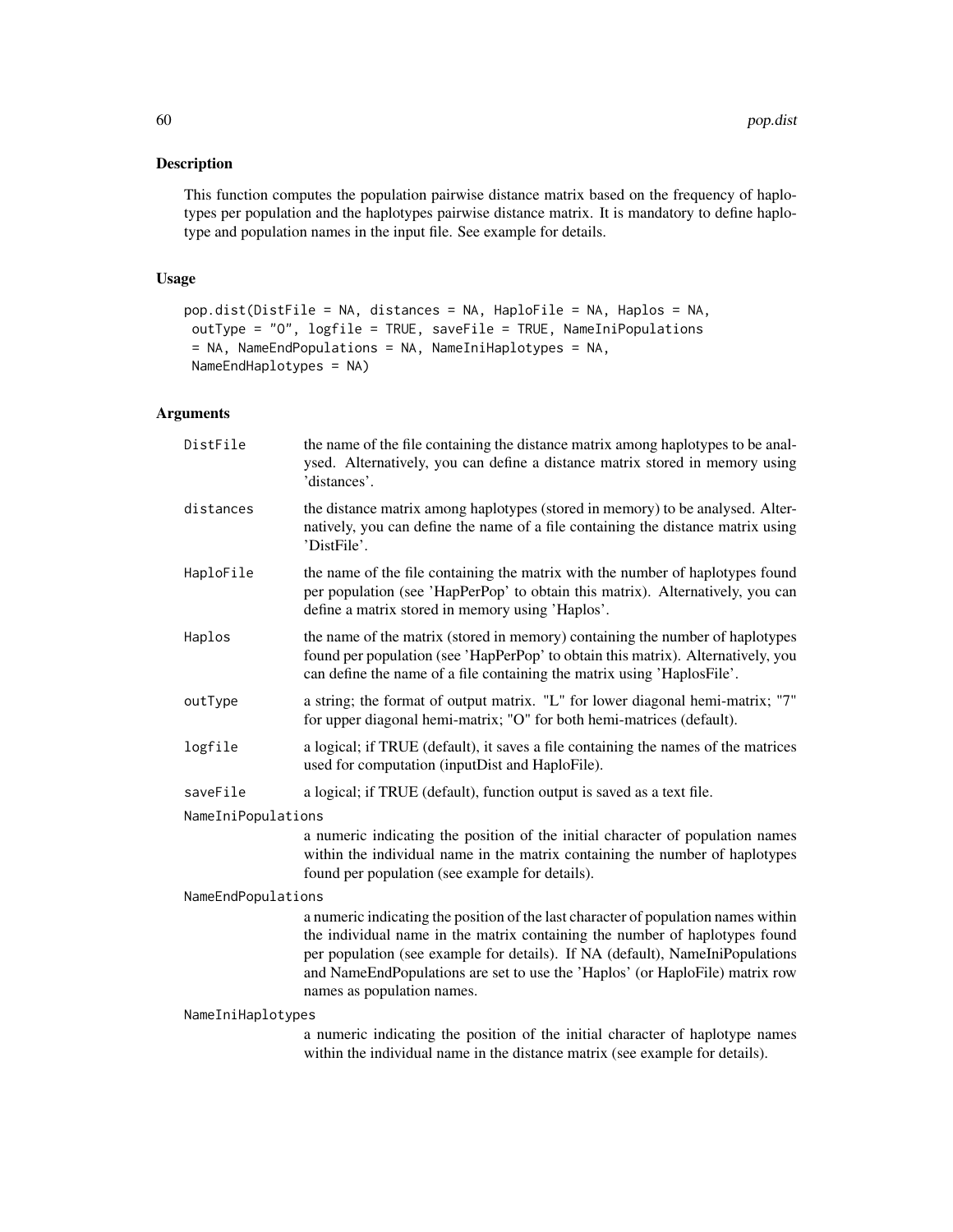NameEndHaplotypes

a numeric indicating the position of the last character of haplotype names within the individual name in the distance matrix (see example for details). If NA (default), NameIniHaplotypes and NameEndHaplotypes are set to use the 'distances' (or DistFile) matrix row names as haplotype names.

# Details

Each element in the population distance matrix is calculated as the arithmetic mean of the distances among all the sequences sampled in the two compared populations, as follows:

$$
dist(i, j) = \frac{\sum_{k=1}^{m} \sum_{l=1}^{n} dist(H_{ki}, H_{lj})}{m*n}
$$

where  $dist(i,j)$  represents the distance between populations  $i$  and  $j$ ,  $m$  and  $n$  are the number of sequences in populations *i* and *j*, respectively, and *dist(H\_ki,H\_lj)* is the distance between the *k-th* sequence found in population *i* and the *l-th* sequence found in population *j*.

## Value

A matrix containing the genetic distances among populations, based on the haplotype distances and their frequencies per populations.

#### Author(s)

A. J. Muñoz-Pajares

```
cat(" H1 H2 H3 H4 H5",
"Population1 1 2 1 0 0","Population2 0 0 0 4 1","Population3 0 1 0 0 3",
     file = "4 Example3 HapPerPop Weighted.txt", sep = "\n\n\incat("H1 H2 H3 H4 H5",
"H1 0 1 2 3 1",
"H2 1 0 3 4 2",
"H3 2 3 0 1 1",
"H4 3 4 1 0 2",
"H5 1 2 1 2 0",
     file = "4_Example3_IndelDistanceMatrixMullerMod.txt", sep = "\n")
     example3_2 <- read.table("4_Example3_IndelDistanceMatrixMullerMod.txt"
,header=TRUE)
# Checking row names to estimate NameIniHaplotypes, NameEndHaplotypes:
```

```
row.names(read.table(file="4_Example3_IndelDistanceMatrixMullerMod.txt"))
## [1] "H1" "H2" "H3" "H4" "H5" NameIniHaplotypes=1. NameEndHaplotypes=2
# Checking row names to estimate NameIniPopulations, and NameEndPopulations
row.names(read.table(file="4_Example3_HapPerPop_Weighted.txt"))
## [1] "Population1" "Population2" "Population3"
```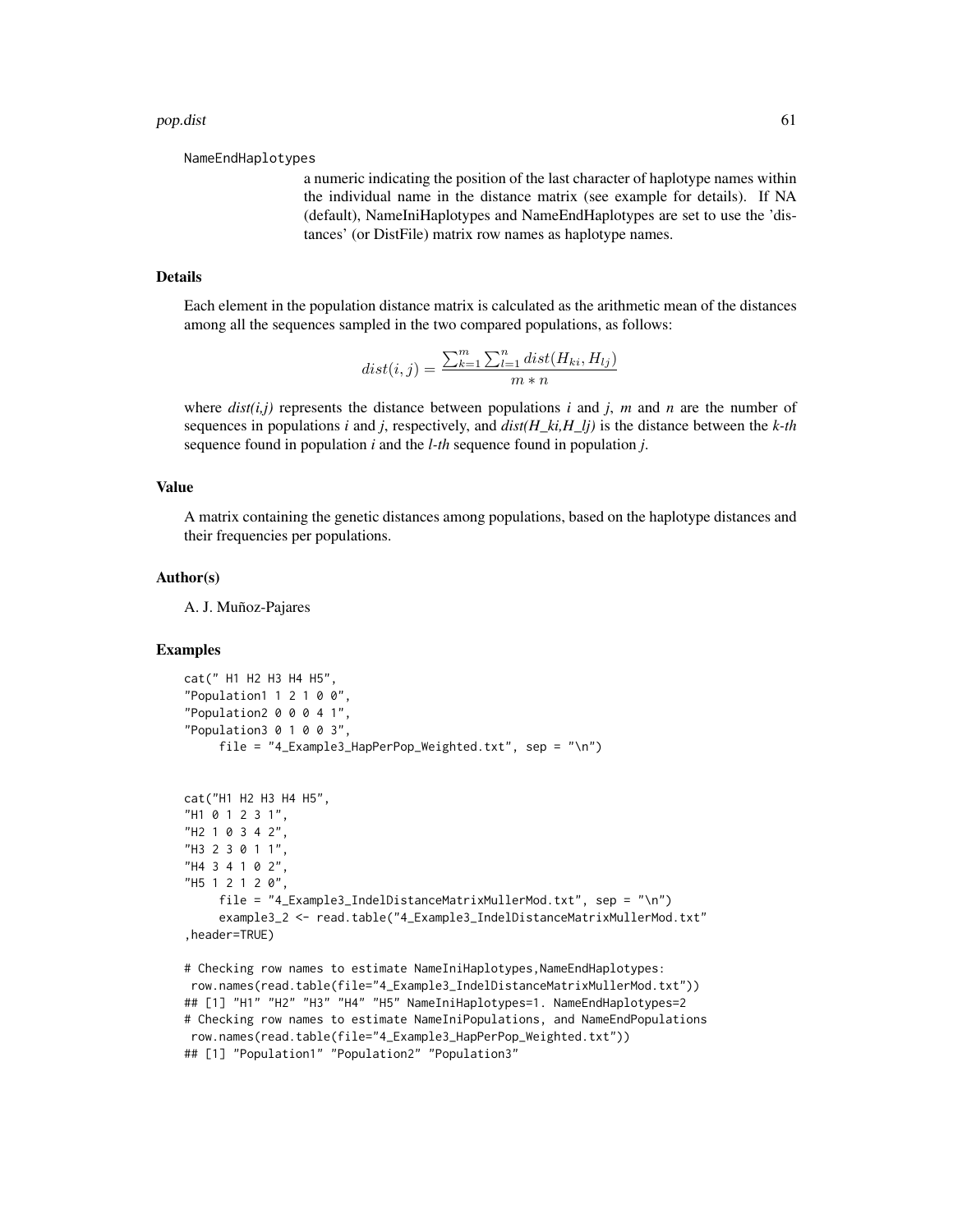```
## NameIniPopulations=1 NameEndPopulations =11
```
# Reading files. Distance matrix must contain haplotype names. Abundance # matrix must contain both, haplotype and population names:

```
pop.dist (DistFile="4_Example3_IndelDistanceMatrixMullerMod.txt",
HaploFile="4_Example3_HapPerPop_Weighted.txt", outType="O",
NameIniHaplotypes=1,NameEndHaplotypes=2,NameIniPopulations=1,
NameEndPopulations=11)
```
rule *Threshold to discriminate species.*

# Description

Threshold to discriminate species showing a ratio interspecific/intraspecific distances higher than a given value.

# Usage

```
rule(summary=NULL,rule=NULL,stat.intra="max",
stat.inter="min",pch.intra=16, pch.inter=16,
pch.out=21,col.intra="gray",col.inter="black",
col.out="black",label=F)
```
## Arguments

| summary    | a list produced by barcode. summary. From this list, the maximum intraspecific<br>and the minimu interspecific distances per species are represented. To use any<br>other intra- and interspecific distance, use the "inter" and "intra" options. |
|------------|---------------------------------------------------------------------------------------------------------------------------------------------------------------------------------------------------------------------------------------------------|
| rule       | a numeric. Only species showing interspecific distances higher than 'rule' times<br>the intraspecific distances will be considered for threshold estimation.                                                                                      |
| stat.intra | a string, the inter-specific statistic used to estimate the quotient interspecific/intraspecific.<br>Accepted values are "max", "min", "median", and "mean"                                                                                       |
| stat.inter | a string, the inter-specific statistic used to estimate the quotient interspecific/intraspecific.<br>Accepted values are "max", "min", "median", and "mean".                                                                                      |
| pch.intra  | Either an integer or single character defining the symbol to be used for intraspe-<br>cific distances. Only species showing a ratio interspecific/intraspecific higher<br>than the value defined by 'rule' are affected by 'pch.intra'.           |
| pch.inter  | Either an integer or single character defining the symbol to be used for inter-<br>specific distances Only species showing a ratio interspecific/intraspecific higher<br>than the value defined by 'rule' are affected by 'pch.inter'.            |
| pch.out    | Either an integer or single character defining the symbol to be used for species<br>showing a ratio interspecific/intraspecific lower than the value defined by 'rule'.                                                                           |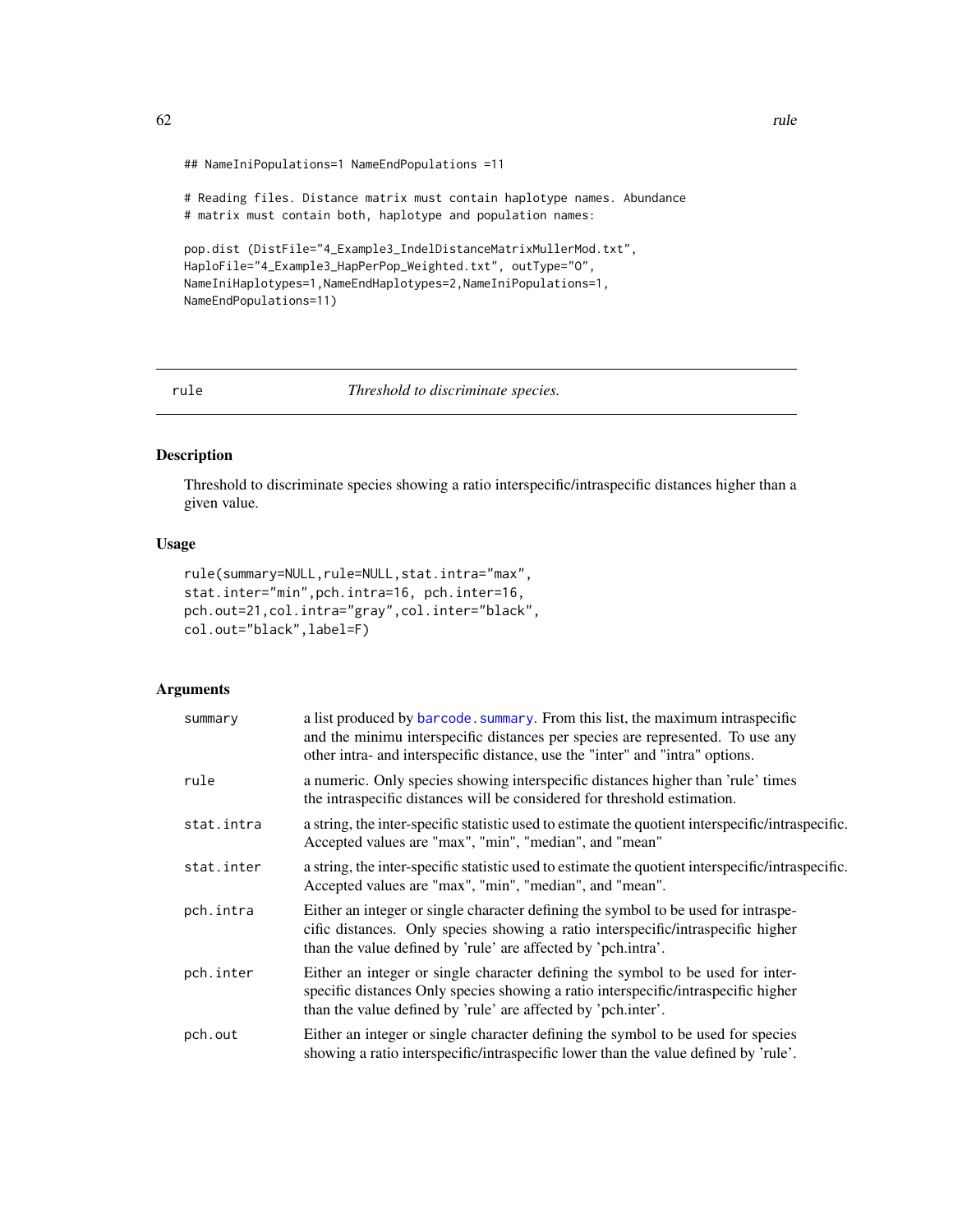| col.intra | Either an integer or string defining the colour for intraspecific distances showing<br>a ratio interspecific/intraspecific higher than the value defined by 'rule'.                                                                                                                                      |
|-----------|----------------------------------------------------------------------------------------------------------------------------------------------------------------------------------------------------------------------------------------------------------------------------------------------------------|
| col.inter | Either an integer or string defining the colour for interspecific distances showing<br>a ratio interspecific/intraspecific higher than the value defined by 'rule'.                                                                                                                                      |
| col.out   | Either an integer or string defining the colour forspecies showing a ratio inter-<br>specific/intraspecific lower than the value defined by 'rule'.                                                                                                                                                      |
| label     | a string to set node labels on those species showing a ratio interspecific/intraspecific<br>higher than the value defined ("rule"), on species showing a ratio interspecific/intraspecific<br>higher than the value defined ("norule"), on all species ("all"). Any other value<br>will produce no lable |

## Value

A list with two elements:

Intraspecific a matrix containing information about the intraspecific distances.

Interspecific a matrix containing information about the interspecific distances.

In both cases, the information provided is the minimum, maximum, median, mean, first and third quartile values.

## Author(s)

A.J. Muñoz-Pajares

## Examples

```
my.dist<-matrix(c(0,0.3,0.24,0.45,0.23,0.01,0.11,0.34,0.64,0.34,
0.3,0,0.32,0.75,0.65,0.53,0.012,0.52,0.15,0.52,0.24,0.32,
0,0.92,0.36,0.62,0.85,0.008,0.82,0.65,0.45,0.75,0.92,0,
0.22,0.56,0.74,0.46,0.005,0.73,0.23,0.65,0.36,0.22,0,
0.34,0.24,0.42,0.35,0.009,0.01,0.53,0.62,0.56,0.34,0,
0.23,0.73,0.23,0.63,0.11,0.012,0.85,0.74,0.24,0.23,0,
0.25,0.63,0.54,0.34,0.52,0.008,0.46,0.42,0.73,0.25,0,
0.32,0.41,0.64,0.15,0.82,0.005,0.35,0.23,0.63,0.32,0,
0.23,0.34,0.52,0.65,0.73,0.009,0.63,0.54,0.41,0.23,0),
ncol=10,dimnames=list(paste("sp",rep(1:5,2),sep=""),
paste("sp",rep(1:5,2),sep="")))
```
rule(barcode.summary(my.dist),rule=10)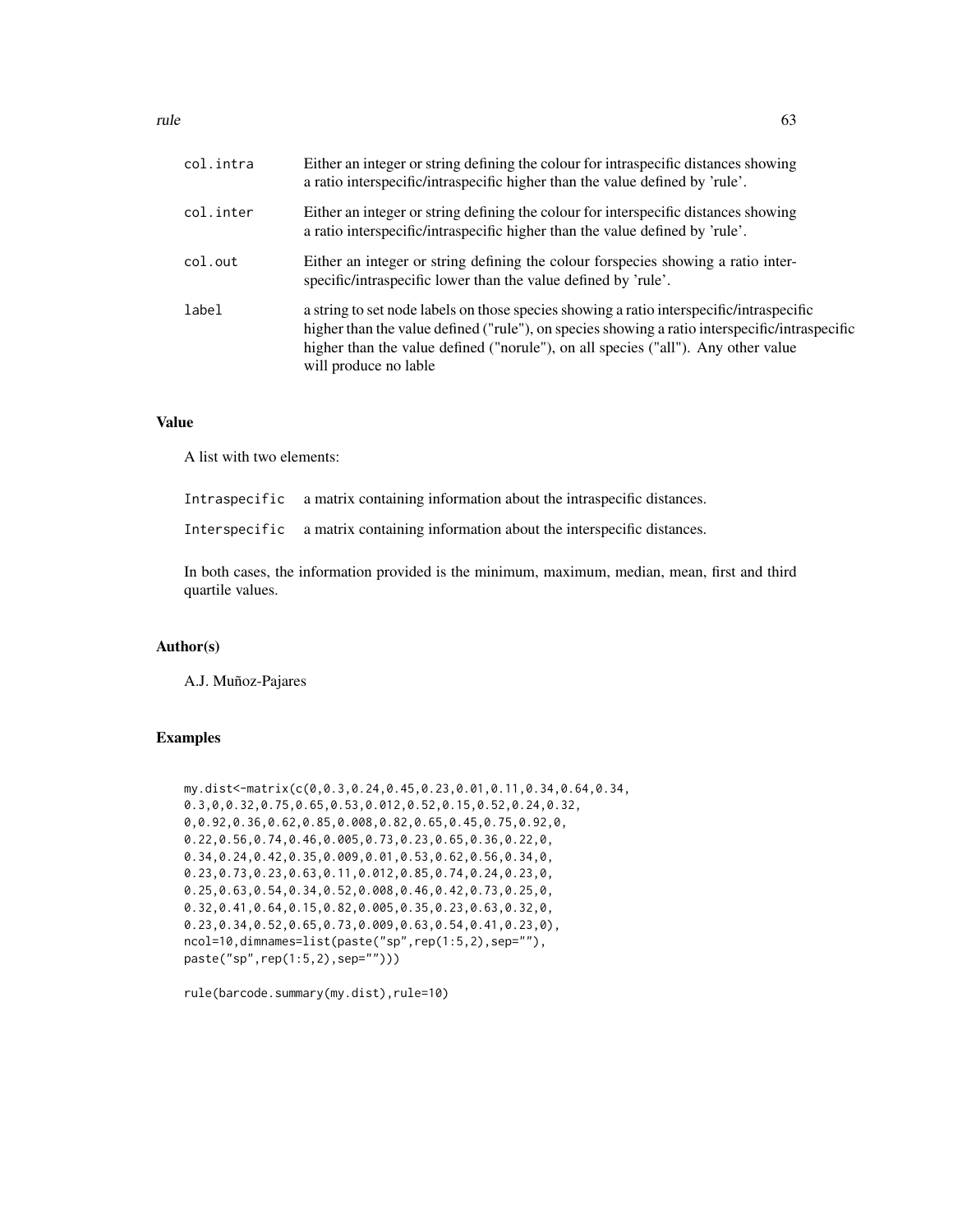## <span id="page-63-0"></span>Description

This function codifies gapped positions in a sequence alignment following the rationale of the method described by Simmons and Ochoterrena (2000). Based on the yielded indel coding matrix, this function also computes a pairwise indel distance matrix.

# Usage

```
SIC(inputFile = NA, align = NA, saveFile = TRUE,
outnameDist=paste(inputFile,"IndelDistanceSIC.txt",
sep = "''), outnameCode = paste(inputFile,
"SIC_coding.txt", sep = "_"), addExtremes = FALSE)
```
# Arguments

| inputFile   | the name of the fasta file to be analysed. Alternatively you can provide the name<br>of a "DNAbin" class alignment stored in memory using the "align" option.                                                                                 |
|-------------|-----------------------------------------------------------------------------------------------------------------------------------------------------------------------------------------------------------------------------------------------|
| align       | the name of the alignment to be analysed. See "read.dna" in ape package for<br>details about reading alignments. Alternatively you can provide the name of the<br>file containing the alignment in fasta format using the "inputFile" option. |
| saveFile    | a logical; if TRUE (default), it produces two output text files containing the<br>distance matrix and the codified indel positions.                                                                                                           |
| outnameDist | if "saveFile" is set to TRUE (default), contains the name of the distance output<br>file.                                                                                                                                                     |
| outnameCode | if "saveFile" is set to TRUE (default), contains the name of the indel coding<br>output file.                                                                                                                                                 |
| addExtremes | a logical; if TRUE, additional nucleotide sites are included in both extremes of<br>the alignment. This will allow estimating distances for alignments showing gaps<br>in terminal positions, but see Details.                                |

# Details

It is recommended to estimate this distance matrix using only the unique sequences in the alignment. Repeated sequences increase computation time but do not provide additional information (because they produce duplicated rows and columns in the final distance matrix).

# Value

A list with two elements:

indel coding matrix

Describes the initial and final site of each gap and its presence or absence per sequence.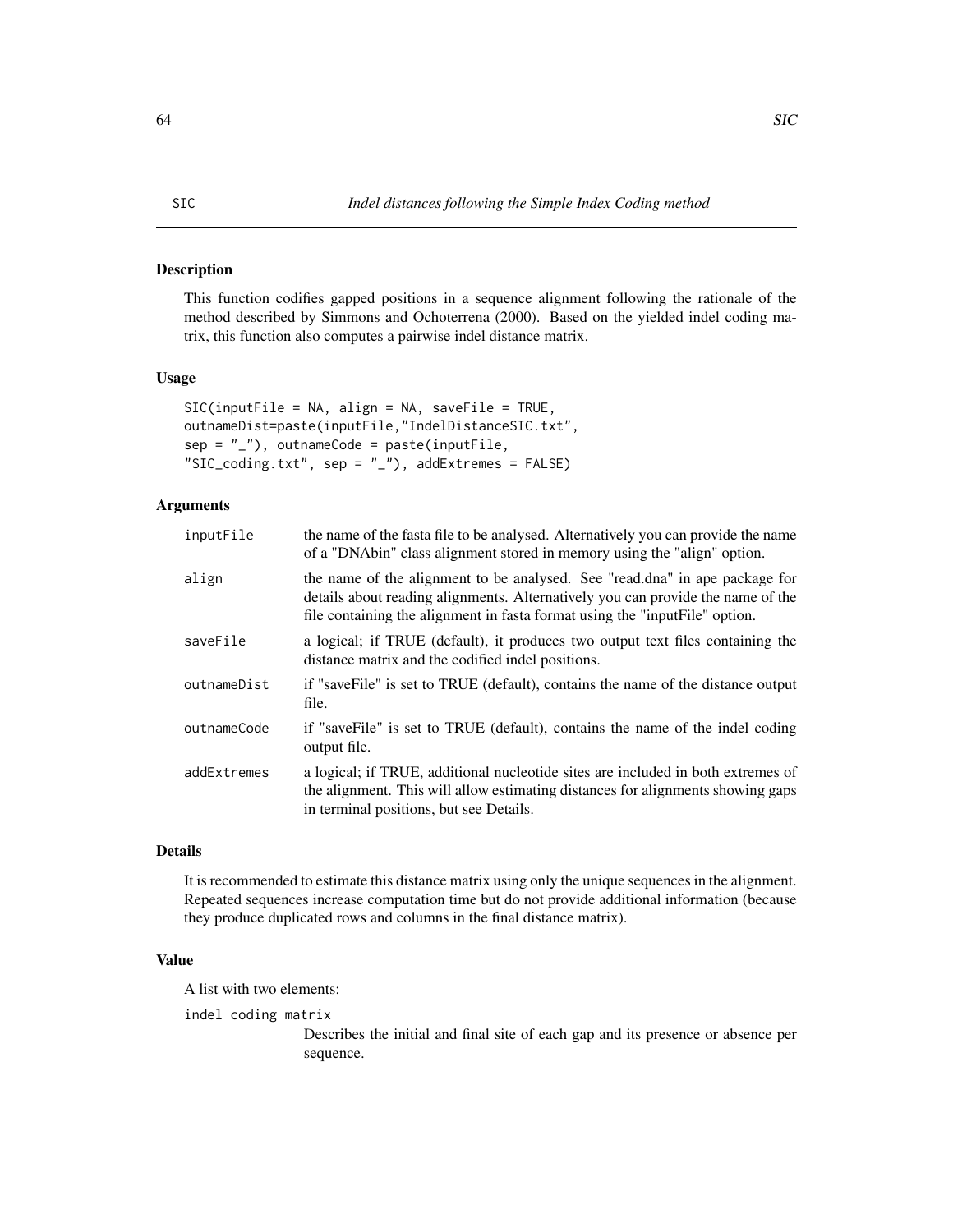distance matrix

Contains genetic distances based on comparing indel presence/absence between sequences.

# Author(s)

A. J. Muñoz-Pajares

# References

Simmons, M.P. & Ochoterena, H. (2000). Gaps as Characters in Sequence-Based Phylogenetic Analyses. Systematic Biology, 49, 369-381.

## See Also

[BARRIEL](#page-9-0), [MCIC](#page-34-0), [FIFTH](#page-22-0)

```
# This will generate an example file in your working directory:
cat(">Population1_sequence1",
"A-AGGGTC-CT---G",
">Population1_sequence2",
"TAA---TCGCT---G",
">Population1_sequence3",
"TAAGGGTCGCT---G",
">Population1_sequence4",
"TAA---TCGCT---G",
">Population2_sequence1",
"TTACGGTCG---TTG",
">Population2_sequence2",
"TAA---TCG---TTG",
">Population2_sequence3",
"TAA---TCGCTATTG",
">Population2_sequence4",
"TTACGGTCG---TTG",
">Population3_sequence1",
"TTA---TCG---TAG",
">Population3_sequence2",
"TTA---TCG---TAG",
">Population3_sequence3",
"TTA---TCG---TAG",
">Population3_sequence4",
"TTA---TCG---TAG",
    file = "ex3.fas", sep = "\n")
library(ape)
SIC (align=read.dna("ex3.fas",format="fasta"), saveFile = FALSE)
# Analysing the same dataset, but using only unique sequences:
uni<-GetHaplo(inputFile="ex3.fas",saveFile=FALSE)
SIC (align=uni, saveFile = FALSE)
```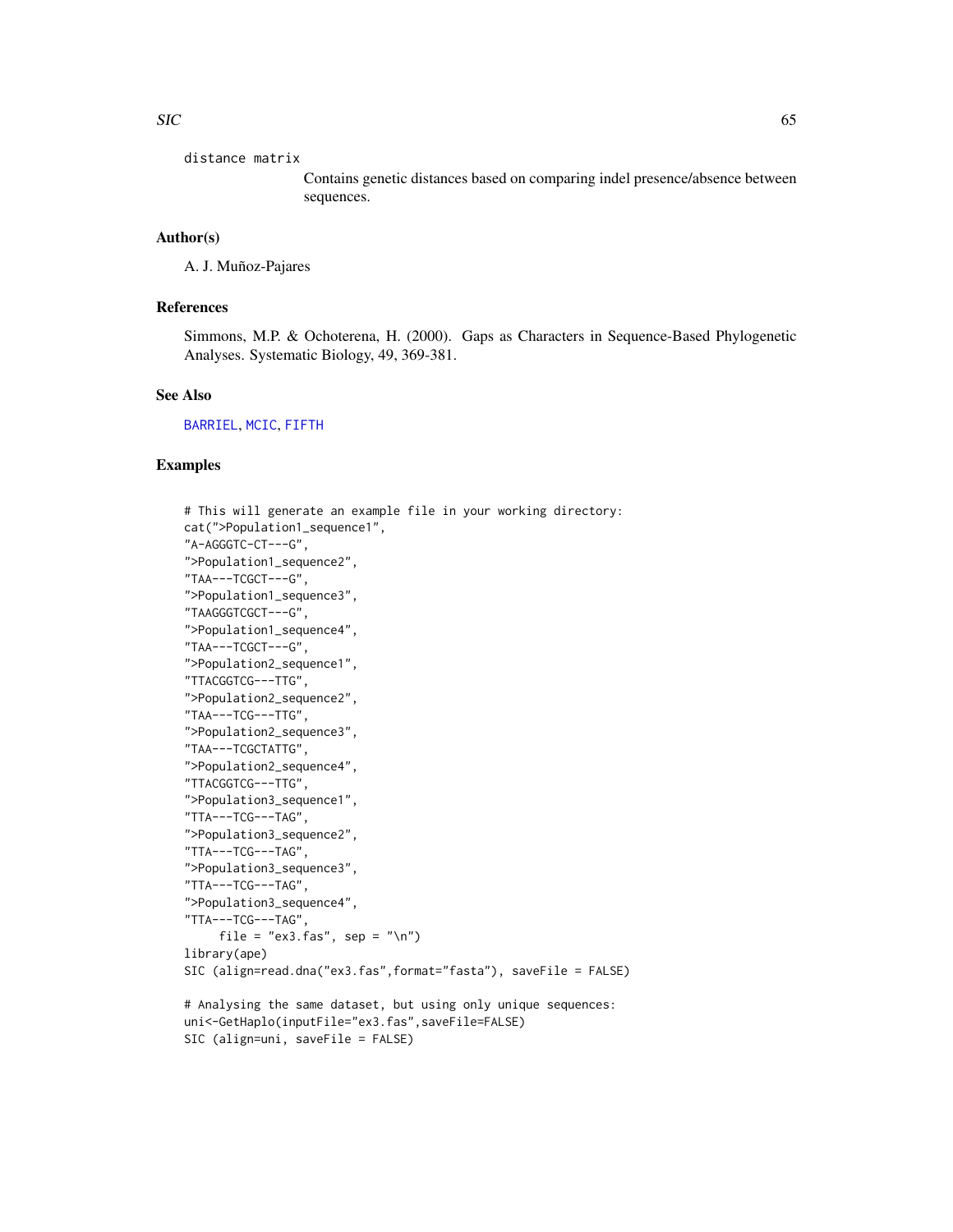## Description

This function modifies node coordinates to allow a clearer depiction of complex networks. Nodes are moved along the axis connecting the original position to the module centroid. The magnitude of such movement is defined by user.

## Usage

```
simplify.network(node.names=NA,modules=NA,coordinates=NA,network=NA,
shift = 0.5,max.lwd.edge =2,min.lwd.edge =1,max.vertex.size=4,
min.vertex.size=2,label.size=1/2.5,bgcol="white",main="")
```
# Arguments

| node.names      | a vector containing the names of nodes                                                                                                                             |  |
|-----------------|--------------------------------------------------------------------------------------------------------------------------------------------------------------------|--|
| modules         | a vector containing the module assigned to each node                                                                                                               |  |
| coordinates     | a two columns matrix containing the X and Y coordinates of each node in the<br>original network                                                                    |  |
| network         | a matrix describing the original network. Can be either a $0/1$ matrix or a weighted<br>matrix. Row names must contain node names.                                 |  |
| shift           | a numeric defining the magnitude of node shift, limited between 0 (coinciding<br>with the original location) and 1 (coinciding with the module centroid location). |  |
| max.lwd.edge    | if shift=1,a numeric defining the line width for the maximum number of con-<br>nections between modules                                                            |  |
| min.lwd.edge    | if shift=1,a numeric defining the line width for the minimum number of connec-<br>tions between modules                                                            |  |
| max.vertex.size |                                                                                                                                                                    |  |
|                 | if shift=1, a numeric defining the size of the node representing the largest module                                                                                |  |
| min.vertex.size |                                                                                                                                                                    |  |
|                 | if shift=1, a numeric defining the size of the node representing the smallest mod-<br>ule                                                                          |  |
| label.size      | a numeric defining the size of node labels, referred to its particular node size                                                                                   |  |
| bgcol           | a vector of strings representing the background colour for each node                                                                                               |  |
| main            | a string, the title for the plot (no title by default)                                                                                                             |  |

# Details

If 'shift=1',all nodes belonging to a module are represented as a single node depicted in the module centroid. In that case,node size is proportional to the number of element in this module and edge widths are proportional to the number of connections found between modules.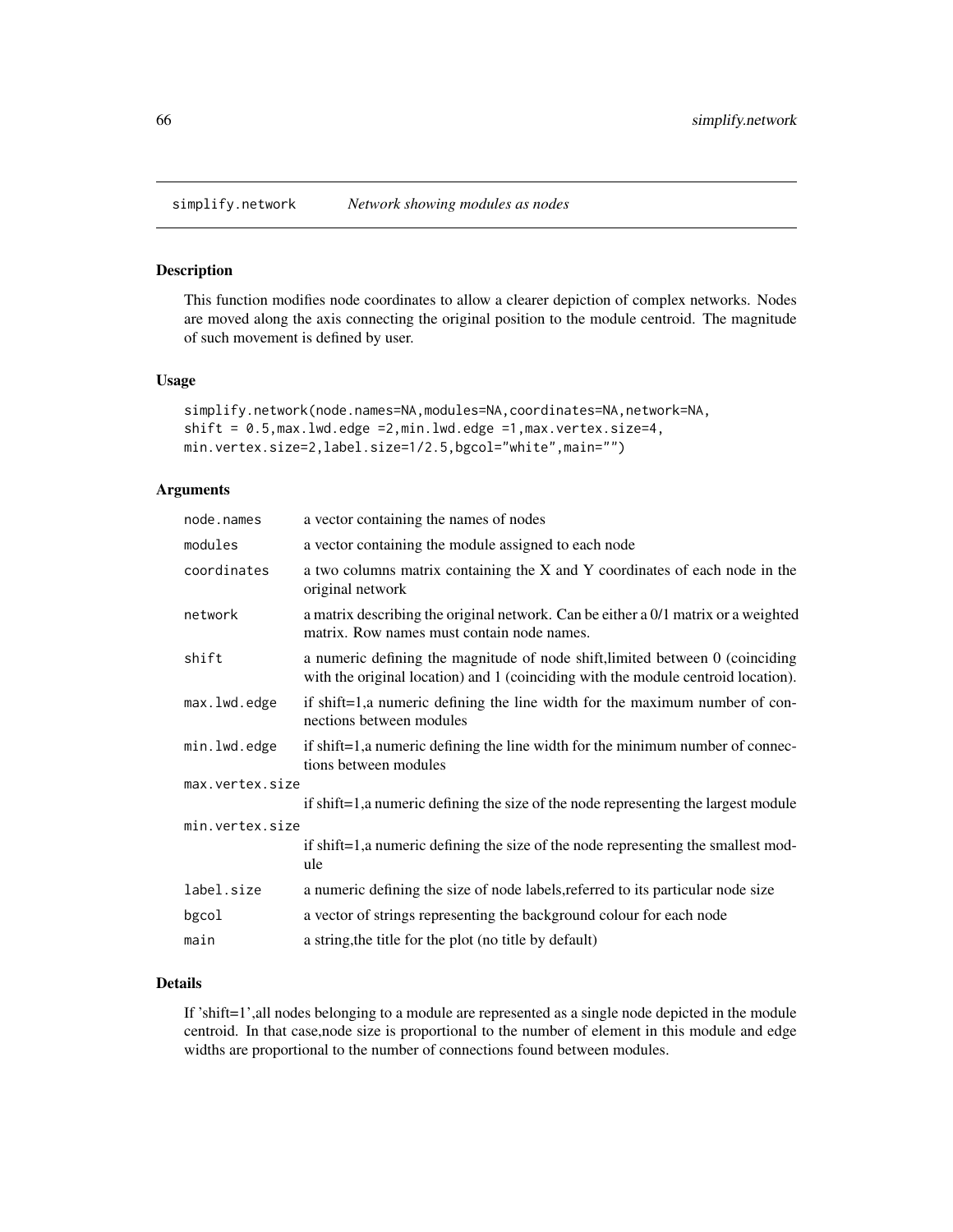## simplify.network 67

# Author(s)

A. J. Muñoz-Pajares

```
inputMatrix<-matrix(c(1,1,1,1.2,2,1,0.8,1,3,2,1.2,1,4,2,2,2.2,
5,3,1.8,2,6,3,2.2,2,7,3,1.7,2.1,8,3,2.2,2.2),ncol=4,byrow=TRUE)
colnames(inputMatrix)<-c("node","module","x","y")
network<-matrix(c(1,1,0,0,1,1,0,0,1,1,1,0,0,0,0,0,0,
 1,1,1,0,0,0,0,0,0,1,1,0,0,0,0,1,0,0,0,1,1,
 1,1,1,0,0,0,1,1,1,1,0,0,0,0,1,1,1,1,0,0,0,
 0,1,1,1,1),ncol=8)
colnames(network)<-c(1:8)
row.names(network)<-c(1:8)
i1<-0simplify.network(node.names=inputMatrix[,1],modules=inputMatrix[,2],
coordinates=inputMatrix[, 3:4], network=network, shift = i1,bgcol=c("red","red","blue","blue","green","green","green","green"),
main=paste("shift=",i1))
i1<-0.5simplify.network(node.names=inputMatrix[,1],modules=inputMatrix[,2],
coordinates=inputMatrix[, 3:4], network=network, shift = i1,bgcol=c("red","red","blue","blue","green","green","green","green"),
main=paste("shift=",i1))
i1 < -1.0simplify.network(node.names=inputMatrix[,1],modules=inputMatrix[,2],
coordinates=inputMatrix[, 3:4], network=network, shift = i1,bgcol=c("red","red","blue","blue","green","green","green","green"),
main=paste("shift=",i1))
network<-as.matrix(as.dist(matrix(sample(c(1,0),10000,replace=TRUE),ncol=100)))
inputMatrix<-matrix(nrow=100,ncol=4)
inputMatrix[,1]<-1:100
inputMatrix[,2]<-c(rep(1,30),rep(2,20),rep(3,20),rep(4,20),rep(5,10))
inputMatrix[,3]<-c(
sample(seq(-40,0,0.01),30,rep=TRUE),
sample(seq(-40,0,0.01),20,rep=TRUE),
sample(seq(0,40,0.01),20,rep=TRUE),
sample(seq(0,40,0.01),20,rep=TRUE),
sample(seq(-20,20,0.01),10,rep=TRUE))
inputMatrix[,4]<-c(
sample(seq(0,40,0.01),30,rep=TRUE),
sample(seq(-40,0,0.01),20,rep=TRUE),
sample(seq(0,40,0.01),20,rep=TRUE),
sample(seq(-40,0,0.01),20,rep=TRUE),
sample(seq(-20,20,0.01),10,rep=TRUE))
cols<-c("red","green","yellow","blue","turquoise")
```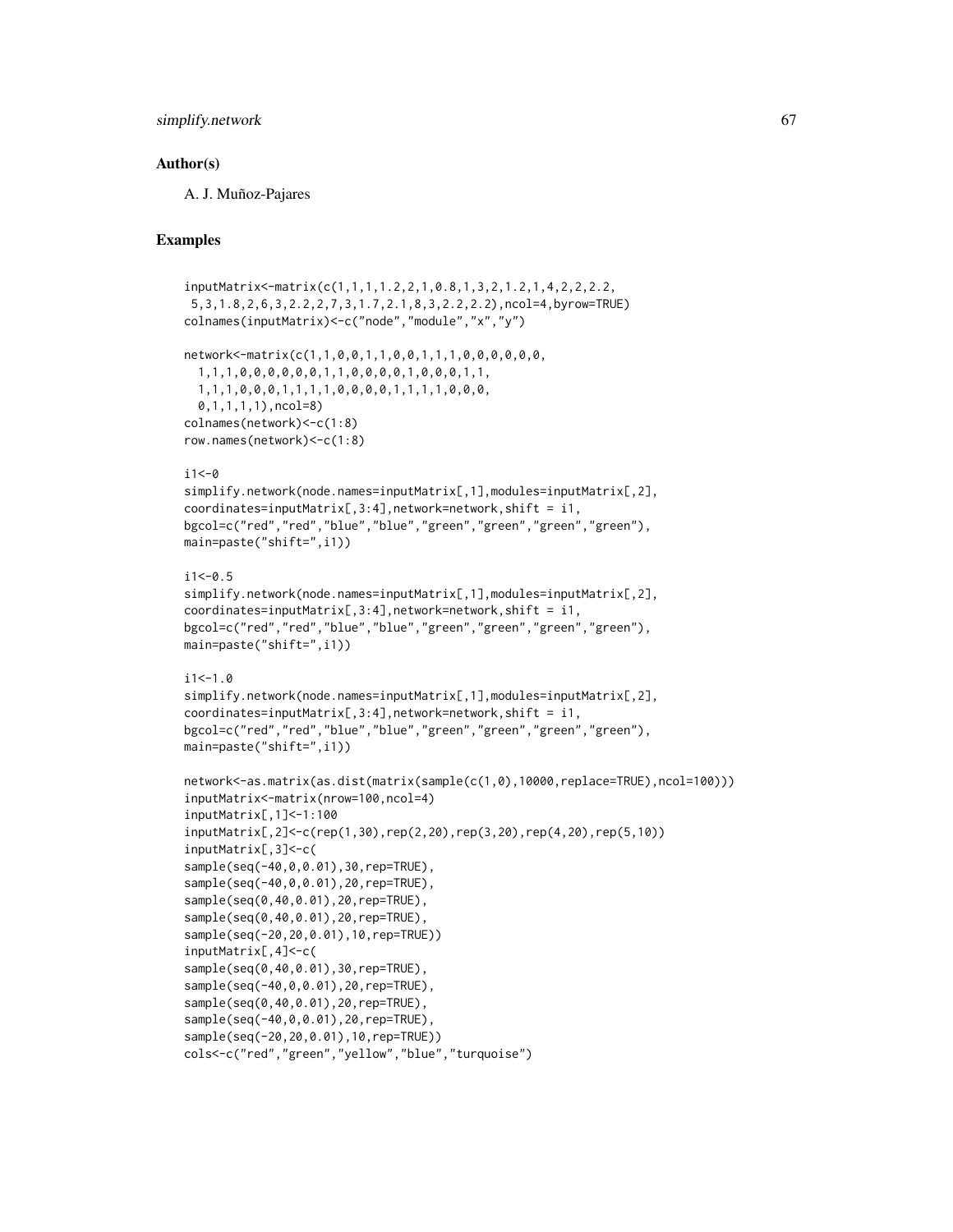```
simplify.network(node.names=inputMatrix[,1],network=network,shift=0,
coordinates=inputMatrix[,3:4],modules=inputMatrix[,2],bgcol=cols[inputMatrix[,2]])
```

```
simplify.network(node.names=inputMatrix[,1],network=network,shift=1,
coordinates=inputMatrix[,3:4],modules=inputMatrix[,2],bgcol=cols[inputMatrix[,2]])
```
simuEvolution *Simulate sequences evolution*

## Description

This function simulates the evolution of a set of sequences. It is necessary to define evolution topology, substitution rate, indel rate and insertion/deletion rate in a matrix (see details).

## Usage

simuEvolution(input, seqL, iLength, nReplicates)

## Arguments

| input       | Matrix defining evolution topology and mutation rates. |
|-------------|--------------------------------------------------------|
| segL        | Length of the simulated sequences.                     |
| iLength     | Length of indel mutations.                             |
| nReplicates | Number of independent sequence sets to be simulated.   |

# Details

Evolution details must be provided in a file consisting in five columns separated by spaces. The first two columns define topology by indicating the ancestor and the derived sequence, respectively. The remaining columns provide rates for substitutions and indels as well as the ratio between insertions and deletions. The simulation is performed over the complete alignment. To test the effect of alignment method over the simulated sequences it will be necessary to degap the yielded sequences.

## Value

For each replicate, two files are generated: one containing the alignment with all the generated sequences and the other containing only tips sequences (i.e., sequences that are not the ancestor of any other sequence).

# Author(s)

A. J. Muñoz-Pajares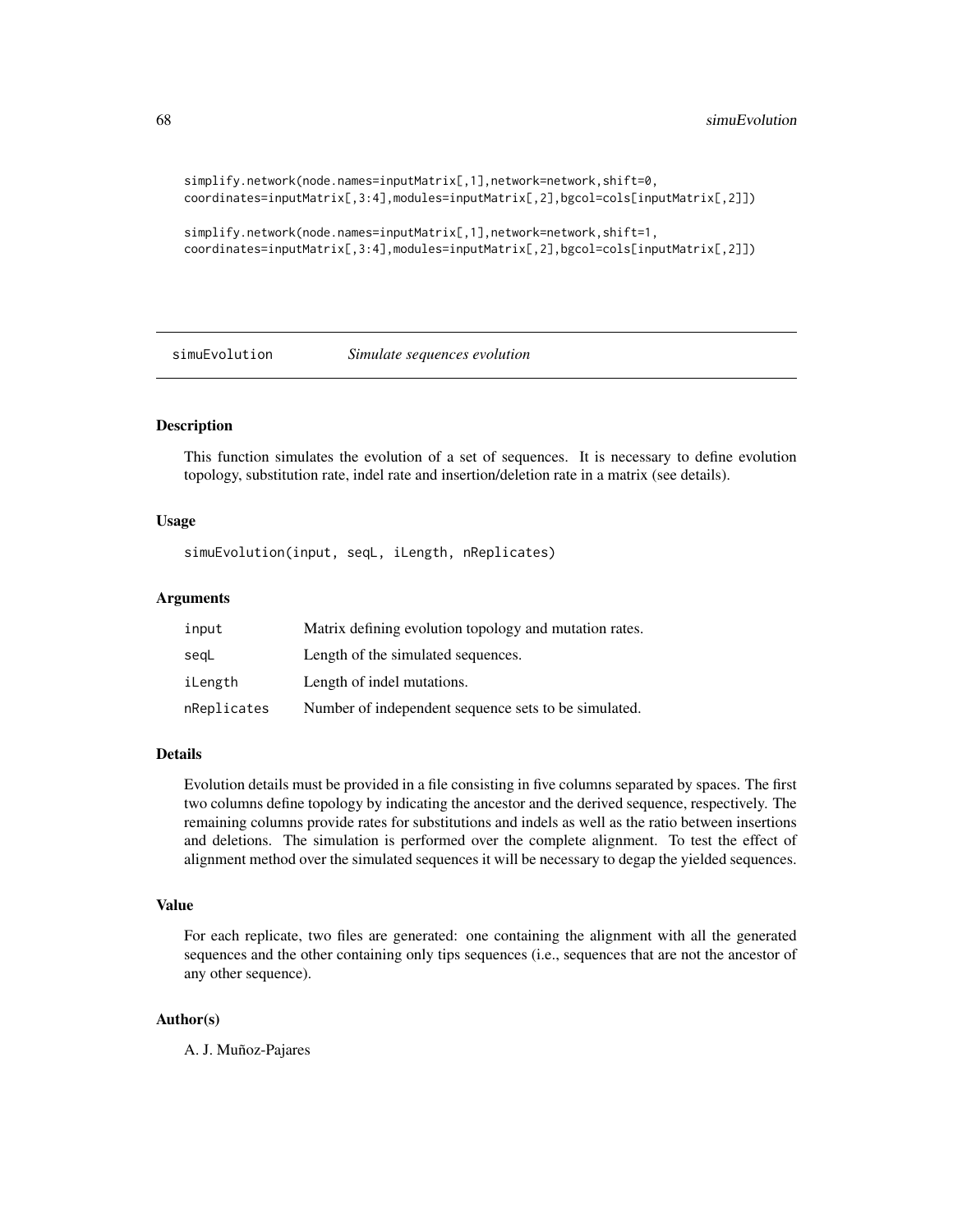# single.network 69

# Examples

```
#Generating matrix defining evolution:
Input<-matrix(c(1,rep(2:8,2),2:16,rep(0.03,15),rep(0.008,15),rep(0.5,15)),ncol=5)
#Simulating 2 replicates of the evolutionary process:
simuEvolution(input=Input, seqL=1000, iLength=20, nReplicates=2)
```
<span id="page-68-0"></span>single.network *Plot a network given a threshold*

## Description

This function plots a network connecting nodes showing distances equal or lower than the defined threshold value.

# Usage

```
single.network(dis, threshold = NA, ptPDF = TRUE, ptPDFname = "Network.pdf",
bgcol = "white", label.col = "black", label = colnames(dis), modules = FALSE,
moduleCol = NA, modFileName = "Modules_summary.txt", na.rm.row.col = FALSE,
cex.vertex = 1, plot = TRUE, get.coord = FALSE, refer2max = TRUE
```

```
)
```
# Arguments

| dis       | the distance matrix to be represented                                                                                                                                                                                                                                                                                                         |
|-----------|-----------------------------------------------------------------------------------------------------------------------------------------------------------------------------------------------------------------------------------------------------------------------------------------------------------------------------------------------|
| threshold | a numeric between 0 and 1, is the value of the maximum distance to be con-<br>sidered as a link. This value is referred to the maximum distance in the input<br>matrix (e.g., a value of 0.32 will represent a link between nodes showing dis-<br>tances equal or lower than $32\%$ of the maximum distance found in the distance<br>matrix). |
| ptPDF     | a logical, must the percolation network be saved as a pdf file?                                                                                                                                                                                                                                                                               |
| ptPDFname | if ptPDF=TRUE, the name of the pdf file containing the percolation network to<br>be saved ("percolationNetwork.pdf", by default)                                                                                                                                                                                                              |
| bgcol     | string defining the colour of the background for each node in the network. Can<br>be equal for all nodes (if only one colour is defined), customized (if several<br>colours are defined), or can represent different modules (see modules option).                                                                                            |
| label.col | vector of strings defining the colour of labels for each node in the network. Can<br>be equal for all nodes (if only one colour is defined) or customized (if several<br>colours are defined).                                                                                                                                                |
| label     | vector of strings, labels for each node. By default are the column names of<br>the distance matrix (dis). (See substr function in base package to automatically<br>reduce name lengths).                                                                                                                                                      |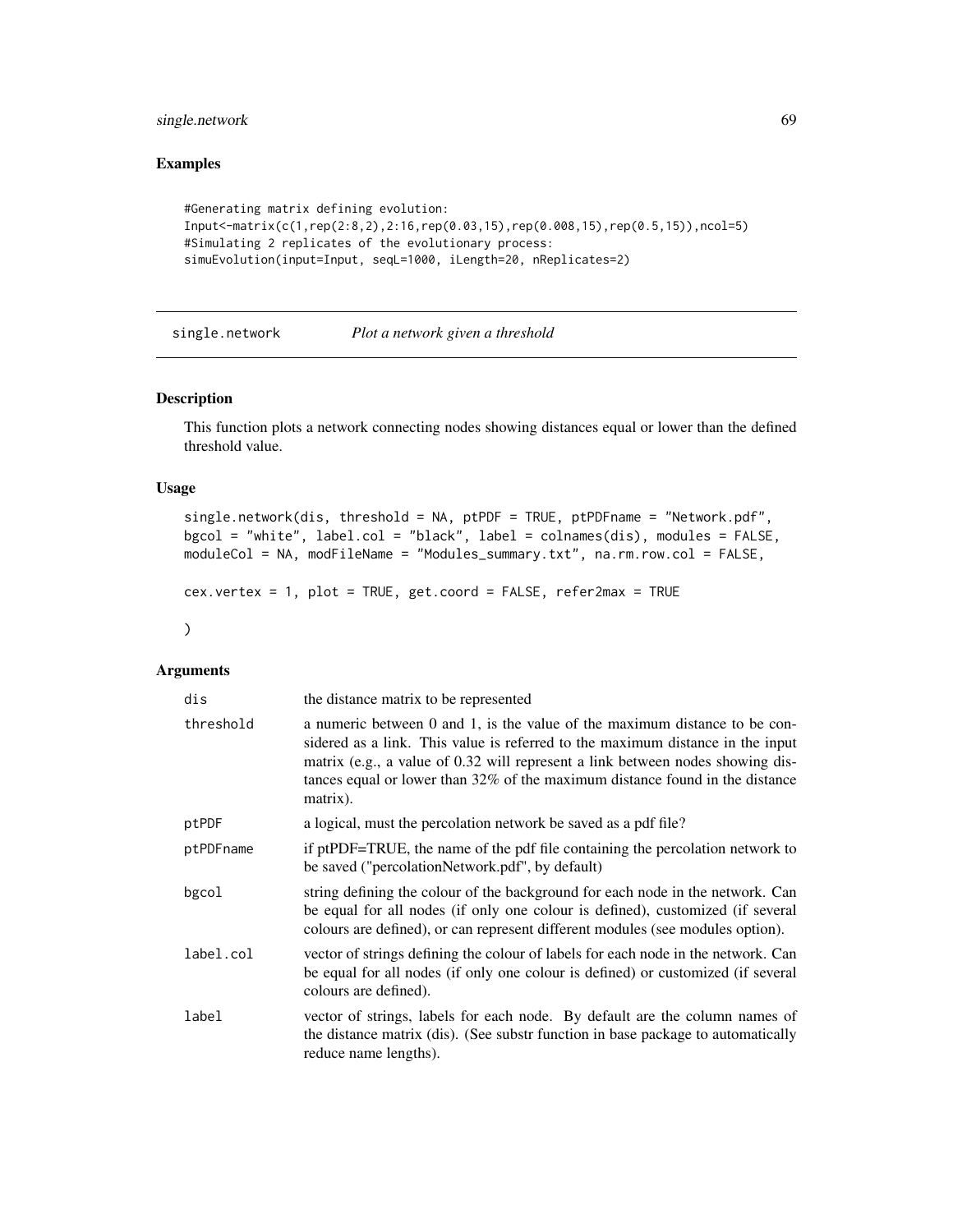| modules       | a logical, must nodes belonging to different modules be represented as different<br>colours?                                                                                                                                                                                                                                                                                                                                                                                                   |
|---------------|------------------------------------------------------------------------------------------------------------------------------------------------------------------------------------------------------------------------------------------------------------------------------------------------------------------------------------------------------------------------------------------------------------------------------------------------------------------------------------------------|
| moduleCol     | (if modules=TRUE) vector of strings, defining the colour of nodes belonging to<br>different modules in the network.                                                                                                                                                                                                                                                                                                                                                                            |
| modFileName   | (if modules=TRUE) the name of a generated file containing a summary of mod-<br>ule results                                                                                                                                                                                                                                                                                                                                                                                                     |
| na.rm.row.col | a logical; if TRUE, missing values are removed before the computation pro-<br>ceeds.                                                                                                                                                                                                                                                                                                                                                                                                           |
| cex.vertex    | a numeric, the size of vertex                                                                                                                                                                                                                                                                                                                                                                                                                                                                  |
| plot          | a logical, TRUE to plot the inferred network                                                                                                                                                                                                                                                                                                                                                                                                                                                   |
| get.coord     | a logical, TRUE to obtain coordinates of nodes within the network                                                                                                                                                                                                                                                                                                                                                                                                                              |
| refer2max     | a logic, "TRUE" to refer the threshold value to the maximum distance in the<br>input matrix (e.g., a value of 0.32 will represent a link between nodes showing<br>distances equal or lower than 32% of the maximum distance found in the dis-<br>tance matrix). "FALSE" to refer the threshold to a specific value (e.g., a value of<br>0.32 will represent a link between nodes showing distances equal or lower than<br>0.32, regardless the maximum distance found in the distance matrix). |

#### Author(s)

A. J. Muñoz-Pajares

#### See Also

[perc.thr](#page-51-0), [NINA.thr](#page-45-0)

```
#generating distance matrix:
dis<-matrix(nrow=12,c(0.0000,0.5000,0.1875,0.5000,0.6250,0.5000,0.2500,0.6250,
0.3750,0.3750,0.3750,0.3750,0.5000,0.0000,0.7500,0.0000,0.6250,0.0000,0.8750,
0.6250,0.3750,0.3750,0.3750,0.3750,0.1875,0.7500,0.0000,0.7500,0.8750,0.7500,
0.2500,0.8750,0.6250,0.6250,0.6250,0.6250,0.5000,0.0000,0.7500,0.0000,0.6250,
0.0000,0.8750,0.6250,0.3750,0.3750,0.3750,0.3750,0.6250,0.6250,0.8750,0.6250,
0.0000,0.6250,0.5000,0.0000,0.2500,0.2500,0.2500,0.2500,0.5000,0.0000,0.7500,
0.0000,0.6250,0.0000,0.8750,0.6250,0.3750,0.3750,0.3750,0.3750,0.2500,0.8750,
0.2500,0.8750,0.5000,0.8750,0.0000,0.5000,0.5000,0.5000,0.5000,0.5000,0.6250,
0.6250,0.8750,0.6250,0.0000,0.6250,0.5000,0.0000,0.2500,0.2500,0.2500,0.2500,
0.3750,0.3750,0.6250,0.3750,0.2500,0.3750,0.5000,0.2500,0.0000,0.0000,0.0000,
0.0000,0.3750,0.3750,0.6250,0.3750,0.2500,0.3750,0.5000,0.2500,0.0000,0.0000,
0.0000,0.0000,0.3750,0.3750,0.6250,0.3750,0.2500,0.3750,0.5000,0.2500,0.0000,
0.0000,0.0000,0.0000,0.3750,0.3750,0.6250,0.3750,0.2500,0.3750,0.5000,0.2500,
0.0000,0.0000,0.0000,0.0000))
row.names(dis)<-c("Population1_sequence1","Population1_sequence2",
"Population1_sequence3","Population1_sequence4","Population2_sequence1",
"Population2_sequence2","Population2_sequence3","Population2_sequence4",
"Population3_sequence1","Population3_sequence2","Population3_sequence3",
"Population3_sequence4")
colnames(dis)<-row.names(dis)
```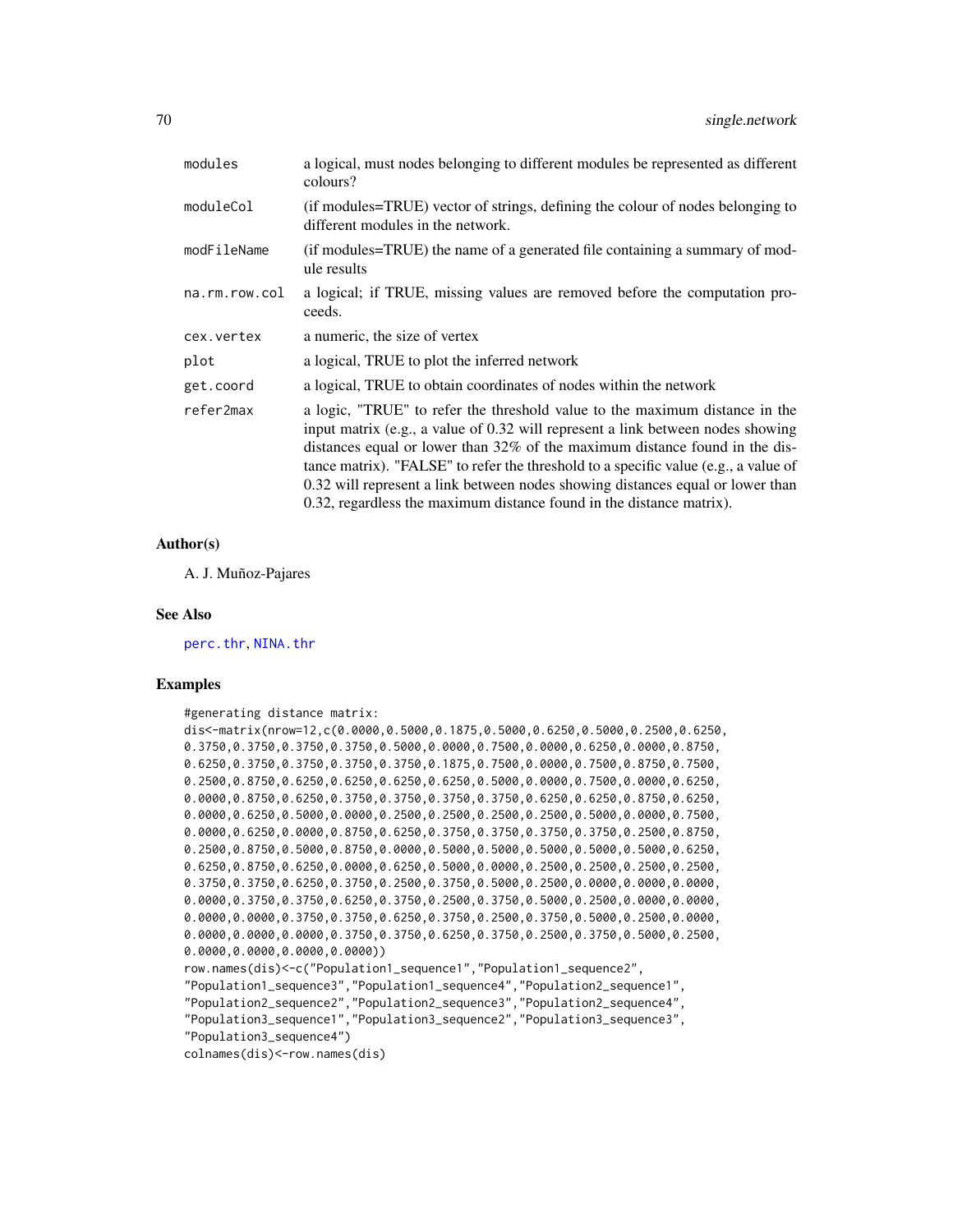```
#Representing distances equal or lower than 37% of the maximum distance:
single.network(dis=dis,threshold=0.37,label=paste(substr(row.names(dis),11,11),
substr(row.names(dis), 21, 21), sep="-"))
```
single.network.module *Get modules and network given a threshold*

# Description

Gets details on modules and connections in the network connecting nodes showing distances equal or lower than the defined threshold value.

## Usage

```
single.network.module(dis,threshold=NA,refer2max=TRUE,out="module",
save.file=FALSE,modFileName="Modules_summary.txt")
```
# Arguments

| dis         | the distance matrix to be represented                                                                                                                                                                                                                                                                                                                                                                                                                                                          |
|-------------|------------------------------------------------------------------------------------------------------------------------------------------------------------------------------------------------------------------------------------------------------------------------------------------------------------------------------------------------------------------------------------------------------------------------------------------------------------------------------------------------|
| threshold   | a numeric between 0 and 1, is the value of the maximum distance to be con-<br>sidered as a link. This value is referred to the maximum distance in the input<br>matrix (e.g., a value of 0.32 will represent a link between nodes showing dis-<br>tances equal or lower than 32% of the maximum distance found in the distance<br>matrix).                                                                                                                                                     |
| refer2max   | a logic, "TRUE" to refer the threshold value to the maximum distance in the<br>input matrix (e.g., a value of 0.32 will represent a link between nodes showing<br>distances equal or lower than 32% of the maximum distance found in the dis-<br>tance matrix). "FALSE" to refer the threshold to a specific value (e.g., a value of<br>0.32 will represent a link between nodes showing distances equal or lower than<br>0.32, regardless the maximum distance found in the distance matrix). |
| out         | a string, the type of output, "module" to get a matrix with two columns giving<br>each sequence name and the module it belongs to, and "network" to get a square<br>matrix representing connection $(1)$ or lack of connection $(0)$ between sequences<br>in the network.                                                                                                                                                                                                                      |
| save.file   | a logic, "TRUE" to save the summary of network modules, attributing every<br>individual to a module.                                                                                                                                                                                                                                                                                                                                                                                           |
| modFileName | (if modules=TRUE) the name of a generated file containing a summary of mod-<br>ule results                                                                                                                                                                                                                                                                                                                                                                                                     |

# Author(s)

A. J. Muñoz-Pajares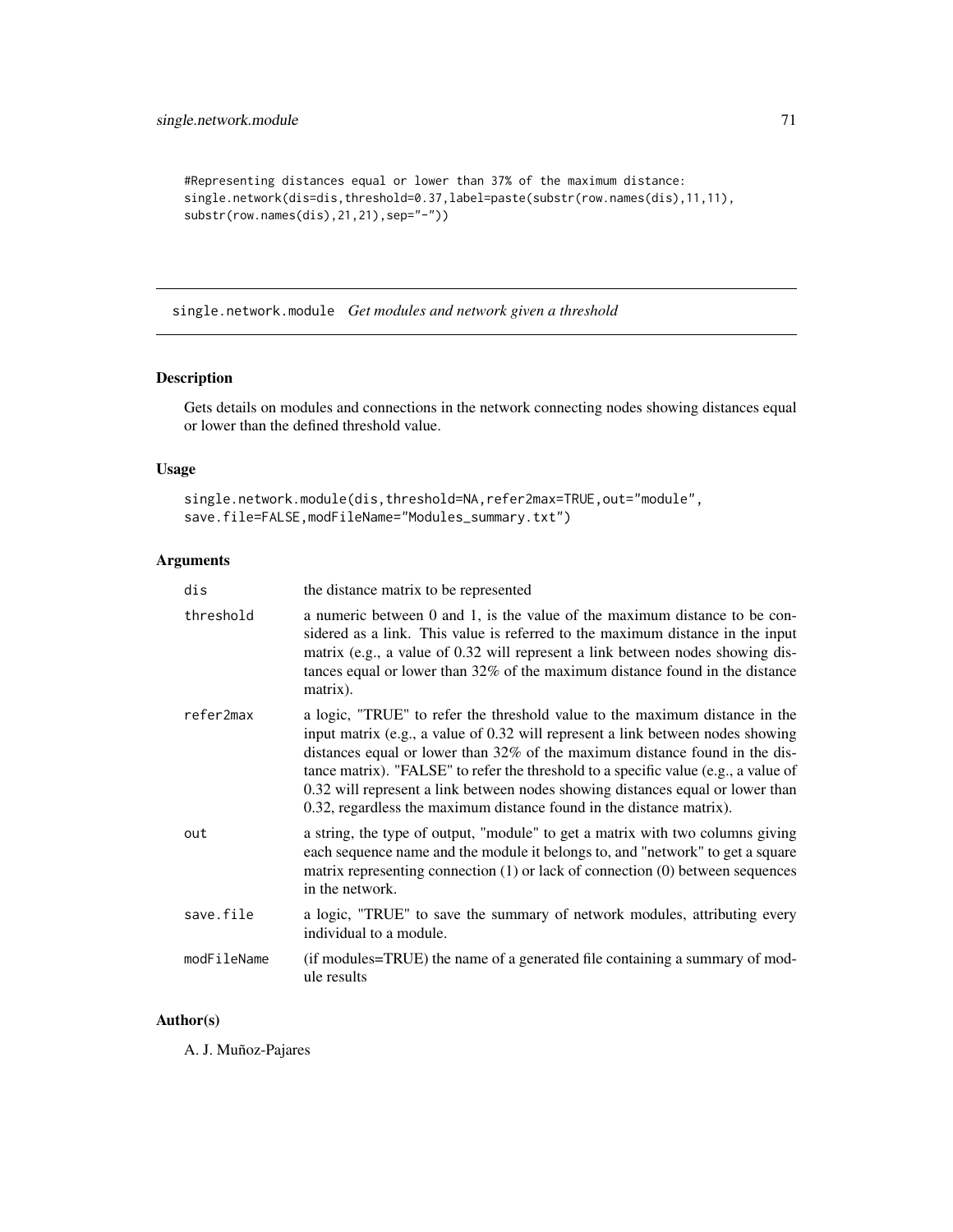## See Also

[perc.thr](#page-51-0), [NINA.thr](#page-45-0)

## Examples

#generating distance matrix:

```
dis<-matrix(nrow=12,c(0.0000,0.5000,0.1875,0.5000,0.6250,0.5000,0.2500,0.6250,
0.3750,0.3750,0.3750,0.3750,0.5000,0.0000,0.7500,0.0000,0.6250,0.0000,0.8750,
0.6250,0.3750,0.3750,0.3750,0.3750,0.1875,0.7500,0.0000,0.7500,0.8750,0.7500,
0.2500,0.8750,0.6250,0.6250,0.6250,0.6250,0.5000,0.0000,0.7500,0.0000,0.6250,
0.0000,0.8750,0.6250,0.3750,0.3750,0.3750,0.3750,0.6250,0.6250,0.8750,0.6250,
0.0000,0.6250,0.5000,0.0000,0.2500,0.2500,0.2500,0.2500,0.5000,0.0000,0.7500,
0.0000,0.6250,0.0000,0.8750,0.6250,0.3750,0.3750,0.3750,0.3750,0.2500,0.8750,
0.2500,0.8750,0.5000,0.8750,0.0000,0.5000,0.5000,0.5000,0.5000,0.5000,0.6250,
0.6250,0.8750,0.6250,0.0000,0.6250,0.5000,0.0000,0.2500,0.2500,0.2500,0.2500,
0.3750,0.3750,0.6250,0.3750,0.2500,0.3750,0.5000,0.2500,0.0000,0.0000,0.0000,
0.0000,0.3750,0.3750,0.6250,0.3750,0.2500,0.3750,0.5000,0.2500,0.0000,0.0000,
0.0000,0.0000,0.3750,0.3750,0.6250,0.3750,0.2500,0.3750,0.5000,0.2500,0.0000,
0.0000,0.0000,0.0000,0.3750,0.3750,0.6250,0.3750,0.2500,0.3750,0.5000,0.2500,
0.0000,0.0000,0.0000,0.0000))
row.names(dis)<-c("Population1_sequence1","Population1_sequence2",
"Population1_sequence3","Population1_sequence4","Population2_sequence1",
"Population2_sequence2","Population2_sequence3","Population2_sequence4",
"Population3_sequence1","Population3_sequence2","Population3_sequence3",
"Population3_sequence4")
colnames(dis)<-row.names(dis)
#Representing distances equal or lower than 37% of the maximum distance:
```

```
single.network.module(dis=dis,threshold=0.37)
single.network.module(dis=dis,threshold=0.37,out="network")
```

```
# Compare these outputs with:
single.network(dis=dis,threshold=0.37,label=paste(substr(row.names(dis),11,11),
substr(row.names(dis),21,21),sep="-"))
```
spatial.plot *spatial plot of populations*

## Description

This function estimates the phylogeographic relationships among populations, displaying nodes according to geographic coordinates on maps.

## Usage

```
spatial.plot(dis=NULL, align=NA, X=NULL, Y=NULL, indel.method="MCIC",
substitution.model="raw", pairwise.deletion=TRUE, alpha="info",
combination.method="Corrected", na.rm.row.col=FALSE, addExtremes=FALSE,
NameIniPopulations=NA, NameEndPopulations=NA, NameIniHaplotypes=NA,
```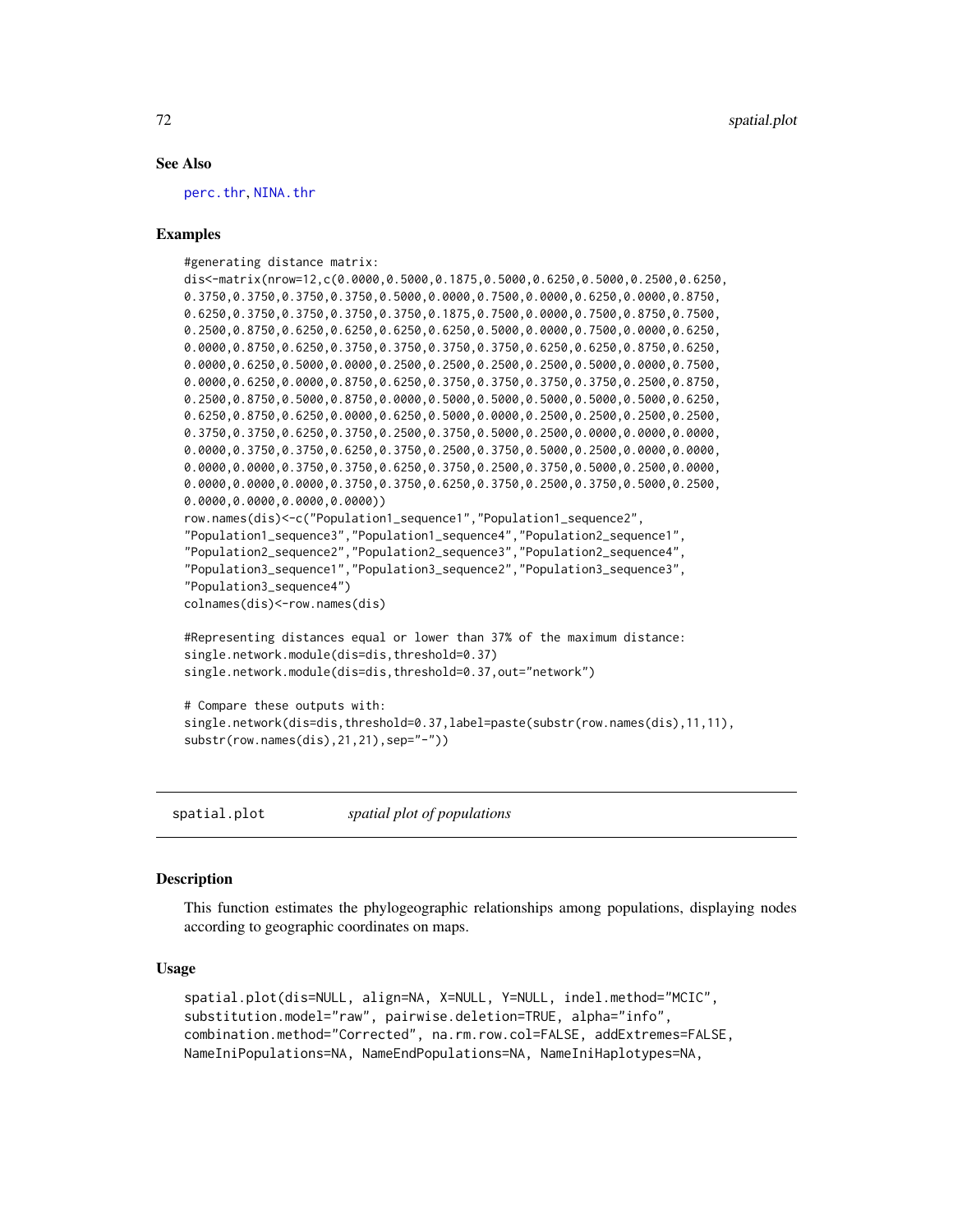```
NameEndHaplotypes=NA, HaplosNames=NA, save.distance=FALSE,
save.distance.name="DistanceMatrix_threshold.txt",
network.method="percolation", range=seq(0,1,0.01), modules=FALSE,
moduleCol=NA, modFileName="Modules_summary.txt", bgcol="white",
label.col="black", label=NA, label.sub.str=NA, label.pos= "b",
cex.label=1,cex.vertex=1,vertex.size="equal", plot.edges=TRUE,
lwd.edge=1,to.ggmap=FALSE, plot.ggmap=FALSE, zoom.ggmap=6,
maptype.ggmap="satellite", label.size.ggmap=3)
```
## Arguments

| dis                | a matrix; the distance matrix to be analysed. Alternatively, you can define an<br>alignment using 'align' option.                                                                                                                                                                                                                                                                                           |
|--------------------|-------------------------------------------------------------------------------------------------------------------------------------------------------------------------------------------------------------------------------------------------------------------------------------------------------------------------------------------------------------------------------------------------------------|
| align              | a 'DNAbin' object; the alignment to be analysed. See "read.dna" in the ape<br>package for details about reading alignments. Alternatively, you can define a<br>distance matrix using the 'dis' option.                                                                                                                                                                                                      |
| X                  | a vector; longitude for each population                                                                                                                                                                                                                                                                                                                                                                     |
| Y                  | a vector; latitude for each population                                                                                                                                                                                                                                                                                                                                                                      |
| indel.method       | a sting; the method to define indel events in your alignments. The available<br>methods are:                                                                                                                                                                                                                                                                                                                |
|                    | -"MCIC": (Default) Estimates indel events following the rationale of the Modi-<br>fied Complex Indel Coding (Muller, 2006).                                                                                                                                                                                                                                                                                 |
|                    | -"SIC": Estimates indel events following the rationale of Simmons and Ochoter-<br>rena (2000).                                                                                                                                                                                                                                                                                                              |
|                    | -"FIFTH": Estimates indel events following the rationale of the fifth state: each<br>gap within the alignment is treated as an independent mutation event.<br>-"BARRIEL": Estimates indel events following the rationale of Barriel (1994):<br>singleton gaps are not taken into account.                                                                                                                   |
| substitution.model |                                                                                                                                                                                                                                                                                                                                                                                                             |
|                    | a string; the substitution evolutionary model to estimate the distance matrix. By<br>default is set to "raw" and estimates the pairwise proportion of variant sites. See<br>the evolutionary models available using ?dist.dna from the ape package.                                                                                                                                                         |
| pairwise.deletion  |                                                                                                                                                                                                                                                                                                                                                                                                             |
|                    | a logical; if TRUE (default) substitutions found in regions being a gap in other<br>sequences will account for the distance matrix. If FALSE, sites being a gap in<br>at least one sequence will be removed before distance estimation.                                                                                                                                                                     |
| network.method     | a string; the method to build the network. The available methods are:<br>-"percolation": computes a network using the percolation network method fol-<br>lowing Rozenfeld et al. (2008). See ?perc.thr for details<br>-"NINA": computes a network using the No Isolation Nodes Allowed method.<br>See ?NINA.thr for details.<br>-"zero": computes a network connecting all nodes showing distances equal to |
|                    | zero. See ?NINA.thr for details.                                                                                                                                                                                                                                                                                                                                                                            |
| range              | a numeric vector between 0 and 1, is the range of thresholds (referred to the<br>maximum distance in the input matrix) to be screened (by default, 101 values<br>from 0 to 1). This option is used for "percolation" and "NINA" network methods<br>and ignored for "zero" method.                                                                                                                           |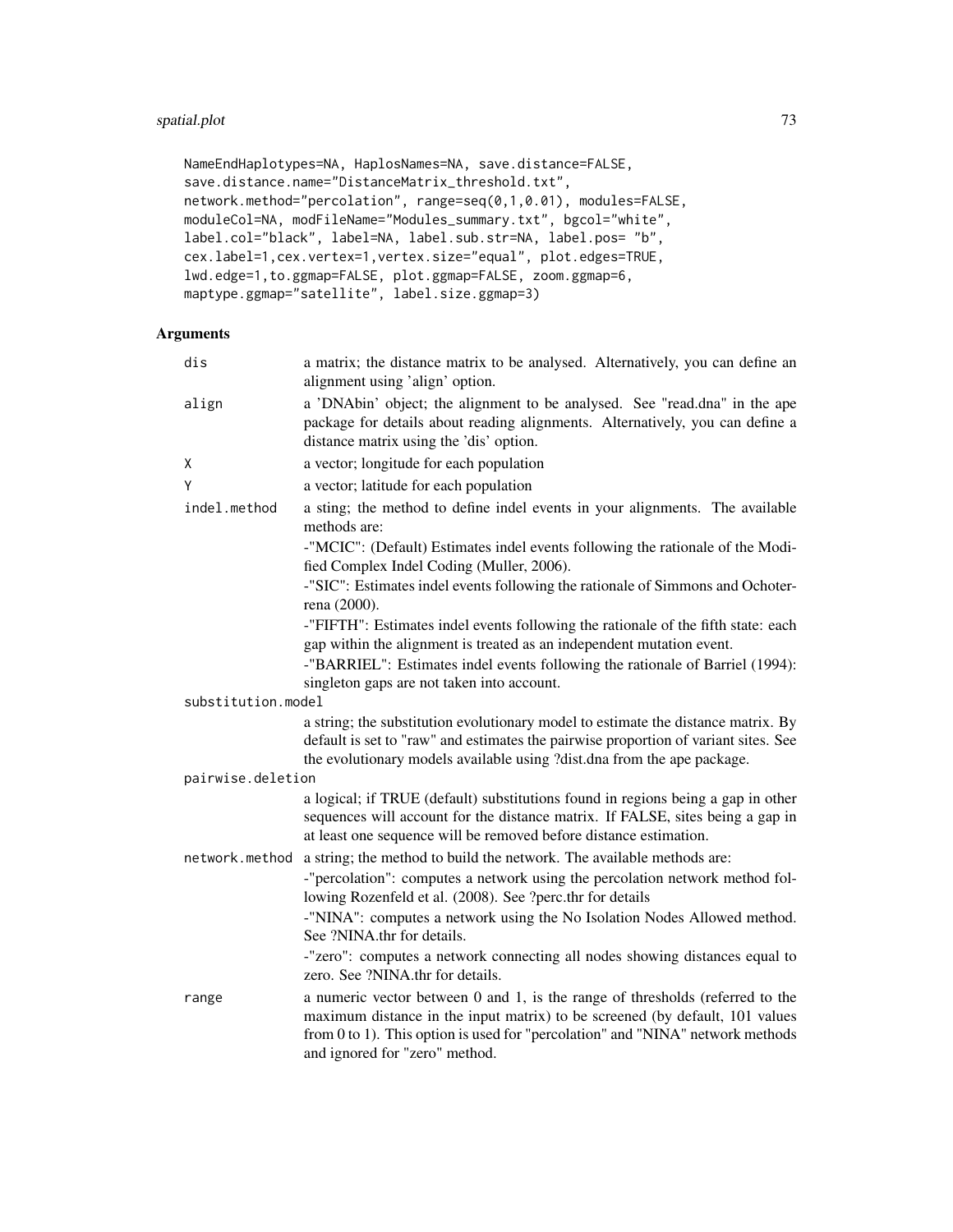| addExtremes        | a logical; if TRUE, additional nucleotide sites are included in both extremes of<br>the alignment. This will allow estimating distances for alignments showing gaps<br>in terminal positions. This option is used for "SIC", "FIFTH" and "BARRIEL"<br>indel methods and ignored for "MCIC" method.                                                                                                                           |
|--------------------|------------------------------------------------------------------------------------------------------------------------------------------------------------------------------------------------------------------------------------------------------------------------------------------------------------------------------------------------------------------------------------------------------------------------------|
| alpha              | a numeric between 0 and 1, is the weight given to the indel genetic distance<br>matrix in the combination. By definition, the weight of the substitution genetic<br>matrix is the complementary value (i.e., 1-alpha). The value "info" will use the<br>proportion of informative substitutions per informative indel event as weight. It<br>is also possible to define multiple weights to estimate different combinations. |
| combination.method |                                                                                                                                                                                                                                                                                                                                                                                                                              |
|                    | a string defining whether each distance matrix must be divided by its maxi-<br>mum value before the combination ("Corrected") or not ("Uncorrected"). Con-<br>sequently, if the "Corrected" method is chosen, both matrices will range between<br>0 and 1 before being combined.                                                                                                                                             |
| na.rm.row.col      | a logical; if TRUE, distance matrix missing values are removed.                                                                                                                                                                                                                                                                                                                                                              |
| modules            | a logical, If TRUE, nodes belonging to different modules are represented as<br>different colours (defined by 'moduleCol').                                                                                                                                                                                                                                                                                                   |
| moduleCol          | (if modules=TRUE) a vector of strings defining the colour of nodes belonging<br>to different modules in the network. If 'NA' (or there are less colours than<br>haplotyes), colours are automatically selected                                                                                                                                                                                                               |
| modFileName        | (if modules=TRUE) a string, the name of the file to be generated containing a<br>summary of module results (sequence name, module, and colour in network)                                                                                                                                                                                                                                                                    |
| save.distance      | a logical; if TRUE, the distance matrix used to build the network will be saved<br>as a file.                                                                                                                                                                                                                                                                                                                                |
| save.distance.name |                                                                                                                                                                                                                                                                                                                                                                                                                              |
|                    | a string; if save.distance=TRUE, it defines the name of the file to be saved.                                                                                                                                                                                                                                                                                                                                                |
| bgcol              | a vector of strings; the colour of the background for each node in the network.<br>Can be equal for all nodes (if only one colour is defined), customized (if several<br>colours are defined), or can represent different modules (see "modules" option).<br>If set to 'NA' (default) or if less colours than haplotyes are defined, colours are<br>automatically selected.                                                  |
| label.col          | a vector of strings; the colour of labels for each node in the network. Can be<br>equal for all nodes (if only one colour is defined) or customized (if several<br>colours are defined).                                                                                                                                                                                                                                     |
| label              | a vector of strings; labels for each node. By default are the sequence names.<br>(See "substr" function in base package to automatically reduce name lengths)                                                                                                                                                                                                                                                                |
| label.sub.str      | a vector of two numerics; if node labels are a sub-string of sequence names,<br>these two numbers represent the initial and final character of the string to be<br>represented. See Example for details.                                                                                                                                                                                                                     |
| label.pos          | a sting; position for vertex labels regarding vertex position (do not affect the<br>ggmap output). Possible values are: "b" or "below" (default), "a" or "above"; "l"<br>or "left"; "r" or "right" and "c" or "centre"                                                                                                                                                                                                       |
| lwd.edge           | a numeric; the width of the edge linking nodes (1.5 by default).                                                                                                                                                                                                                                                                                                                                                             |
| cex.label          | a numeric; the size of the node labels.                                                                                                                                                                                                                                                                                                                                                                                      |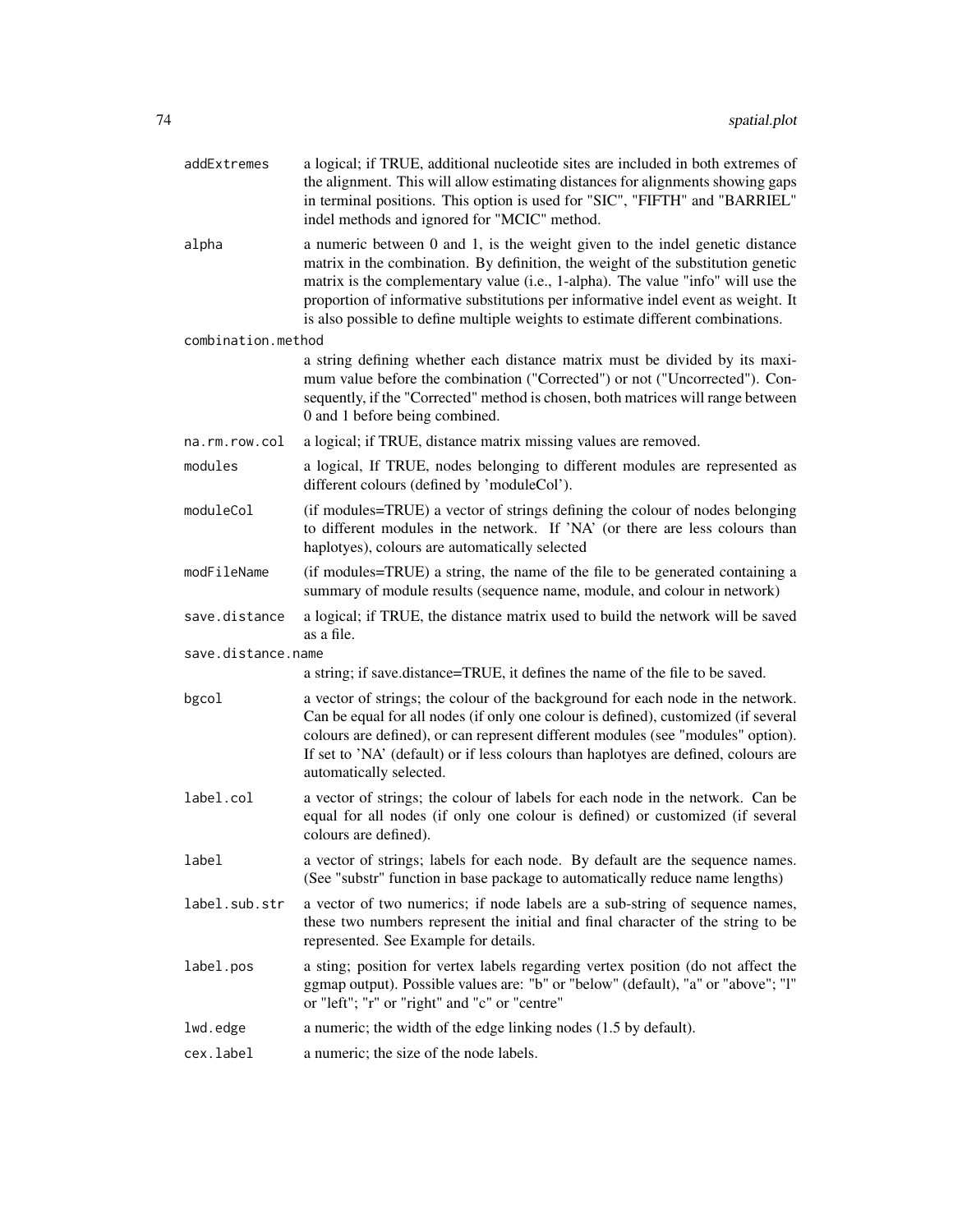## spatial.plot 75

| cex.vertex         | a numeric; the size of the nodes.                                                                                                                                                                                                    |  |
|--------------------|--------------------------------------------------------------------------------------------------------------------------------------------------------------------------------------------------------------------------------------|--|
| NameIniPopulations |                                                                                                                                                                                                                                      |  |
|                    | a numeric; Position of the initial character of population names within sequence<br>names. If not provided, it is set to 1. It is used only if NameEndPopulations is<br>also defined.                                                |  |
| NameEndPopulations |                                                                                                                                                                                                                                      |  |
|                    | a numeric; Position of the last character of population names within sequence<br>names. If not provided, it is set to the first "_" character in the sequences name.<br>It is used only if NameIniPopulations is also defined.       |  |
| NameIniHaplotypes  |                                                                                                                                                                                                                                      |  |
|                    | a numeric; Position of the initial character of haplotype names within sequence<br>names. If not provided, haplotype names are given and the value is set accord-<br>ingly. It is used only if NameEndHaplotypes is also defined.    |  |
| NameEndHaplotypes  |                                                                                                                                                                                                                                      |  |
|                    | a numeric; Position of the last character of haplotype names within sequence<br>names. If not provided, haplotype names are given and the value is set accord-<br>ingly. It is used only if NameIniHaplotypes is also defined.       |  |
| plot.edges         | a logical; must the edges connecting nodes be potted?                                                                                                                                                                                |  |
| HaplosNames        | a sting; the name of the haplotypes (if different from default: H1Hn)                                                                                                                                                                |  |
| to.ggmap           | a logical; if TRUE, the algorithm generates a list with information required to<br>represent the resulting network using ggmap (see details).                                                                                        |  |
| plot.ggmap         | a logical; if TRUE, populations (and edges producing a network if 'plot.edges' is<br>set to TRUE) are represented within a map automatically downloaded according<br>the population coordinates.                                     |  |
| zoom.ggmap         | a numeric; sets the zoom of the map (higher values mean deeper zoom)                                                                                                                                                                 |  |
| maptype.ggmap      | a string; types of maps implemented by 'ggplot' are: "terrain", "satellite", "roadmap",<br>"hybrid", "toner", and "watercolor")                                                                                                      |  |
| label.size.ggmap   |                                                                                                                                                                                                                                      |  |
|                    | a numeric; controls the labe size in the ggplot                                                                                                                                                                                      |  |
| vertex.size        | a string to define the ratio of vertices representing populations. Possible values<br>are: "equal" (default) to give the same size to all vertices; or "area" to make the<br>vertex area proportional to the population sample size. |  |

## Details

Despite the large list of options, the only mandatory options for this function are the geographic coordinates ('X' and 'Y' options) of the studied populations and either the alignment or the distance matrix ('align' or 'dis', respectively). The remaining options can be classified into five groups:

1- options defining the computation of both indel and substitution distances (indel.method, substitution.model, pairwise.deletion).

2- options defining the combination of these two distance matrices (alpha, combination.method, na.rm.row.col, addExtremes, NameIniPopulations, NameEndPopulations, NameIniHaplotypes, NameEnd-Haplotypes, HaplosNames, save.distance, save.distance.name).

3- options defining the computation of the network (network.method, range).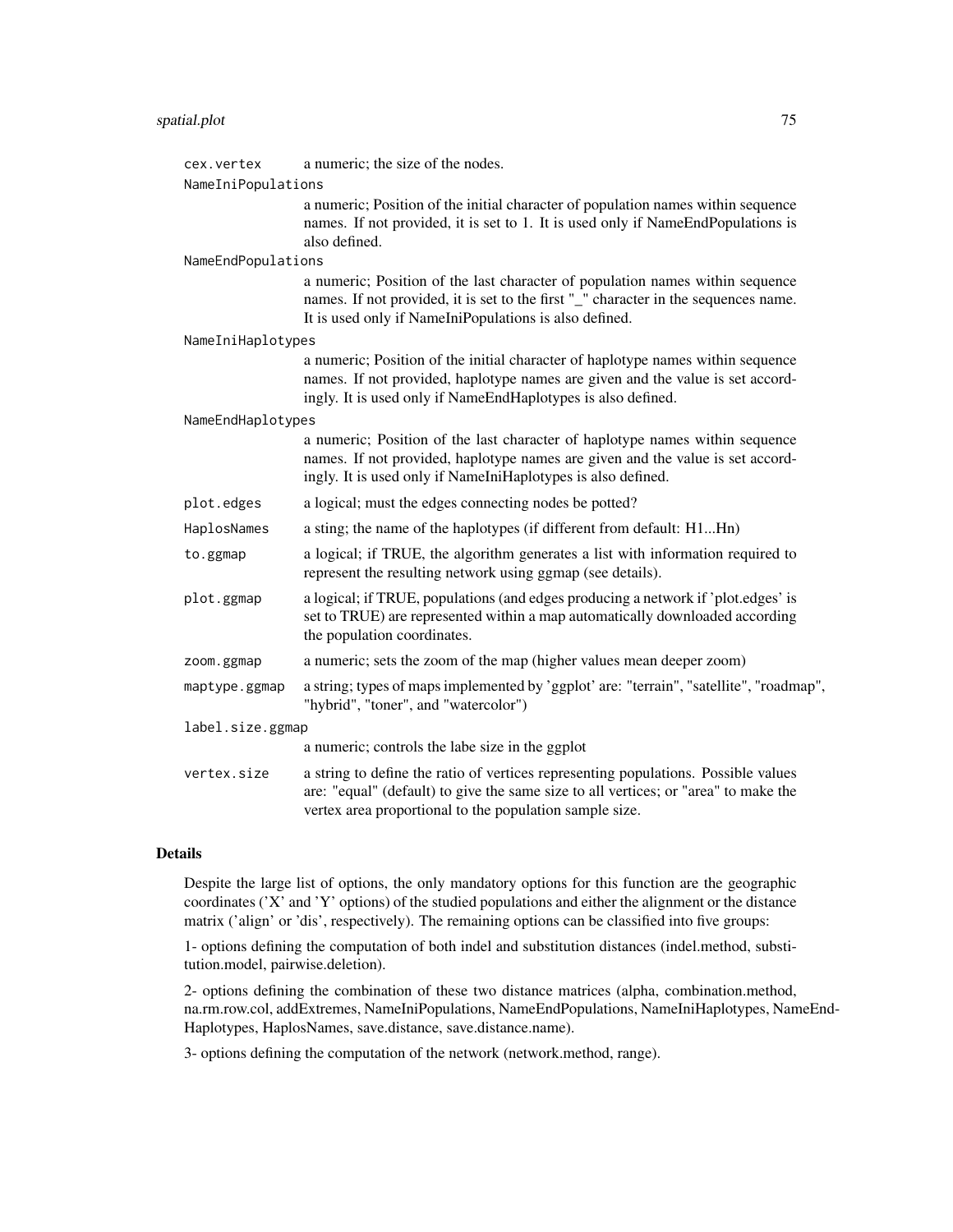4- options customizing the resulting network (modules, moduleCol, modFileName, bgcol, label.col, label, label.sub.str, cex.label, cex.vertex, vertex.size, plot.edges, lwd.edge).

5- options dealing with map representation (to.ggmap, plot.ggmap, zoom.ggmap, maptype.ggmap, label.size.ggmap).

Although the 'indel.method' option affects both the distance estimation and the number of mutations represented in the network, the 'substitution.model' and 'pairwise.deletion' options only affect the distance matrix computation.

This function provides limited options for representing of the resulting population network within a map using the 'ggmap' package. To take advantage of the additional options implemented in ggmap, the 'to.ggmap' option generates a list with the following information:

1- location: centroid of the population coordinates (required to center the map)

2- colours: the colour to represent each population (useful, for example to represent modules)

3- coordinates: the geographic coordinates of the studied populations

4- network: the resulting population network, represented as a 1/0 matrix

5- links: a two column matrix representing the edges within the resulting network. Each row provides information on the two elements that are connected by a link.

#### Author(s)

A. J. Muñoz-Pajares

#### References

Barriel, V., 1994. Molecular phylogenies and how to code insertion/ deletion events. Life Sci. 317, 693-701, cited and described by Simmons, M.P., Müller, K. & Norton, A.P. (2007) The relative performance of indel-coding methods in simulations. Molecular Phylogenetics and Evolution, 44, 724–740.

Muller K. (2006). Incorporating information from length-mutational events into phylogenetic analysis. Molecular Phylogenetics and Evolution, 38, 667-676.

Paradis, E., Claude, J. & Strimmer, K. (2004). APE: analyses of phylogenetics and evolution in R language. Bioinformatics, 20, 289-290.

Rozenfeld AF, Arnaud-Haond S, Hernandez-Garcia E, Eguiluz VM, Serrao EA, Duarte CM. (2008). Network analysis identifies weak and strong links in a metapopulation system. Proceedings of the National Academy of Sciences,105, 18824-18829.

Simmons, M.P. & Ochoterena, H. (2000). Gaps as Characters in Sequence-Based Phylogenetic Analyses. Systematic Biology, 49, 369-381.

## Examples

```
library(ggplot2)
data(ex_Coords)
data(ex_alignment1) # this will read a fasta file with the name 'alignExample'
```

```
# A simple plot of the population network using geographic coordinates:
spatial.plot (align=alignExample,X=ex_Coords[,2],Y=ex_Coords[,3])
```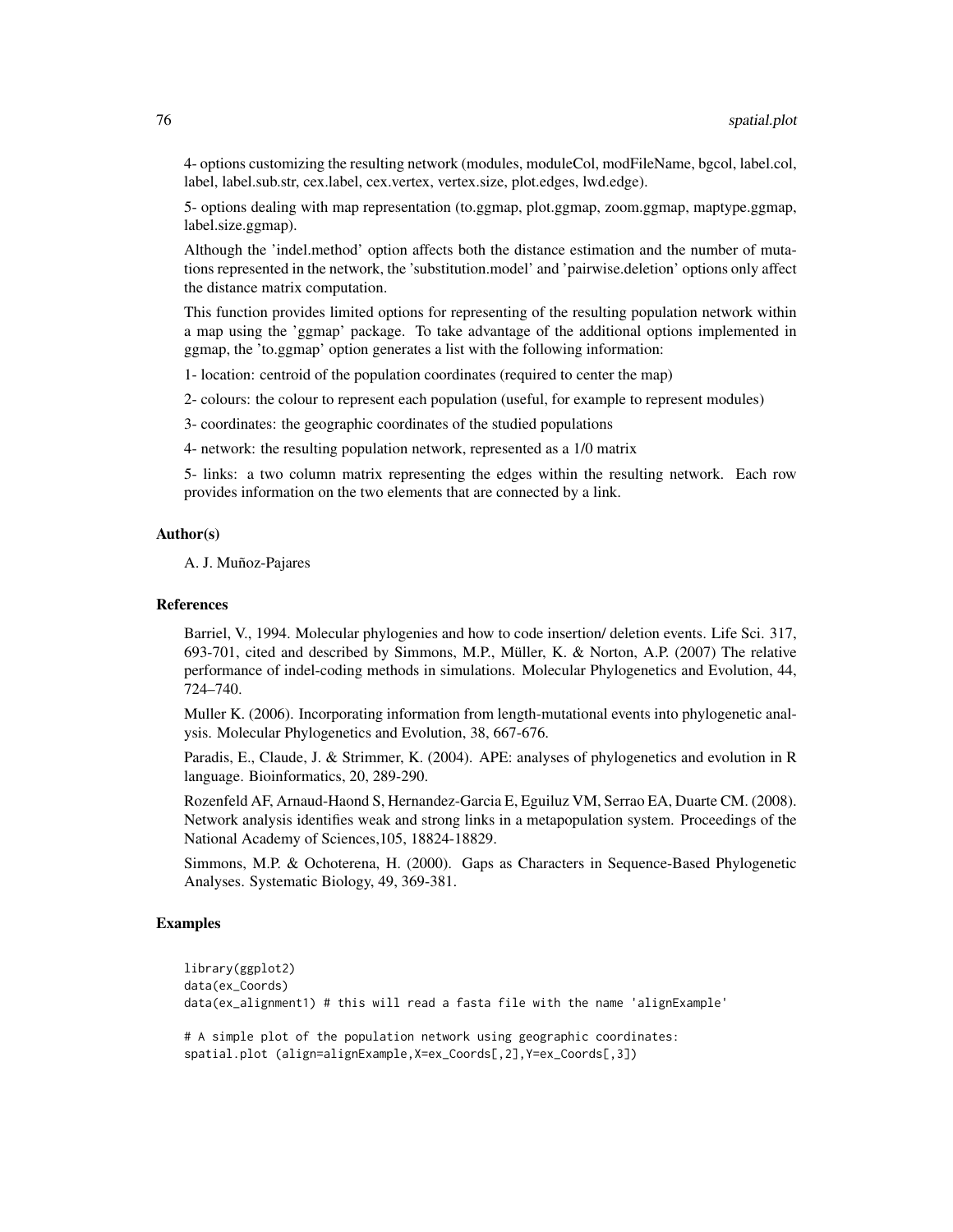#### <span id="page-76-0"></span>zero.thr 77

```
# Changing vertex names and location:
spatial.plot (align=alignExample,X=ex_Coords[,2],Y=ex_Coords[,3],
cex.vertex=2,label=c(1:8),label.pos="c",modules=TRUE)
# Plotting network on a map:
# Uncomment the lines below. It would take more than 5 seconds to run
# spatial.plot (align=alignExample,X=ex_Coords[,2],Y=ex_Coords[,3],
# cex.vertex=2,label=c(1:8),modules=TRUE, plot.ggmap=TRUE)
# Displaying only population coordinates (sampling desing).
# Uncomment the lines below. It would take more than 5 seconds to run
# spatial.plot (align=alignExample,X=ex_Coords[,2],Y=ex_Coords[,3],
# cex.vertex=2,label=c(1:8), plot.ggmap=TRUE,plot.edges=FALSE,
# bgcol=c("red","orange","green4","green1","yellow","brown","blue","purple"))
```
zero.thr *Zero distance networks*

#### **Description**

Given a distance matrix, this function computes a network connecting nodes showing distances equal to zero.

#### Usage

```
zero.thr(dis,ptPDF=TRUE,ptPDFname="zero_Network.pdf",cex.label=1,cex.vertex=1,
bgcol="white",label.col="black",label=colnames(dis),modules=FALSE,moduleCol=NA,
modFileName="Modules_summary.txt",ncs=4,na.rm.row.col=FALSE)
```
#### Arguments

| dis        | the input distance matrix                                                                                                                                                                                                     |
|------------|-------------------------------------------------------------------------------------------------------------------------------------------------------------------------------------------------------------------------------|
| ptPDF      | a logical, must the resulting network be saved as a pdf file?                                                                                                                                                                 |
| ptPDFname  | if ptPDF=TRUE, the name of the pdf file containing the resulting network to be<br>saved ("zero_Network.pdf", by default)                                                                                                      |
| cex.label  | a numeric; the size of the node labels.                                                                                                                                                                                       |
| cex.vertex | a numeric; the size of the nodes.                                                                                                                                                                                             |
| bgcol      | the background colour for each node in the network. Can be equal for all nodes<br>(if only one colour is defined), customized (if several colours are defined), or<br>can represent different modules (see "modules" option). |
| label.col  | vector of strings defining the colour of labels for each node in the network. Can<br>be equal for all nodes (if only one colour is defined) or customized (if several<br>colours are defined).                                |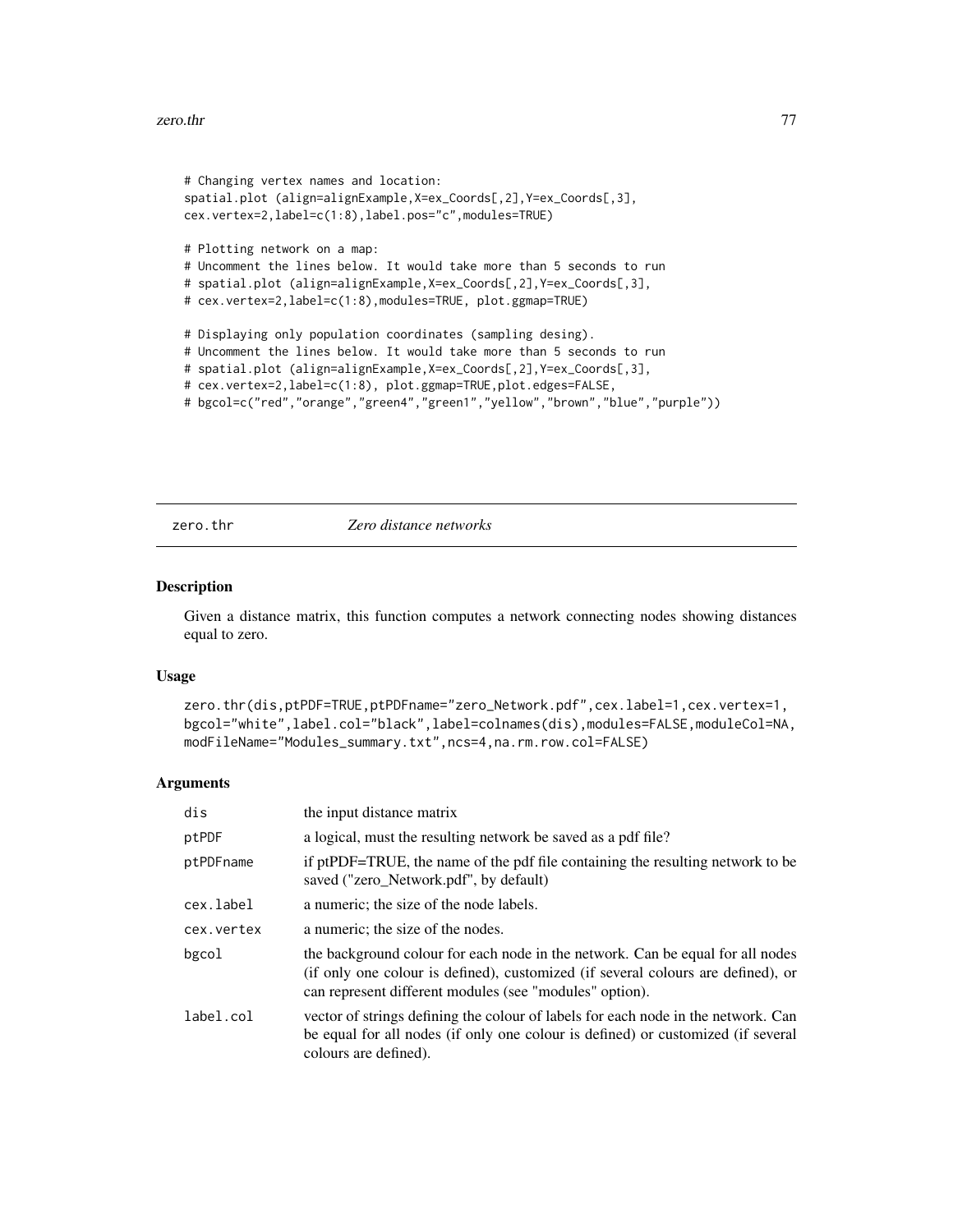| label         | vector of strings, labels for each node. By default are the column names of the<br>distance matrix (dis). (See the 'substr' function in base package to automatically<br>reduce name lengths).                |
|---------------|---------------------------------------------------------------------------------------------------------------------------------------------------------------------------------------------------------------|
| modules       | a logical, must nodes belonging to different modules be represented with differ-<br>ent colours? If TRUE, a text file containing information on modules for each<br>node is also produced.                    |
| moduleCol     | (if modules=TRUE) a vector of strings, defining the colour of nodes belonging<br>to different modules in the network. If 'NA' or less colours than modules are<br>defined, colours are automatically defined. |
| modFileName   | (if modules=TRUE) the name of the text file containing a summary of module<br>results                                                                                                                         |
| ncs           | a numeric; number of decimal places to display threshold in plot title.                                                                                                                                       |
| na.rm.row.col | a logical; if TRUE, missing values are removed before the computation pro-<br>ceeds.                                                                                                                          |

#### Details

In some circumstances you may get distance matrices showing off-diagonal zeros. In such cases you may consider that the existence of these off-diagonal zeros suggests that some of the groups you defined (e.g., populations) are not genetically different. Thus, you must re-define groups to get a matrix composed only by different groups using the 'mergeNodes' function and estimate a percolation network using the 'perc.thr' function. On the other hand, you may consider that, despite the off- diagonal zeros, the groups you defined are actually different. In that case you may not be able to estimate a percolation threshold, but you can represent the original distance matrix using the 'NINA.thr' or the 'zero.thr' functions.

'mergeNodes' select all rows (and columns) showing a distance equal to zero and generates a new row (and column). The distance between the new merged and the remaining rows (or columns) in the matrix is estimated as the arithmetic mean of the selected elements. The biological interpretation of the new matrix could be hard if the original matrix shows a large number of off-diagonal zeros.

'perc.thr' estimates a threshold to represent a distance matrix as a network. To estimate this threshold, the algorithm represents as a link all distances lower than a range of thresholds (by default, select 101 values from 0 to 1), defined as the percentage of the maximum distance in the input matrix. For each threshold a network is built and the number of clusters (that is, the number of isolated groups of nodes) in the network is also estimated. Finally, the algorithm selects the lower threshold connecting a higher number of nodes. Note that the resulting network may show isolated nodes if it is necessary to represent a large number of links to connect a low number of nodes.

'NINA.thr' is identical to 'perc.thr', but, in the last step, the algorithm selects the lower threshold connecting all nodes in a single cluster. The information provided by this function may be limited if the original distance matrix shows high variation.

**'zero.thr'** represents as a link only distances equal to zero. The information provided by this function may be limited if the original matrix shows few off-diagonal zeros.

## Value

A network connecting nodes showing a distance equal to zero.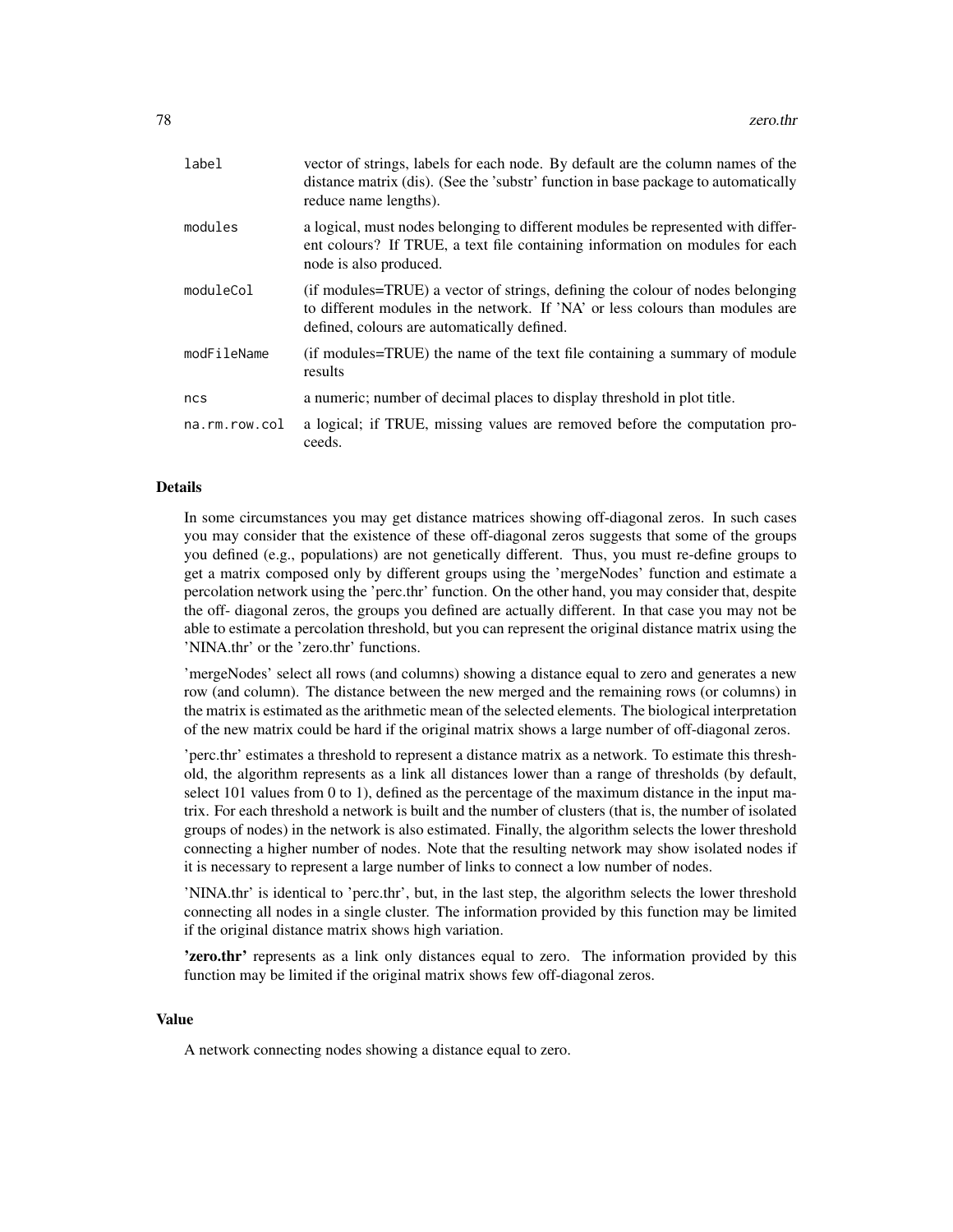#### <span id="page-78-0"></span>zero.thr 79

#### Author(s)

A. J. Muñoz-Pajares

#### See Also

[NINA.thr](#page-45-0), [perc.thr](#page-51-0), [mergeNodes](#page-35-0)

## Examples

```
#EXAMPLE 1: FEW OFF-DIAGONAL ZEROS
#Generating a distance matrix:
Dis1<-matrix(c(
0.00,0.77,0.28,0.94,0.17,0.14,0.08,0.49,0.64,0.01,
0.77,0.00,0.12,0.78,0.97,0.02,0.58,0.09,0.36,0.33,
0.28,0.12,0.00,0.70,0.73,0.06,0.50,0.79,0.80,0.94,
0.94,0.78,0.70,0.00,0.00,0.78,0.04,0.42,0.25,0.85,
0.17,0.97,0.73,0.00,0.00,0.30,0.55,0.12,0.68,0.99,
0.14,0.02,0.06,0.78,0.30,0.00,0.71,1.00,0.64,0.88,
0.08,0.58,0.50,0.04,0.55,0.71,0.00,0.35,0.84,0.76,
0.49,0.09,0.79,0.42,0.12,1.00,0.35,0.00,0.56,0.81,
0.64,0.36,0.80,0.25,0.68,0.64,0.84,0.56,0.00,0.62,
0.01,0.33,0.94,0.85,0.99,0.88,0.76,0.81,0.62,0.00),ncol=10)
colnames(Dis1)<-c(paste("Pop",c(1:10),sep=""))
row.names(Dis1)<-colnames(Dis1)
# No percolation threshold can be found.
#perc.thr(Dis1)
#Check Dis1 and merge populations showing distances equal to zero:
Dis1
Dis1_Merged<-mergeNodes(dis=Dis1)
#Check the merged matrix. A new "population" has been defined merging populations 4 and 5.
#Distances between the merged and the remaining populations are estimated as the arithmetic mean.
Dis1_Merged
# It is now possible to estimate a percolation threshold
perc.thr(dis=Dis1_Merged,ptPDF=FALSE, estimPDF=FALSE, estimOutfile=FALSE)
# EXAMPLE 2: TOO MANY OFF-DIAGONAL ZEROS
#Generating a distance matrix:
Dis2<-matrix(c(
0.00,0.77,0.28,0.00,0.17,0.14,0.00,0.49,0.64,0.01,
0.77,0.00,0.12,0.00,0.97,0.02,0.00,0.09,0.36,0.33,
0.28,0.12,0.00,0.70,0.73,0.06,0.50,0.79,0.00,0.94,
0.00,0.00,0.70,0.00,0.00,0.78,0.04,0.00,0.00,0.00,
0.17,0.97,0.73,0.00,0.00,0.30,0.55,0.12,0.00,0.00,
0.14,0.02,0.06,0.78,0.30,0.00,0.71,1.00,0.64,0.00,
0.00,0.00,0.50,0.04,0.55,0.71,0.00,0.35,0.84,0.00,
0.49,0.09,0.79,0.00,0.12,1.00,0.35,0.00,0.56,0.81,
0.64,0.36,0.00,0.00,0.00,0.64,0.84,0.56,0.00,0.62,
0.01,0.33,0.94,0.00,0.00,0.00,0.00,0.81,0.62,0.00),ncol=10)
```

```
colnames(Dis2)<-c(paste("Pop",c(1:10),sep=""))
```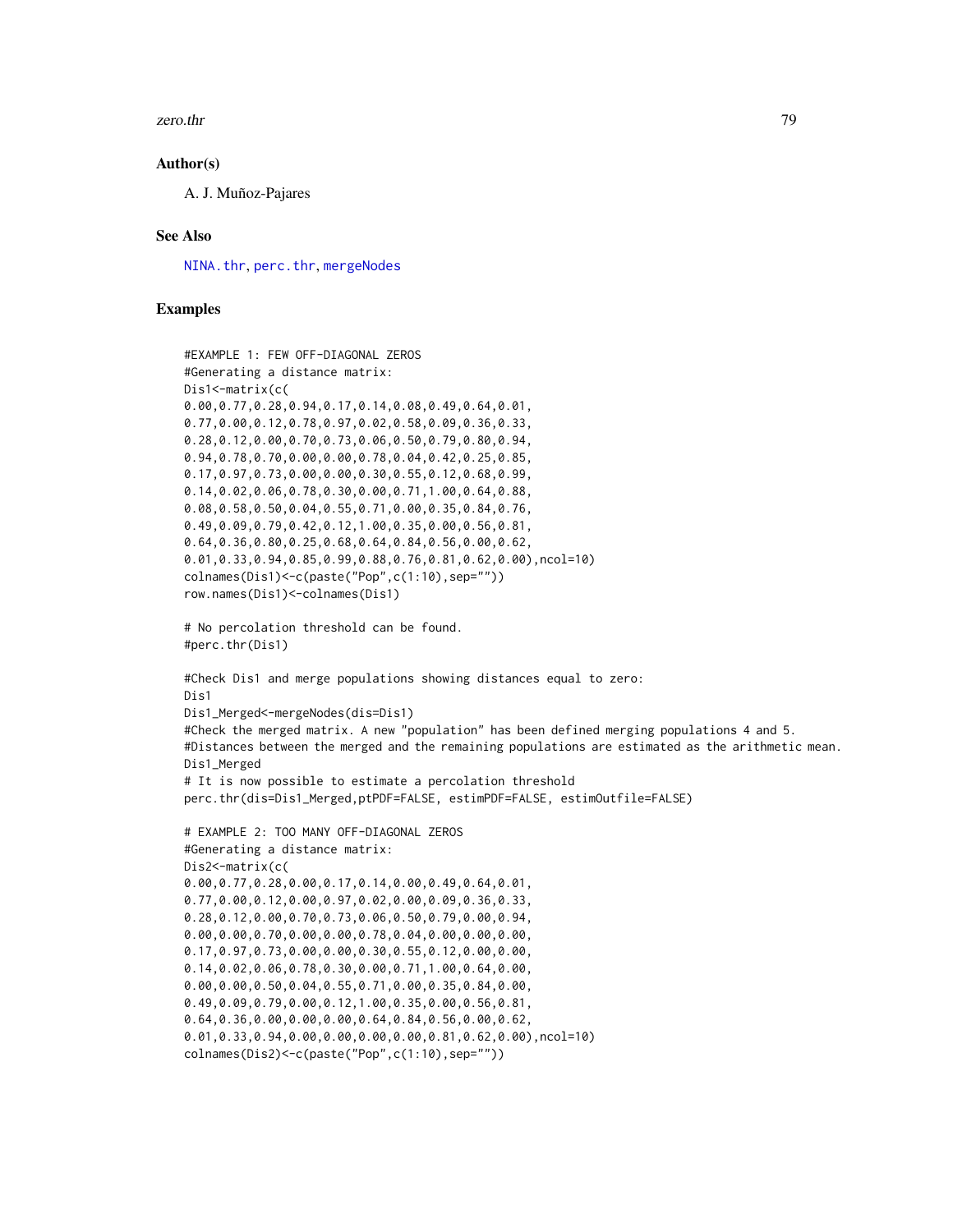```
row.names(Dis2)<-colnames(Dis2)
# No percolation threshold can be found
#perc.thr(Dis2)
#Check Dis2 and merge populations showing distances equal to zero:
Dis2
Dis2_Merged<-mergeNodes(dis=Dis2)
#Check the merged matrix. Many new "populations" have been defined and both the new
#matrix and the resulting network are difficult to interpret:
Dis2_Merged
perc.thr(dis=Dis2_Merged,ptPDF=FALSE, estimPDF=FALSE, estimOutfile=FALSE)
#Instead of percolation network, representing zeros as the lowest values may be informative:
zero.thr(dis=Dis2,ptPDF=FALSE)
# Adjusting sizes and showing modules:
zero.thr(dis=Dis2,ptPDF=FALSE,cex.label=0.8,cex.vertex=1.2,modules=TRUE)
#In the previous example, the 'zero.thr' method is unuseful:
zero.thr(dis=Dis1,ptPDF=FALSE)
#In both cases, the 'No Isolation Nodes Allowed' method yields an informative matrix:
NINA.thr(dis=Dis1)
NINA.thr(dis=Dis2)
```